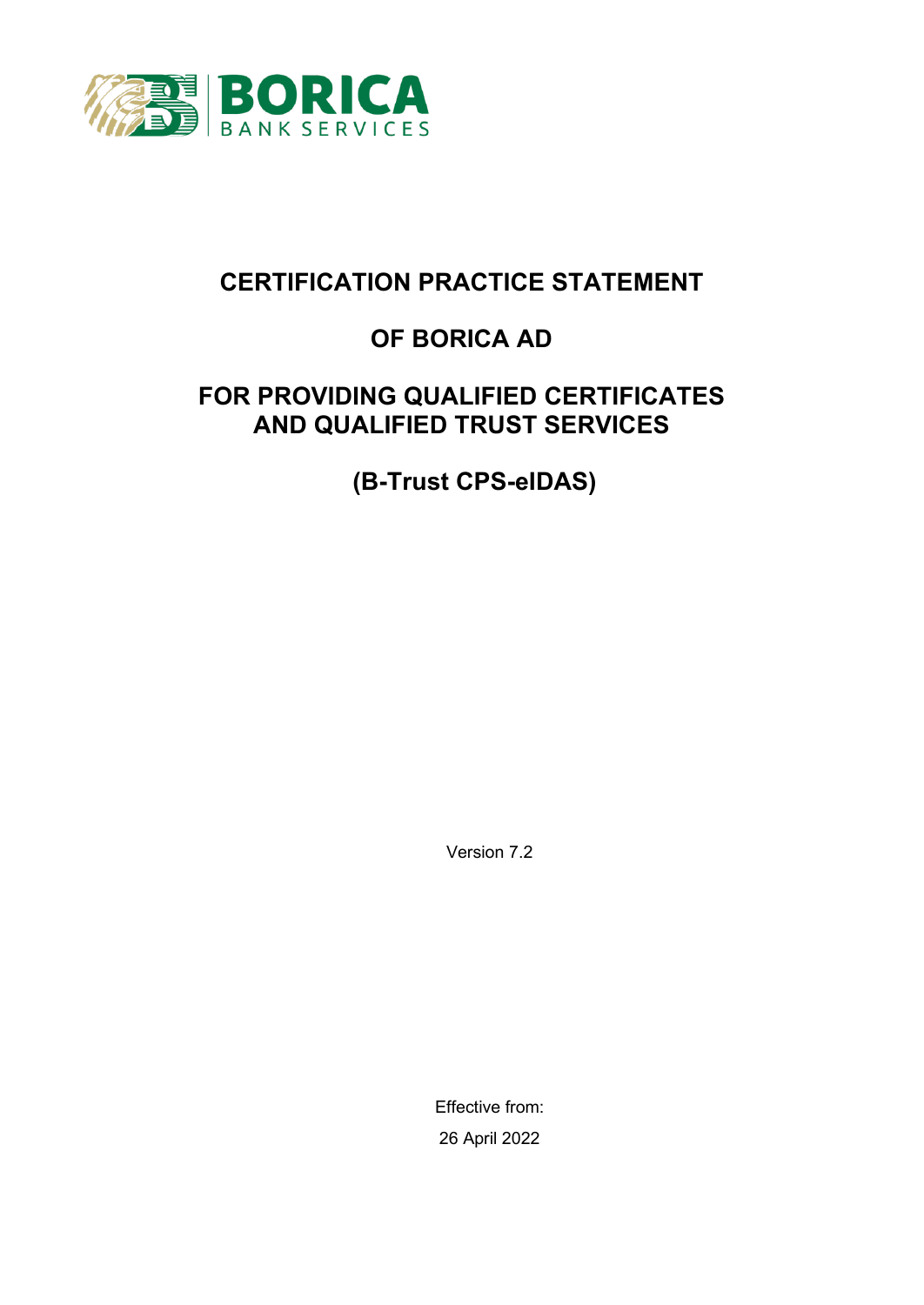|                | <b>Document history</b>    |             |               |                                                                                                                                                                                                                                                                                                                                                                                                                                                                                                                                                                                            |  |
|----------------|----------------------------|-------------|---------------|--------------------------------------------------------------------------------------------------------------------------------------------------------------------------------------------------------------------------------------------------------------------------------------------------------------------------------------------------------------------------------------------------------------------------------------------------------------------------------------------------------------------------------------------------------------------------------------------|--|
| <b>Version</b> | Author(s)                  | <b>Date</b> | <b>Status</b> | <b>Comment</b>                                                                                                                                                                                                                                                                                                                                                                                                                                                                                                                                                                             |  |
| 3.2            | <b>Dimitar Nikolov</b>     | 13.01.2017  | Approved      | Amendments to the document<br>related to the implementation of<br>Regulation 910/2014.                                                                                                                                                                                                                                                                                                                                                                                                                                                                                                     |  |
| 4.0            | <b>Dimitar Nikolov</b>     | 01.06.2017  | Approved      | Dividing the document to a<br>common practice statement in<br>providing qualified trust services<br>and relevant policies.<br>Adding practice statement in<br>providing qualified certificates for<br>qualified electronic seal.<br>Adding practice statement in<br>providing qualified certificates for<br>cloud qualified electronic signature.<br>Adding practice statement in<br>providing qualified certificates for<br>qualified electronic seal.<br>Adding practice statement in<br>providing qualified services for<br>validation of qualified electronic<br>signatures and seals. |  |
| 5.0            | <b>Dimitar Nikolov</b>     | 01.04.2019  | Approved      | <b>Added Qualified electronic</b><br>signatures and seals validation<br>service and Qualified preservation<br>service for qualified electronic<br>signatures and seals                                                                                                                                                                                                                                                                                                                                                                                                                     |  |
| 6.0            | <b>Dimitar Nikolov</b>     | 01.03.2020  | Approved      | <b>Technical corrections</b>                                                                                                                                                                                                                                                                                                                                                                                                                                                                                                                                                               |  |
| 6.1            | <b>Dimitar Nikolov</b>     | 01.10.2020  | Approved      | Additional requirements for user<br>identification                                                                                                                                                                                                                                                                                                                                                                                                                                                                                                                                         |  |
| 7.0            | <b>Dimitar Nikolov</b>     | 01.01.2021  | Approved      | Added process for remote<br>identification                                                                                                                                                                                                                                                                                                                                                                                                                                                                                                                                                 |  |
| 7.1            | Margarita<br><b>Boneva</b> | 01.07.2021  | Approved      | Corrections                                                                                                                                                                                                                                                                                                                                                                                                                                                                                                                                                                                |  |
| 7.2            | <b>Dimitar Nikolov</b>     | 26.04.2022  | Approved      | <b>New OCSP Certificates</b>                                                                                                                                                                                                                                                                                                                                                                                                                                                                                                                                                               |  |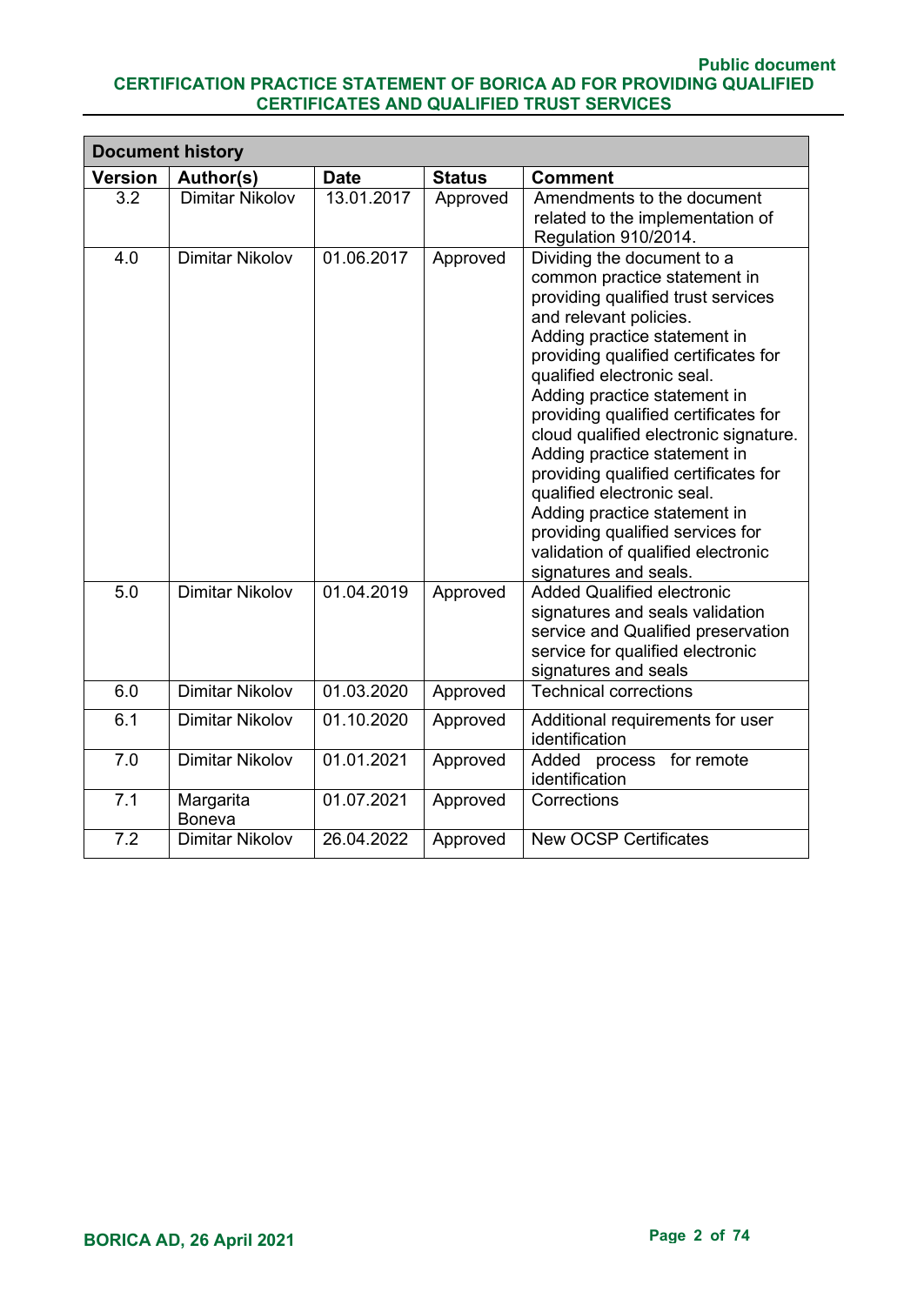# **CONTENTS**

| 1              |               |  |
|----------------|---------------|--|
|                | 1.1           |  |
|                | 1.2           |  |
|                | 1.3           |  |
|                | 1.4           |  |
|                |               |  |
|                |               |  |
|                |               |  |
|                |               |  |
|                | 1.4.5         |  |
|                | 1.4.6         |  |
|                |               |  |
|                |               |  |
|                |               |  |
|                | 1.5           |  |
|                |               |  |
|                |               |  |
|                |               |  |
|                |               |  |
|                |               |  |
|                | 1.6           |  |
| $\overline{2}$ |               |  |
|                | 2.1           |  |
|                | 2.2           |  |
|                | 2.3           |  |
|                | 2.4           |  |
|                | 2.5           |  |
| 3              |               |  |
|                | 3.1           |  |
|                |               |  |
|                |               |  |
|                |               |  |
|                |               |  |
|                |               |  |
|                |               |  |
|                | $3.2^{\circ}$ |  |
|                |               |  |
|                |               |  |
|                |               |  |
|                |               |  |
|                |               |  |
|                | 3.3           |  |
|                | 3.4           |  |
|                | 3.5           |  |
|                | 3.6           |  |
| 4              |               |  |
|                | 4.1           |  |
|                |               |  |
|                | 4.2           |  |
|                |               |  |
|                |               |  |
|                |               |  |
|                |               |  |
|                | 4.3           |  |
|                |               |  |
|                |               |  |
|                | 4.4           |  |
|                | 4.5           |  |
|                |               |  |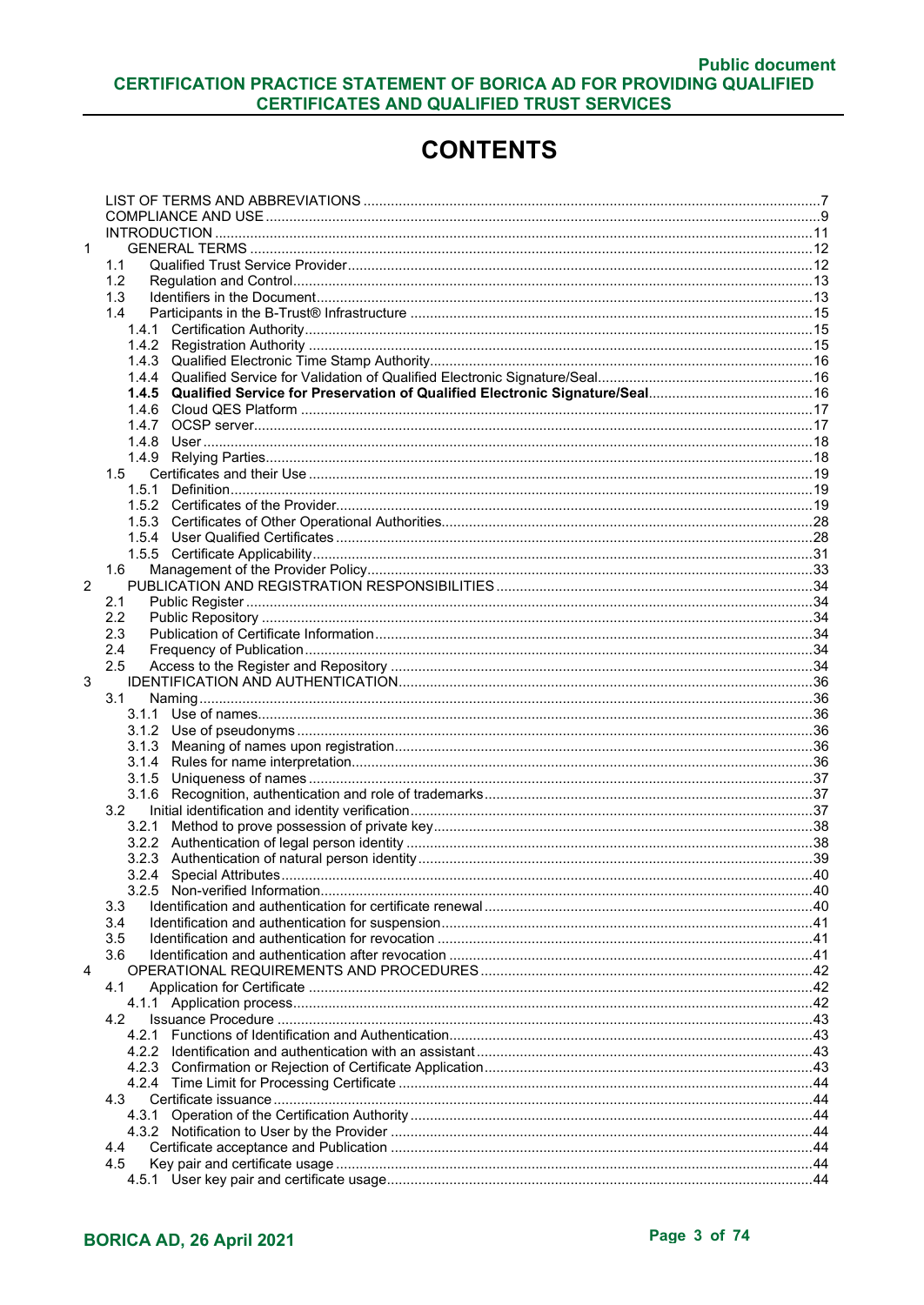|   | 4.6          |     |
|---|--------------|-----|
|   |              |     |
|   |              |     |
|   |              |     |
|   |              |     |
|   |              |     |
|   | 4.7          |     |
|   | 4.8          |     |
|   | 4.9          |     |
|   |              |     |
|   |              |     |
|   |              |     |
|   |              |     |
|   |              |     |
|   |              |     |
|   |              |     |
|   |              |     |
|   |              |     |
|   |              |     |
|   |              |     |
|   |              |     |
|   |              |     |
|   |              |     |
|   |              |     |
|   |              |     |
|   | 4.12         |     |
| 5 |              |     |
|   | 5.1          |     |
|   |              |     |
|   |              |     |
|   |              |     |
|   |              |     |
|   |              |     |
|   |              |     |
|   |              |     |
|   | 5.2          |     |
|   |              |     |
|   |              | .52 |
|   |              |     |
|   | 5.3          |     |
|   | 5.4          |     |
|   |              |     |
|   |              |     |
|   |              |     |
|   |              |     |
|   | 5.4.5        |     |
|   |              |     |
|   | 5.5<br>5.5.1 |     |
|   |              |     |
|   |              |     |
|   |              |     |
|   |              |     |
|   |              |     |
|   |              |     |
|   | 5.6          |     |
|   | 5.7          |     |
|   | 5.8          |     |
|   |              |     |
|   |              |     |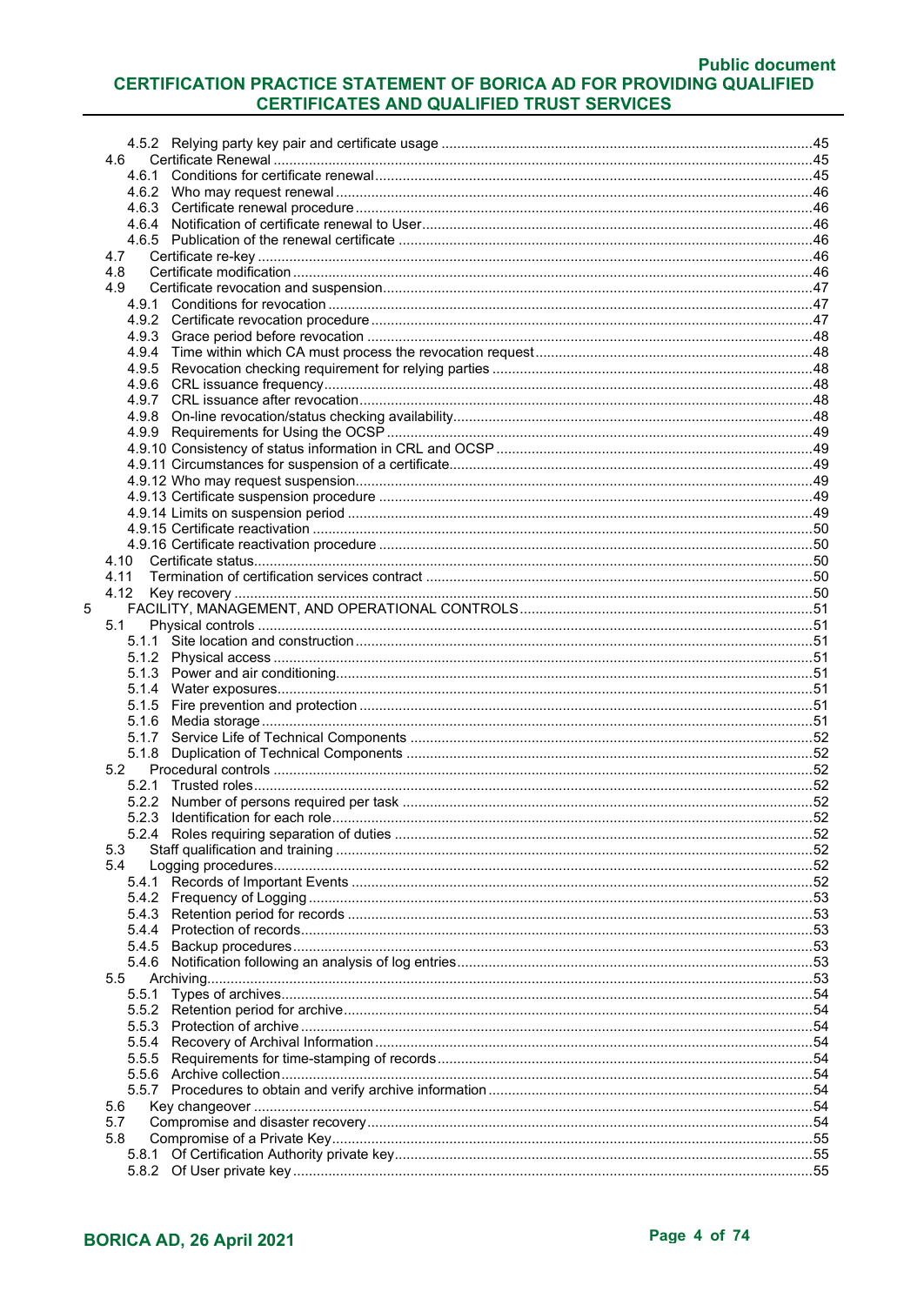# **Public document**

#### CERTIFICATION PRACTICE STATEMENT OF BORICA AD FOR PROVIDING QUALIFIED **CERTIFICATES AND QUALIFIED TRUST SERVICES**

|    | 5.9   |  |
|----|-------|--|
| 6  |       |  |
|    | 6.1   |  |
|    | 6.2   |  |
|    |       |  |
|    |       |  |
|    |       |  |
|    |       |  |
|    |       |  |
|    |       |  |
|    |       |  |
|    |       |  |
|    |       |  |
|    |       |  |
|    | 6.3   |  |
|    |       |  |
|    |       |  |
|    |       |  |
|    |       |  |
|    |       |  |
|    |       |  |
|    |       |  |
|    |       |  |
|    | 6.4   |  |
|    |       |  |
|    |       |  |
|    |       |  |
|    | 6.5   |  |
|    |       |  |
|    |       |  |
|    |       |  |
|    |       |  |
|    | 6.6   |  |
|    |       |  |
|    |       |  |
|    |       |  |
|    | 6.7   |  |
|    |       |  |
|    |       |  |
|    | 6.8   |  |
|    | 6.9   |  |
|    |       |  |
|    | 6.10  |  |
| 7  |       |  |
| 8  |       |  |
|    | 8.1   |  |
|    |       |  |
|    |       |  |
|    |       |  |
|    |       |  |
|    |       |  |
|    |       |  |
|    |       |  |
|    | 8.1.7 |  |
|    | 8.2   |  |
|    |       |  |
|    |       |  |
|    |       |  |
|    |       |  |
|    | 8.3   |  |
| 9  |       |  |
|    | 9.1   |  |
|    | 9.2   |  |
|    |       |  |
|    | 9.3   |  |
|    | 9.4   |  |
|    | 9.5   |  |
| 10 |       |  |
|    | 10.1  |  |
|    |       |  |
|    |       |  |
|    |       |  |
|    |       |  |
|    |       |  |
|    |       |  |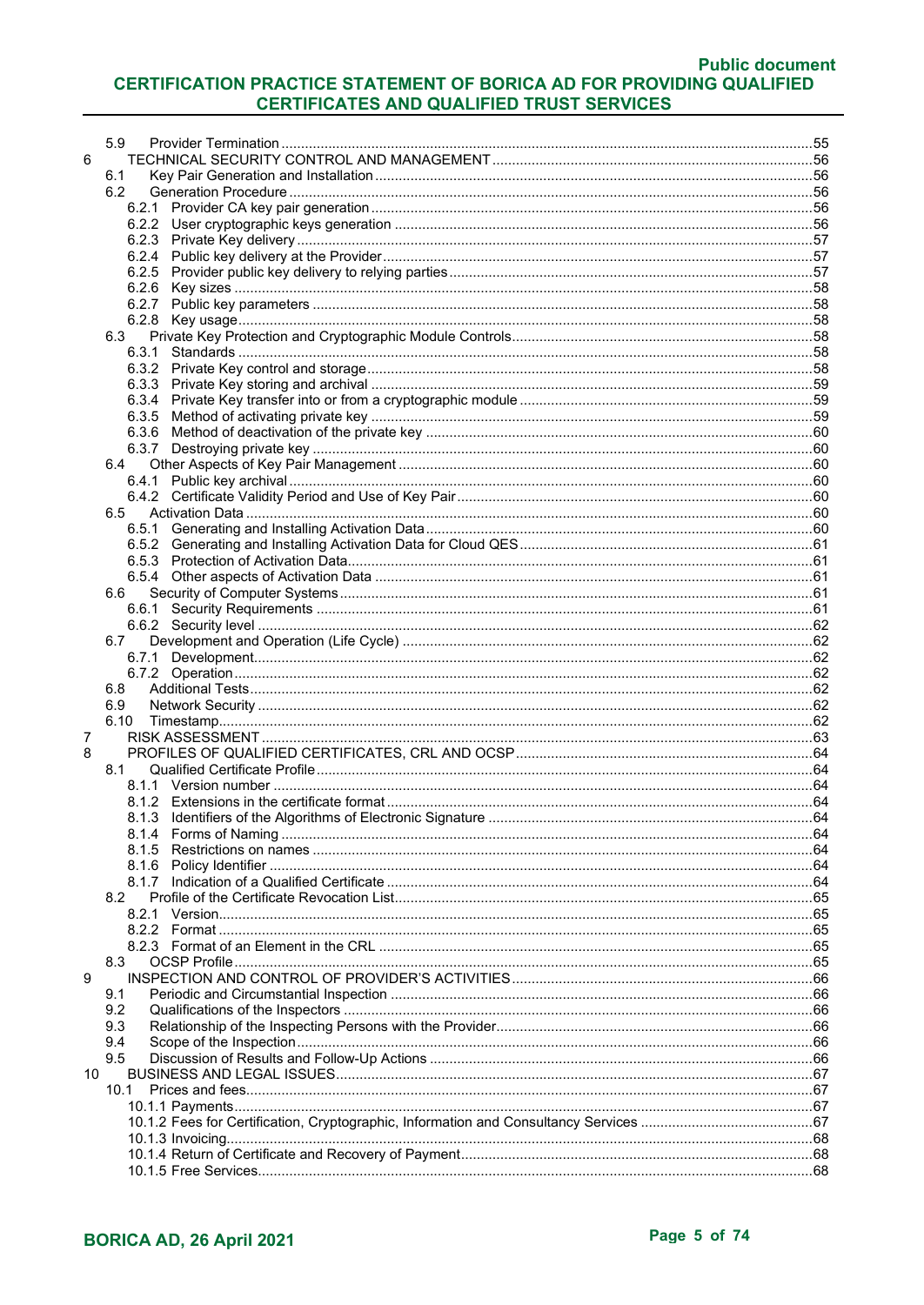| 10.4  |  |
|-------|--|
| 10.5  |  |
| 10.6  |  |
|       |  |
|       |  |
|       |  |
|       |  |
| 10.7  |  |
| 10.8  |  |
| 10.9  |  |
|       |  |
| 10 11 |  |
|       |  |
|       |  |
|       |  |
|       |  |
|       |  |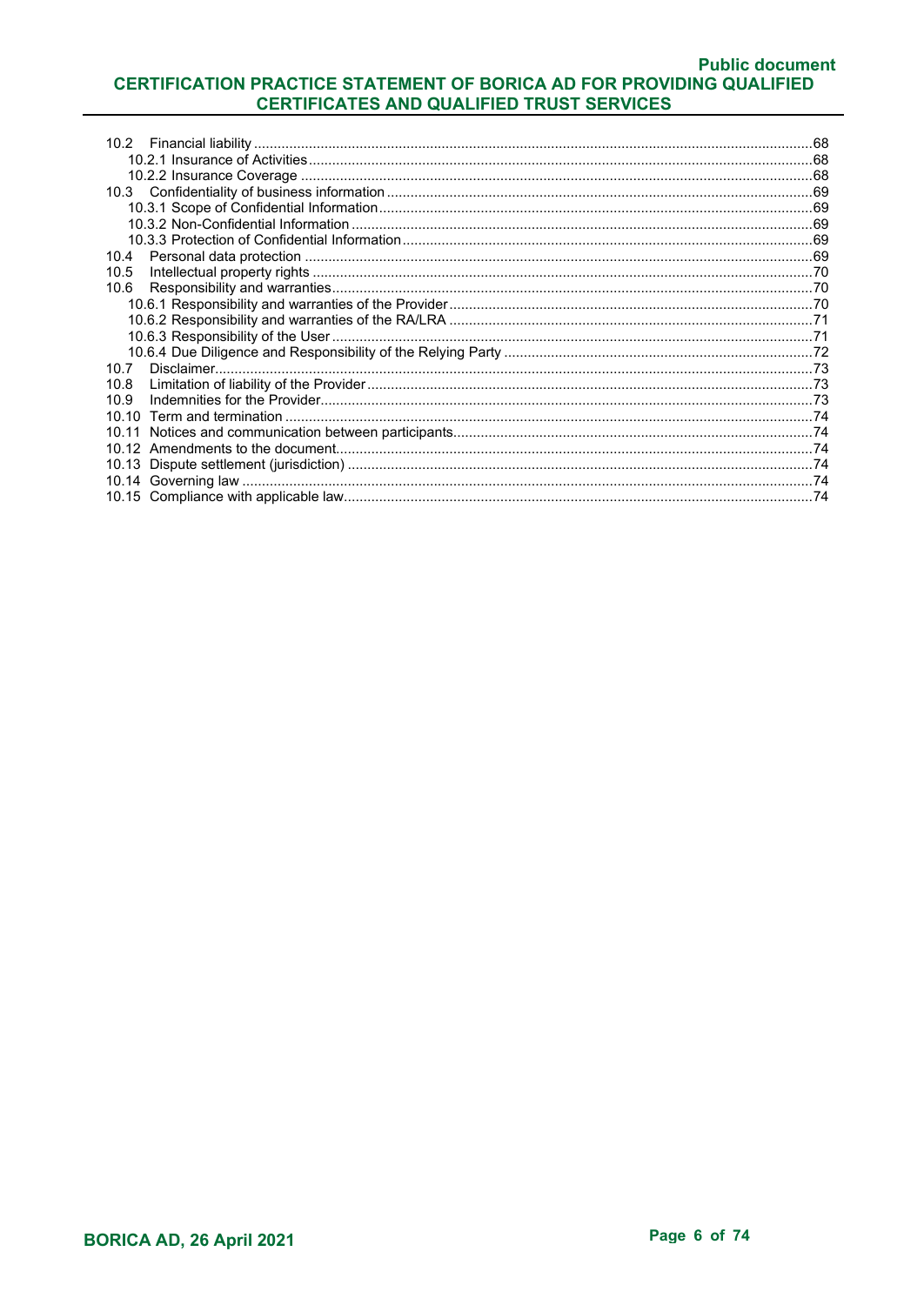# <span id="page-6-0"></span>LIST OF TERMS AND ABBREVIATIONS

| <b>AES</b>     | <b>Advanced Electronic Signature</b>                                                                                                                                                                                                                                |
|----------------|---------------------------------------------------------------------------------------------------------------------------------------------------------------------------------------------------------------------------------------------------------------------|
| <b>AESeal</b>  | <b>Advanced Electronic Seal</b>                                                                                                                                                                                                                                     |
| <b>BG</b>      | <b>Bulgaria</b>                                                                                                                                                                                                                                                     |
|                | B-Trust QHSM Qualified HSM in the cloud-based QES platform with a security profile meeting<br>the EAL 4+ or higher security level according to CC or other specification defining<br>equivalent security levels                                                     |
| CA             | <b>Certification Authority</b>                                                                                                                                                                                                                                      |
| CC             | Common Criteria for Information Technology Security Evaluation - International<br>Standard for Information Security (ISO/IEC 15408)                                                                                                                                 |
| <b>CEN</b>     | European Committee for Standardization                                                                                                                                                                                                                              |
| <b>CENELEC</b> | European Committee for Electro-technical Standardization                                                                                                                                                                                                            |
| CP             | Certificate Policy – Policy on the provision of trust services                                                                                                                                                                                                      |
| <b>CPS</b>     | <b>Certification Practice Statement</b>                                                                                                                                                                                                                             |
| <b>CRL</b>     | <b>Certificate Revocation List</b>                                                                                                                                                                                                                                  |
| <b>CQES</b>    | <b>Cloud Qualified Electronic Signature</b>                                                                                                                                                                                                                         |
| CQES OT        | One Time CQES                                                                                                                                                                                                                                                       |
| <b>DSA</b>     | Digital Signature Algorithm                                                                                                                                                                                                                                         |
| <b>DN</b>      | <b>Distinguished Name</b>                                                                                                                                                                                                                                           |
| eIDAS          | EU Regulation 910/2014                                                                                                                                                                                                                                              |
| <b>ETSI</b>    | European Telecommunications Standards Institute                                                                                                                                                                                                                     |
| EU             | <b>European Union</b>                                                                                                                                                                                                                                               |
| <b>FIPS</b>    | <b>Federal Information Processing Standard</b>                                                                                                                                                                                                                      |
| <b>GDPR</b>    | General Data Protection Regulation - Regulation (EU) 2016/679 of the European<br>Parliament and Council relating to the protection of natural persons with regard<br>to the processing of personal data and rules relating to the free movement of<br>personal data |
| <b>HSM</b>     | <b>Hardware Security Module</b>                                                                                                                                                                                                                                     |
| <b>IEC</b>     | International Electro-technical Commission                                                                                                                                                                                                                          |
| <b>ISO</b>     | International Standardization Organization                                                                                                                                                                                                                          |
| IP             | Internet Protocol                                                                                                                                                                                                                                                   |
| <b>OID</b>     | Object Identifier                                                                                                                                                                                                                                                   |
| <b>OCSP</b>    | <b>On-line Certificate Status Protocol</b>                                                                                                                                                                                                                          |
| <b>PKCS</b>    | <b>Public Key Cryptography Standards</b>                                                                                                                                                                                                                            |
| <b>PKI</b>     | Public Key Infrastructure                                                                                                                                                                                                                                           |
| QC             | <b>Qualified Certificate</b>                                                                                                                                                                                                                                        |
| QES            | <b>Qualified Electronic Signature</b>                                                                                                                                                                                                                               |
| QESeal         | <b>Qualified Electronic Seal</b>                                                                                                                                                                                                                                    |
| <b>RA</b>      | <b>Registration Authority</b>                                                                                                                                                                                                                                       |
| <b>RSA</b>     | Rivest - Shamir - Adelman                                                                                                                                                                                                                                           |
| QSCD           | Qualified Signature Creation Device - (local) device for secure creation of<br>qualified signature in accordance with EU Regulation 910/2014                                                                                                                        |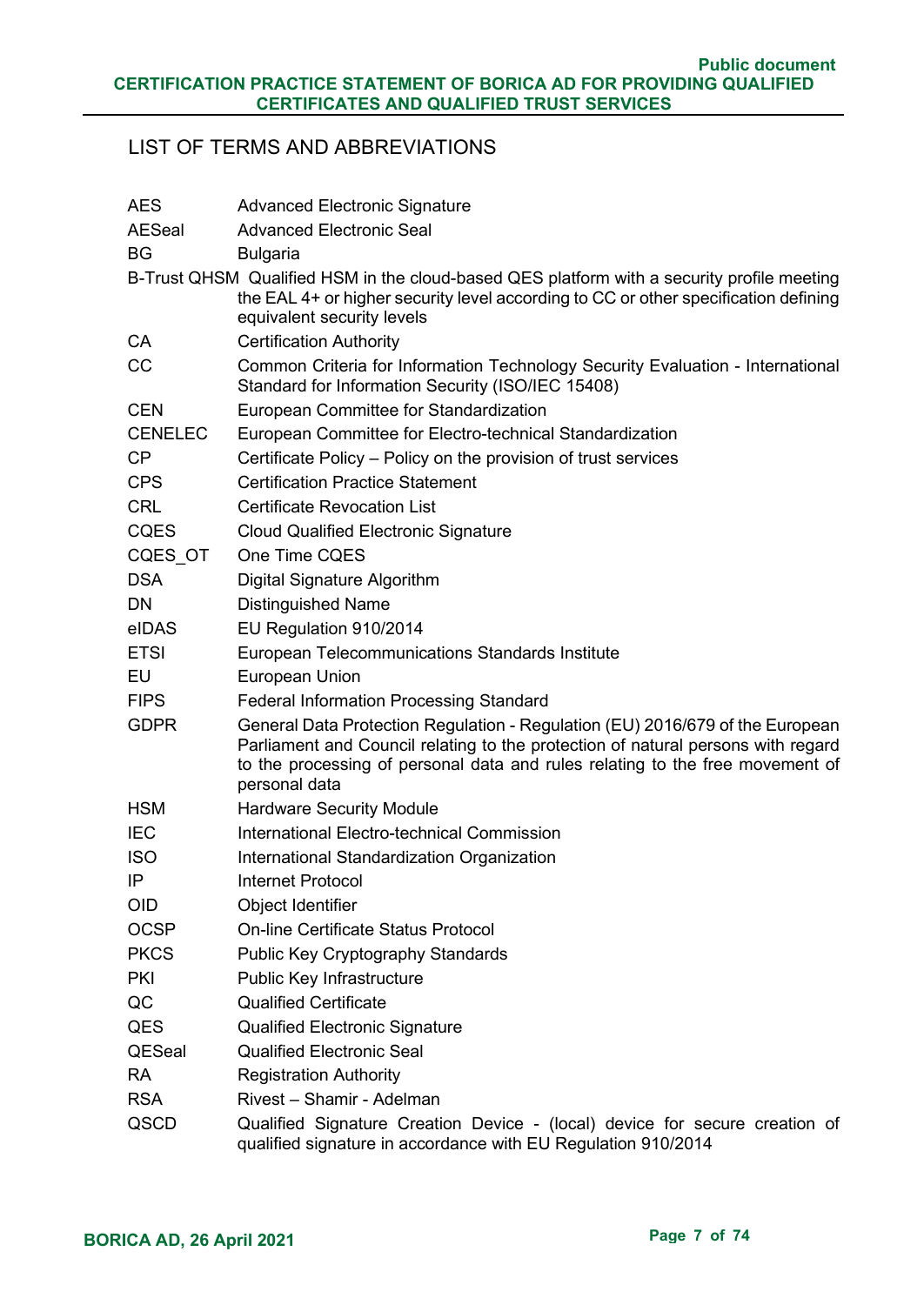| <b>QHSM</b>  | HSM with security level as QSCD                                                                                                              |
|--------------|----------------------------------------------------------------------------------------------------------------------------------------------|
| RA-VI        | Registration authority using remote video identification                                                                                     |
| <b>RQSCD</b> | Remote QSCD – server component with QHSM for secure creation of remote<br>signature                                                          |
| <b>SAD</b>   | <b>Signature Activation Data</b>                                                                                                             |
| <b>SAP</b>   | <b>Signature Activation Protocol</b>                                                                                                         |
| <b>SAM</b>   | <b>Signature Activation Module</b>                                                                                                           |
| <b>SCT</b>   | Signature Creation Token (PKCS#12 crypto-file)                                                                                               |
| <b>SHA</b>   | Secure Hash Algorithm                                                                                                                        |
| <b>SSL</b>   | Secure Socket Layer                                                                                                                          |
| S/MIME       | Secure/Multipurpose Internet Mail Extensions                                                                                                 |
| <b>TRM</b>   | <b>Tamper Resistant Module</b>                                                                                                               |
| <b>URL</b>   | Uniform Resource Locator                                                                                                                     |
| QCP-n-qscd   | certificate policy for EU qualified certificates issued to natural persons with<br>private key related to the certified public key in a QSCD |
| QCP-I-qscd   | Certificate policy for EU qualified certificates issued to legal persons with<br>private key related to the certified public key in a QSCD   |
| QCP-w        | Certificate policy for EU qualified website authentication certificates                                                                      |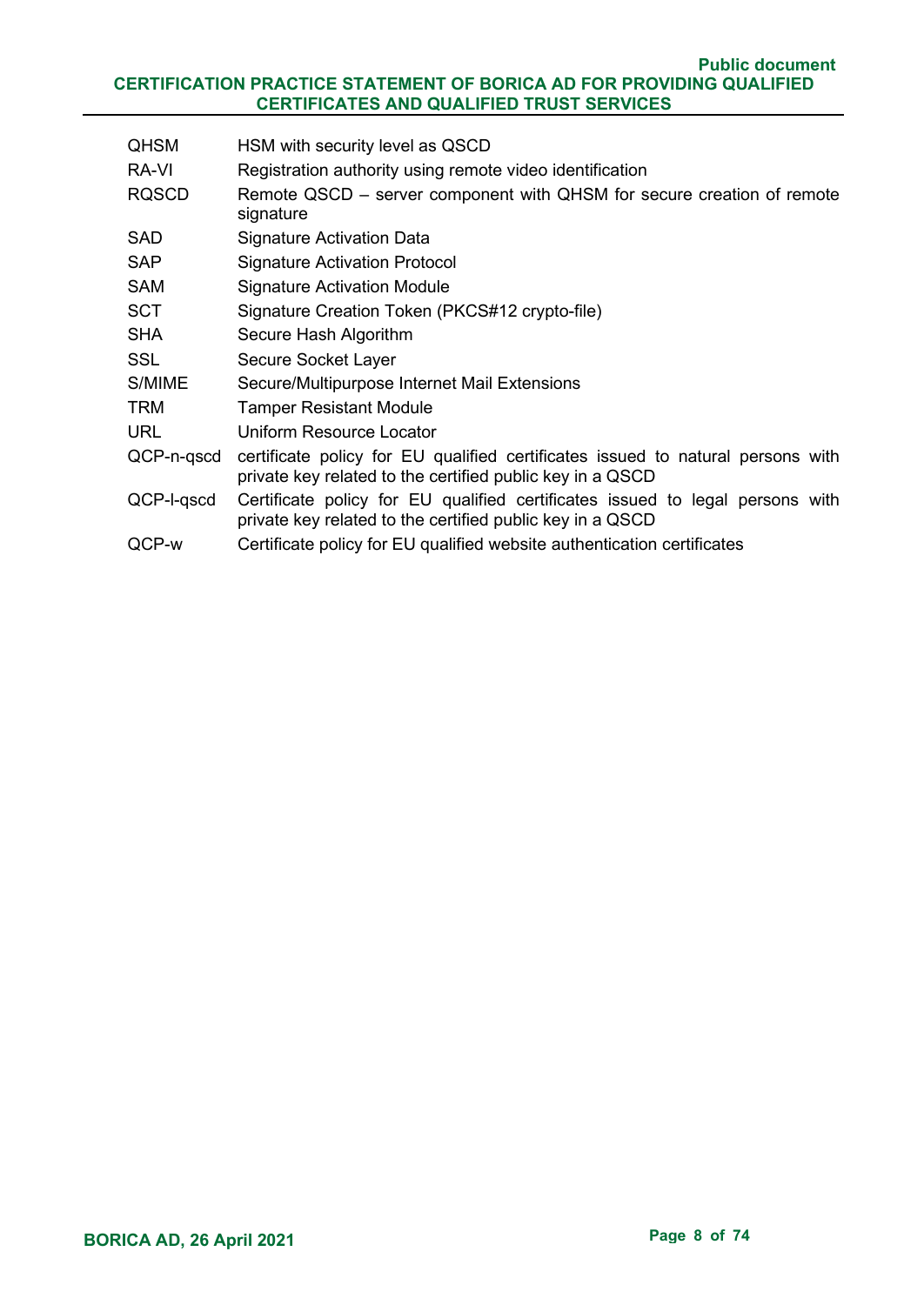# <span id="page-8-0"></span>**COMPLIANCE AND USE**

This Document:

- Has been developed by "BORICA" AD (hereinafter BORICA), a legal entity registered in the Commercial Register of the Registry Agency under UIC 201230426;
- Fully replaces all previous versions of the User Guide and/or "Certificate Policy on issuing qualified certificates for qualified electronic signature and Certification Practice in the provision of qualified trust services by BORICA AD";
- Is effective as of 01.07.2021;
- Contains the conditions under which the Qualified Trust Service Provider (QTSP) BORICA AD (the Provider) provides to Users for payment Qualified Certificates (QCs) and Qualified Trust Services (QTS) for Electronic Signature (ES), for Cloud Electronic Signature, for Electronic Seal (ESeal) and for website authentication, as well as other information, cryptographic and consulting services under the registered trade mark B-Trust, through its administratively independent unit -B-Trust® Certification Authority, in accordance with the requirements of the Electronic Document and Electronic Trust Services Act (EDETSA);
- Constitutes the General Conditions within the meaning of Art. 16 of the Obligations and Contracts Act (OCA). These conditions are part of the Certification Services Contract, which is concluded between the Provider and Users. The contract may contain special conditions that take precedence over the general conditions in this document;
- Is a public document with the purpose to establish the conformity of the activity of the Provider BORICA with the EDETSA and the legal framework;
- Includes a detailed description of the practice of the Provider in providing QCs and related QCSs, and is a public document with the purpose to establish the conformity of the activity of the Provider BORICA with the EDETSA and the legal framework;
- is publicly available at any time on the Provider's website:<https://www.b-trust.bg/documents>
- May be changed by the QTSP and each new version shall be published on the Provider's website;

This document is prepared in accordance with:

- Electronic Document and Electronic Trust Services Act (EDETSA);
- Ordinance on the Activities of Trust-Service-Providers;
- Ordinance on the requirements to the algorithms of creation and verification of qualified electronic signature:
- Regulation (EU) № 910/2014 of the European Parliament and of the Council on electronic identification and trust services for electronic transactions in the internal market.

The contents and structure of this document is in accordance with Regulation (EU) № 910/2014 and refers to the information contained in the following ratified international guidelines, specifications and standards:

- RFC 5280: Internet X.509 Public Key Infrastructure Certificate and Certificate Revocation List (CRL) Profile;
- RFC 3739: Internet X.509 Public Key Infrastructure: Qualified Certificates Profile;
- RFC 6960: X.509 Internet Public Key Infrastructure Online Certificate Status Protocol OCSP;
- RFC 3161: Internet X.509 Public Key Infrastructure: Time-Stamp Protocol (TSP);
- RFC 5816: ESSCertIDv2 Update for RFC 3161;
- RFC 3279: Algorithms and Identifiers for the Internet X.509 Public Key Infrastructure Certificate and Certificate Revocation List Profile;
- RFC 4055: Additional Algorithms and Identifiers for RSA Cryptography for use in the Internet X.509 Public Key Infrastructure Certificate and Certificate Revocation List (CRL) Profile;
- ITU-T X.509 | ISO/IEC 9594-8: The Directory: Authentication framework; Public-key and attribute certificate frameworks;
- ETSI EN 319 401: General Policy Requirements for Trust Service Providers;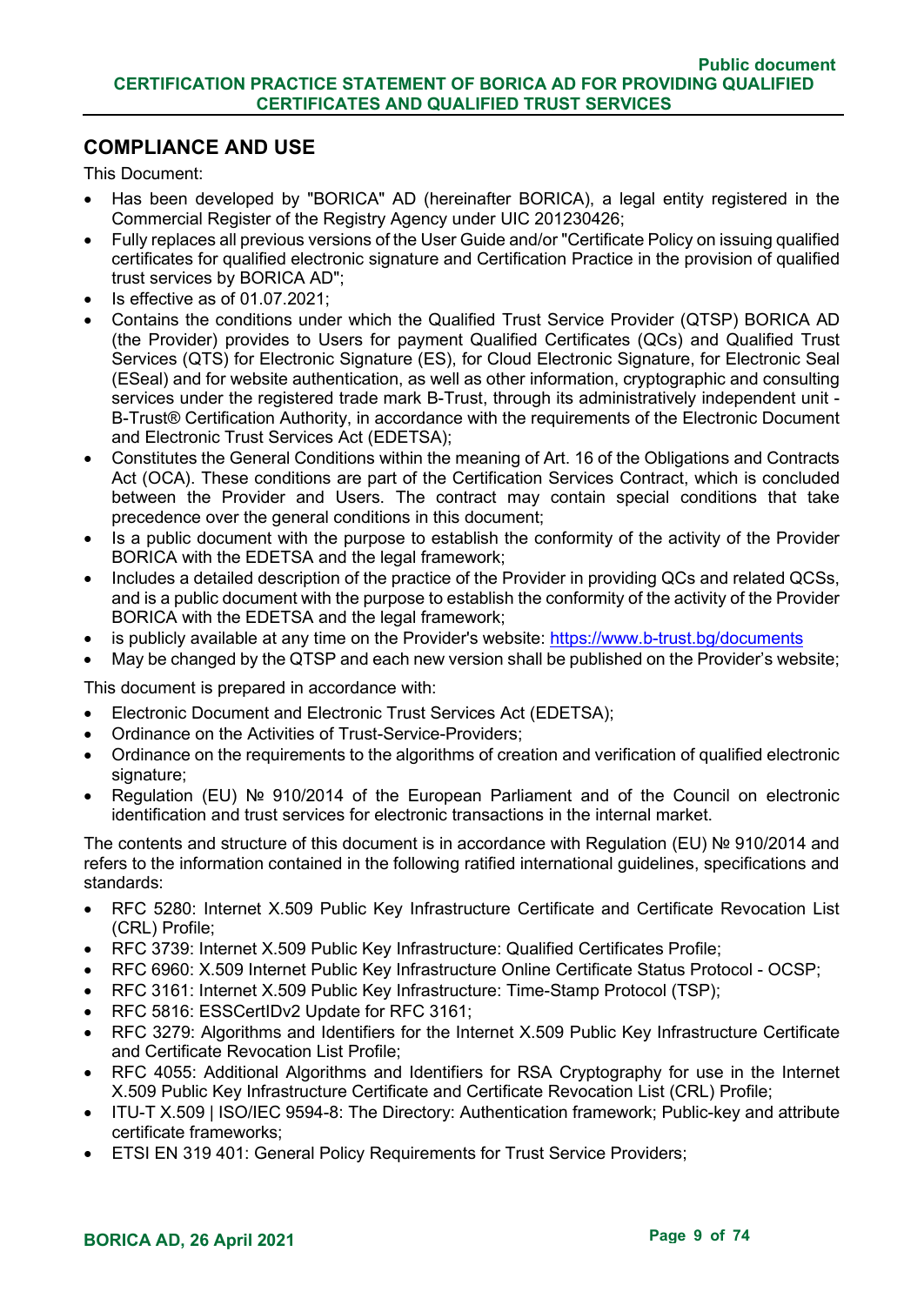- ETSI EN 319 411-1/2: Policy and security requirements for Trust Service Providers issuing certificates;
- ETSI EN 319 412-1/5: Certificate Profiles;
- ETSI EN 319 421: Policy and Security Requirements for Trust Service Providers issuing Electronic Time-Stamps;
- ETSI EN 319 422: Time-stamping protocol and time-stamp token profiles;
- ETSI EN 419 241, part 2 Trustworthy Systems Supporting Server Signing Part 2: Protection profile for QSCD for Server Signing;
- ETSI EN 419 241, part 3 Trustworthy Systems Supporting Server Signing Part 3: Protection profile for Signature Activation Data management and Signature Activation Protocol(PP-SAD+SAP);
- ETSI EN 419 221-5 Protection profiles for TSP Cryptographic modules Part 5 Cryptographic Module for Trust Services;
- ETSI TS 119 312 ESI Cryptographic Suites;
- ETSI TS 119 495 ESI Sector Specific Requirements: Qualified Certificates Profiles and TSP Policy Requirements under the PSD2;
- ETSI TS 119 431-1: Policy and security requirements for trust service providers; Part 1: TSP service components operating a remote QSCD / SCDev.

Additional information relating to this document may be obtained by the Provider at:

41 "Tsar Boris III" Blvd. 1612 Sofia BORICA AD Tel.: 0700 199 10 E-mail: info@borica.bg Official Web site: www.b-trust.bg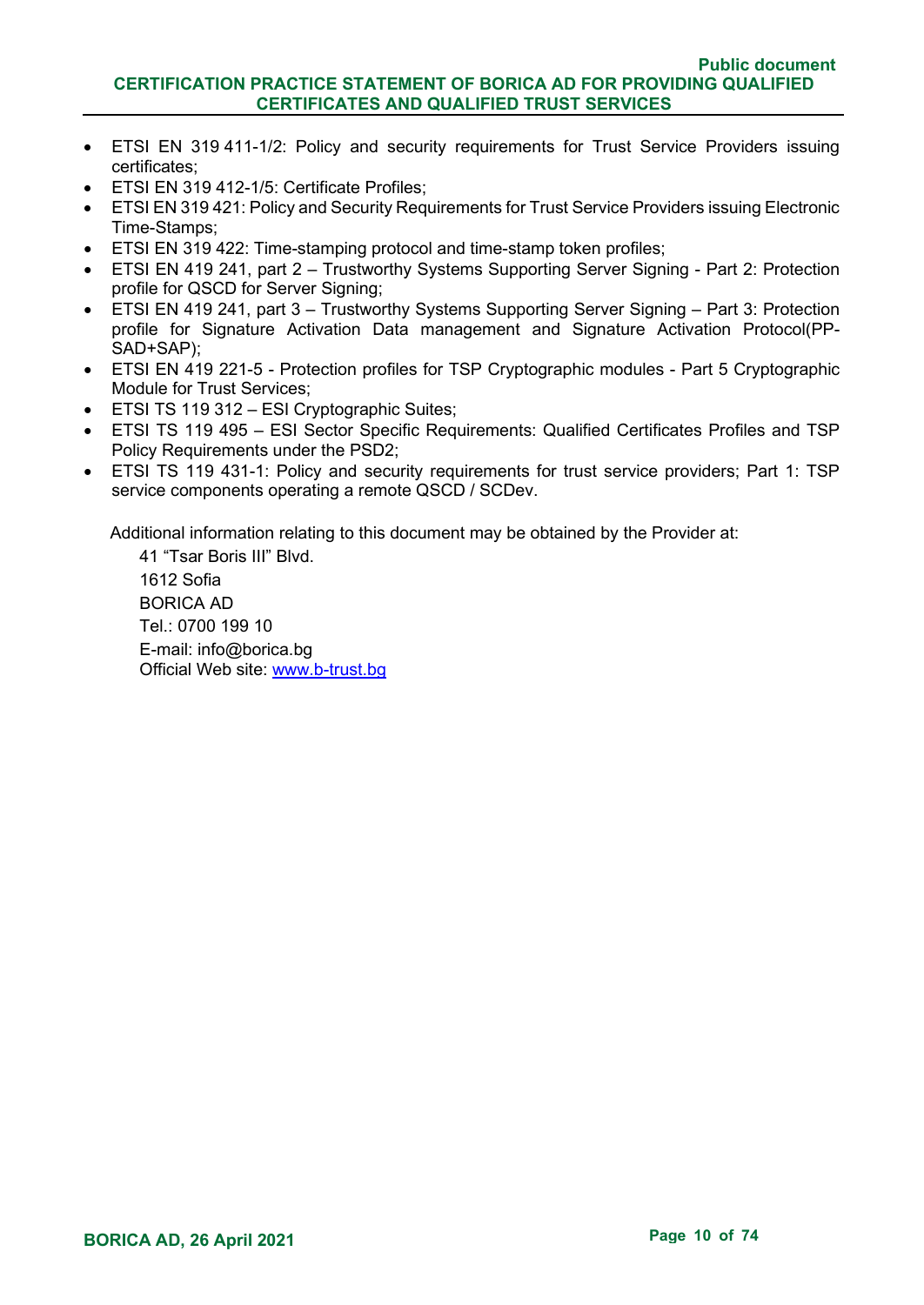#### <span id="page-10-0"></span>**INTRODUCTION**

The Certification Practice Statement for providing Qualified Certificates and Trust Services by BORICA contains a description of the participants in the public key infrastructure of B-Trust® and its components, used by the Provider to issue, maintain, publish and manage QCs for QES/AES, for Cloud QES, for QESeal/AESeal and for website authentication. It describes the general operating procedures in ordering QCs, identification of Applicants, issuing and publishing, delivery and acceptance of QCs, maintenance and management of these certificates, and procedures for granting access for verification of the certificates.

The Practice also includes the measures and technical procedures followed by the Provider to ensure safety and reliability of the QCs and related QCSs provided via the B-Trust<sup>®</sup> infrastructure, in accordance with the EDETSA and other relevant regulations.

The document has been developed in accordance with the formal requirements for content, structure and scope, as set out in international guideline RFC 3647, as far as this guideline is in line with the management policy of the Provider.

The document also includes additional information with regard to the requirements under the EDETSA.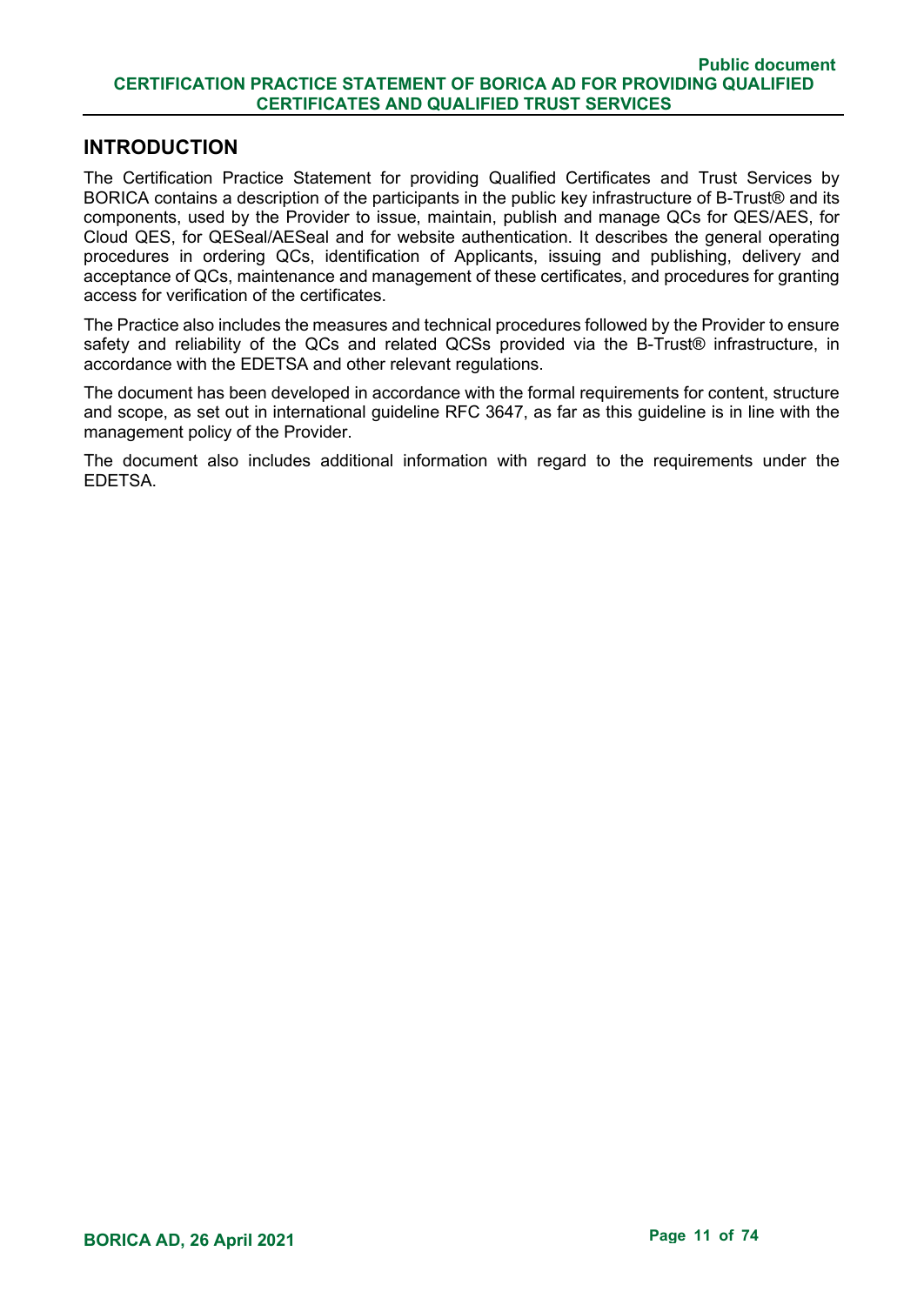# <span id="page-11-0"></span>**1 GENERAL TERMS**

# <span id="page-11-1"></span>**1.1 Qualified Trust Service Provider**

- 1. BORICA AD is a legal person trader, operating as a QTSP under the EDETSA and other relevant regulations.
- 2. The PKI of BORICA is built and managed in accordance with the legal framework of Regulation 910/2014 and the EDETSA and in accordance with the international specifications and standards ETSI EN 319 411-1 / 5 and ETSI EN 319 412.
- 3. The Provider uses OIDs in the B-Trust PKI Infrastructure, formed on the basis of code 15862, assigned to BORICA AD by IANA in the branch iso.org.dod.internet.private.enterprise (1.3.6.1.4.1 - IANA-Registered Private Enterprise) and in compliance with ITU-T Rec. X.660 and ISO / IEC 9834-1: 2005 (Procedures for the Operation of OSI Registration Authorities: General Procedures and ASN.1 Object Identifier tree top arcs).
- 4. As a registered QTSP, BORICA AD carries out the following regulated activities:
	- QC issuance:
		- $\circ$  accepting application for initial issuing;
		- o identifying and validating User's data;
		- o providing services for creating cryptographic key pairs private and public key
		- o signing QC with advanced electronic signature/seal of the QTSP;
		- o recording issued QC.
	- QC maintenance and management:
		- o renewal of an issued valid QC;
		- o changing the status of a valid QC suspension, resumption and revocation;
		- $\circ$  check of the status of a QC;
		- o check of the status of a QC in real time (OCSP status).
	- keeping registers:
		- $\circ$  keeping a Public Register of all QCs issued;
		- o publication of QC issued in the Public Register;
		- o keeping list of all QCs that have been revoked;
		- o immediate publication of a revoked QC on the Certificate Revocation List;
		- o providing permanent third-party access to the public register and the Certificate Revocation List.
	- validation of electronic signatures.
	- providing QSCD for (local) generation and storage of cryptographic keys and for creation of QES – smart card/s.
	- providing RQSCD for generation and storage of cryptographic keys at the QTSP and for remote creation of QES (Cloud QES/CQES).
	- issuance of qualified electronic time stamps:
		- o of presented content of an electronically signed/sealed document (time of signing/sealing);
		- o of digital content before a specified moment and unchangeability of the content after this moment;
		- evidence-based verification of qualified electronic time-stamp tokens issued.
- 5. The Provider provides the QCSs specified in accordance with the current Practice Statement of the Certification Authority and the Policy specified in the respective certificate.
- 6. The Provider may provide other qualified certification, cryptographic, information and consultancy services relating to the applicability of the trust services, following generally accepted recommendations, specifications and standards.
- 7. The Provider may publish separate terms and conditions for these QCSs.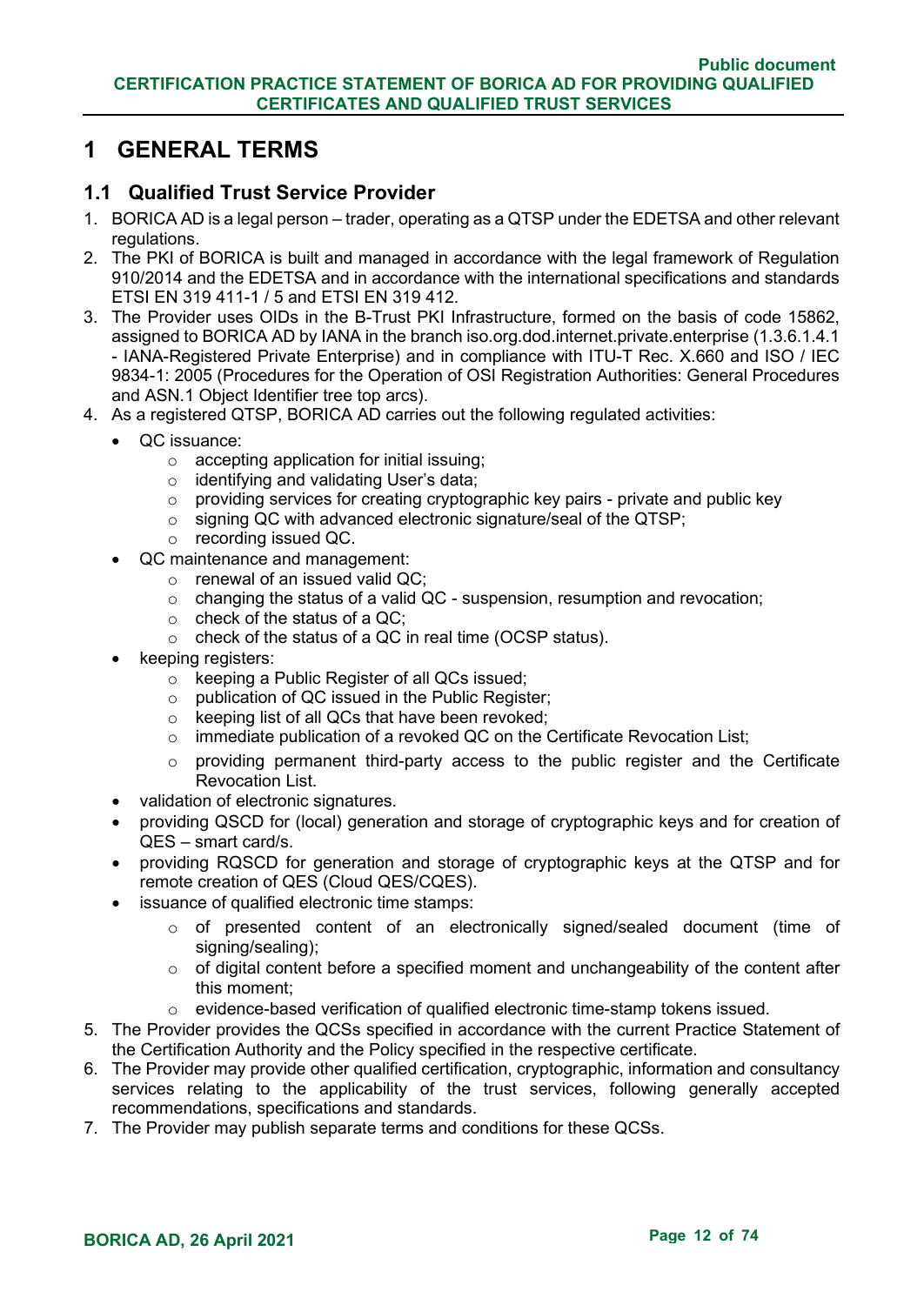# <span id="page-12-0"></span>**1.2 Regulation and Control**

- 1. The full title of this document is "Certification Practice Statement for the provision of Qualified Certificates and Qualified Trust Services by BORICA AD (B-Trust CPS-eIDAS)".
- 2. BORICA AD has informed the CRC of the start of operations as a QTSP under the EDETSA and current regulations.
- 3. The accreditation of BORICA AD as a QTSP under the EDETSA aims to achieve the highest security level for the QCSs provided and better harmonization of these activities with similar activities provided in other Member States of the European Union.
- 4. The Provider shall notify all Users of this accreditation during the provision of QCSs specified in this document.
- 5. In relations with Users and third parties, only the version of the document that is current at the time of using the services of BORICA AD is valid.
- 6. This document is publicly available at https://www.b-trust.bg/documents.
- 7. The Practice Statement for the provision of Qualified Trust Services is applicable to the following Certificate Policies of the Provider:
	- Certificate Policy on the Provision of Qualified Certificates for Qualified Electronic Signature/Cloud Electronic Signature/Seal (B-Trust CP-eIDAS QES/CQES/QESeal);
	- Certificate Policy on the Provision of Qualified Certificates for Advanced Electronic Signature/Seal (B-Trust CP-eIDAS AES/AESeal);
	- Certificate Policy on the Provision of Qualified Certificates for Website Authentication (B-Trust QCP-eIDAS QWAC);
	- Certificate Policy on the Provision of Qualified Certificates for Electronic Seal and Website Authentication to Payment Service Providers (B-Trust QCP-PDS2 QSealC and QWebC).

These policies meet the specific certification policy requirements set out in ETSI EN 319 411-2: QCP-n; QCP-l-qscd, QCP-l, QCP-l-qscd, and QCP-w based on the general requirements in the relevant NCP and NCP+ policies specified in ETSI EN 319 411-1.

The Provider's Certificate Policies for the specific types of Qualified Certificates are published in separate documents and are publicly available at https://www.b-trust.bg/documents.

# <span id="page-12-1"></span>**1.3 Identifiers in the Document**

- 8. The objects in the B-Trust infrastructure of BORICA AD for issuing and maintaining qualified certificates are identified by Object Identifiers (OID).
- 9. The qualified certificates for signature, seal and website authentication as objects of the infrastructure are identified by the identifiers of the respective certificate policy that can be checked in the Certificate Policies attribute.

| Object                                            | Identifier (OID)          |
|---------------------------------------------------|---------------------------|
|                                                   |                           |
| <b>BORICA AD</b>                                  | 1.3.6.1.4.1.15862         |
| <b>B-Trust</b>                                    | 1.3.6.1.4.1.15862.1       |
| <b>B-Trust Root Qualified CA</b>                  | 1.3.6.1.4.1.15862.1.6     |
| <b>B-Trust Operational Qualified CA</b>           | 1.3.6.1.4.1.15862.1.6.1   |
| B-Trust Personal qualified certificate QES        | 1.3.6.1.4.1.15862.1.6.1.1 |
| B-Trust Professional qualified certificate QES    | 1.3.6.1.4.1.15862.1.6.1.2 |
| B-Trust Organization qualified certificate QESeal | 1.3.6.1.4.1.15862.1.6.1.3 |
| <b>B-Trust PDS</b>                                | 1.3.6.1.4.1.15862.1.6.2   |
| B-Trust Qualified Time Stamp Authority            | 1.3.6.1.4.1.15862.1.6.3   |
| B-Trust Qualified Time Stamp Authority PDS        | 1.3.6.1.4.1.15862.1.6.4   |
| B-Trust Root Qualified OCSP Authority             | 1.3.6.1.4.1.15862.1.6.5   |
| <b>B-Trust Qualified OCSP Authority</b>           | 1.3.6.1.4.1.15862.1.6.5.1 |
| <b>B-Trust Qualified Validation Service</b>       | 1.3.6.1.4.1.15862.1.6.6   |
| B-Trust Qualified Long-Term Preservation Service  | 1.3.6.1.4.1.15862.1.6.7   |
| B-Trust Remote QSCD (RQSCD)/Server<br>Signing     | 1.3.6.1.4.1.15862.1.6.8   |
| Service Component                                 |                           |

10. The B-Trust object identifiers are listed in the following table: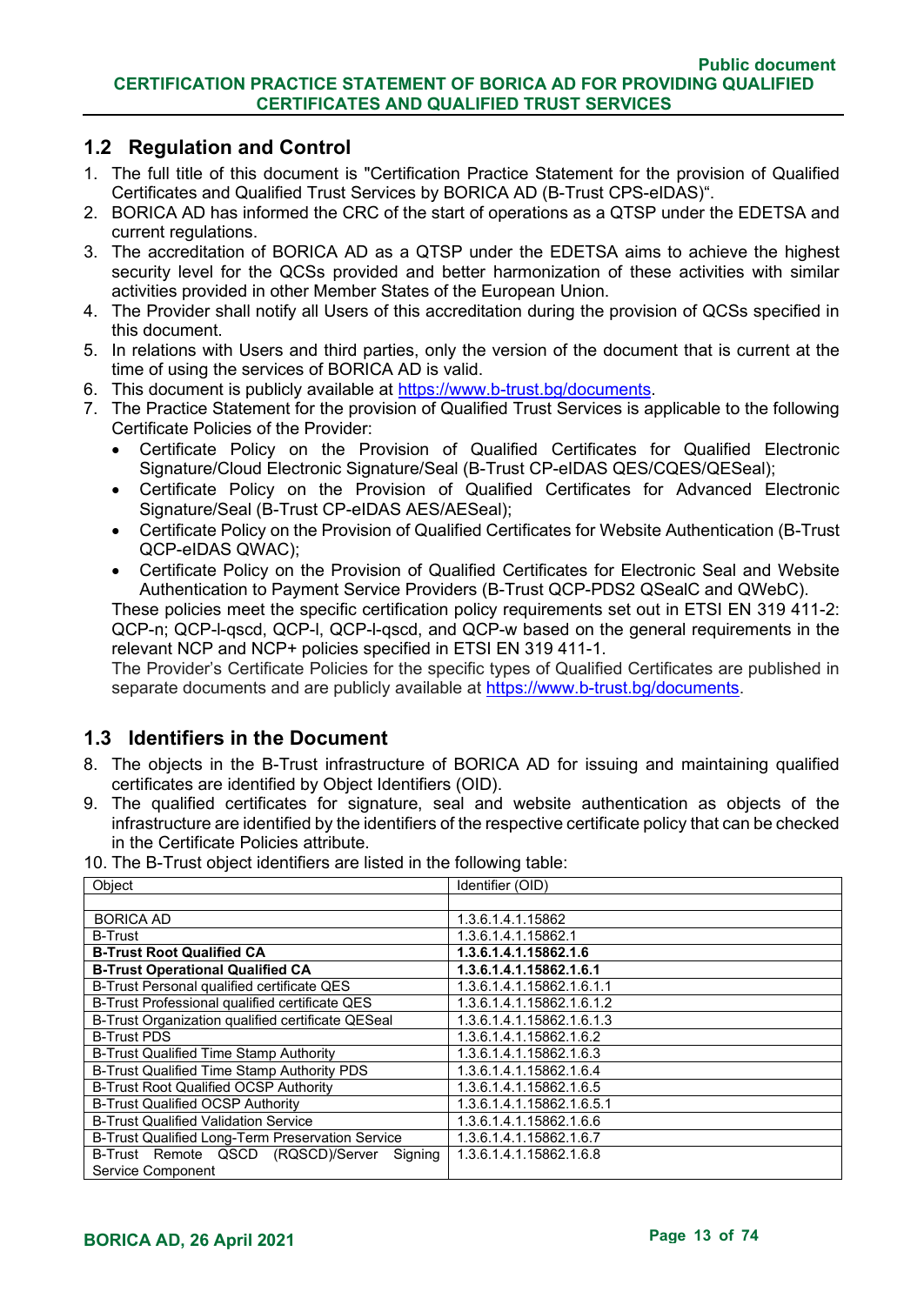| B-Trust Remote Signature Creation Service Component       | 1.3.6.1.4.1.15862.1.6.9   |
|-----------------------------------------------------------|---------------------------|
| B-Trust Remote Video Identification Service Component     | 1.3.6.1.4.1.15862.1.6.10  |
| <b>B-Trust Root Advanced CA</b>                           | 1.3.6.1.4.1.15862.1.7     |
| <b>B-Trust Operational Advanced CA</b>                    | 1.3.6.1.4.1.15862.1.7.1   |
| B-Trust Personal qualified certificate AES                | 1.3.6.1.4.1.15862.1.7.1.1 |
| B-Trust Professional qualified certificate AES            | 1.3.6.1.4.1.15862.1.7.1.2 |
| B-Trust Organization qualified certificate AESeal         | 1.3.6.1.4.1.15862.1.7.1.3 |
| B-Trust Application qualified certificate                 | 1.3.6.1.4.1.15862.1.7.1.4 |
| B-Trust Domain Validation SSL qualified certificate (B-   | 1.3.6.1.4.1.15862.1.7.1.5 |
| Trust DVC SSL)                                            |                           |
| B-Trust Organization Validation SSL qualified certificate | 1.3.6.1.4.1.15862.1.7.1.6 |
| (B-Trust OVC SSL)                                         |                           |
| B-Trust Organization qualified certificate AESeal PSD2    | 1.3.6.1.4.1.15862.1.7.1.7 |
| B-Trust Organization Validation SSL qualified certificate | 1.3.6.1.4.1.15862.1.7.1.8 |
| PSD <sub>2</sub>                                          |                           |
| <b>B-Trust PSD2 PDS</b>                                   | 1.3.6.1.4.1.15862.1.7.1.9 |
| B-Trust Root Advanced OCSP Authority                      | 1.3.6.1.4.1.15862.1.7.2   |
| B-Trust Advanced OCSP Authority                           | 1.3.6.1.4.1.15862.1.7.2.1 |

#### 11. The Provider's Practice Statement for issuing and maintaining QCs is implemented through the following operational CAs:

| <b>Operational CA</b>              | <b>Identifier (OID)</b> |  |
|------------------------------------|-------------------------|--|
|                                    |                         |  |
| l B-Trust Operational Qualified CA | 1.3.6.1.4.1.15862.1.6.1 |  |
| B-Trust Operational Advanced CA    | 1.3.6.1.4.1.15862.1.7.1 |  |

ОВ

12. The Certificate Policies of the Provider regarding the types of QCs and related QCSs are identified in the issued QCs by the following identifiers:

| <b>Qualified Certificate</b>                                                                                                  | <b>Certificate Policy</b>                                                              | <b>Policy OID</b>                                                   |
|-------------------------------------------------------------------------------------------------------------------------------|----------------------------------------------------------------------------------------|---------------------------------------------------------------------|
|                                                                                                                               |                                                                                        |                                                                     |
| B-Trust Personal qualified certificate<br>for QES<br><b>B-Trust Personal Qualified certificate</b><br>for CQES                | <b>B-Trust</b><br>Personal<br>qualified<br>certificates Policy (QCP-n-qscd)            | 1.3.6.1.4.1.15862.1.6.1.1<br>(0.4.0.1456.1.1)<br>(0.4.0.194112.1.2) |
| <b>B-Trust Professional qualified</b><br>certificate for QES<br><b>B-Trust Professional qualified</b><br>certificate for CQES | <b>B-Trust</b><br>Professional<br>qualified<br>certificates Policy (QCP-n-qscd)        | 1.3.6.1.4.1.15862.1.6.1.2<br>(0.4.0.1456.1.1)<br>(0.4.0.194112.1.2) |
| <b>B-Trust</b><br>qualified<br>Organization<br>certificate for QESeal                                                         | <b>B-Trust</b><br>Organization<br>qualified<br>certificates Policy (QCP-I-qscd)        | 1.3.6.1.4.1.15862.1.6.1.3<br>(0.4.0.194112.1.3)                     |
| B-Trust Personal qualified certificate<br>for AES                                                                             | <b>B-Trust</b><br>Personal<br>qualified  <br>certificates Policy (QCP-n)               | 1.3.6.1.4.1.15862.1.7.1.1<br>(0.4.0.1456.1.2)<br>(0.4.0.194112.1.0) |
| Professional<br><b>B-Trust</b><br>qualified<br>certificate for AES                                                            | <b>B-Trust</b><br>Professional<br>qualified<br>certificates Policy (QCP-n)             | 1.3.6.1.4.1.15862.1.7.1.2<br>(0.4.0.1456.1.2)<br>(0.4.0.194112.1.0) |
| <b>B-Trust</b><br>qualified<br>Organization<br>certificate for AESeal                                                         | <b>B-Trust</b><br>qualified<br>Organization<br>certificates Policy (QCP-I)             | 1.3.6.1.4.1.15862.1.7.1.3<br>(0.4.0.1456.1.2)<br>(0.4.0.194112.1.1) |
| Validation<br>SSL<br>B-Trust Domain<br>qualified certificate (B-Trust DVC<br>SSL)                                             | <b>B-Trust</b><br>certificate<br>for<br>Domain<br>Validation Certificate Policy (DVCP) | 1.3.6.1.4.1.15862.1.7.1.5<br>(0.4.0.2042.1.6)                       |
| <b>B-Trust SSL Organization Validation</b><br>qualified certificate (B-Trust OVC<br>SSL)                                      | B-Trust certificate for Organization<br>Validation Certificate Policy (OVCP)           | 1.3.6.1.4.1.15862.1.7.1.6<br>(0.4.0.2042.1.7)                       |
| Organization<br>qualified<br><b>B-Trust</b><br>certificate AESeal PSD2 (B-Trust<br>QSeal PSD2)                                | B-Trust PSD2 Organization qualified<br>certificates Policy (QCP-I)                     | 1.3.6.1.4.1.15862.1.7.1.7<br>(0.4.0.1456.1.2)<br>(0.4.0.194112.1.1) |
| B-Trust SSL Organization Validation                                                                                           | <b>B-Trust</b><br>certificate<br>PSD <sub>2</sub><br>for                               | 1.3.6.1.4.1.15862.1.7.1.8                                           |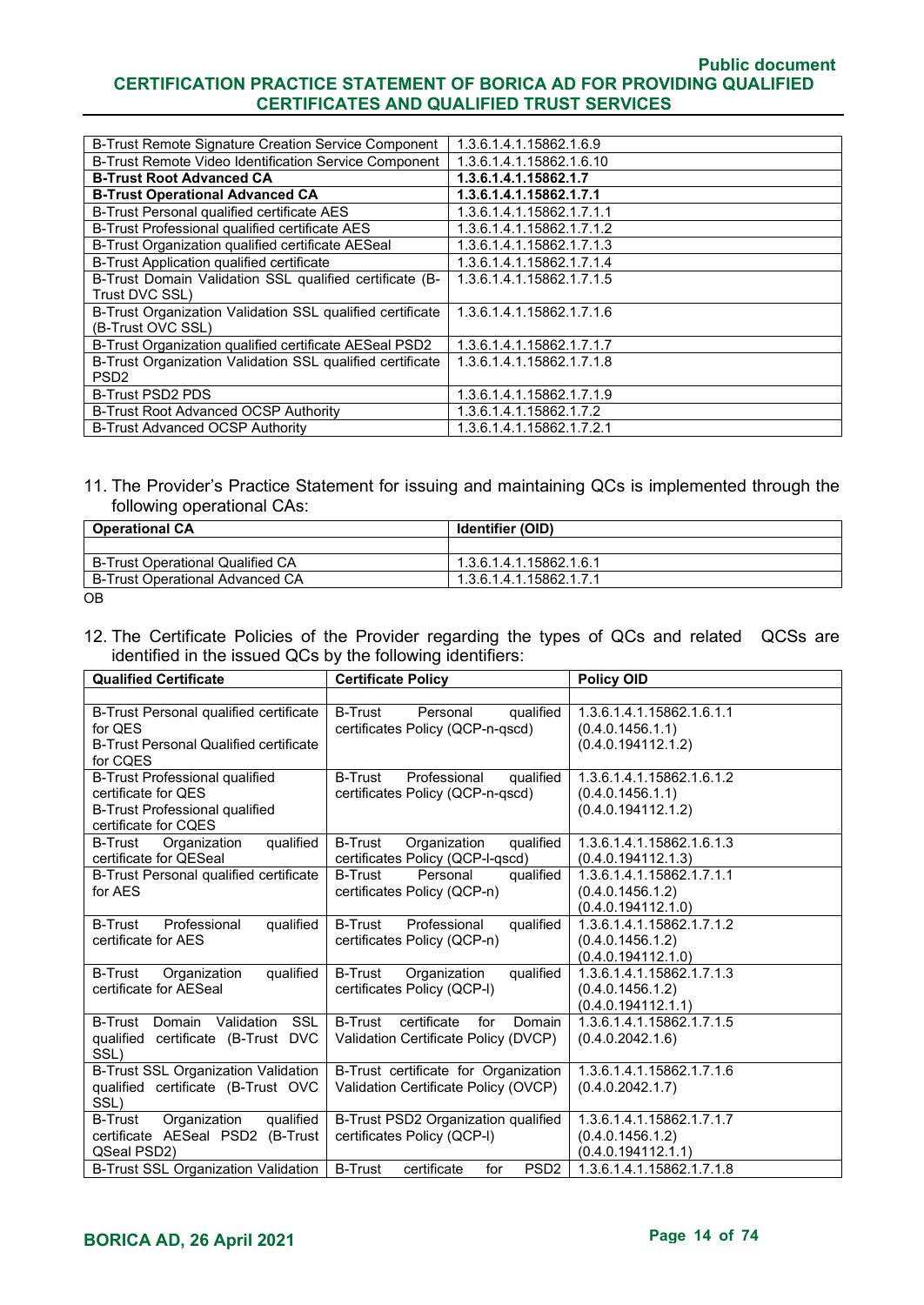|         | <sup>1</sup> qualified certificate PSD2 (QWebC   Organization Validation Certificate   (0.4.0.2042.1.7) |  |
|---------|---------------------------------------------------------------------------------------------------------|--|
| l PSD2) | Policy (OVCP)                                                                                           |  |

# <span id="page-14-0"></span>**1.4 Participants in the B-Trust® Infrastructure**

#### <span id="page-14-1"></span>**1.4.1 Certification Authority**

- 1. The B-Trust® "Certification Authority" of the QTSP "BORICA" AD is a separate organizational unit, which operates activities on issuance, provision and maintenance of QCs and QCSs for them. The CA has no legal personality and all operations and activities of its employees are performed in their capacity of employees of the Provider, within the powers granted to them.
- 2. The B-Trust® infrastructure has a two-tier hierarchy of the CA for issuing and maintaining QCQES and QCQESeal, as follows:
	- *"B-Trust Root Qualified CA"* issuing certificates to subordinate operational certification authorities of the Provider and those of other Providers;
	- *"B-Trust Operational Qualified CA"*  issuing QCQES and QCQESeal under the policies for provision of these QCs;
- 3. The B-Trust® infrastructure has a two-tier hierarchy of the CA for issuing and maintaining QC for QES and QC for QESeal, as follows:
	- *"B-Trust Root Qualified CA"* issuing certificates to subordinate operational certification authorities of the Provider and those of other Providers;
	- *"B-Trust Operational Qualified CA"*  issuing QCAES and QCAESeal under the policies for provision of these QCs.
- 4. The QTSP reserves the right to expand the B-Trust® infrastructure with further hierarchy of CA.

#### <span id="page-14-2"></span>**1.4.2 Registration Authority**

- 1. "Registration Authority" is a unit performing activities of the Provider, as follows:
	- accepts, verifies, approves or rejects applications for the issuance of QCs;
	- registers applications submitted to the CA for issuance and makes changes to the status of QCs;
	- performs appropriate checks to verify the identity of the natural persons and the legal persons, as well as specific details about them by the eligible means;
	- notifies the CA to issue a QC after successful identification and service paid;
	- delivers to the User or an authorized person the QC issued, corresponding to a generated key pair;
	- accepts or rejects registered requests for maintenance and management of QCs;
	- concludes contracts for the provision of certification and other cryptographic, information and consultancy services with the Users on behalf of the Provider.
- 2. The Registration Authority carries out the above activities:
	- at the Authority's office requiring the physical presence of the applicant for QC (attendance identification, registration and QC issuance);
	- via remote online video identification of the applicant (nonattendance identification, registration and QC for CQES issuance).
- 3. The Policy and the Practice of a RA performing the activities under item 1 at the Authority's office are an integral part of this document.
- 4. The Policy and the Practice of a RA performing the activities under item 1 via remote online video identification are in a separate document – "Certificate Policy and Certification Practice Statement for Providing Remote Video Identification for Issuance of Qualified Certificates for Cloud QES by BORICA AD (B-Trust RA-VI CPS/CP-eIDAS)"
- 5. The Provider's Registration Authority may provide certification services to Users at an office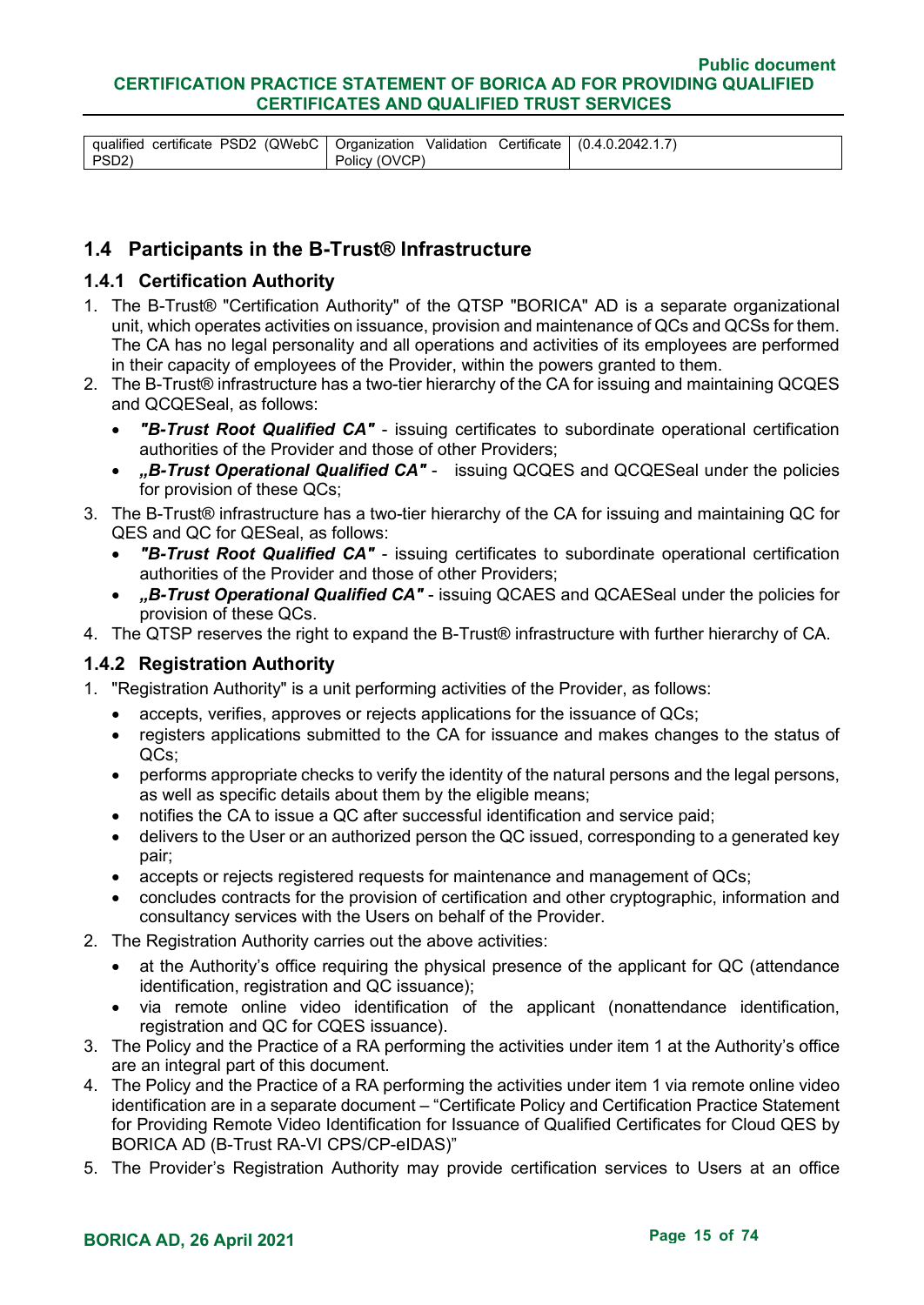(attendance) through Local Registration Authorities (LRA).

- 6. The Registration Authority may be a separate unit within a legal entity other than Provider, with delegated rights to perform these activities or part of them on behalf of the Provider.
- 7. The Provider's Registration Authority (RA) may provide trust services to Users via the Local Registration Authorities (LRA).
- 8. When the RA/LRA is a separate legal person, the power to carry out this activity may be limited by territory, term, trust services, or for a particular category of Users. The power is certified to all Applicants and third parties with a written or electronic certificate of the RA/LRA.
- 9. In cases where the RA is a separate legal person, LRAs to this body may be opened only after the explicit approval of the Provider.
- 10. The relations between the Provider and the RA /LRA are regulated by a contract.
- 11. The Provider guarantees that the activities of the RA/LRA follow the terms of this Document.

# <span id="page-15-0"></span>**1.4.3 Qualified Electronic Time Stamp Authority**

- 1. The "Qualified Electronic Time Stamp Authority" is a separate and indivisible unit to the Certification Authority, which executes the following activities of the Provider:
	- accepts requests for issuing qualified electronic time stamp tokens of the content of an electronic document presented by a User or a Relying Party;
	- prepares qualified electronic time stamp token of the presented hash value of the electronic document;
	- allows for subsequent verification (after the period of validity of the QC) to the accepting party, the fact of signing/sealing a statement or an electronic document.
- 2. The "B-Trust Qualified Time Stamp Authority" is the Provider's authority issuing qualified electronic time stamp tokens.
- 3. The electronic signature of the Provider on the qualified electronic time stamp has the status of a qualified electronic time stamp token.
- 4. Qualified electronic time stamp tokens can be integrated in the process of creation or approval of signatures/seals to electronic documents and electronic transactions, in the archiving of electronic data, to electronic notaries, etc.
- 5. The Provider shall develop and publish a separate Policy of the Qualified Electronic Time Stamp Authority.

# <span id="page-15-1"></span>**1.4.4 Qualified Service for Validation of Qualified Electronic Signature/Seal**

- 1. The Qualified Service for Validation of Qualified Electronic Signatures/Seals (B-Trust QSVS) is a separate and indivisible unit of the Provider, which performs the following activities:
	- accepts signed/sealed files/e-documents with certain formats and profiles of signature/seal for validation;
	- validates the signed/sealed files/e-documents in accordance with Regulation 910/2014 (Articles 32, 33 and 40);
	- Prepares and provides status(es) and report, sealed by the Provider, on validation of esignature(s)/e-seal(s) in accepted files/e-documents;
	- Enables printing (PDF format) of the Authorized report of validation of signature(s)/seal(s).
- 2. The service authorizes the status and the report on validation by a qualified electronic seal issued by the Provider.
- 3. The validation statuses of qualified e-signatures/e-seals can be integrated in processes of acceptance of signatures/seals to electronic documents and electronic transactions, etc.
- 4. The Provider shall develop and publish a separate Policy and Practice Statement of Qualified Service for validation of QES/ QESeals.

# <span id="page-15-2"></span>**1.4.5 Qualified Service for Preservation of Qualified Electronic Signature/Seal**

1. The 1.4.5 Qualified Service for Preservation of Qualified Electronic Signatures/Seals (B-Trust QSPS) is a separate and indivisible unit of the Provider, which performs the following activities: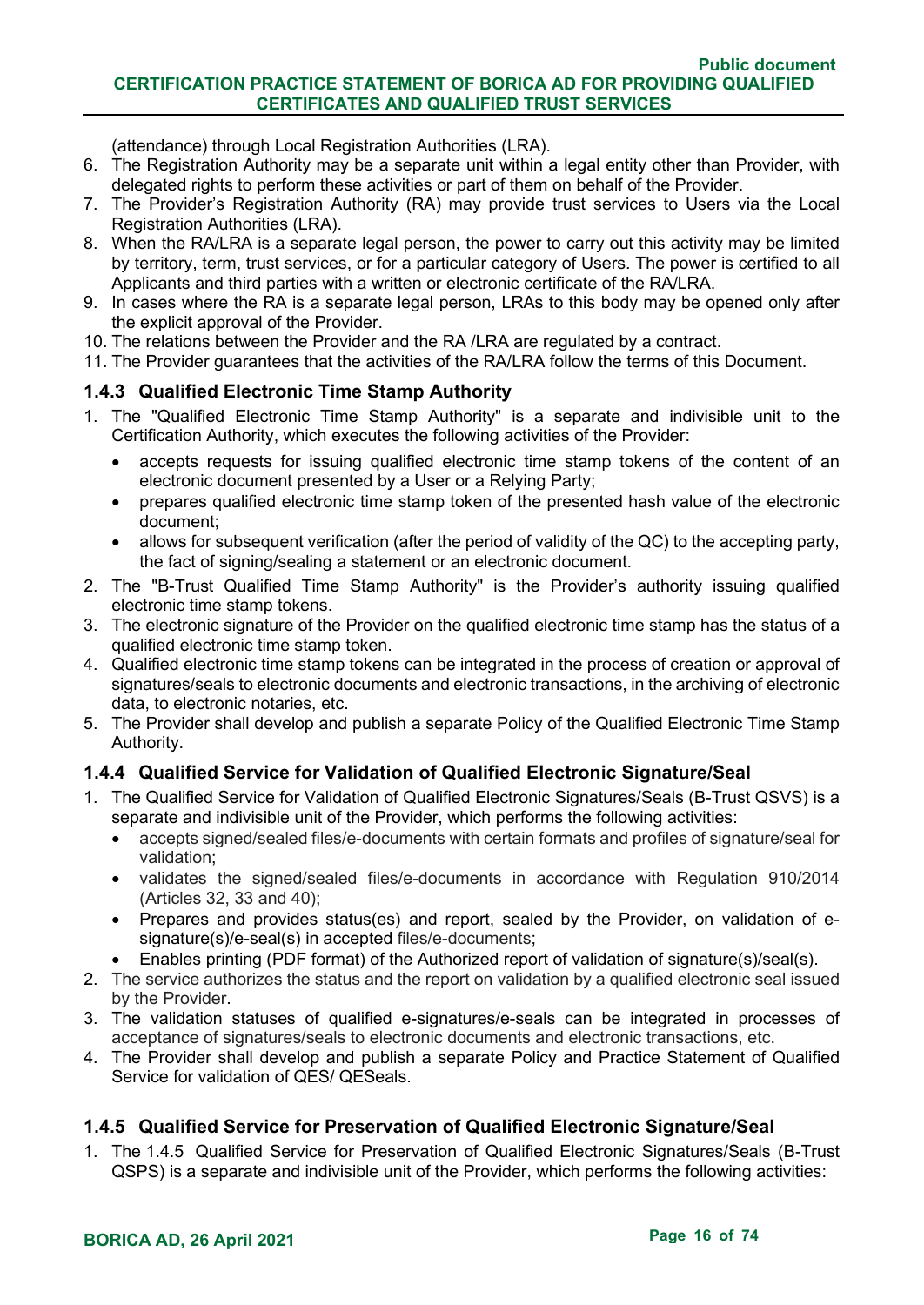- accepts e-signatures/e-seals (signed/sealed files/e-documents) with certain formats and profiles of signature/seal for preservation;
- securely preserves signed/sealed files/e-documents in accordance with Regulation 910/2014 (Articles 34 and 40);
- Prepares and provides evidence records of preservation, sealed by the Provider, of esignature(s)/e-seal(s) in accepted files/e-documents;
- Prepares notifications upon request after successful preservation of signed/sealed files/edocuments;
- Enables authorized access, reading, modification and deletion of preserved signed/sealed files/e-documents.
- 2. The service authorizes the evidence records and notifications by a qualified electronic seal issued by the Provider.
- 3. The Provider shall develop and publish a separate Policy and Practice Statement of Qualified Service for preservation of QES/ QESeals.

# <span id="page-16-0"></span>**1.4.6 Cloud QES Platform**

- 1. The Cloud QES Platform consists of two parts:
	- Remote server component RQSCD (software and HSM) at the Provider;
	- Mobile application (B-Trust Mobile) on a User's smartphone.
- 2. RQSCD is a detached and integral component of the B-Trust infrastructure of the Provider, which performs the following activities:
	- Generates key-pair for cloud QES in HSM at the Provider, at the request of a certified User
	- Stores securely the generated key-pair at the Provider
	- Activates remote generation of digital signature (PKCS#1)
	- Generates digital signature of a Signatory in the HSM at the Provider (Cloud QES)
	- Provides the generated signature and the corresponding certificate for verification of the signature to the Signatory
- 3. RQSCD receives the requests for issuance of cloud QES through the RA/LRA of the Provider after successfully verified Applicant and registered mobile device (smartphone) of the Applicant.
- 4. RQSCD uses B-Trust Operational CA of the Provider to issue a qualified certificate corresponding to the generated remote signature.
- 5. The B-Trust Mobile application on the smartphone of the Signatory serves to activate generation of a digital signature for cloud QES in the HSM of the RQSCD only after sole control assurance of the private key of the signature through strict authentication of the Signatory and entered PIN (activation code) through the mobile device (smartphone).
- 6. The provided by the Platform digital signature and corresponding qualified certificate of the Cloud QES can be integrated in the container of signed documents with Cloud QES by a signing service operated by the Provider or by an external one (at the Signatory/Relying party).

The Cloud QES Platform "relocates"/virtualizes the physical smart card (local QSCD) for QES of the Signatory to the HSM of the RQSCD at the QSTP. A "virtual slot" is allocated in the RQSCD as remote resource of the Signatory with equivalent cryptographic parameters and characteristics of the smart card (local QSCD).

# <span id="page-16-1"></span>**1.4.7 OCSP server**

- 1. "OCSP server" is a separate and indivisible unit of the CA, which executes the following activities of the Provider:
	- accepts requests from Users or Relying Parties for real-time check of the status of a certificate issued by the Provider;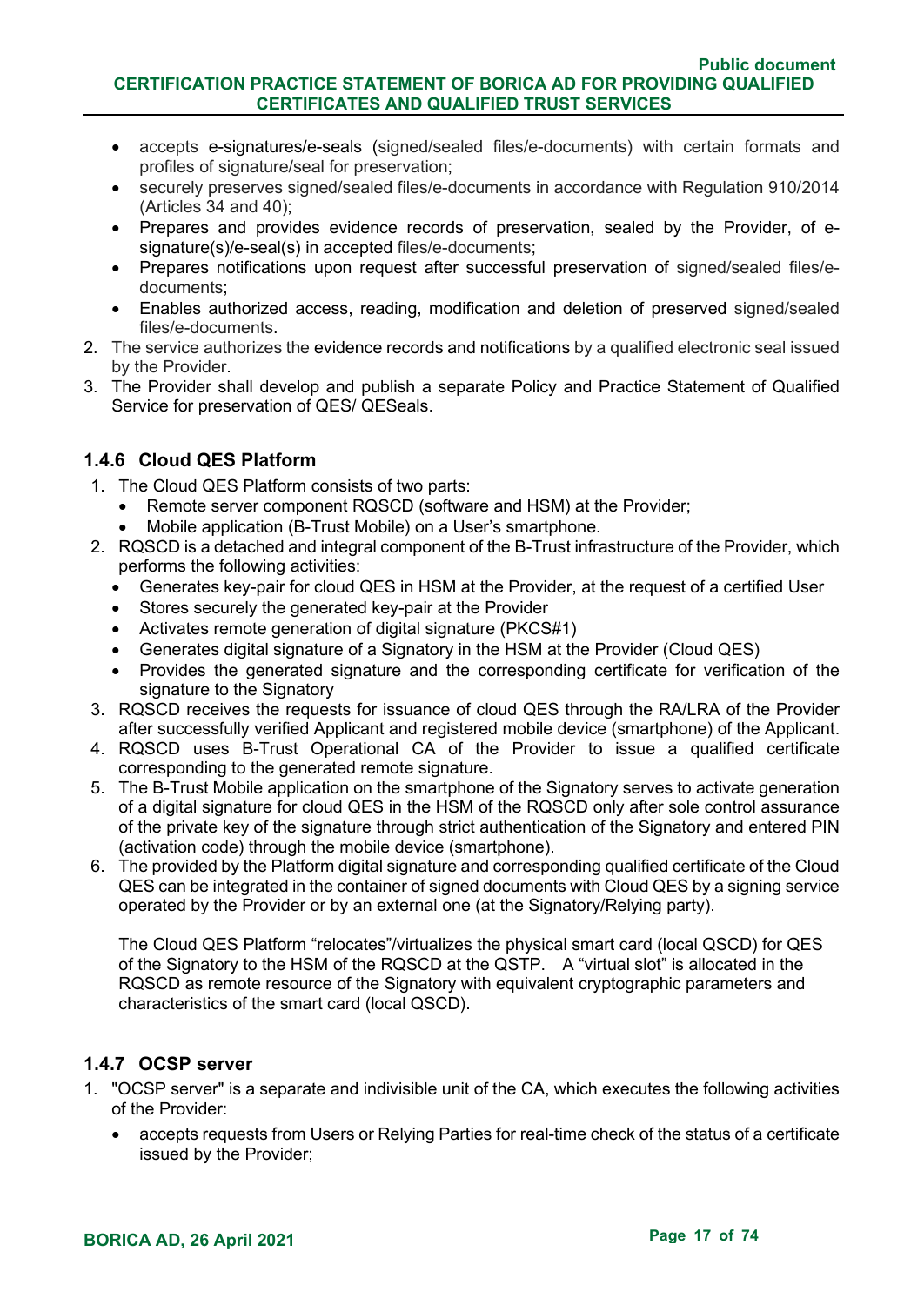- prepares automatically in real time an electronically signed response on the status of a certificate.
- 2. The OCSP servers are "B-Trust Root Qualified OCSP Authority" and "B-Trust Qualified OCSP Authority", and respectively "B-Trust Root Advanced OCSP Authority" and "B-Trust Advanced OCSP Authority".
- 3. Each Relying Party, when accepting a QC, may apply for a real-time check of the certificate status.
- 4. The real- time status check of a QC is not mandatory for Relying Parties, but the Provider recommends using this service and its integration in the process of creation or acceptance of electronically signed/sealed and for website authentication in electronic transactions.

#### <span id="page-17-0"></span>**1.4.8 User**

- 1. The Users are natural or legal persons who have submitted request and after successful completion of the procedure, they have been issued a qualified certificate. Before verification and issuance of qualified certificate, the User is only an Applicant for the Qualified Services of B-Trust
- 2. The relations between BORICA AD as a QTSP and the User are legalized by a written contract.

#### **1.4.8.1 Signatory**

- 1. The Signatory is a natural person User of QC for QES/AES or a QC for CQES, who creates the electronic signature.
- 2. The Signatory carries out electronic statements on his own behalf, or on behalf of other person, represented by him, and signs them electronically in accordance with his representative authority.
- 3. In the QC for QES/AES or QC for CQES the person represented by the Holder can also be specified.
- 4. Only the Signatory of the QC for QES/AES or QC for CQES is entitled to access the private key for signing electronic statements.

#### **1.4.8.2 Creator**

- 1. The Creator is a legal person User, who creates an electronic seal, the data of which is certified in the QC used for verification of the electronic seal. The creator may only be a legal person.
- 2. "Legal persons" within the meaning of the Treaty on the Functioning of the European Union (TFEU) means all entities constituted or regulated under the law of a Member State, regardless of their legal form.
- 3. Electronic Seal is not a signature of the legal person and serves only to certify the source and integrity of a sealed electronic document or statement.
- 4. When a legal person uses an electronic seal, it is recommended that an internal control mechanism be established for the legal person allowing only an individual authorized by that legal person (Creator) to create the seal (for example, press a button for "(automatic) creation of electronic stamps").
- 5. In the QC for QESeal the natural person, representing the Creator can also be specified.
- 6. Only this physical person is entitled to access the private key for generating the seal.
- 7. When a transaction requires a qualified electronic seal by a legal person, the qualified electronic signature of the authorized representative of the legal person is equivalently accepted.

#### <span id="page-17-1"></span>**1.4.9 Relying Parties**

- 1. Relying Parties are the recipients of signed/sealed electronic statements and documents by Users, who have QCs issued by the Provider or end clients, who address websites with certificates issued by the Provider.
- 2. The Relying Parties should have the knowledge and competences to use QCs and trust circumstances certified therein only in terms of the applicable Policy, especially regarding the security level when verifying the Users of these certificates.
- 3. The Relying Parties have permanent access to the registers of the Provider to check the validity of QCs, to verify the Users or other circumstances and data contained in the certificates or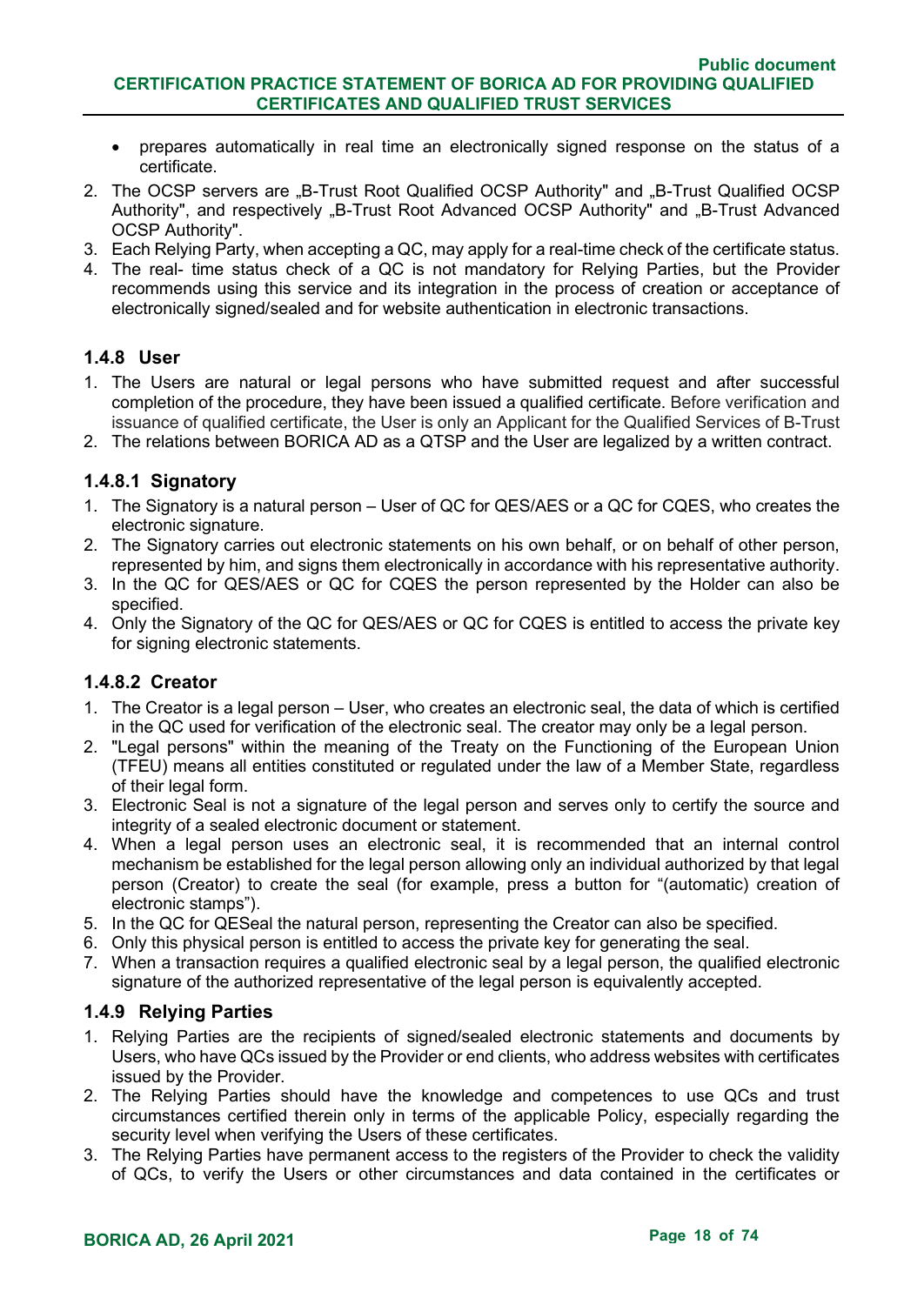recorded in these registers.

# <span id="page-18-0"></span>**1.5 Certificates and their Use**

#### <span id="page-18-1"></span>**1.5.1 Definition**

- 1. "Qualified Public Key Certificate" is an electronic document signed by the Provider, containing certain requisites certifying the relation between the User and his public key in the QC corresponding to the private key of the User and it is used for verification of the signature/seal in electronic documents and objects or for website authentication.
- 2. QCs can be used for activities that require electronic documents signing, User or website authentication and for data encryption in electronic transactions that require a significant or the highest level of security.
- 3. Only certificates with Certificate Policies listed in this document, issued by the Provider, have the character of QCs.

#### <span id="page-18-2"></span>**1.5.2 Certificates of the Provider**

Root certificate

- 1. The Root Certificate of the Provider is a certificate that is self-issued and electronically self-signed with the private key of the Provider QC for his root public key. The root private key is used by the Provider to sign electronically the certificates for public keys of its operational CAs, and Certificates of other (sub-) providers of trust services in the infrastructure of B-Trust.
- 2. In accordance with the EDETSA and the hierarchy of CA in the infrastructure of the B-Trust, the Provider provides the valid certificate of the root CA to the CRC. The main requisites of the root certificate of the Provider's B-Trust Root Qualified CA are as follows:

| <b>Field</b>                   | <b>Attributes</b>                | <b>Meaning/Value</b>                                        |
|--------------------------------|----------------------------------|-------------------------------------------------------------|
| Version                        |                                  | V <sub>3</sub>                                              |
| Serial number                  |                                  | 01                                                          |
| Signature algorithm            |                                  | Sha256RSA                                                   |
| Signature hash                 |                                  | Sha256                                                      |
| algorithm                      |                                  |                                                             |
| <b>Issuer</b>                  | $CN =$                           | <b>B-Trust Root Qualified CA</b>                            |
|                                | $\overline{OU}$                  | <b>B-Trust</b>                                              |
|                                | $Q =$                            | <b>BORICA AD</b>                                            |
|                                | OrganizationIdentifier(2.5.4.97) | NTRBG-201230426                                             |
|                                |                                  |                                                             |
|                                | $rac{}{C}$                       | <b>BG</b>                                                   |
| Validity from                  |                                  | 2017-04-25T18:28:43Z                                        |
| Validity to                    |                                  | 2037-04-25T18:28:43Z                                        |
| Subject                        | $CN =$                           | <b>B-Trust Root Qualified CA</b>                            |
|                                | $QU =$                           | <b>B-Trust</b>                                              |
|                                | $\Omega$ =                       | <b>BORICA AD</b>                                            |
|                                | OrganizationIdentifier(2.5.4.97) | NTRBG-201230426                                             |
|                                |                                  |                                                             |
|                                | $C =$                            | <b>BG</b>                                                   |
| Public key                     |                                  | <b>RSA(4096 Bits)</b>                                       |
| Subject Key Identifier         |                                  | f2 84 ee 2e 35 fe f0 fa d8 50 50 b0 9c 48 89 ea 5a 2f d9 ab |
| Authority Key Identifier       | $KeyID =$                        | f2 84 ee 2e 35 fe f0 fa d8 50 50 b0 9c 48 89 ea 5a 2f d9 ab |
| <b>Issuer Alternative Name</b> | $URL =$                          | http://www.b-trust.org                                      |
| <b>Basic Constraints</b>       | Subject Type =                   | CA                                                          |
| (critical)                     | Path Length Constraint =         | None                                                        |
| Certificate Policies           |                                  | [1] Certificate Policy:                                     |
|                                |                                  | Policy Identifier=All issuance policies                     |
|                                |                                  | [1,1] Policy Qualifier Info:                                |
|                                |                                  | Policy Qualifier Id=CPS                                     |
|                                |                                  | Qualifier:                                                  |
|                                |                                  | http://www.b-trust.org/documents/cps                        |
| <b>CRL Distribution Points</b> |                                  | [1] CRL Distribution Point                                  |
|                                |                                  | <b>Distribution Point Name:</b>                             |

#### **B-Trust Root Qualified CA**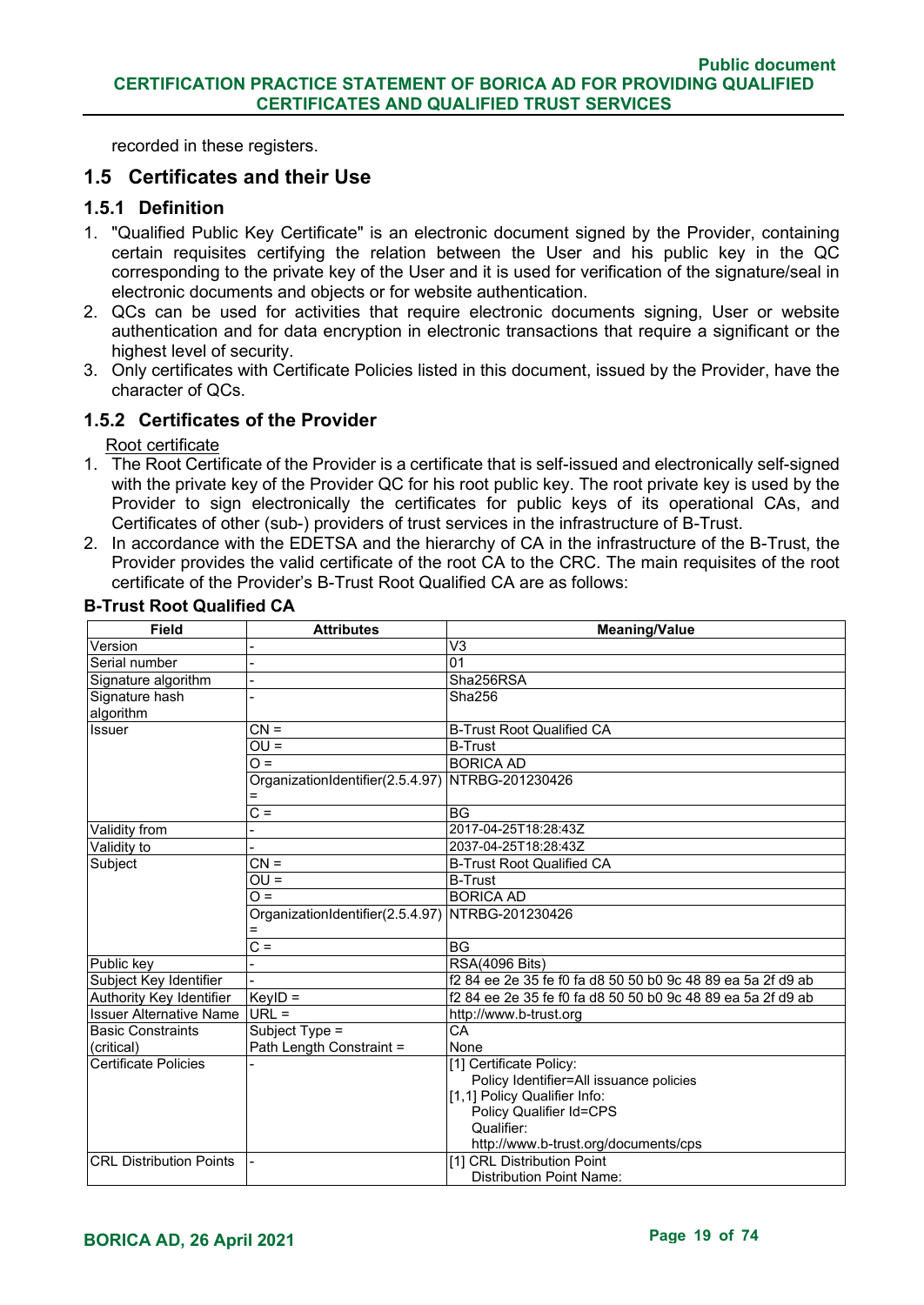|                       |                          | Full Name:                                                     |
|-----------------------|--------------------------|----------------------------------------------------------------|
|                       |                          | URL=http://crl.b-trust.org/repository/B-TrustRootQCA.crl       |
| Authority Information |                          | [1] Authority Info Access                                      |
| Access                |                          | Access Method=On-line Certificate Status Protocol              |
|                       |                          | (1.3.6.1.5.5.7.48.1)                                           |
|                       |                          | Alternative Name:                                              |
|                       |                          | URL=http://ocsp.b-trust.org                                    |
|                       |                          | [2] Authority Info Access                                      |
|                       |                          | Access Method=Certification Authority Issuer                   |
|                       |                          | (1.3.6.1.5.5.7.48.2)                                           |
|                       |                          | Alternative Name:                                              |
|                       |                          | URL=http://ca.b-trust.org/repository/B-                        |
|                       |                          | TrustRootQCAOCSP.cer                                           |
| Key Usage (critical)  |                          | Certificate Signing, Off-line CRL Signing, CRL Signing (06)    |
| Thumbprint (Sha1)     | $\overline{\phantom{0}}$ | c0 4d 7a 42 7f 5a 82 b1 2d a6 f0 94 88 11 66 8e 1a 67 0a f6    |
| Thumbprint (Sha256)   |                          | d3 38 95 e1 d5 11 23 f9 48 c8 c9 99 f7 26 40 fa 05 05 fb d1 5a |
|                       |                          | b0 93 e8 98 db 27 dd 29 14 e8                                  |

#### **B-Trust Root Advanced CA**

| <b>Field</b>                   | <b>Attributes</b>                                | <b>Meaning/Value</b>                                        |
|--------------------------------|--------------------------------------------------|-------------------------------------------------------------|
| Version                        |                                                  | V3                                                          |
| Serial number                  |                                                  | 01                                                          |
| Signature algorithm            |                                                  | Sha256RSA                                                   |
| Signature hash                 |                                                  | Sha256                                                      |
| algorithm                      |                                                  |                                                             |
| Issuer                         | $CN =$                                           | <b>B-Trust Root Advanced CA</b>                             |
|                                | $OU =$                                           | <b>B-Trust</b>                                              |
|                                | $\overline{O}$ =                                 | <b>BORICA AD</b>                                            |
|                                | OrganizationIdentifier(2.5.4.97)                 | NTRBG-201230426                                             |
|                                |                                                  |                                                             |
|                                | $C =$                                            | $\overline{BG}$                                             |
| Validity from                  |                                                  | 2017-04-24T18:55:40Z                                        |
| Validity to                    |                                                  | 2037-04-24T18:55:40Z                                        |
| Subject                        | $CN =$                                           | <b>B-Trust Root Advanced CA</b>                             |
|                                | $OU =$                                           | <b>B-Trust</b>                                              |
|                                | $\Omega =$                                       | <b>BORICA AD</b>                                            |
|                                | Organization dentifier(2.5.4.97) NTRBG-201230426 |                                                             |
|                                |                                                  |                                                             |
|                                | $C =$                                            | <b>BG</b>                                                   |
| Public key                     |                                                  | <b>RSA(4096 Bits)</b>                                       |
| Subject Key Identifier         |                                                  | 88 db 42 ed 89 05 32 0c 72 27 0c 46 1b e1 c6 09 5e ec c9 21 |
| Authority Key Identifier       | $KeyID =$                                        | 88 db 42 ed 89 05 32 0c 72 27 0c 46 1b e1 c6 09 5e ec c9 21 |
| <b>Issuer Alternative Name</b> | $URL =$                                          | http://www.b-trust.org                                      |
| <b>Basic Constraints</b>       | Subject Type =                                   | CA                                                          |
| (critical)                     | Path Length Constraint =                         | None                                                        |
| <b>Certificate Policies</b>    |                                                  | [1] Certificate Policy:                                     |
|                                |                                                  | Policy Identifier=All issuance polices                      |
|                                |                                                  | [1,1] Policy Qualifier Info:                                |
|                                |                                                  | Policy Qualifier Id=CPS                                     |
|                                |                                                  | Qualifier:                                                  |
|                                |                                                  | http://www.b-trust.org/documents/cps                        |
| <b>CRL Distribution Points</b> |                                                  | [1] CRL Distribution Point                                  |
|                                |                                                  | <b>Distribution Point Name:</b>                             |
|                                |                                                  | Full Name:                                                  |
|                                |                                                  | URL=http://crl.b-trust.org/repository/B-TrustRootACA.crl    |
| Authority Information          |                                                  | [1] Authority Info Access                                   |
| Access                         |                                                  | Access Method=On-line Certificate Status Protocol           |
|                                |                                                  | (1.3.6.1.5.5.7.48.1)                                        |
|                                |                                                  | Alternative Name:                                           |
|                                |                                                  | URL=http://ocsp.b-trust.org                                 |
|                                |                                                  | [2] Authority Info Access                                   |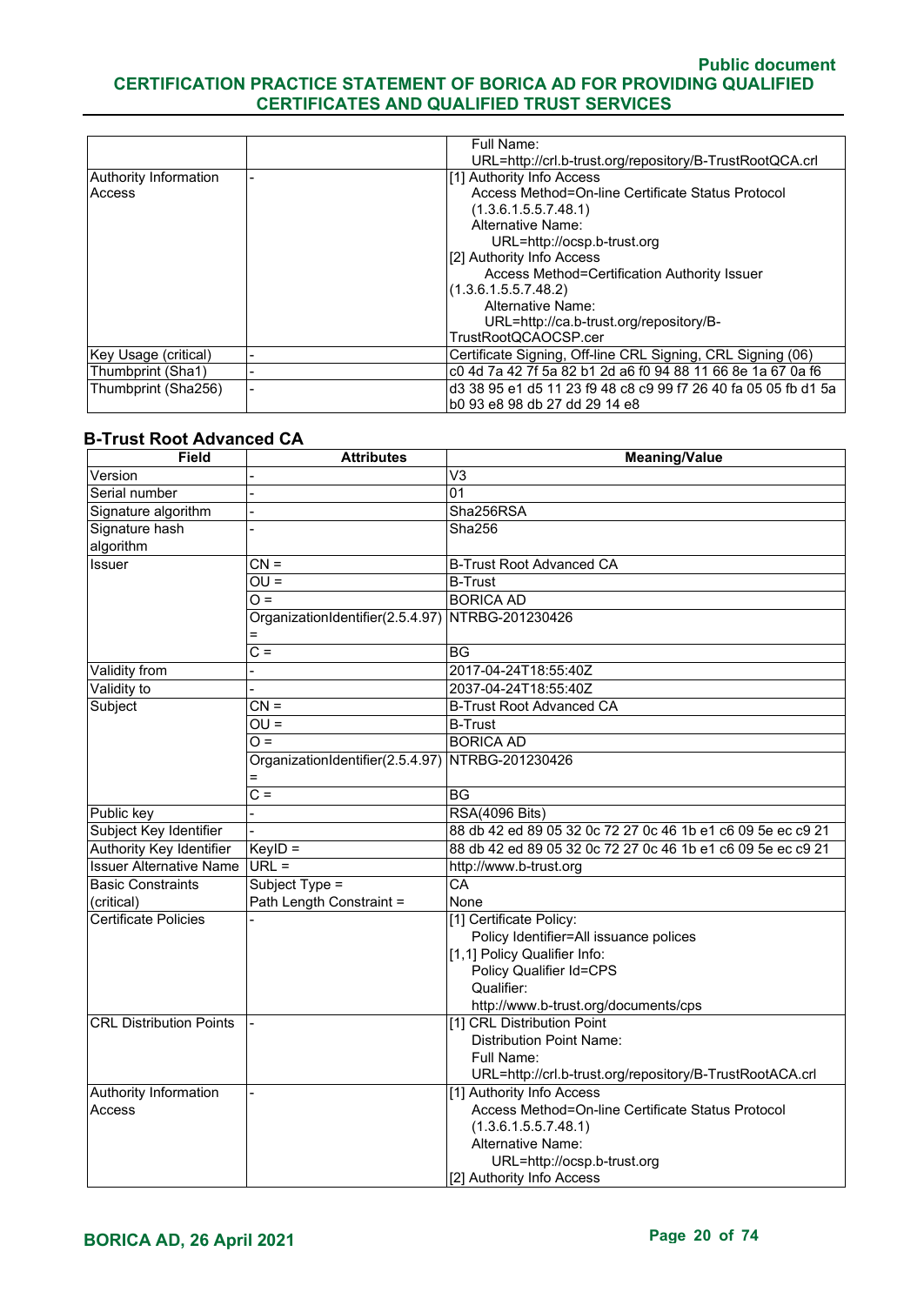|                      |                          | Access Method=Certification Authority Issuer                    |
|----------------------|--------------------------|-----------------------------------------------------------------|
|                      |                          | (1.3.6.1.5.5.7.48.2)                                            |
|                      |                          | <b>Alternative Name:</b>                                        |
|                      |                          | URL=http://ca.b-trust.org/repository/B-                         |
|                      |                          | TrustRootQCAOCSP.cer                                            |
| Key Usage (critical) | $\overline{\phantom{0}}$ | Certificate Signing, Off-line CRL Signing, CRL Signing (06)     |
| Thumbprint (Sha1)    |                          | ba 11 d6 ad 94 b2 4f c9 16 11 3a f6 82 cd 76 2a b3 bf d7 75     |
| Thumbprint (Sha256)  |                          | Ifb 2c 73 6f 3c f1 ad 7c 89 ec 36 e8 60 c9 0c d6 be 87 f7 0d 66 |
|                      |                          | l09 8e 0a cc d5 4a 49 ea fa 2c a9                               |

- 3. Electronic seals of the Provider that are accompanied by the root certificate are qualified.
- 4. The Provider may install and maintain other root certificates in the infrastructure of B-Trust.

Operational certificates of the Provider

- 1. The Certificate of Provider's operational CA is the qualified certificate for the public key of the operational CA electronically sealed with the root private key of the Provider. The Operational CA shall seal electronically the QCs issued by the Provider to Users using the private key corresponding to the certified public key.
- 2. Main requisites of the operational certificate of the Provider's CA "B-Trust Operational Qualified CA" are:

| <b>Field</b>                   | <b>Attributes</b>                                | <b>Meaning/Value</b>                                        |
|--------------------------------|--------------------------------------------------|-------------------------------------------------------------|
| Version                        |                                                  | V <sub>3</sub>                                              |
| Serial number                  |                                                  | 69 0e 4f b7 9a ed 13 94                                     |
| Signature algorithm            |                                                  | Sha256RSA                                                   |
| Signature hash                 |                                                  | Sha256                                                      |
| algorithm                      |                                                  |                                                             |
| <b>Issuer</b>                  | $CN =$                                           | <b>B-Trust Root Qualified CA</b>                            |
|                                | $OU =$                                           | <b>B-Trust</b>                                              |
|                                | $Q =$                                            | <b>BORICA AD</b>                                            |
|                                | OrganizationIdentifier(2.5.4.97) NTRBG-201230426 |                                                             |
|                                | $rac{}{C}$                                       | <b>BG</b>                                                   |
| Validity from                  |                                                  | 2018-06-01T16:44:50Z                                        |
| Validity to                    |                                                  | 2033-05-31T16:44:50Z                                        |
| Subject                        | $CN =$                                           | <b>B-Trust Operational Qualified CA</b>                     |
|                                | $OU =$                                           | <b>B-Trust</b>                                              |
|                                | $\Omega =$                                       | <b>BORICA AD</b>                                            |
|                                | OrganizationIdentifier(2.5.4.97) NTRBG-201230426 |                                                             |
|                                | $C =$                                            | <b>BG</b>                                                   |
| Public key                     |                                                  | <b>RSA(4096 Bits)</b>                                       |
| Subject Key Identifier         |                                                  | 27 cf 08 43 04 f0 c5 83 37 67 81 17 4d fc 05 e6 db 65 8b b0 |
| Authority Key Identifier       | $KeyID =$                                        | f2 84 ee 2e 35 fe f0 fa d8 50 50 b0 9c 48 89 ea 5a 2f d9 ab |
| <b>Issuer Alternative Name</b> | $URL =$                                          | http://www.b-trust.org                                      |
| <b>Basic Constraints</b>       | Subject Type =                                   | CA                                                          |
| (critical)                     | Path length Constraint =                         | 0                                                           |
| <b>Certificate Policies</b>    |                                                  | [1]Certificate Policy:                                      |
|                                |                                                  | Policy Identifier=1.3.6.1.4.1.15862.1.6.1                   |
|                                |                                                  | [1,1]Policy Qualifier Info:                                 |
|                                |                                                  | Policy Qualifier Id=CPS                                     |
|                                |                                                  | Qualifier:                                                  |
|                                |                                                  | http://www.b-trust.org/documents/cps                        |
|                                |                                                  | [2]Certificate Policy:                                      |
|                                |                                                  | Policy Identifier=1.3.6.1.4.1.15862.1.6.1.1                 |
|                                |                                                  | [3]Certificate Policy:                                      |
|                                |                                                  | Policy Identifier=1.3.6.1.4.1.15862.1.6.1.2                 |
|                                |                                                  | [4]Certificate Policy:                                      |
|                                |                                                  | Policy Identifier=1.3.6.1.4.1.15862.1.6.1.3                 |

#### **B-Trust Operational Qualified CA**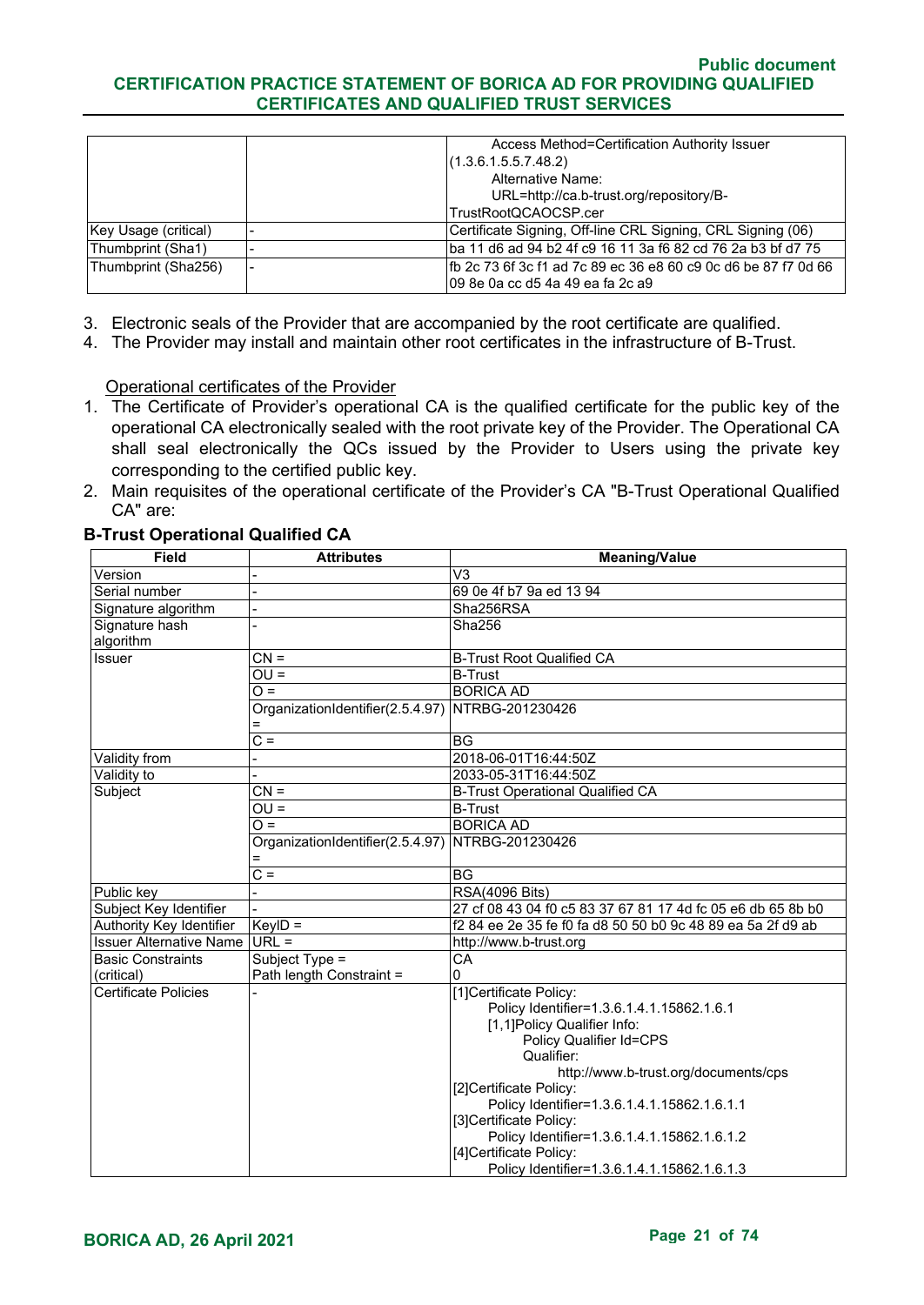| <b>CRL Distribution Points</b> | [1] CRL Distribution Point                                  |
|--------------------------------|-------------------------------------------------------------|
|                                | Distribution Point Name:                                    |
|                                | Full Name:                                                  |
|                                | URL=http://crl.b-trust.org/repository/B-TrustRootQCA.crl    |
| <b>Authority Information</b>   | [1] Authority Info Access                                   |
| Access                         | Access Method=On-line Certificate Status Protocol           |
|                                | (1.3.6.1.5.5.7.48.1)                                        |
|                                | Alternative Name:                                           |
|                                | URL=http://ocsp.b-trust.org                                 |
|                                | [2] Authority Info Access                                   |
|                                | Access Method=Certification Authority Issuer                |
|                                | (1.3.6.1.5.5.7.48.2)                                        |
|                                | Alternative Name:                                           |
|                                | URL=http://ca.b-trust.org/repository/B-                     |
|                                | TrustRootQCAOCSP.cer                                        |
| Key Usage (critical)           | Certificate Signing, Off-line CRL Signing, CRL Signing (06) |
| Thumbprint (Sha1)              | ad 4c 92 43 9a 5b 83 28 13 1e b8 45 65 d1 46 2b f0 3d 3d 55 |
| Thumbprint (Sha256)            | 49 9a 9c a8 b4 7e e8 44 37 f9 0b 96 fb 40 41 3e a2 93 f9 b3 |
|                                | 94 2a 16 08 37 a0 c6 7b 0e c5 ba 0c                         |

## **B-Trust Operational Advanced CA**

| <b>Field</b>                   | <b>Attributes</b>                | <b>Meaning/Value</b>                                        |
|--------------------------------|----------------------------------|-------------------------------------------------------------|
| Version                        |                                  | V <sub>3</sub>                                              |
| Serial number                  |                                  | 55 6c c1 9f 35 f1 95 ca                                     |
| Signature algorithm            |                                  | Sha256RSA                                                   |
| Signature hash                 |                                  | Sha256                                                      |
| algorithm                      |                                  |                                                             |
| <b>Issuer</b>                  | $CN =$                           | <b>B-Trust Root Advanced CA</b>                             |
|                                | $\overline{OU}$                  | <b>B-Trust</b>                                              |
|                                | OrganizationIdentifier(2.5.4.97) | NTRBG-201230426                                             |
|                                | $O =$                            | <b>BORICA AD</b>                                            |
|                                | $C =$                            | <b>BG</b>                                                   |
| Validity from                  |                                  | 2018-06-01T16:29:34Z                                        |
| Validity to                    |                                  | 2033-05-31T16:29:34Z                                        |
| Subject                        | $CN =$                           | <b>B-Trust Operational Advanced CA</b>                      |
|                                | $\overline{OU}$ =                | <b>B-Trust</b>                                              |
|                                | $\overline{O} =$                 | <b>BORICA AD</b>                                            |
|                                | OrganizationIdentifier(2.5.4.97) | NTRBG-201230426                                             |
|                                | Ξ                                |                                                             |
|                                | $C =$                            | <b>BG</b>                                                   |
| Public key                     |                                  | <b>RSA(4096 Bits)</b>                                       |
| Subject Key Identifier         |                                  | 07 dc aa 30 76 98 b7 85 4b 6d 03 18 c8 e3 cd a7 7b 36 82 ef |
| Authority Key Identifier       | $KeyID =$                        | 88 db 42 ed 89 05 32 0c 72 27 0c 46 1b e1 c6 09 5e ec c9 21 |
| <b>Issuer Alternative Name</b> | $URL =$                          | http://www.b-trust.org                                      |
| <b>Basic Constraints</b>       | Subject Type =                   | $\overline{CA}$                                             |
| (critical)                     | Path length Constraint =         | $\Omega$                                                    |
| <b>Certificate Policies</b>    |                                  | [1]Certificate Policy:                                      |
|                                |                                  | Policy Identifier=1.3.6.1.4.1.15862.1.7.1                   |
|                                |                                  | [1,1]Policy Qualifier Info:                                 |
|                                |                                  | Policy Qualifier Id=CPS                                     |
|                                |                                  | Qualifier:                                                  |
|                                |                                  | http://www.b-trust.org/documents/cps                        |
|                                |                                  | [2]Certificate Policy:                                      |
|                                |                                  | Policy Identifier=1.3.6.1.4.1.15862.1.7.1.1                 |
|                                |                                  | [3]Certificate Policy:                                      |
|                                |                                  | Policy Identifier=1.3.6.1.4.1.15862.1.7.1.2                 |
|                                |                                  | [4]Certificate Policy:                                      |
|                                |                                  | Policy Identifier=1.3.6.1.4.1.15862.1.7.1.3                 |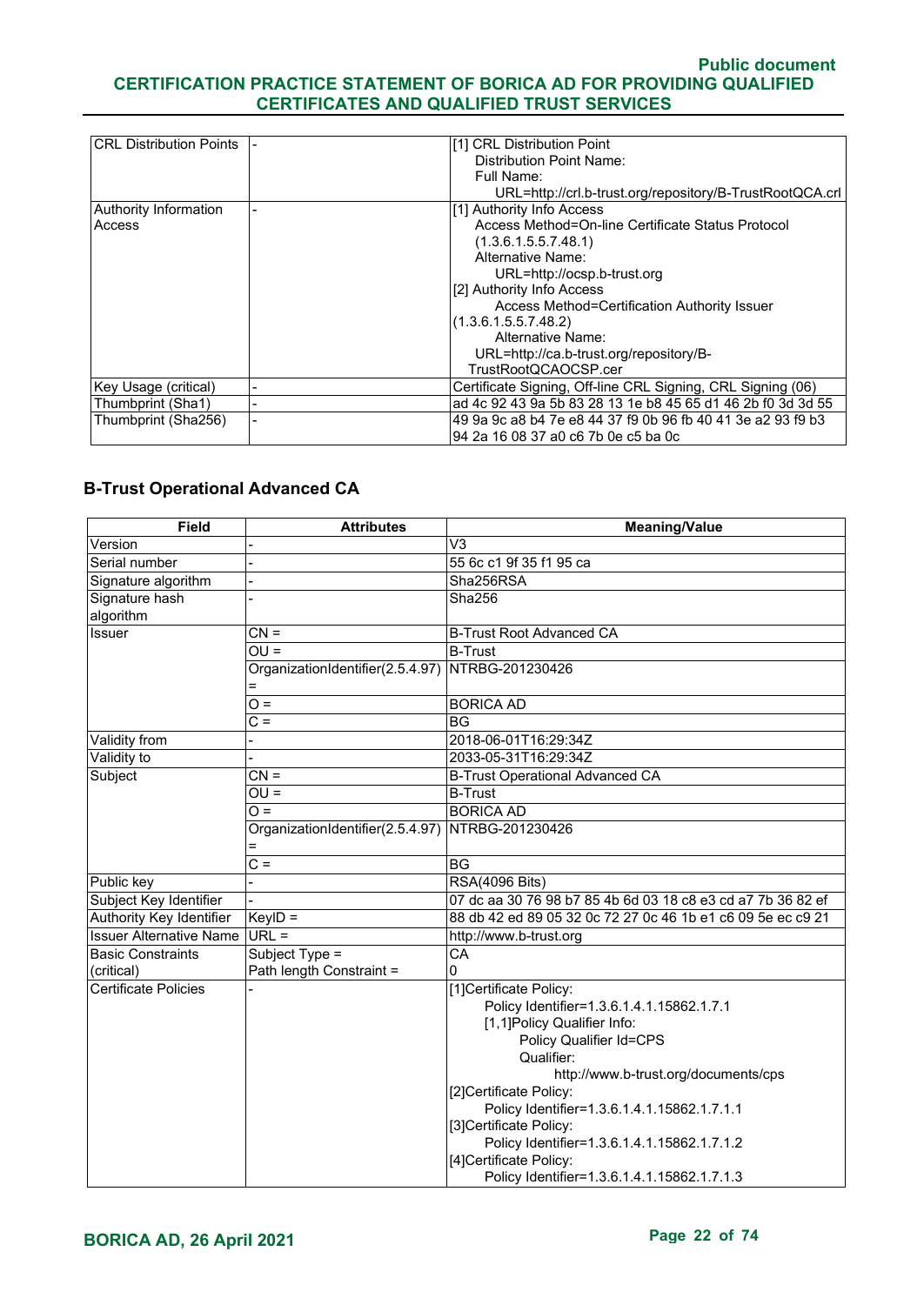|                                | [5]Certificate Policy:                                         |
|--------------------------------|----------------------------------------------------------------|
|                                | Policy Identifier=1.3.6.1.4.1.15862.1.7.1.4                    |
|                                | [6]Certificate Policy:                                         |
|                                | Policy Identifier=1.3.6.1.4.1.15862.1.7.1.5                    |
|                                | [7] Certificate Policy:                                        |
|                                | Policy Identifier=1.3.6.1.4.1.15862.1.7.1.6                    |
|                                | 8]Certificate Policy:                                          |
|                                | Policy Identifier=1.3.6.1.4.1.15862.1.7.1.7                    |
|                                | [9]Certificate Policy:                                         |
|                                | Policy Identifier=1.3.6.1.4.1.15862.1.7.1.8                    |
| <b>CRL Distribution Points</b> | [1] CRL Distribution Point                                     |
|                                | <b>Distribution Point Name:</b>                                |
|                                | Full Name:                                                     |
|                                | URL= http://crl.b-trust.org/repository/B-TrustRootACA.crl      |
| Authority Information          | [1] Authority Info Access                                      |
| Access                         | Access Method=On-line Certificate Status Protocol              |
|                                | (1.3.6.1.5.5.7.48.1)                                           |
|                                | Alternative Name:                                              |
|                                | URL=http://ocsp.b-trust.org                                    |
|                                | [2] Authority Info Access                                      |
|                                | Access Method=Certification Authority Issuer                   |
|                                | (1.3.6.1.5.5.7.48.2)                                           |
|                                | Alternative Name:                                              |
|                                | URL=http://ca.b-trust.org/repository/B-                        |
|                                | TrustRootQCAOCSP.cer                                           |
| Key Usage (critical)           | Certificate Signing, Off-line CRL Signing, CRL Signing (06)    |
| Thumbprint (Sha1)              | 2d 11 f1 fb 79 b9 46 0a d5 e7 04 bf 36 18 8d a6 b6 e8 d8 c4    |
| Thumbprint (Sha256)            | e7 42 69 82 c0 26 4b 78 6b 94 25 ce 45 f3 63 58 7f 34 83 4f a3 |
|                                | 4a 6a 7f fd d5 05 67 41 76 ad 0d                               |

- 3. Electronic seals of the Provider that are accompanied by these operational certificates are qualified.
- 4. The Provider may install and maintain other operational certificates in the infrastructure of B-Trust.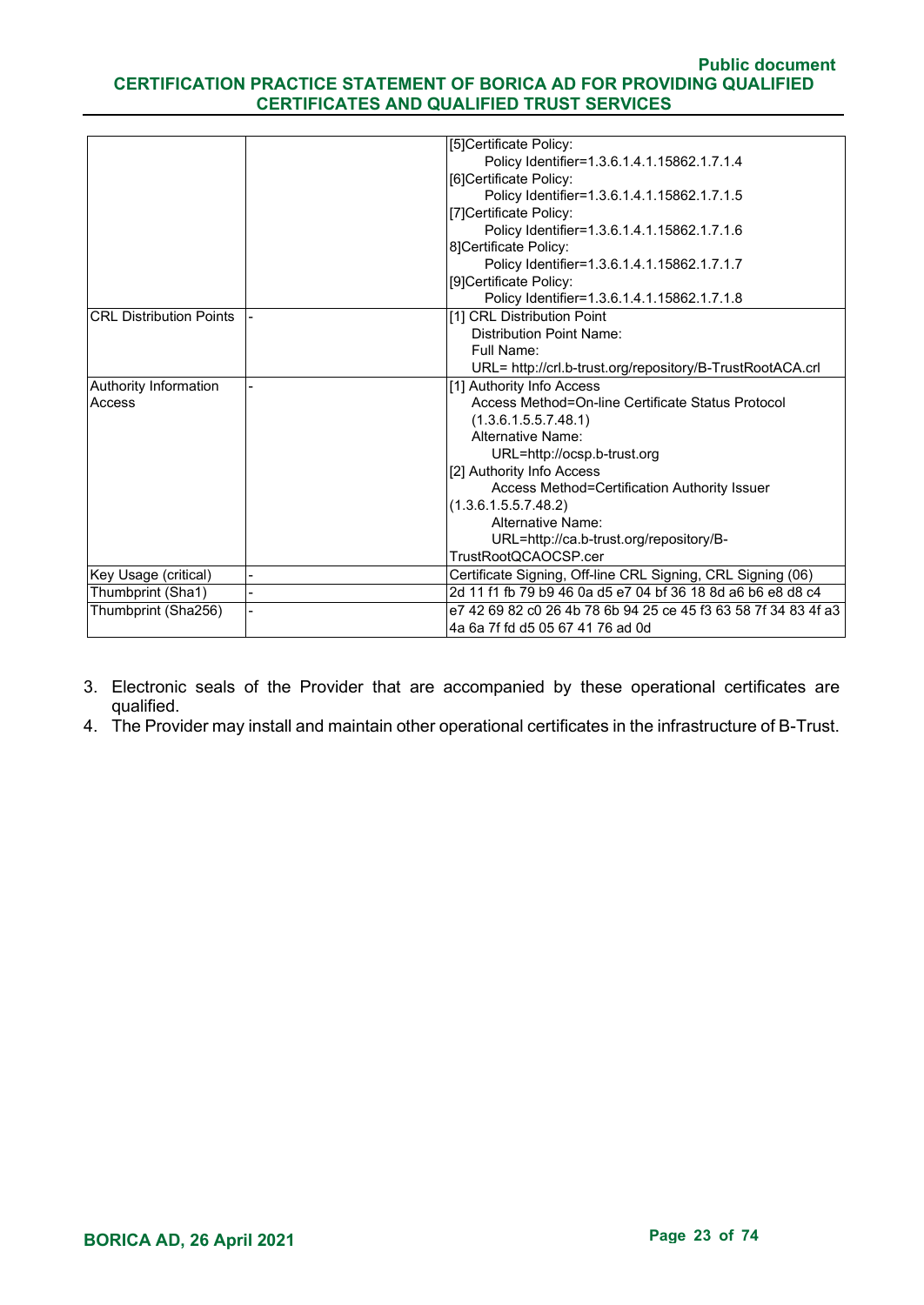#### Certificates of OCSP servers of the Provider

#### **B-Trust Root Qualified OCSP Authority**

| <b>Field</b>                   | <b>Attributes</b>                | <b>Meaning/Value</b>                                        |
|--------------------------------|----------------------------------|-------------------------------------------------------------|
| Version                        |                                  | V <sub>3</sub>                                              |
| Serial number                  |                                  | 03                                                          |
| Signature algorithm            |                                  | Sha256RSA                                                   |
| Signature hash                 |                                  | Sha256                                                      |
| algorithm                      |                                  |                                                             |
| Issuer                         | $CN =$                           | <b>B-Trust Root Qualified CA</b>                            |
|                                | $OU =$                           | <b>B-Trust</b>                                              |
|                                | $O =$                            | <b>BORICA AD</b>                                            |
|                                | OrganizationIdentifier(2.5.4.97) | NTRBG-201230426                                             |
|                                |                                  |                                                             |
|                                | $C =$                            | BG                                                          |
| Validity from                  |                                  | 2022-04-21T14:49:02Z                                        |
| Validity to                    |                                  | 2027-04-21T14:49:02Z                                        |
| Subject                        | $CN =$                           | <b>B-Trust Root Qualified OCSP Authority</b>                |
|                                | $OU =$                           | <b>B-Trust</b>                                              |
|                                | $Q =$                            | <b>BORICA AD</b>                                            |
|                                | OrganizationIdentifier(2.5.4.97) | NTRBG-201230426                                             |
|                                |                                  |                                                             |
|                                | $C =$                            | <b>BG</b>                                                   |
| Public key                     |                                  | RSA(2048 bits)                                              |
| Subject Key Identifier         |                                  | 34 31 84 22 65 34 41 46 e0 0d 03 2a 9f a1 0a 29 4a 93 7b 5c |
| Authority Key Identifier       | $KeyID =$                        | f2 84 ee 2e 35 fe f0 fa d8 50 50 b0 9c 48 89 ea 5a 2f d9 ab |
| <b>Issuer Alternative Name</b> | $URL =$                          | http://www.b-trust.org                                      |
| Subject Alternative<br>Name    | $URL =$                          | http://ocsp.b-trust.org                                     |
| <b>Basic Constraints</b>       | Subject Type =                   | <b>End Entity</b>                                           |
|                                | Path length Constraint =         | None                                                        |
| <b>CRL Distribution Points</b> |                                  | [1] CRL Distribution Point                                  |
|                                |                                  | <b>Distribution Point Name:</b>                             |
|                                |                                  | Full Name:                                                  |
|                                |                                  | URL=http://crl.b-trust.org/repository/B-TrustRootQCA.crl    |
| Authority Information          |                                  | [1] Authority Info Access                                   |
| Access                         |                                  | Access Method=On-line Certificate Status Protocol           |
|                                |                                  | (1.3.6.1.5.5.7.48.1)<br>Alternative Name:                   |
|                                |                                  | URL=http://ocsp.b-trust.org                                 |
|                                |                                  | [2] Authority Info Access                                   |
|                                |                                  | Access Method=Certification Authority Issuer                |
|                                |                                  | (1.3.6.1.5.5.7.48.2)                                        |
|                                |                                  | Alternative Name:                                           |
|                                |                                  | URL=http://ca.b-trust.org/repository/B-                     |
|                                |                                  | TrustRootQCAOCSP.cer                                        |
| Key Usage (critical)           |                                  | Digital Signature, Non-repudiation                          |
| <b>Enhanced Key Usage</b>      |                                  | OCSP Signing (1.3.6.1.5.5.7.3.9)                            |
| <b>OCSP No Revocation</b>      |                                  | 05 00                                                       |
| Checking                       |                                  |                                                             |
| Thumbprint (Sha1)              |                                  | d2 87 af f7 b5 aa b4 7b 6e 0c a1 a1 99 86 da 82 62 a9 b9 5f |
| Thumbprint (Sha256)            |                                  | 99 49 df c5 19 04 84 b0 d8 38 44 85 5c e7 34 09 b1 49 fe 5c |
|                                |                                  | 20 42 a5 17 81 c1 0c 5f 83 14 f0 7c                         |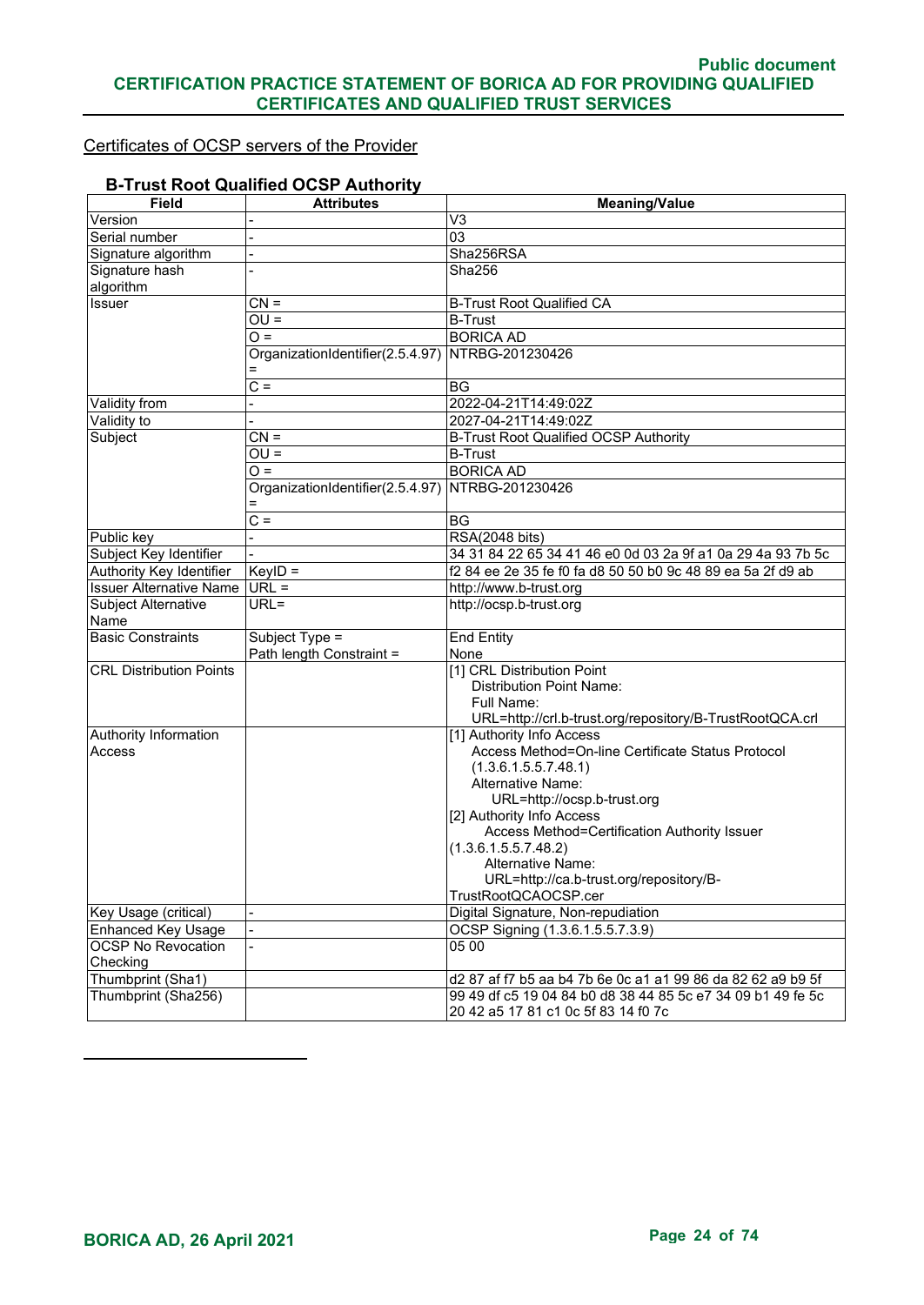| <b>Field</b>                   | <b>Attributes</b>                | <b>Meaning/Value</b>                                           |
|--------------------------------|----------------------------------|----------------------------------------------------------------|
| Version                        |                                  | V3                                                             |
| Serial number                  |                                  | 23 C3 46 00                                                    |
| Signature algorithm            |                                  | Sha256RSA                                                      |
| Signature hash                 |                                  | Sha256                                                         |
| algorithm                      |                                  |                                                                |
| Issuer                         | $CN =$                           | <b>B-Trust Operational Qualified CA</b>                        |
|                                | $OU =$                           | <b>B-Trust</b>                                                 |
|                                | $Q =$                            | <b>BORICA AD</b>                                               |
|                                | OrganizationIdentifier(2.5.4.97) | NTRBG-201230426                                                |
|                                |                                  |                                                                |
|                                | $C =$                            | BG                                                             |
| Validity from                  |                                  | 2022-04-21T15:45:58Z                                           |
| Validity to                    |                                  | 2027-04-21T15:45:58Z                                           |
| Subject                        | $CN =$                           | <b>B-Trust Qualified OCSP Authority</b>                        |
|                                | $OU =$                           | <b>B-Trust</b>                                                 |
|                                | $Q =$                            | <b>BORICA AD</b>                                               |
|                                | OrganizationIdentifier(2.5.4.97) | NTRBG-201230426                                                |
|                                | $\overline{C}$ =                 | <b>BG</b>                                                      |
| Public key                     |                                  | RSA(2048 bits)                                                 |
| Subject Key Identifier         |                                  | be e5 83 42 fa 25 a5 58 4a 39 a5 0f 42 ea ef f4 42 05 95 2e    |
| Authority Key Identifier       | $KeyID =$                        | 27 cf 08 43 04 f0 c5 83 37 67 81 17 4d fc 05 e6 db 65 8b b0    |
| <b>Issuer Alternative Name</b> | $URL =$                          | http://www.b-trust.org                                         |
| Subject Alternative            | URL=                             | http://ocsp.b-trust.org                                        |
| Name                           |                                  |                                                                |
| <b>Basic Constraints</b>       | Subject Type =                   | <b>End Entity</b>                                              |
|                                | Path length Constraint =         | None                                                           |
| <b>CRL Distribution Points</b> |                                  | [1] CRL Distribution Point                                     |
|                                |                                  | <b>Distribution Point Name:</b>                                |
|                                |                                  | Full Name:                                                     |
|                                |                                  | URL=http://crl.b-trust.org/repository/B-                       |
|                                |                                  | TrustOperationalQCA.crl                                        |
| Authority Information          |                                  | [1] Authority Info Access                                      |
| Access                         |                                  | Access Method=On-line Certificate Status Protocol              |
|                                |                                  | (1.3.6.1.5.5.7.48.1)                                           |
|                                |                                  | Alternative Name:<br>URL=http://ocsp.b-trust.org               |
|                                |                                  | [2] Authority Info Access                                      |
|                                |                                  | Access Method=Certification Authority Issuer                   |
|                                |                                  | (1.3.6.1.5.5.7.48.2)                                           |
|                                |                                  | Alternative Name:                                              |
|                                |                                  | URL=http://ca.b-trust.org/repository/B-                        |
|                                |                                  | TrustOperationalQCAOCSP.cer                                    |
| Key Usage (critical)           |                                  | Digital Signature, Non-repudiation                             |
| <b>Enhanced Key Usage</b>      |                                  | OCSP Signing (1.3.6.1.5.5.7.3.9)                               |
| <b>OCSP No Revocation</b>      |                                  | 05 00                                                          |
| Checking                       |                                  |                                                                |
| Thumbprint (Sha1)              |                                  | 87 58 e8 62 72 be 7b 24 c3 12 ec 22 65 f3 f9 d6 aa a5 35 1b    |
| Thumbprint (Sha256)            |                                  | ad 92 1e 63 10 c0 76 28 77 41 fa 37 66 b8 74 fb f3 71 f8 91 2a |
|                                |                                  | 94 c4 91 fa 30 b5 e5 fa 0a 9f 68                               |

# **B-Trust Qualified OCSP Authority**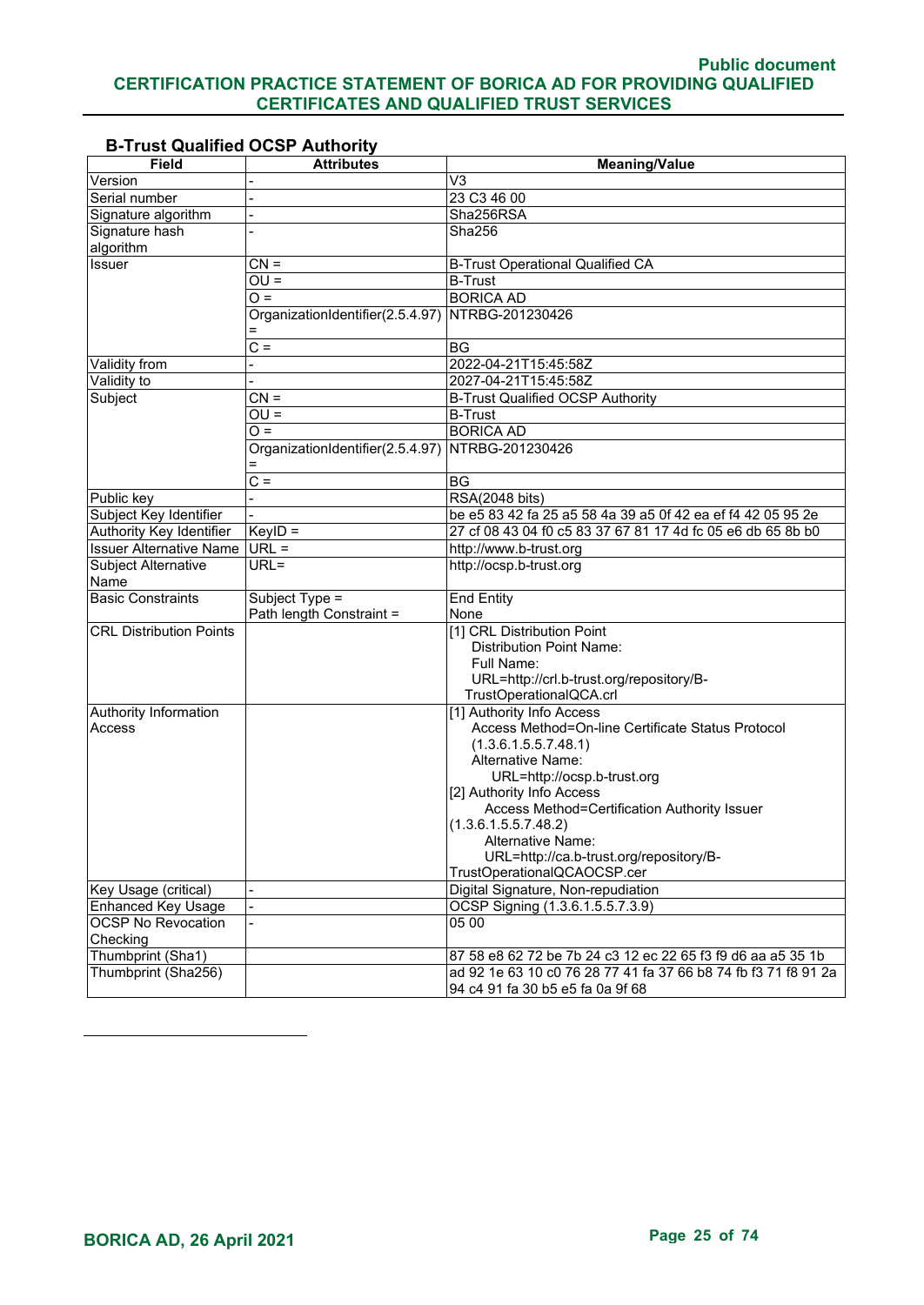#### **B-Trust Root Advanced OCSP Authority**

| <b>Field</b>                    | <b>Attributes</b>                                | <b>Meaning/Value</b>                                           |
|---------------------------------|--------------------------------------------------|----------------------------------------------------------------|
| Version                         |                                                  | V <sub>3</sub>                                                 |
| Serial number                   | $\overline{a}$                                   | $\overline{03}$                                                |
| Signature algorithm             |                                                  | Sha256RSA                                                      |
| Signature hash<br>algorithm     |                                                  | Sha256                                                         |
| Issuer                          | $CN =$                                           | <b>B-Trust Root Advanced CA</b>                                |
|                                 | $OU =$                                           | <b>B-Trust</b>                                                 |
|                                 | $O =$                                            | <b>BORICA AD</b>                                               |
|                                 | OrganizationIdentifier(2.5.4.97)                 | NTRBG-201230426                                                |
|                                 |                                                  |                                                                |
|                                 | $C =$                                            | <b>BG</b>                                                      |
| <b>Validity from</b>            |                                                  | 2022-04-21T14:52:47Z                                           |
| Validity to                     |                                                  | 2027-04-21T14:52:47Z                                           |
| Subject                         | $CN =$                                           | B-Trust Root Advanced OCSP Authority                           |
|                                 | $OU =$                                           | <b>B-Trust</b>                                                 |
|                                 | $O =$                                            | <b>BORICA AD</b>                                               |
|                                 | OrganizationIdentifier(2.5.4.97) NTRBG-201230426 |                                                                |
|                                 |                                                  |                                                                |
|                                 | $C =$                                            | <b>BG</b>                                                      |
| Public key                      | $\overline{a}$                                   | <b>RSA(2048 bits)</b>                                          |
| Subject Key Identifier          |                                                  | 0a fe c2 5d 35 50 0a e1 00 2a c9 a7 09 2a 0a 4c f0 c5 cf 41    |
| Authority Key Identifier        | $KeyID =$                                        | 88 db 42 ed 89 05 32 0c 72 27 0c 46 1b e1 c6 09 5e ec c9 21    |
| <b>Issuer Alternative Name</b>  | $URL =$                                          | http://www.b-trust.org                                         |
| <b>Subject Alternative</b>      | URL=                                             | http://ocsp.b-trust.org                                        |
| Name                            |                                                  |                                                                |
| <b>Basic Constraints</b>        | Subject Type =                                   | <b>End Entity</b>                                              |
|                                 | Path length Constraint =                         | None                                                           |
| <b>CRL Distribution Points</b>  |                                                  | [1] CRL Distribution Point                                     |
|                                 |                                                  | <b>Distribution Point Name:</b><br>Full Name:                  |
|                                 |                                                  | URL=http://crl.b-trust.org/repository/B-TrustRootACA.crl       |
|                                 |                                                  | [1] Authority Info Access                                      |
| Authority Information<br>Access |                                                  | Access Method=On-line Certificate Status Protocol              |
|                                 |                                                  | (1.3.6.1.5.5.7.48.1)                                           |
|                                 |                                                  | Alternative Name:                                              |
|                                 |                                                  | URL=http://ocsp.b-trust.org                                    |
|                                 |                                                  | [2] Authority Info Access                                      |
|                                 |                                                  | Access Method=Certification Authority Issuer                   |
|                                 |                                                  | (1.3.6.1.5.5.7.48.2)                                           |
|                                 |                                                  | Alternative Name:                                              |
|                                 |                                                  | URL=http://ca.b-trust.org/repository/B-                        |
|                                 |                                                  | TrustRootACAOCSP.cer                                           |
| Key Usage (critical)            |                                                  | Digital Signature, Non-repudiation                             |
| <b>Enhanced Key Usage</b>       |                                                  | OCSP Signing (1.3.6.1.5.5.7.3.9)                               |
| <b>OCSP No Revocation</b>       |                                                  | 0500                                                           |
| Checking                        |                                                  |                                                                |
| Thumbprint (Sha1)               |                                                  | c8 a5 c0 14 dd 06 16 b0 01 9b fb 91 da d2 d2 88 c2 97 3e a9    |
|                                 |                                                  | b0 22 50 cc 6b 54 41 19 cc 28 38 ad 92 30 d9 64 b5 f6 46 c6 84 |
| Thumbprint (Sha256)             |                                                  | c2 a7 cc 5c a7 de e1 b4 34 39 1d                               |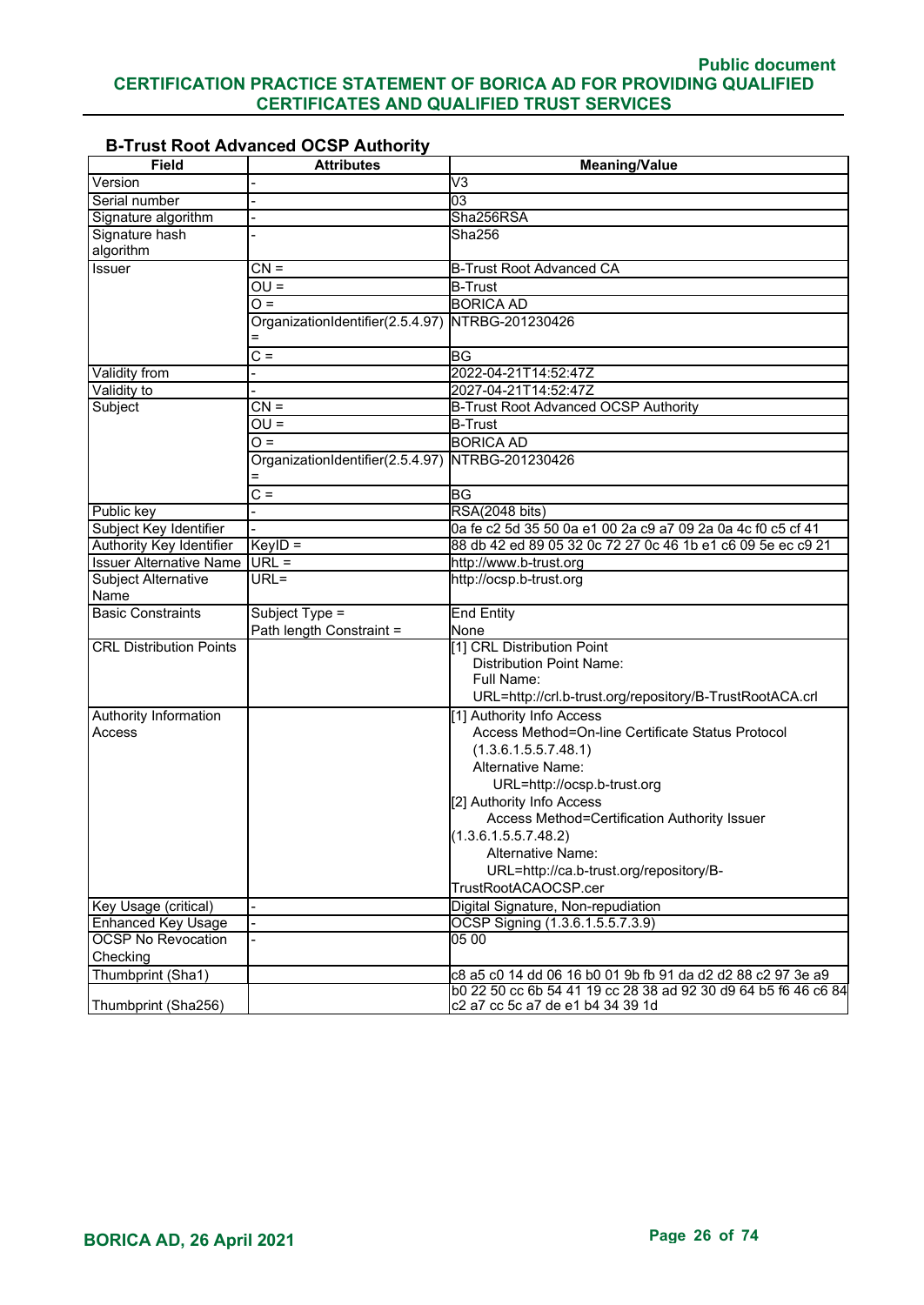| <b>Field</b>                                    | <b>Attributes</b>                | <b>Meaning/Value</b>                                                                                                          |
|-------------------------------------------------|----------------------------------|-------------------------------------------------------------------------------------------------------------------------------|
| Version                                         |                                  | V3                                                                                                                            |
| Serial number                                   |                                  | 29 B9 27 00                                                                                                                   |
| Signature algorithm                             |                                  | Sha256RSA                                                                                                                     |
| Signature hash                                  |                                  | Sha256                                                                                                                        |
| algorithm                                       |                                  |                                                                                                                               |
| Issuer                                          | $CN =$                           | <b>B-Trust Operational Advanced CA</b>                                                                                        |
|                                                 | $OU =$                           | <b>B-Trust</b>                                                                                                                |
|                                                 | $O =$                            | <b>BORICA AD</b>                                                                                                              |
|                                                 | OrganizationIdentifier(2.5.4.97) | NTRBG-201230426                                                                                                               |
|                                                 |                                  |                                                                                                                               |
|                                                 | $C =$                            | ΒG                                                                                                                            |
| <b>Validity from</b>                            |                                  | 2022-04-21T15:28:49Z                                                                                                          |
| Validity to                                     |                                  | 2027-04-21T15:28:49Z                                                                                                          |
| Subject                                         | $CN =$                           | <b>B-Trust Advanced OCSP Authority</b>                                                                                        |
|                                                 | $OU =$                           | <b>B-Trust</b>                                                                                                                |
|                                                 | $\overline{O} =$                 | <b>BORICA AD</b>                                                                                                              |
|                                                 | OrganizationIdentifier(2.5.4.97) | NTRBG-201230426                                                                                                               |
|                                                 |                                  |                                                                                                                               |
|                                                 | $\overline{C}$ =                 | <b>BG</b>                                                                                                                     |
| Public key                                      |                                  | <b>RSA(2048 bits)</b>                                                                                                         |
| Subject Key Identifier                          |                                  | 30 9c f5 49 43 6c af 46 3d 6f eb 5e ad 2e 55 06 de f6 30 de                                                                   |
| Authority Key Identifier                        | $KeyID =$                        | 07 dc aa 30 76 98 b7 85 4b 6d 03 18 c8 e3 cd a7 7b 36 82 ef                                                                   |
| <b>Issuer Alternative Name URL =</b>            |                                  | http://www.b-trust.org                                                                                                        |
| Subject Alternative                             | URL=                             | http://ocsp.b-trust.org                                                                                                       |
| Name                                            |                                  |                                                                                                                               |
| <b>Basic Constraints</b>                        | Subject Type =                   | <b>End Entity</b>                                                                                                             |
|                                                 | Path length Constraint =         | None                                                                                                                          |
| <b>CRL Distribution Points</b>                  |                                  | [1] CRL Distribution Point                                                                                                    |
|                                                 |                                  | <b>Distribution Point Name:</b>                                                                                               |
|                                                 |                                  | Full Name:                                                                                                                    |
|                                                 |                                  | URL=http://crl.b-trust.org/repository/B-TrustRootACA.crl                                                                      |
| Authority Information                           |                                  | [1] Authority Info Access                                                                                                     |
| Access                                          |                                  | Access Method=On-line Certificate Status Protocol                                                                             |
|                                                 |                                  | (1.3.6.1.5.5.7.48.1)                                                                                                          |
|                                                 |                                  | Alternative Name:                                                                                                             |
|                                                 |                                  | URL=http://ocsp.b-trust.org                                                                                                   |
|                                                 |                                  | [2] Authority Info Access                                                                                                     |
|                                                 |                                  | Access Method=Certification Authority Issuer                                                                                  |
|                                                 |                                  | (1.3.6.1.5.5.7.48.2)                                                                                                          |
|                                                 |                                  | Alternative Name:                                                                                                             |
|                                                 |                                  | URL=http://ca.b-trust.org/repository/B-<br>TrustRootACAOCSP.cer                                                               |
|                                                 |                                  |                                                                                                                               |
| Key Usage (critical)                            |                                  | Digital Signature, Non-repudiation                                                                                            |
| Enhanced Key Usage<br><b>OCSP No Revocation</b> |                                  | OCSP Signing (1.3.6.1.5.5.7.3.9)<br>05 00                                                                                     |
| Checking                                        |                                  |                                                                                                                               |
| Thumbprint (Sha1)                               |                                  |                                                                                                                               |
|                                                 |                                  | 7c 58 b5 7f 52 cc ae 79 f2 94 62 9e 09 cf 08 35 31 2d cb 94<br>41 b8 28 6e ef 2c 47 74 11 5f ad 96 a9 82 24 35 a8 30 17 b1 ae |
| Thumbprint (Sha256)                             |                                  | 3b b0 33 b6 8c 82 2a 47 5c c0 03                                                                                              |
|                                                 |                                  |                                                                                                                               |

## **B-Trust Advanced OCSP Authority**

- 1. B-Trust Root Qualified OCSP Authority Certificate of the Provider is a QC for his public key sealed with the private key of B-Trust Root Qualified CA of the Provider. The private key of the key pair of the OCSP server "B-Trust Root Qualified OCSP Authority" is used by the Provider to seal the result/response of the real-time verification of the status of submitted QCs, issued by B-Trust Root Qualified CA.
- 2. B-Trust Qualified OCSP Authority Certificate of the Provider is a QC for his public key sealed with the private key of B-Trust Operational Qualified CA of the Provider. The private key of the key pair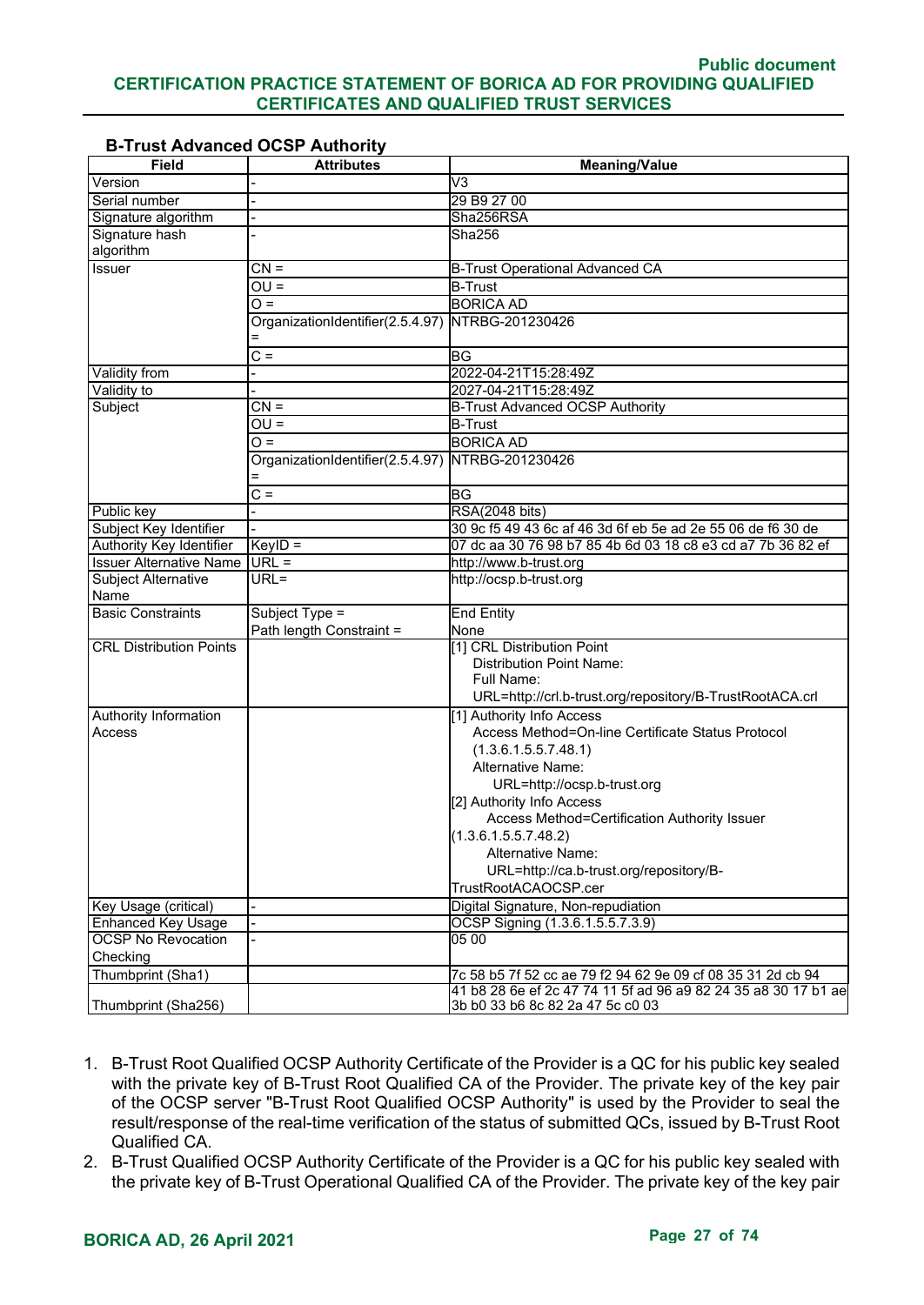of the OCSP server "B-Trust Qualified OCSP Authority" is used by the Provider to seal the result/response of the real-time verification of the status of submitted QCs, issued by B-Trust Operational Qualified CA.

- 3. B-Trust Root Advanced OCSP Authority Certificate of the Provider is a QC for his public key sealed with the private key of B-Trust Root Advanced CA of the Provider. The private key of the key pair of the OCSP server "B-Trust Root Advanced OCSP Authority" is used by the Provider to seal the result/response of the real-time verification of the status of submitted QCs, issued by B-Trust Root Advanced CA.
- 4. B-Trust Advanced OCSP Authority Certificate of the Provider is a QC for his public key sealed with the private key of B-Trust Operational Advanced CA of the Provider. The private key of the key pair of the OCSP server "B-Trust Advanced OCSP Authority" is used by the Provider to seal the result/response of the real-time verification of the status of submitted QCs, issued by B-Trust Operational Advanced CA.
- 5. The electronic seals of the Provider accompanied by the operational certificates of the OCSP servers of the Provider are qualified.

## <span id="page-27-0"></span>**1.5.3 Certificates of Other Operational Authorities**

- 1. The Provider may issue operational QCs to other CAs in the infrastructure of the B-Trust, and to other providers when they:
	- perform activities outside those legally stipulated in the EDETSA, in order to function as providers;
	- mutually certify the public operational keys to enhance the credibility of trust services provided (cross-certification);
	- perform legally regulated activity of a QTSP under the EDETSA.
- 2. The issuance of these certificates is based on a specific agreement with the respective providers.
- 3. The B-Trust Qualified Time-Stamping Authority certificate is provided in a separate document entitled "Certificate Policy and Certification Practice Statement on the Provision of Qualified Services by BORICA AD in Issuing Qualified Time-Stamp Tokens of the B-Trust® Qualified Time-Stamping Authority".

#### <span id="page-27-1"></span>**1.5.4 User Qualified Certificates**

# **1.5.4.1 Qualified certificates for qualified electronic signature**

- 1. The Provider issues QCs for QES and QCs for CQES depending on Users, scope and purpose of the electronic signature, as follows:
	- B-Trust Personal Qualified Certificate for QES;
	- B-Trust Personal Qualified Certificate for CQES;
	- B-Trust Professional Qualified Certificate for QES;
	- B-Trust Professional Qualified Certificate for CQES.
- 2. The Practice Statement and the Certificate Policy for these QCs determine the procedures, format and security requirements applicable to the issue and use of the B-Trust Personal Qualified Certificate for QES and the B-Trust Personal Qualified Certificate for CQES. The Certificate Policies and the profiles of B-Trust Personal Qualified Certificate for QES and B-Trust Personal Qualified Certificate for CQES are the same.
- 3. The Provider issues B-Trust Personal Qualified Certificate for QES and B-Trust Personal Qualified Certificate for CQES only to Users – natural persons.
- 4. B-Trust Personal Qualified Certificate for QES and the B-Trust Personal Qualified Certificate for CQES are issued personally to an individual – Signatory.
- 5. B-Trust Professional Qualified Certificate for QES and B-Trust Professional Qualified Certificate for CQES are issued to a natural person (Signatory) representing a legal person by virtue of law or authorization.
- 6. The request for registration and issuance of these QCs is submitted remotely (by electronic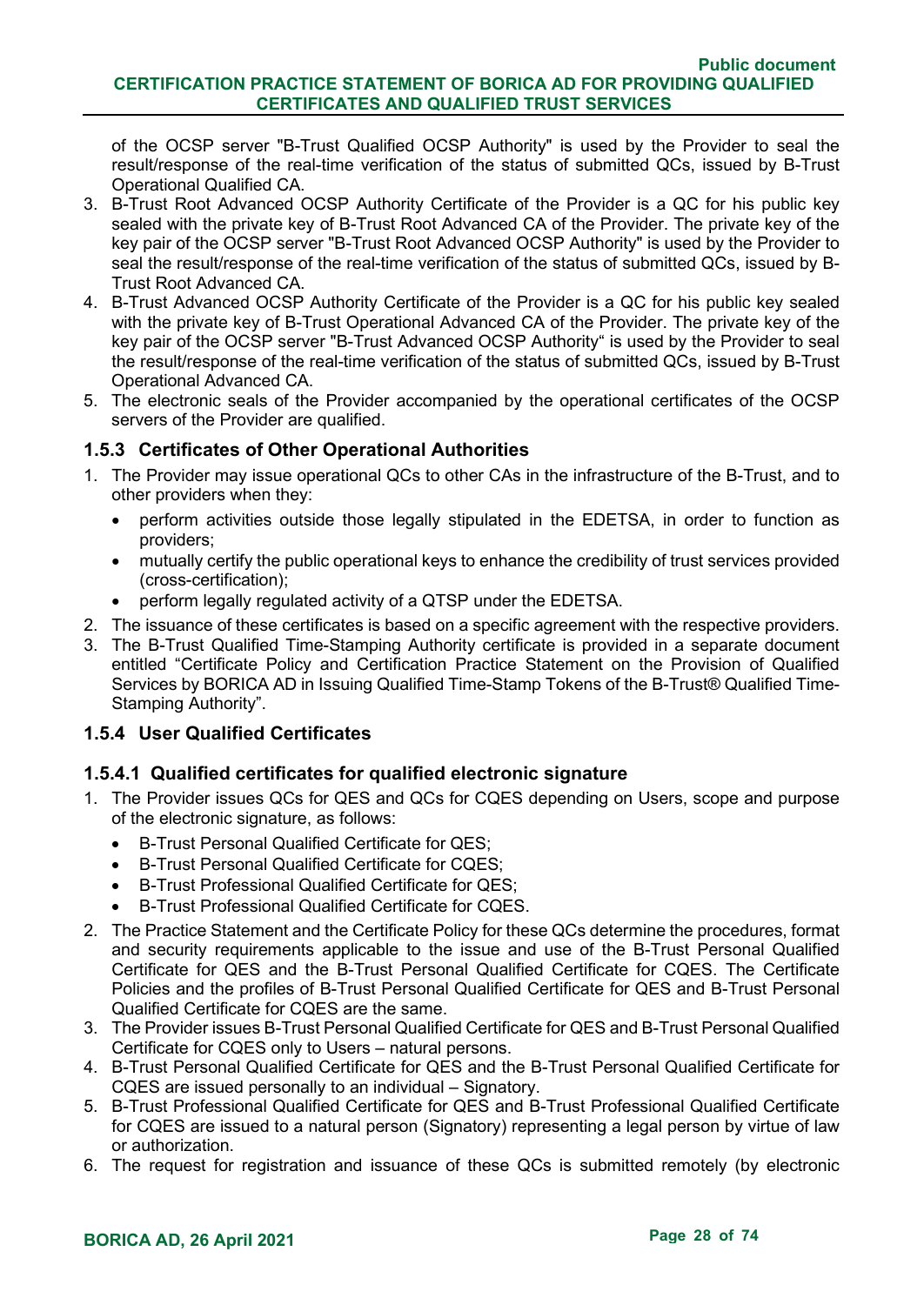means) or locally (on site) at a RA/LRA, and the User identification procedure requires personal presence or explicit authorization by the User-Signatory. The identity of the represented person, respectively of the authorized natural person (if any) is also checked. The identification procedure and the procedures for generating the key pair when issuing and delivering Professional Qualified Certificate for QES and B-Trust Professional Qualified Certificate for CQES to the User ensure the highest level of security of the certified data in the certificate and their relation with the public key.

- 7. B-Trust Personal Qualified Certificate for QES and B-Trust Professional Qualified Certificate QES with their corresponding private keys are generated, stored and submitted to the User-Signatory on a B-Trust QSCD.
- 8. B-Trust Personal Qualified Certificate for CQES and B-Trust Professional Qualified Certificate for CQES with their corresponding private keys are generated, stored and submitted to the User-Signatory on an HSM in the RQSCD on the Cloud QES platform of the Provider.
- 9. The term of validity of the QC for QES and QC for cloud QES is 1 (one) or 3 (three) years from the date of issue and is defined in the contract for the QCS.

## **1.5.4.2 Qualified certificates for advanced electronic signature**

- 1. The Provider issues two types of QC for AES depending on the Users, scope and purpose of the electronic signature as follows:
	- B-Trust Personal Qualified Certificate for AES;
	- B-Trust Professional Qualified Certificate for AES.
- 2. The Practice Statement and the Certificate Policy for these QCs determine the procedures, format and security requirements applicable to the issue and use of the QC for AES.
- 3. The Provider issues QC for AES only to Users natural persons.
- 4. B-Trust Personal Qualified Certificate AES is issued personally to an individual (Signatory).
- 5. B-Trust Professional Qualified Certificate AES is issued to an individual (Signatory) representing a legal person by virtue of law or authorization.
- 6. The request for registration and issuance of these QCs for AES is submitted remotely (by electronic means) or locally (on site) at a RA/LRA, and the User identification procedure requires personal presence or explicit authorization by the User-Signatory. The identity of the represented person, respectively of the authorized natural person (if any) is also checked. The identification procedure and the procedures for generating the key pair when issuing and delivering QCs for AES to the User ensure a significant level of security of the certified data in the certificate and their relationship with the public key.
- 7. B-Trust Personal Qualified Certificate for AES and B-Trust Professional Qualified Certificate for AES with their corresponding private keys are generated through a specialized and approved by the Provider software, and are stored and submitted to the User-Signatory on a software token B-Trust SCT (PKCS#12 crypto file).
- 8. The term of validity of the QC for AES is 1 (one) year from the date of issue.

#### **1.5.4.3 Qualified certificate for electronic seal**

- 1. The Provider issues two types of QC for ESeal depending on the scope and purpose of the electronic seal, as follows:
	- B-Trust Organization Qualified Certificate for Qualified Electronic Seal (QCQESeal);
	- B-Trust Organization Qualified Certificate for Advanced Electronic Seal (QCAESeal);
- 2. The Practice Statement and the Certificate Policy for these QCs determine the procedures, format and security requirements applicable to the issue and use of the QC for ESeal.
- 3. The Provider issues QC for ESeal only to a User legal person (Creator).
- 4. The request for registration and issuance of these QCs for ESeal is submitted remotely (by electronic means) or locally (on site) at a RA/LRA, and the User identification procedure requires personal presence or explicit authorization by the User-Signatory. The identity of the legal person,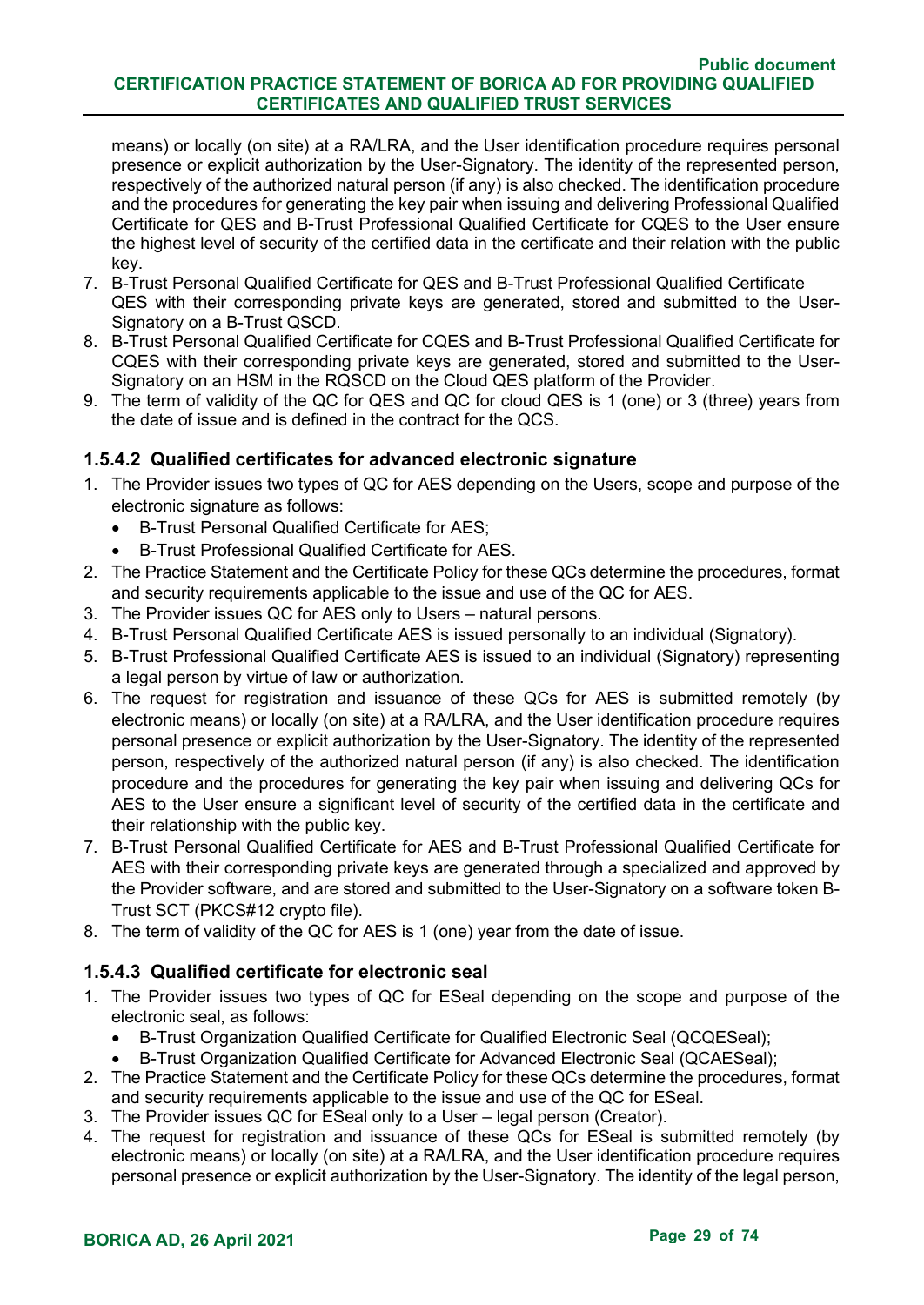respectively of the authorized natural person (if any) is also checked. The identification procedure and the procedures for generating the key pair when issuing and delivering QCs for ESeal to the User ensure the highest level of security of the certified data in the certificate and their relationship with the public key.

- 5. The procedure for generating the key pair for C uses the B-Trust QSCD and guarantees the highest level of security. The private key is stored and submitted to the Creator mandatorily on a B-Trust QSCD.
- 6. The procedure for generating the key pair for QC for ESeal uses specialized software and ensures a significant level of security. The private key is stored and submitted to the Creator on a B-Trust SCT (PKCS#12 crypto file).
- 7. The QC for ESeal has no meaning of an electronic signature and is used only to authenticate the source and integrity of the electronic document or statement.
- 8. QC for ESeal can also be used in secure and encrypted electronic messaging and secure and encrypted communications, access to information and online transactions requiring the highest or a significant level of security.
- 9. The term of validity of the QC for QESeal is 1 (one) or 3 (three) years from the date of issue and is defined in the contract for the QCS.
- 10. The term of validity of the QC for AESeal is 1 (one) year from the date of issue and is defined in the contract for the QCS.
- 11. In accordance with EU Regulation 910/2014, the QC for ESeal should not be used and applied as an electronic signature of a legal person. Where a qualified electronic seal is required for a transaction by a legal person, the qualified electronic signature of the authorized representative of the legal person shall be treated as equivalent.

# **1.5.4.4 Qualified certificates for website authentication**

- 1. The Provider issues qualified certificates for website authentication as follows:
	- B-Trust Domain Validation SSL Certificate (B-Trust DVC SSL);
	- B-Trust Organization Validation SSL Certificate (B-Trust OVC SSL).
- 2. The Provider's Certificate Policy for these QCs determine the procedure, format and security requirements applicable to the issue and use of the authentication certificates.
- 3. The Provider issues certificates for website authentication to a natural person or a legal person.
- 4. The request for registration and issuance of these certificates is submitted remotely (by electronic means) or locally (on site) at a RA/LRA, and the procedure for identification of the natural or legal person requires personal presence or explicit authorization by the User. The identity of the legal person, respectively of the authorized natural person (if any) is also checked and verification is performed of the submitted domain name, required address details and registration number (in public registers). The identification procedure when issuing and delivering a certificate for website authentication ensures the highest or a significant level of security of the certified data in the certificate and their relationship with the public key.
- 7. The procedure for generating the key pair for QCs for B-Trust DVC SSL and B-Trust OVC SSL uses specialized software approved by the Provider and ensures a significant level of security. The private key is stored and submitted to the Creator on a portable software token (PKCS#12 crypto file).
- 8. The term of validity of the QCs for B-Trust DVC SSL and B-Trust OVC SSL is 1 (one) or 825 days from the date of issue and is defined in the contract for the certificates.
- 9. B-Trust DVC SSL certificate serves to identify the domain holder hosting the website by ensuring a significant level of security for the client with the browser. This certificate may contain a wildcard (\*) for the hostname (for example, \* .b-trust.bg). It is issued in accordance with the DVCP policy in ETSI EN 319 411-1.
- 10. B-Trust ОVC SSL certificate serves to identify the domain owner and the organization accreditation, ensuring a significant level of security for the client with the browser that site he accesses belongs to the organization identified in the certificate. This certificate may contain a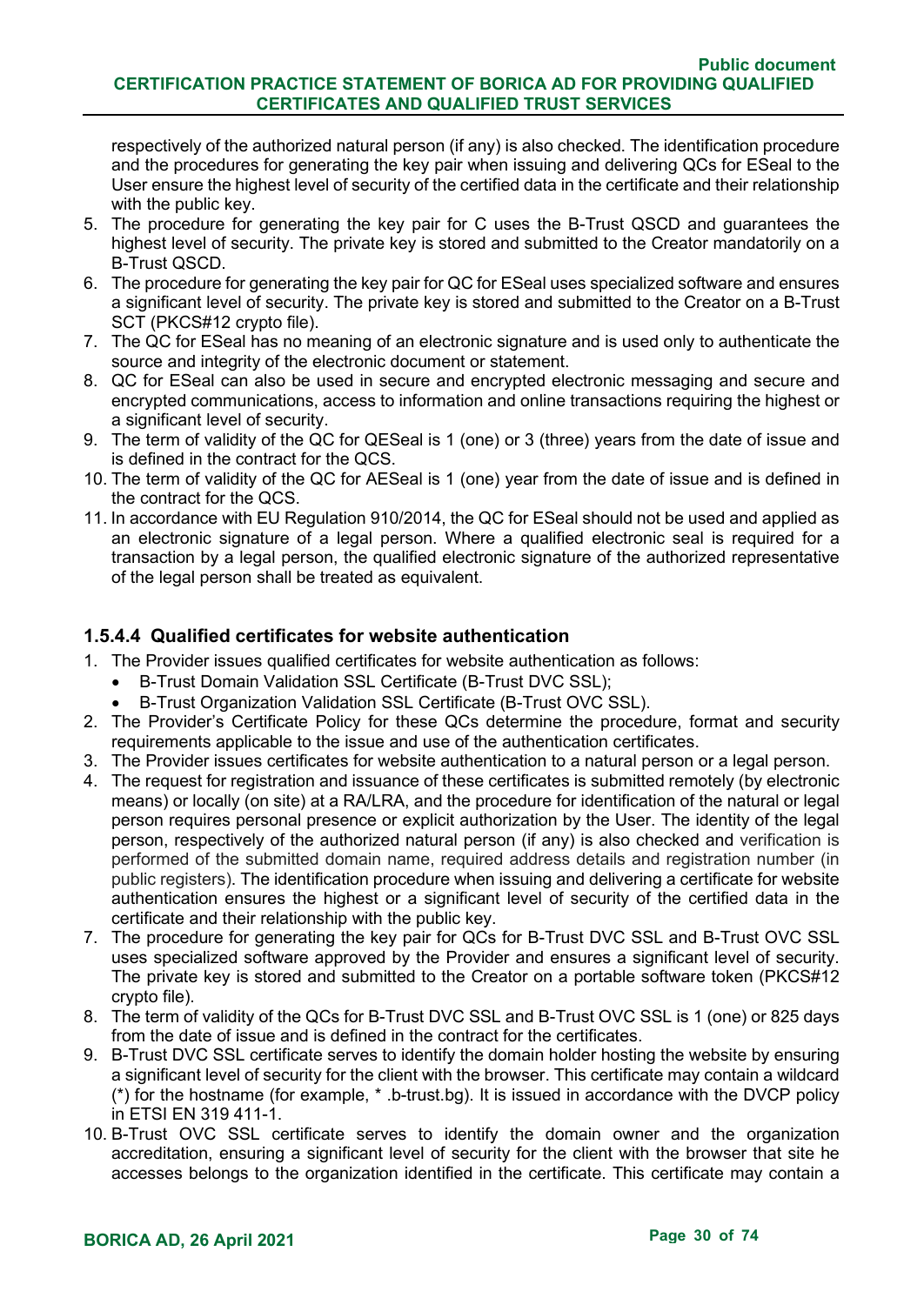wildcard (\*) for the hostname (for example, \*, b-trust.com). It is issued in accordance with the OVCP policy in ETSI EN 319 411-1.

# **1.5.4.5 Qualified certificates for Payment Service Providers**

- 1. The Provider issues qualified certificates to Payment Service Providers under PSD2, as follows:
	- QSealC PSD2 Qualified Certificate for Electronic Seal (issued to a payment institution) under PSD2;
	- QWebC PSD2 Qualified Certificate for Website authentication (issued to a payment institution) under PSD2.

These certificates have the status of qualified certificates within the meaning of Regulation 910/2014.

- 2. The Provider's Policy regarding these certificates defines the procedure, format and the security requirements applicable to the issuance and use of certificates by Payment Service Providers.
- 3. The Provider issues these qualified certificates only to Users legal persons that are Payment Service Providers under PSD2.
- 4. The issuance of these certificates requires the personal presence of the physical person authorized by the Payment Service Provider at the B-Trust RA/LRA of BORICA for verification of the identity of the legal entity and the identity of its authorized person.
- 5. The identification procedure includes submission of proof and verification of the identity and the authorization of the Payment Service Provider, and of the identity of the authorized person.
- 6. A Payment Service Provider may itself generate the key pair for the respective certificate using approved by BORICA or other licensed software with equivalent security level and compatible with the B-Trust infrastructure.
- 7. When the key pair is generated at BORICA, the certificates issued to the Payment Service Provider, certifying the public keys corresponding to the private keys, are recorded on portable cryptographic software tokens (PKCS#12) together with the service certificates of the QTSP and are provided to the Payment Service Provider.
- 8. The period of validity of the qualified certificates issued to Payment Service Providers under PSD2 corresponds to the period of validity of the relevant standard qualified certificates for seal and website authentication

# <span id="page-30-0"></span>**1.5.5 Certificate Applicability**

- 1. The QCs issued by the Provider to Users are used are used as intended in accordance with the relevant Certificate Policies for these certificates. The provider has a common (the same) Policy for QC for QES and QC for Cloud QES.
- 2. Each QC contains as a requisite, a filed for the purpose of the certificate. The requisite is identified as "Key Usage" in accordance with RFC 5280 and can be used with one or with several of the following purposes:
	- DigitalSignature to enable digital signing/sealing of an electronic statement or content and its verification;
	- to authenticate the User as the Signatory or to authenticate the Source (Creator) and the integrity of the sealed data and the statement;
	- nonRepudiation to enable subsequent proof to the User of the fact of signing/sealing an electronic statement or content and the impossibility of repudiating the electronic signature/seal;
	- keyEncipherment to encrypt and/or decrypt keys used in data encryption;
	- dataEncipherment to encrypt and/or decrypt data.
- 3. Through the "Extended Key Usage" requisite, in accordance to RFC 5280, which may also be contained in the QC issued by the Provider, the applicability of the certificate in terms of its purpose is specified.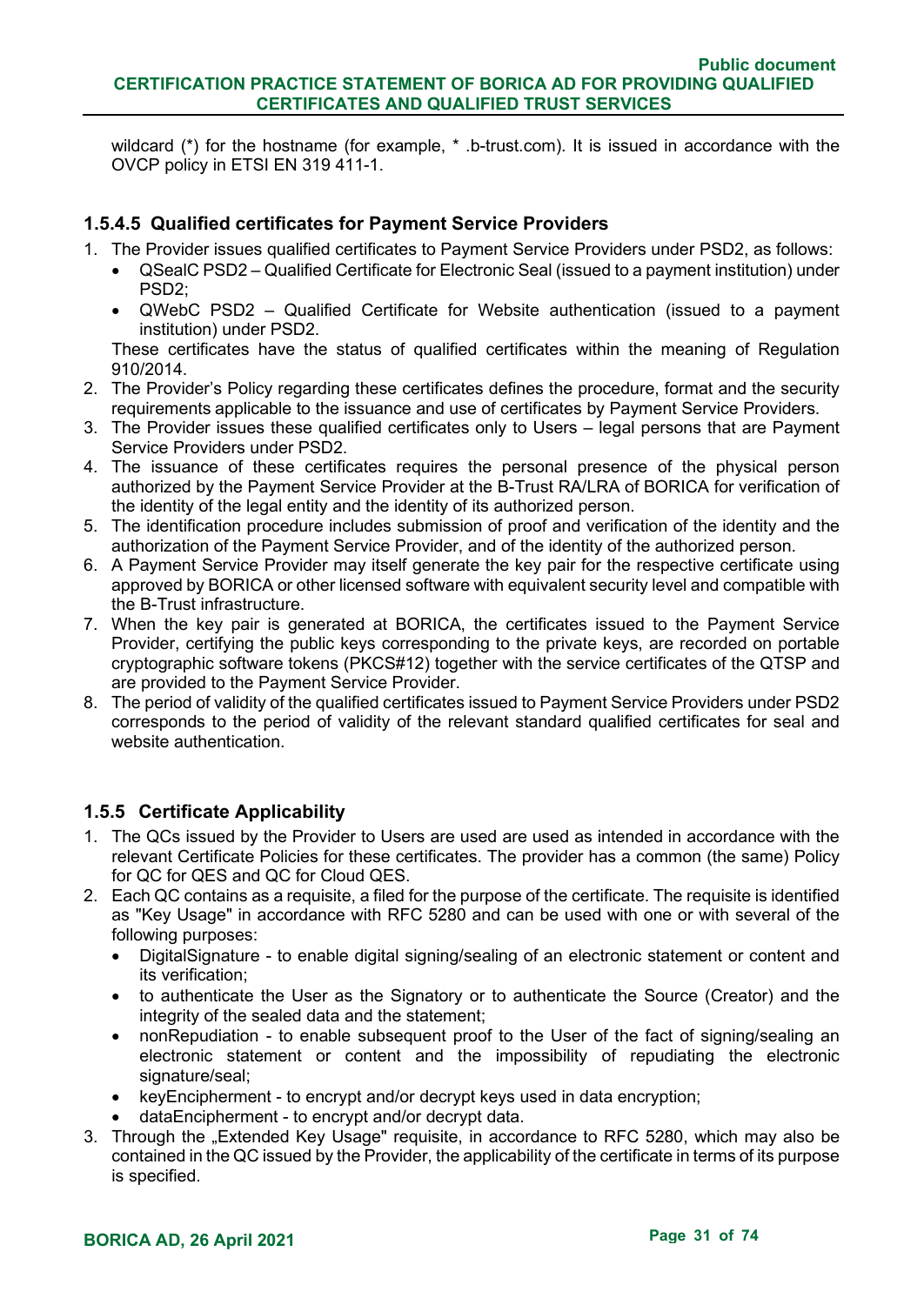- 4. The qualified certificates issued to Payment Service Providers contain attributes with specific data, required by PSD2 ("QCStatement" and "organizationIdentifier" attributes are used).
- 5. QC for QES and QC for Cloud QES have the effect of a handwritten signature to everyone within the meaning of Regulation 910/2014, and identify the User as the QES Signatory. The QC for QES and QC for Cloud QES can also be used for sending secure and encrypted electronic messages and for secure and encrypted communications, access to information, and online transactions requiring the highest level of security.
- 6. QC for AES has not the effect of a handwritten signature to everyone within the meaning of Regulation 910/2014, but identifies the User as the Signatory of the AES.
- 7. QC for AES can also be used for sending secure and encrypted electronic messages and for secure and encrypted communications, access to information, and online transactions requiring a significant level of security.
- 8. According to Regulation 910/2014, a QC for ESeal should not be used and applied as an electronic signature of a legal person. The QC for ESeal serves only to authenticate the source (the Creator) and integrity of sealed electronic documents/statements.
- 9. In addition to the authentication of documents issued by a legal person, electronic seals may be used to authenticate the digital assets of a legal person such as software code or servers.
- 10. The QC for website authentication provides possibility for verification of website authenticity by associating it with the natural or legal person, to whom the QTSP has issued the certificate in accordance with the requirements of Regulation (EU) No 910/2014.
- 11. The qualified certificates issued to Payment Service Providers have field of application corresponding to the field of application of the respective general-purpose qualified certificates.

| <b>Qualified Certificate</b>                            | Appropriate use                                                                                                                                                                                                                                                                                                                                                                                                                                                                                                                                                                                                                                                                                         |
|---------------------------------------------------------|---------------------------------------------------------------------------------------------------------------------------------------------------------------------------------------------------------------------------------------------------------------------------------------------------------------------------------------------------------------------------------------------------------------------------------------------------------------------------------------------------------------------------------------------------------------------------------------------------------------------------------------------------------------------------------------------------------|
| QES"<br>B-Trust Personal Qualified Certificate<br>CQES" | "B-Trust Personal Qualified Certificate Personal identity of the User as Signatory of QES/cloud QES in applications requiring the<br>highest level of security - Web-based e-commerce applications, electronic signing of<br>documents, electronic signing of contracts, banking transactions, correspondence and making<br>statements from and to state authorities and local government bodies within the meaning of<br>the EDETSA.                                                                                                                                                                                                                                                                   |
| QES"<br>CQES"                                           | "B-Trust Professional Qualified Certificate Professional identity of the User as Signatory of QES/cloud QES in applications requiring the<br>highest level of security - Web-based e-commerce applications, electronic signing of<br>"B-Trust Professional Qualified Certificate documents, electronic signing of contracts, banking transactions, correspondence and making<br>statements from and to state authorities and local government bodies within the meaning of<br>the EDETSA.                                                                                                                                                                                                               |
| AES"                                                    | "B-Trust Personal Qualified Certificate Personal identity of the User as Signatory of AES in applications requiring significant level of<br>security - Web-based e-commerce applications, electronic signing of documents, electronic<br>signing of contracts, banking transactions, correspondence and making statements from and<br>to state authorities and local government bodies within the meaning of the EDETSA.                                                                                                                                                                                                                                                                                |
| AES"                                                    | "B-Trust Professional Qualified Certificate Professional identity of the User as Signatory of AES in applications requiring significant level<br>of security - Web-based e-commerce applications, electronic signing of documents, electronic<br>signing of contracts, banking transactions, correspondence and making statements from and<br>to state authorities and local government bodies within the meaning of the EDETSA.                                                                                                                                                                                                                                                                        |
| QESeal"                                                 | "B-Trust Organization Qualified Certificate Electronic authentication of the source and the integrity of electronic documents and<br>statements in public and business electronic transactions (in the sense of an "e-office" of legal<br>entities) requiring the highest level of security. Except when authenticating a document issued<br>by a legal entity, electronic seals can be used to authenticate the digital assets of a legal entity<br>such as software code or servers. Where a transaction requires a qualified electronic signature<br>of a legal person, the qualified electronic signature of the authorized representative of the legal<br>person shall be treated as equivalent.   |
| AESeal"                                                 | "B-Trust Organization Qualified Certificate Electronic authentication of the source and the integrity of electronic documents and<br>statements in public and business electronic transactions (in the sense of an "e-office" of legal<br>entities) requiring a significant level of security. Except when authenticating a document issued<br>by a legal entity, electronic seals can be used to authenticate the digital assets of a legal entity<br>such as software code or servers. Where a transaction requires a qualified electronic signature<br>of a legal person, the qualified electronic signature of the authorized representative of the legal<br>person shall be treated as equivalent. |
| Domain<br>Validation<br>"B-Trust<br>certificate"        | qualified Identifies the domain owner hosting the website, ensuring a significant level of security for the<br>client with the browser.                                                                                                                                                                                                                                                                                                                                                                                                                                                                                                                                                                 |
| certificate"                                            | "B-Trust Organization Validation qualified Identifies the domain owner and the organization's accreditation, ensuring a significant level<br>of security for the client with the browser that the site he/she accessed belongs to the<br>organization identified in the certificate. Encryption of communication between the client and<br>the website (TSL/SSL protocol).                                                                                                                                                                                                                                                                                                                              |

12. The appropriate use of the QCs issued by the Provider is as follows: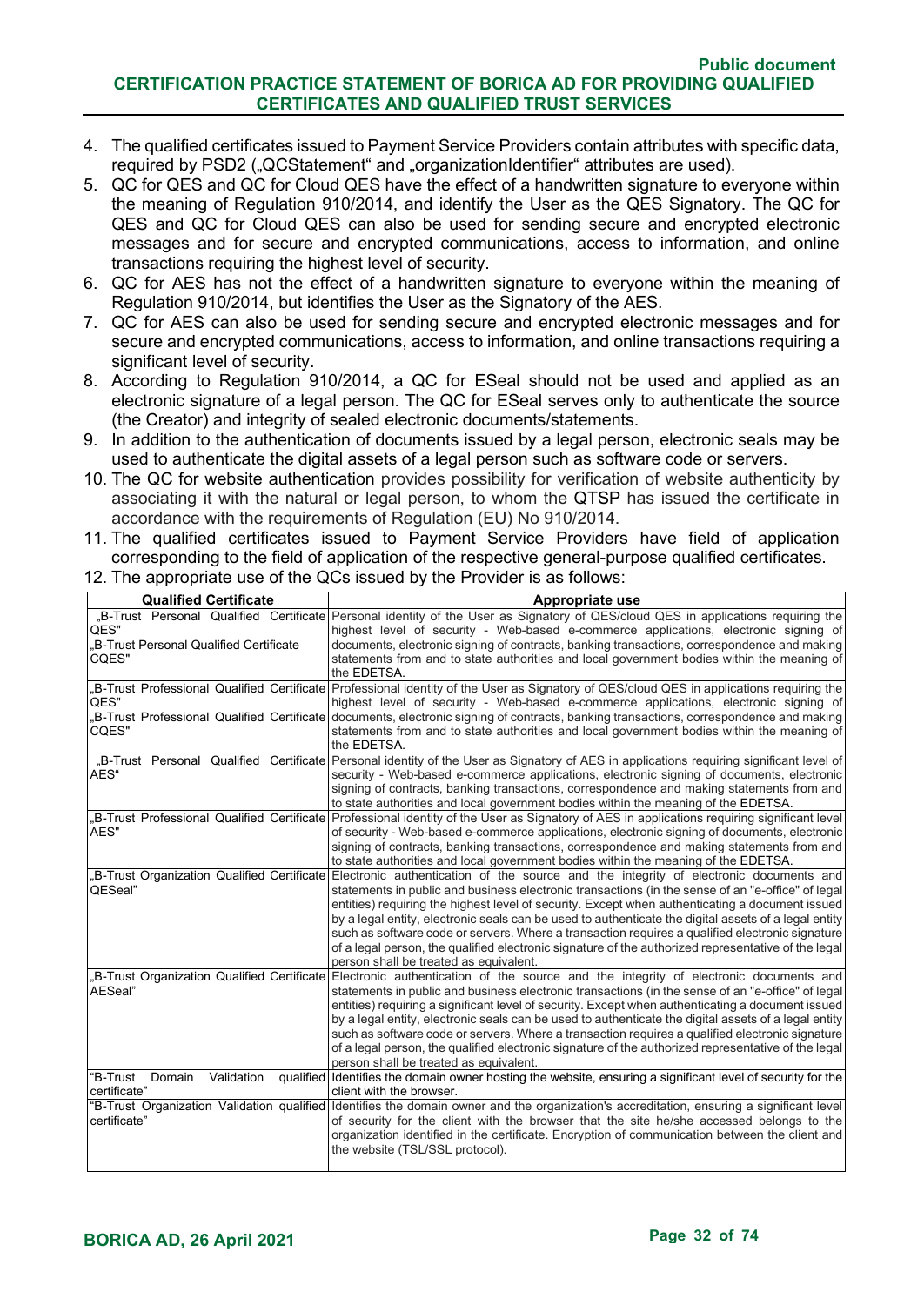## **1.5.5.1 Limitation of the authentication action**

- 1. If a QC is issued with a limitation of the authentication action, the Practice Statement of the Provider allows the certificate to contain a limitation on the purposes and / or value of transactions between Users and Relying parties using electronic signature.
- 2. The Provider must use the "Qualified Statements" requisite in the QC.
- 3. The limitation of the QCs on value of transactions that Users conclude by an electronic signature is agreed between them and Relying Parties, and is outside the scope of this document.
- 4. In accordance with EU Regulation 910/2014, the QC for AESeal should not be used and applied as an electronic signature of a legal entity. The QC for AESeal serves only to authenticate the source and integrity of automatically sealed electronic documents / statements ("electronic" office /organization).

## **1.5.5.2 Use of certificates outside the scope and restrictions**

1. When a User or a Relying party uses or trust a QC for website authentication other than those specified in the "Key Usage", "Extended Key Usage," "Certificate Policy," or "Qualified Statements" the responsibility is entirely theirs and does not engage the Provider in any way.

# <span id="page-32-0"></span>**1.6 Management of the Provider Policy**

- 2. The Certification Practice Statement of the Provider (this document) is subject to administrative management and control by the Board of Directors of BORICA AD.
- 3. Changes, modifications and additions are acceptable, which do not affect the rights and obligations arising from this document and the standard contract between the Provider and the Users after approval and validation by the Board of Directors.
- 4. Each approved new or edited version of this document shall be immediately published on the Provider's website. Any comments, queries and explanations regarding this document may be made to:
	- e-mail address of the Certification Authority:  $info@b$ -trust.org;
	- e-mail address of the Provider: [info@borica.bg;](mailto:info@borica.bg)
	- Telephone: 0700 199 10.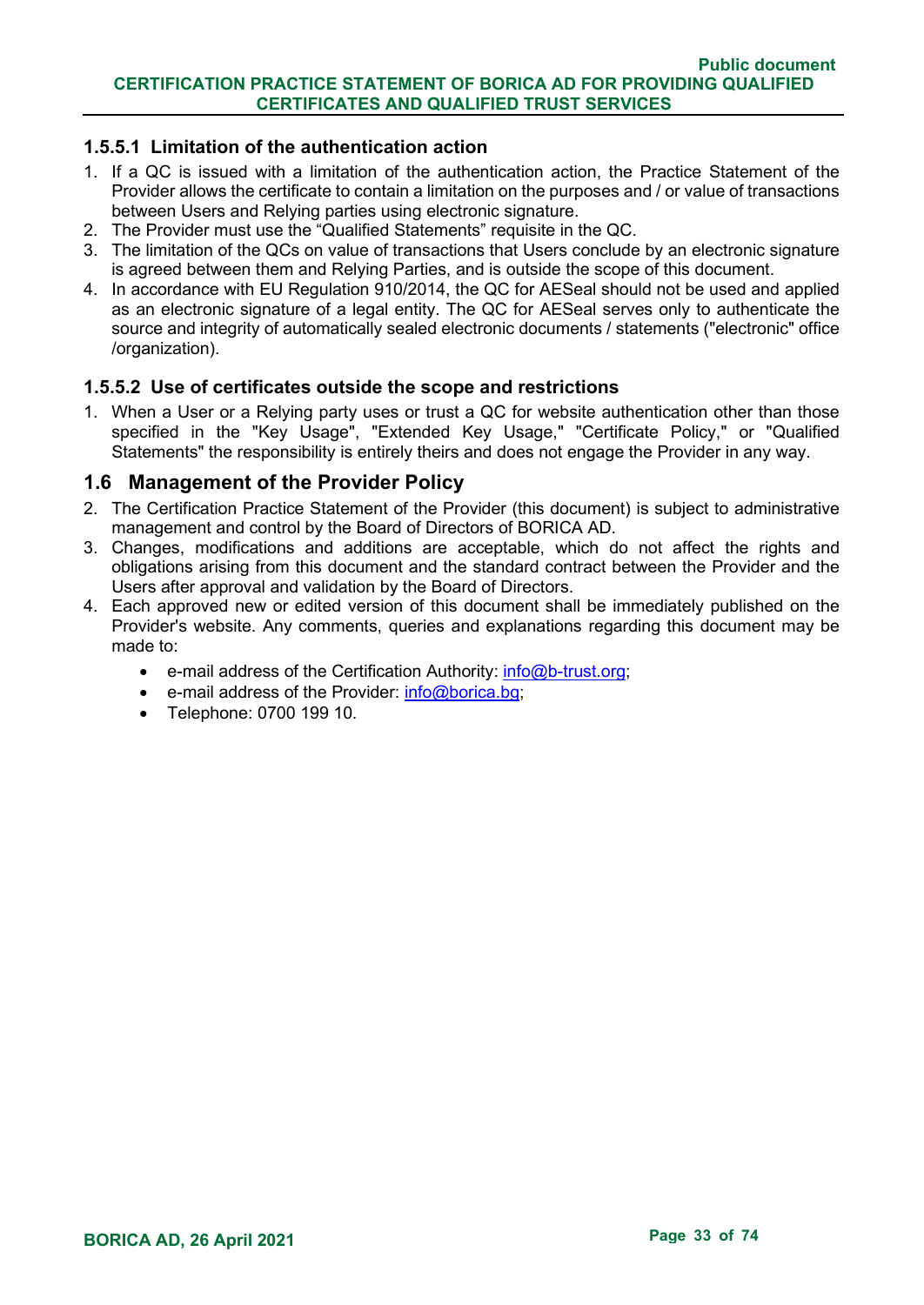# <span id="page-33-0"></span>**2 PUBLICATION AND REGISTRATION RESPONSIBILITIES**

# <span id="page-33-1"></span>**2.1 Public Register**

- 1. The Provider keeps an electronic Public Register to publish all QCs issued to Users and up-todate Certificate Revocation List (CRL), and its own Service Certificates.
- 2. The Public Register of all certificates issued and the current CRLs are permanently available, except in the case of events beyond the control of the Provider or force majeure.
- 3. A Holder of a QC issued by the Provider is required to verify the accuracy and completeness of information contained in this certificate, despite it being formally accepted.
- 4. The Provider shall provide to any third party upon request the information concerning the status of a QC issued. The Provider shall provide the information contained in the issued certificate in the presence of a statutory obligation to provide it and at the due request of an Authorized Body or Person.
- 5. The current CRL contains information about all revoked and suspended QCs until its publication to the Register. A suspended certificate is maintained at the CRL for a period stipulated by the EDETSA and specified in this document. If the certificate is reactivated or the suspension period expires, it is removed and the updated CRL is published without it.

# <span id="page-33-2"></span>**2.2 Public Repository**

- 1. The Provider publishes and maintains electronic repository with current and previous versions of the following:
	- Public Disclosure Statements of the Provider (PDS);
	- Practice statement for providing QCs and QCS;
	- Certificate Policies on the provision of QCs and related QCS;
	- QCS Contract;
	- Tariff of the QCS provided;
	- Rules for issuing QC;
	- Terms and Conditions for use of QCs, including the requirements for storing the private key;
	- Documents required for initial issuance of QC, for renewal and suspension/revocation of QC;
	- Other documents required by the EDETSA and the regulatory framework.

# <span id="page-33-3"></span>**2.3 Publication of Certificate Information**

- 1. The Provider shall publish an issued valid certificate at the Register immediately following its issuance by an operational CA.
- 2. The Provider shall publish the CRL signed by an operational CA upon revocation/suspension of each valid certificate. The up-to-date CRL shall include the revoked/suspended certificate.
- 3. The effective period of validity of the published CRL is 30 days, unless it is updated within this period.

# <span id="page-33-4"></span>**2.4 Frequency of Publication**

- 1. The Public Registered of issued certificates is updated automatically and immediately following the issuance of each new valid certificate.
- 2. The CRL is updated automatically in no more than 3 (three) hours or immediately following revocation or suspension/reactivation of a valid certificate. In each CRL the QTSP states the time for next CRL issue.
- 3. A new edition or version of the Certificate Policies, the CPS, and of other additional documents under the EDETSA shall be published immediately.

# <span id="page-33-5"></span>**2.5 Access to the Register and Repository**

- 1. Provider keeps a Public Register of certificates issued, which is publicly available online.
- 2. Provider cannot restrict access to the Public Register. To protect the privacy of Users, third party access to download the published certificates is limited, unless the User has explicitly requested such access to be free.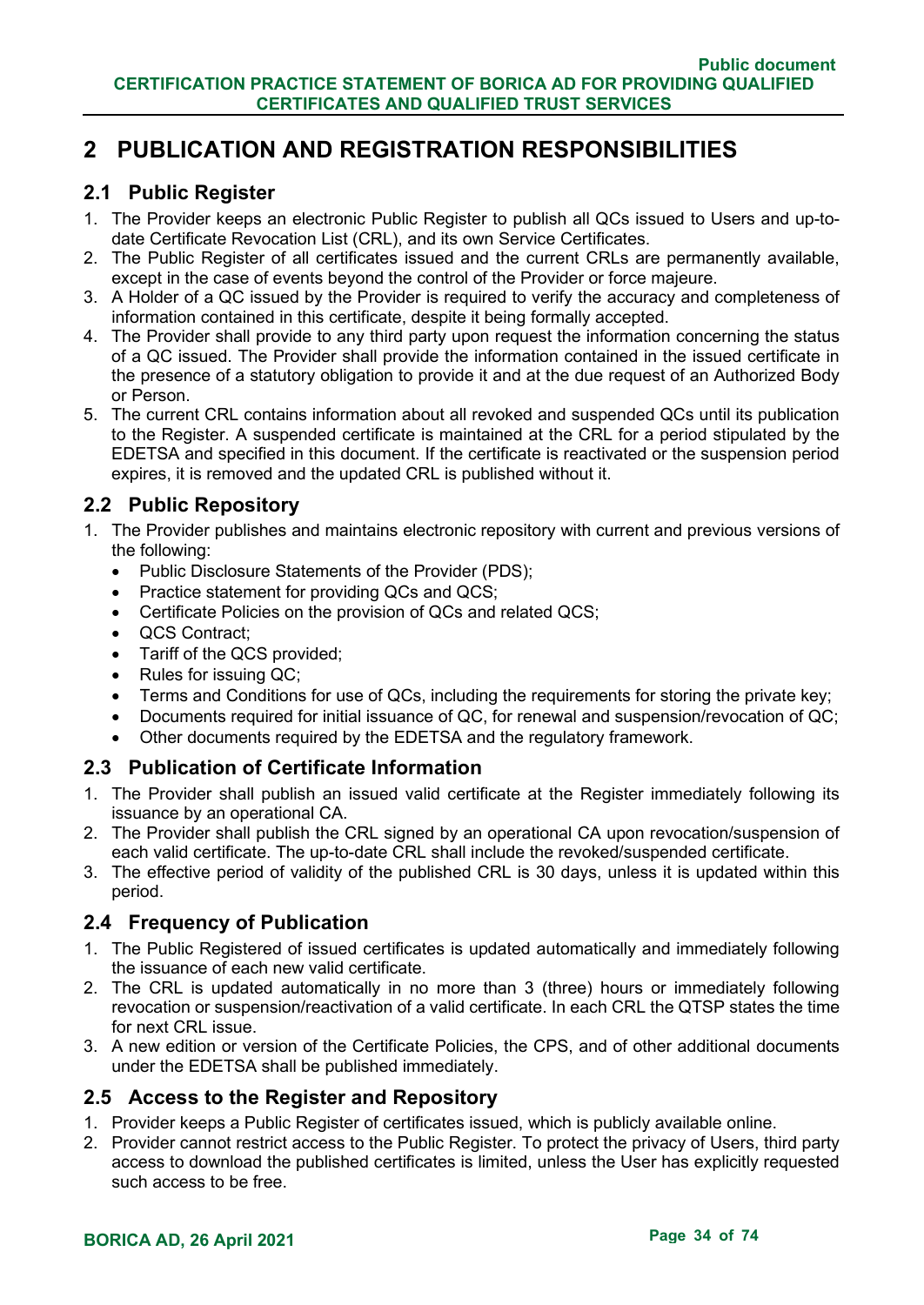- 3. There is no limit in access to the Certificate Policies, the CPS and the conditions contained therein. Any interested person is entitled to access to published documents.
- 4. There is no restriction on search access for any certificate published, or for the purpose of its status verification. Any interested person may search a certificate issued (valid or expired) by using certain attributes.
- 5. Any interested person is entitled to free access to the CRL for electronic reading or download.
- 6. Any interested person is entitled to free access to the service certificates of the Provider.
- 7. The Provider shall provide free access to all root and operational certificates of their active Certification Authorities, and free access to all certificates of their non-active Certification Authorities for a period of not less than two (2) years after the expiration of validity of these certificates.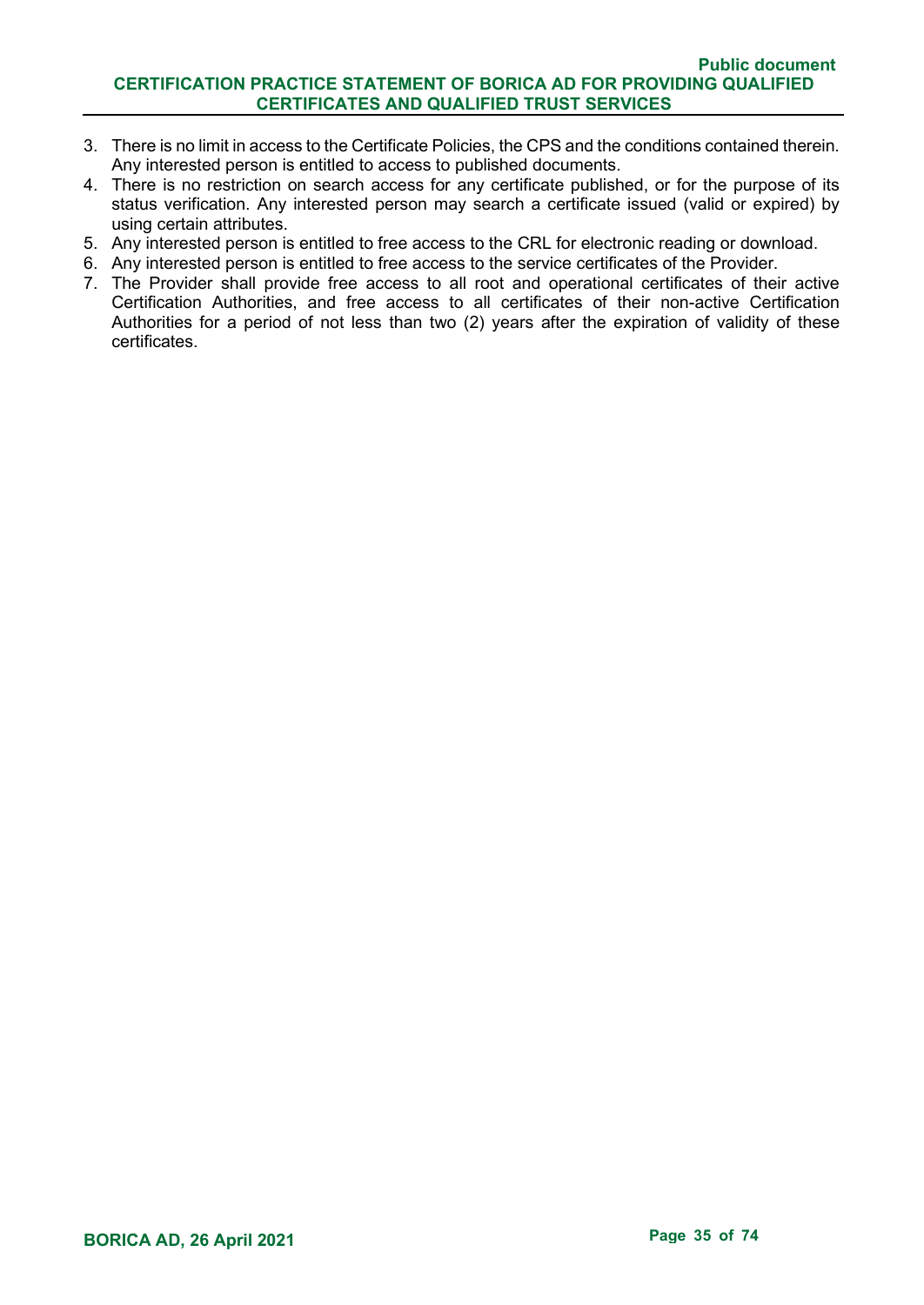# <span id="page-35-0"></span>**3 IDENTIFICATION AND AUTHENTICATION**

- 1. The Provider, through its RA /LRA:
	- accepts requests for issuance of QC;
	- carries out checks to identify the User, and specific data about him/her by eligible means;
	- approves registered requests upon successful verification, or rejects them;
	- notifies the CA to issue the requested certificate.
- 2. The RA/LRA collects and receives the necessary information for identification and authentication of the User.
- 3. Authentication/identification of the User after registration and before the QC issuance requires him/her to be present in person, or the presence of an authorized representative of the Applicant at the RA/LRA.
- 4. The Provider shall ensure that the natural and legal persons are properly identified, authenticated and that requests for issuing QC are fully, accurately and duly verified and approved, including: full name and legal status of the relevant natural/legal person; evidence for the connection between the certified data and the natural/legal person.

# <span id="page-35-1"></span>**3.1 Naming**

## <span id="page-35-2"></span>**3.1.1 Use of names**

- 1. QCs are in a format corresponding to the X.509 standard. A RA/LRA working on behalf of the Provider shall confirm that names specified in the applications for certificates comply with the X.509 standard.
- 2. The "Subject" field in the certificate electronically identifies the User related to the public key in the QC.
- 3. Name and other individualizing characteristics of the User in the relevant fields for each type of certificate are in accordance with the DN (Distinguished Name), formed according to X.500 and X.520 standards.
- 4. The service certificates of the Provider contain a DN attribute in the "Subject" and "Issuer" fields, forming its unique name.
- 5. Detailed specification of the QCs issued by the Provider is contained in the relevant documents of Certificate Policies of the Provider.

#### <span id="page-35-3"></span>**3.1.2 Use of pseudonyms**

- 1. The Provider may issue a QC using a pseudonym to name the User only after the RA /LRA has collected the necessary information about his/her identity and has successfully identified him/her.
- 2. The use of pseudonym in a QC for electronic seal to name the Creator of the seal is not allowed.

# <span id="page-35-4"></span>**3.1.3 Meaning of names upon registration**

- 1. Certificates of the Provider's CA contain unique names with a commonly understood semantics, allowing identification of the Provider that is the subject of such certificate.
- 2. The QCs include names matching the authenticated identification names of the Users, who are the subjects of these certificates.
- 3. For convenient electronic communication with the User, the Provider requests and certifies in the QCs the User's email address. In the event that the latter has no such address, the Provider may provide to him/her an email address in the B-Trust domain.

#### <span id="page-35-5"></span>**3.1.4 Rules for name interpretation**

- 1. The Provider shall include in the QC information for electronic identification of the User that has been successfully verified and validated by the RA/LRA, based on submitted identity documents.
- 2. In all certificates where the User is entered, the field for the common name (CN) shall contain the name of the natural or legal person, with which he/she is normally, identified in his/her activity.
- 3. In a professional certificate, the distinguished name (DN) attribute shall contain information about the identity of the person represented by the User.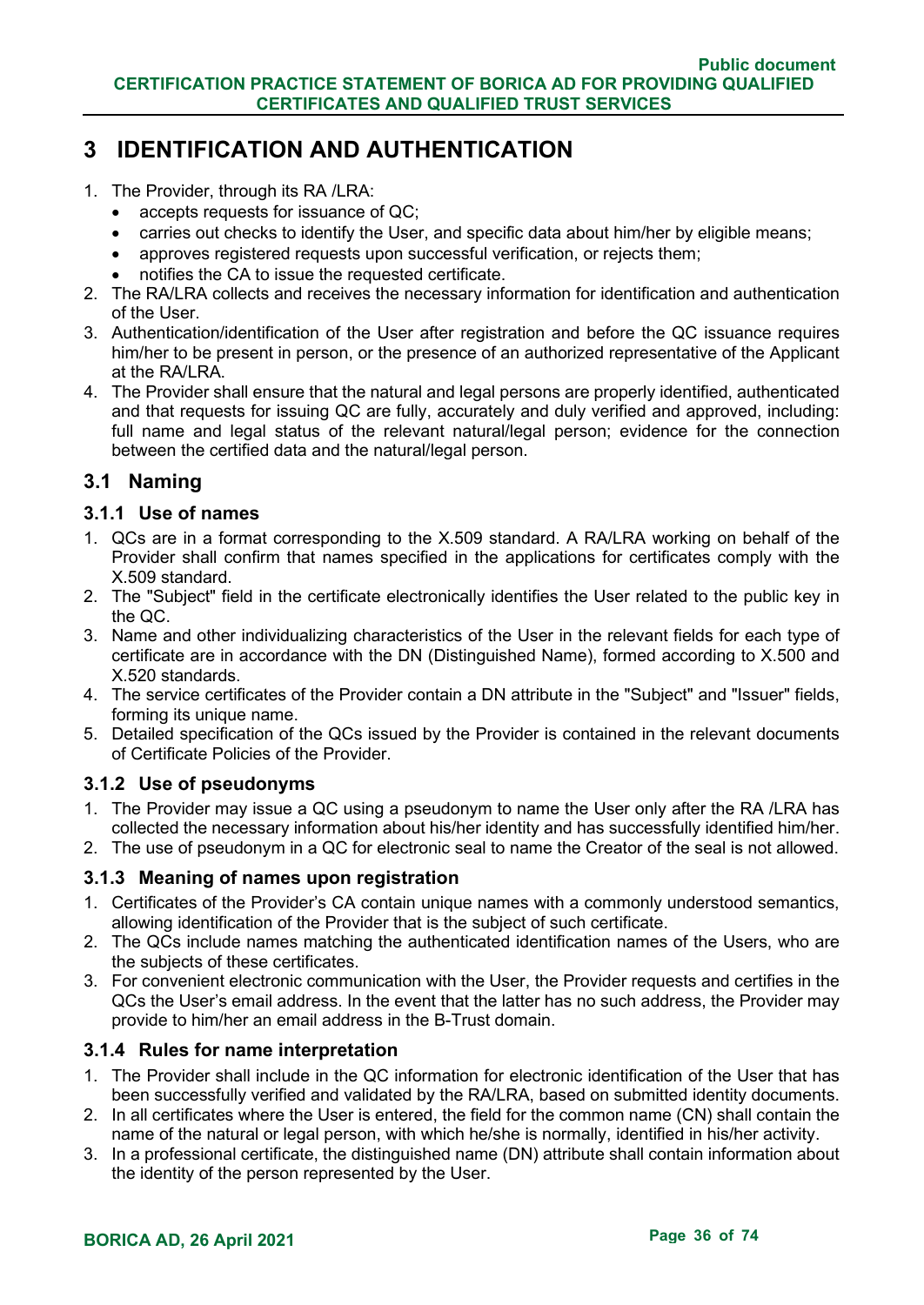4. In a certificate of a legal person, the distinguished name (DN) attribute shall contain information also about the identity of the authorized representative of the legal person.

### **3.1.5 Uniqueness of names**

- 1. The electronic identification of the User of a QC issued by the Provider is based on DN.
- 2. The "Subject" field in the certificate is based on the information about the User, to be provided online or on paper by the Applicant or by an authorized representative upon registration of the initial application for a certificate and is to be checked by the RA/LRA based of submitted documents.
- 3. Provider guarantees a unique DN of the User in the B-Trust domain by adding a requisite to ensure this uniqueness.
- 4. A User with a unique DN in the B-Trust domain can have more than one valid QC issued.
- 5. Each certificate issued has a unique serial number in the domain of the respective CA of the Provider. The combination of the "Issuer", "SerialNumber" and "Validity from" fields ensures the uniqueness of the issued certificate in the public domain.

### **3.1.6 Recognition, authentication and role of trademarks**

- 1. A User is not allowed to request certificate issuing using names that infringe upon the property or non-property rights of others.
- 2. Holders of such rights shall certify these with an official document before the RA/LRA when applying for a certificate.
- 3. The Provider shall not be held liable when names used in certificates violate the rights of others on a trade name, trademark, domain names, copyrights, etc.
- 4. In the event of any dispute regarding the names used, the Provider reserves the right not to issue a certificate, or if a certificate has been issued, to revoke it.
- 5. The Provider does not include trademarks, logos or other graphic material in the certificates.

### **3.2 Initial identification and identity verification**

- 1. For the purposes of initial identification of the User of a QC, the Provider requires a registered application for initial issuance of the certificate.
- 2. An applicant/user of a QC for cloud QES must have a mobile device with downloaded B-Trust Mobile app for Android or iOS.
- 3. The request for initial issuance of a certificate at the RA/LRA of the Provider is a procedure by which the Provider requires, collects and receives information necessary to identify the User of the certificate, and identification data of the mobile device/application.
- 4. The registration procedure includes:
	- filling in a registration form for QC issuance;
	- generating a key pair;
	- preparing an electronic request containing the public key, for which the certificate is issued;
	- submitting the required documents to the RA/LRA, in accordance with the Policy on the issuance of the QC;
	- option to request other services related to the issued certificate.
- 5. The identity verification of a User is performed after registration and before issuance of the requested QC through:
	- remote video identification with the RA-VI;
	- personal presence of the User or of his/her authorized representative at the RA/LRA.

In view of preventing unauthorized use of the services, and to enable the verification of the authenticity of the data provided by the User, it is in the interest of both the User and the Provider to achieve the maximum level of security by making a copy of the User's identity document and keeping it on paper or electronically. A consent for making and keeping a copy of the User's identity document may be included in the Trust Services Contract concluded between the parties. If consent is not obtained for making and keeping a copy of an identity document, the Provider may refuse to provide the qualified trust service, considering the impossibility of guaranteeing the unimpeded and full acceptance of the qualified certificate by the relying parties, for whom achieving maximum level of security is a priority,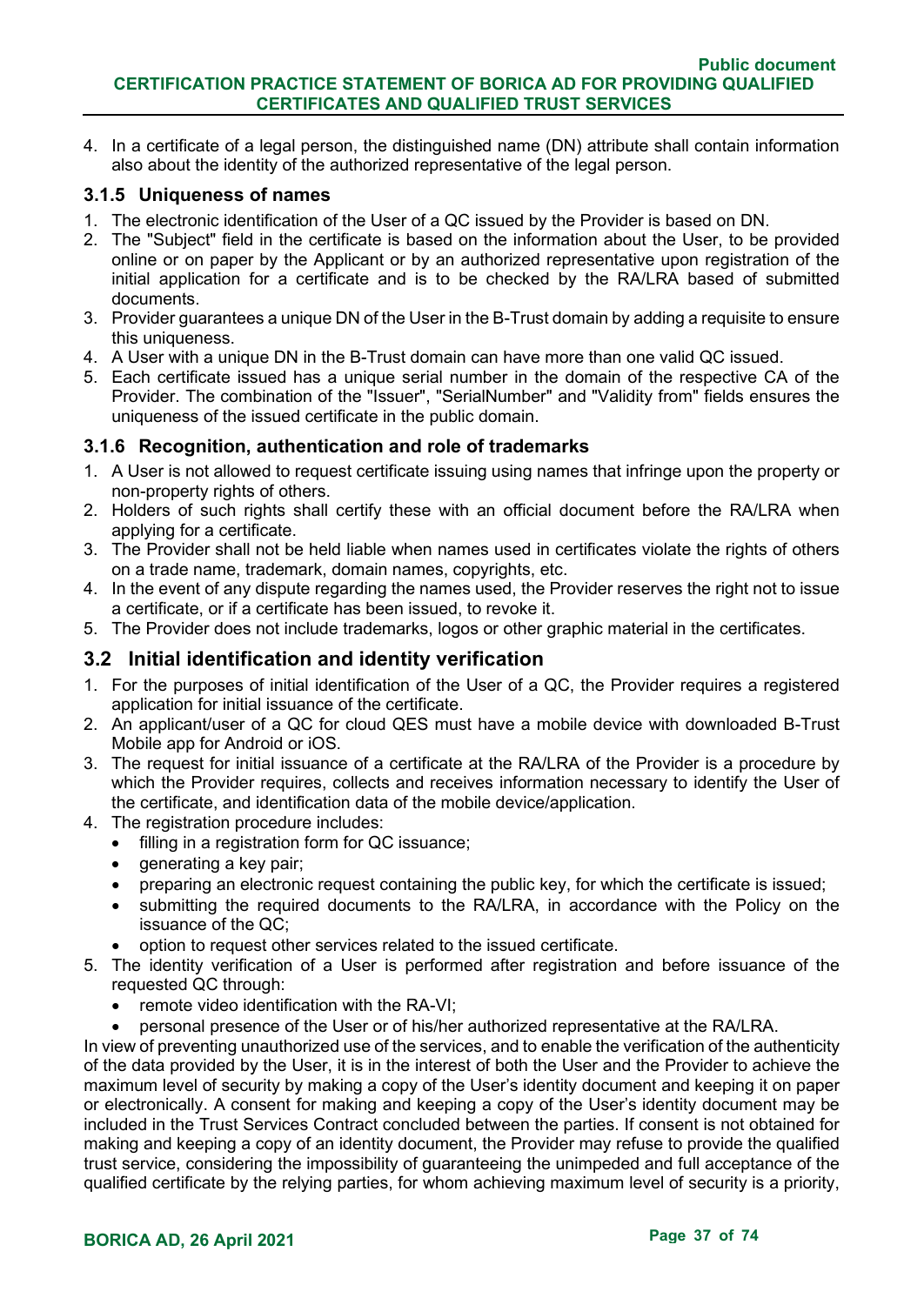including payment service providers who are obligated under the applicable anti-money laundering legislation to collect and keep a copy of the customers' identity document as part of the identification process.

- 6. The initial identification and identity verification include:
	- possession of the private key corresponding to the public key the User or the person explicitly authorized by the User and its submitting to the Provider for issuing of the certificate;
	- possession of the mobile device/mobile application by the applicant/user or by an explicitly authorized person
	- verification and confirmation of the identity of the User of the certificate to be issued.
- 7. Upon successful verification of the identity of the User, the authorized operator at the RA/LRA:
	- offers a contract for QCS signed on behalf of the Provider and store all documents submitted to the contract;
	- confirms the application and sends an electronic request for issuing a certificate to the operational CA of the Provider;
	- may record the certificate issued (for QES/QESeal) on a QSCD and deliver it to the User, or the authorized person;
	- may record the certificate issued (for AES/AESeal) on a B-Trust STC (PKCS#12 crypto file) using software approved by the Provider (CSP/Crypto Service Provider).
- 8. QC for Cloud QES issued is not provided to the User Signatory. The Provider publishes it in the B-Trust Public Register of Certificates and stores it in the RQSCD of the cloud QES platform by associating it in the user account of the Signatory with his mobile device/mobile application and with the generated key pair in the HSM for this Cloud QES.

### **3.2.1 Method to prove possession of private key**

- 1. The RA/LRA verifies the compliance of the submitted public key, which is certified in the certificate issued by the Provider with the private key of the User.
- 2. The electronic request with the public key that is generated by the Applicant for issuing QC should be signed with the private key that corresponds to the public key in the request. The electronic request must be in a format that allows the Provider - via the RA/LRA - to verify the possession of the private key.
- 3. The Applicant should sign online applications for the administration of certificates with the private key corresponding to the public key in the certificate subject of the application. The Provider - via the RA/LRA – shall verify the electronic signature.
- 4. RA/LRA shall take further steps to authenticate the holder of the private key and the fact of possessing the key, depending on the type of certificate requested and following the applicable Policy.
- 5. The authentication of the holder of the private key for QC for Cloud QES includes also a TOTP scheme based on the mobile application in a mobile device and the associated user account for which the pair of keys is generated.
- 6. The key pair for QES and QESeal corresponding to the QC issued by the Provider must be generated on a QSCD or using software that is approved by the Provider (Crypto Service Provider/CSP) for AES/AESeal.
- 7. The key pair corresponding to the QC for Cloud QES issued by the Provider must be generated in the HSM (CC EAL 4+) on the RQSCD of the Cloud QES Platform and stored at the Provider on the basis of approved internal cryptosystems for personal control in accordance with SAD/SAP/SAM (Signature Activation Data / Signature Activation Protocol/Signature Activation Module) of ETSI EN 419 241 (part 2/3) and Protective Profile (PP) according to EN 419 221-5.
- 8. The access as well as the remote access to the private key is under the sole control of the QES or Cloud QES Signatory.

### **3.2.2 Authentication of legal person identity**

- 1. Authentication of legal person identity has two purposes:
	- to prove that the legal person exists at the time of the review of the request;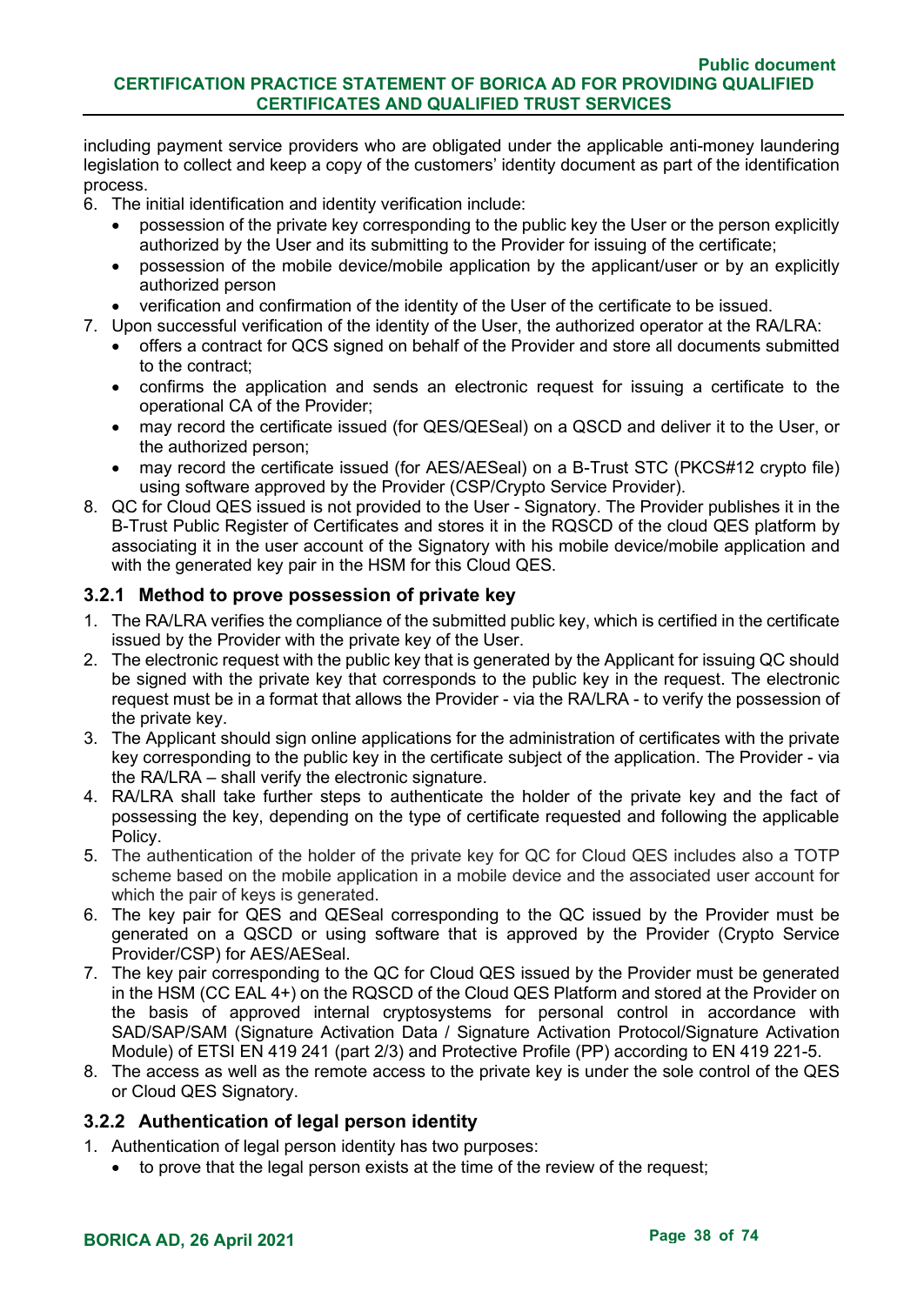- to prove that the representing person applying for the certificate has been authorized by the legal person.
- 2. Authentication and verification of legal person or sole proprietor identity is performed by the RA/LRA of the Provider under the respective Policy for issuing the certificate and other internal documents of the Provider.
- 3. Authentication and verification of legal person or sole proprietor identity whose data is entered in the QC, requires that an authorized representative of the person appear and present the required documents proving his/ her legal status.
- 4. The identity of a Bulgarian legal person shall be established by the RA/LRA of the Provider by verification in the relevant registers with the UIC provided, respectively BULSTAT under the procedure of the Electronic Government Act (EGA). An officer of the RA/LRA can check the registration through all available public services under the Bulgarian law.
- 5. For Bulgarian non-traders, as well as for foreign legal persons, for which an online (or automated) inspection cannot be performed, the following shall be presented:
	- Judgment or other document certifying the establishment of the legal entity;
	- Certificate of good standing;
	- Unique national identifier.
- 6. A list of required documents is published on the B-Trust website of the QTSP. After copying all required documents, with the consent of the person making the request, the copies shall remain in the archive of the Provider.
- 7. When instead of a legal person is his authorized representative, the authentication of the information contained in the documents submitted is via:
	- "True to Original" endorsement and handwritten signature on the documents before an employee of the RA/LRA;
	- Notary certified documents;
	- Signing of the attached electronic formats of the documents with a valid certificate for qualified electronic signature.

### **3.2.3 Authentication of natural person identity**

- 1. Identifying and verifying the identity of the individual as a User of a QC or as a representative of another person as well as his/her authorization is carried out by the RA/LRA of the Provider following the procedural rules and steps specified in the respective Policy and other internal documents of the Provider.
- 2. The identification requires a natural person as a User or as an authorized representative of another natural or legal person to submit to the RA/LRA the following documents:

| QC                                                                                                    | <b>Documents required</b>                                                                                                                                                                                                                                                                     |
|-------------------------------------------------------------------------------------------------------|-----------------------------------------------------------------------------------------------------------------------------------------------------------------------------------------------------------------------------------------------------------------------------------------------|
| "B-Trust Personal Qualified Certificate QES"<br>"B-Trust Personal Qualified Certificate CQES"         | Documents proving the identity of the User - at personal<br>appearance.<br>Documents proving the identity of the authorized person<br>and a power of attorney - upon the appearance of an<br>authorized person.<br>Approved by the Provider mobile app on a mobile device<br>(for cloud QES). |
| "B-Trust Professional Qualified Certificate QES"<br>"B-Trust Professional Qualified Certificate CQES" | Documents proving the identity of the User, the identity<br>of the legal entity and the representative power of the<br>User in respect to the legal entity.<br>Approved by the Provider mobile app on a mobile device<br>(for cloud QES).                                                     |
| "B-Trust Personal Advanced Certificate AES"                                                           | Documents proving the identity of the User - at personal<br>appearance.<br>Documents proving the identity of the authorized person<br>and a power of attorney - upon the appearance of an<br>authorized person                                                                                |
| "B-Trust Professional Advanced Certificate AES"                                                       | Documents proving the identity of the User, the identity<br>of the legal entity and the representative power of the<br>User in respect to the legal entity                                                                                                                                    |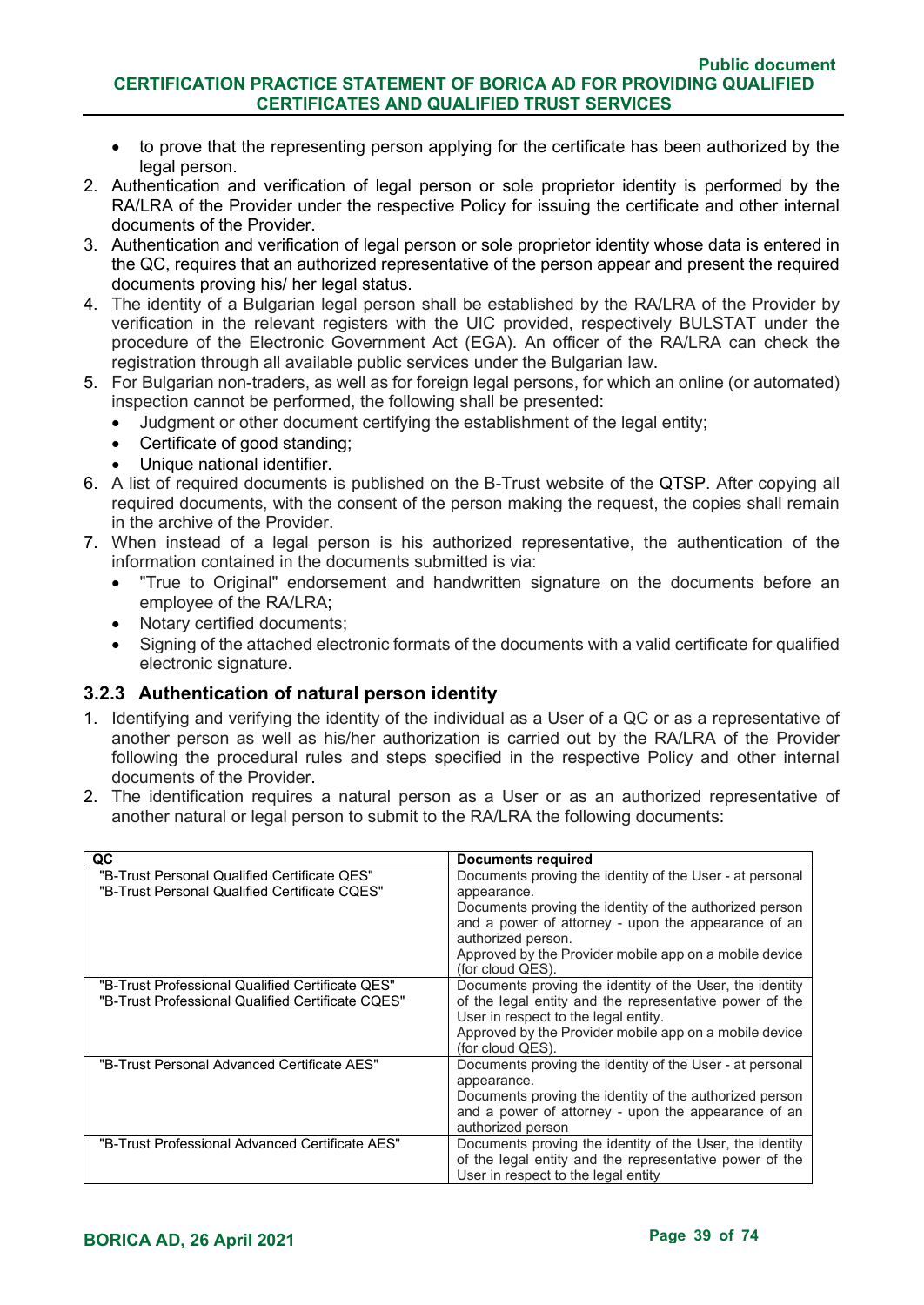#### **Public document CERTIFICATION PRACTICE STATEMENT OF BORICA AD FOR PROVIDING QUALIFIED CERTIFICATES AND QUALIFIED TRUST SERVICES**

| "B-Trust Organization Qualified Certificate QESeal" | Documents proving the identity of the User, the identity<br>of the legal entity and the representative power of the<br>User in respect to the legal entity                                                                                                                                    |
|-----------------------------------------------------|-----------------------------------------------------------------------------------------------------------------------------------------------------------------------------------------------------------------------------------------------------------------------------------------------|
| "B-Trust Organization Qualified Certificate AESeal" | Documents proving the identity of the User, the identity<br>of the legal entity and the representative power of the<br>User in respect to the legal entity.                                                                                                                                   |
| "B-Trust Web authentication Qualified Certificate"  | Documents proving the identity of the User - at personal<br>appearance.<br>Documents proving the identity of the authorized person<br>and a power of attorney - upon the appearance of an<br>authorized person.<br>Documents proving the ownership of the<br>website<br>(domain) to the User. |

### **3.2.4 Special Attributes**

- 1. The Provider may include in the certificate to be issued specific attributes associated with the User, if the certificate is issued for a specific purpose under the respective Policy.
- 2. This information is subject to verification by the RA/LRA.

### **3.2.5 Non-verified Information**

- 1. Non-verified information is any information beyond the scope of the mandatory information subject to verification that may be included in the certificate.
- 2. The Provider may include non-verified information about the User in the certificate to be issued, that is not subject to verification by the RA/LRA.
- 3. The Provider is not responsible for the non-verified information included in the certificate.

### **3.3 Identification and authentication for certificate renewal**

- 1. The Provider may renew a valid QC for QES, QC for cloud QES or a QC for QESeal, which is not revoked within its validity period, in two ways:
	- by keeping the key pair generated for the current certificate (Renew);
	- by generating a new key pair (Re-key).
- 2. Renewal of QC for AES and QC for AESeal is not allowed. At the request of the User, the Performer issues a new QC for AES or QC for AESeal by performing initial identification and authentication of his/her identity.
- 3. A certificate is renewed for the same pair of asymmetric keys (Renew) of the current QC if the information contained in the certificate renewed, is identical to that in the current certificate. Only the period of validity in the renewed certificate is different from that in the current certificate.
- 4. Provider allows multiple renewal of a QC by keeping the current key pair (Renew), but recommends this practice to be limited in order to reduce the risk of compromising the private key.
- 5. The Provider will renew a current QC with a new key pair (Re-key), only if the User requests and declares that no change of information contained in the current certificate has occurred. The renewed certificate has a different public key, a new period of validity and a serial number, and the verified information is preserved.
- 6. After renewal, the current certificate is not terminated and shall remain valid for its validity period.
- 7. The identification and authentication of the identity of the User of the certificate renewed does not require him/her to be present in person before the RA/LRA of the Provider.
- 8. Upon changes in the information about the User of the QC, the current certificate is not renewed. The Provider shall issue a new QC, following the initial identification and authentication of the User, and shall immediately revoke the current certificate.
- 9. Renewal of certificate of a CA of the Provider BORICA AD is not allowed. In any event that requires replacement of the certificate, a new certificate of the CA must be issued.
- 10. The Provider shall observe the following time limits and requirements for identification when renewing a QC:

| Time interval                          | ?enewal  | Reauirement                                                  |
|----------------------------------------|----------|--------------------------------------------------------------|
| Up to<br>) davs before the expiration. | I- Renew | a should be no change in the "DN" of the certificate<br>here |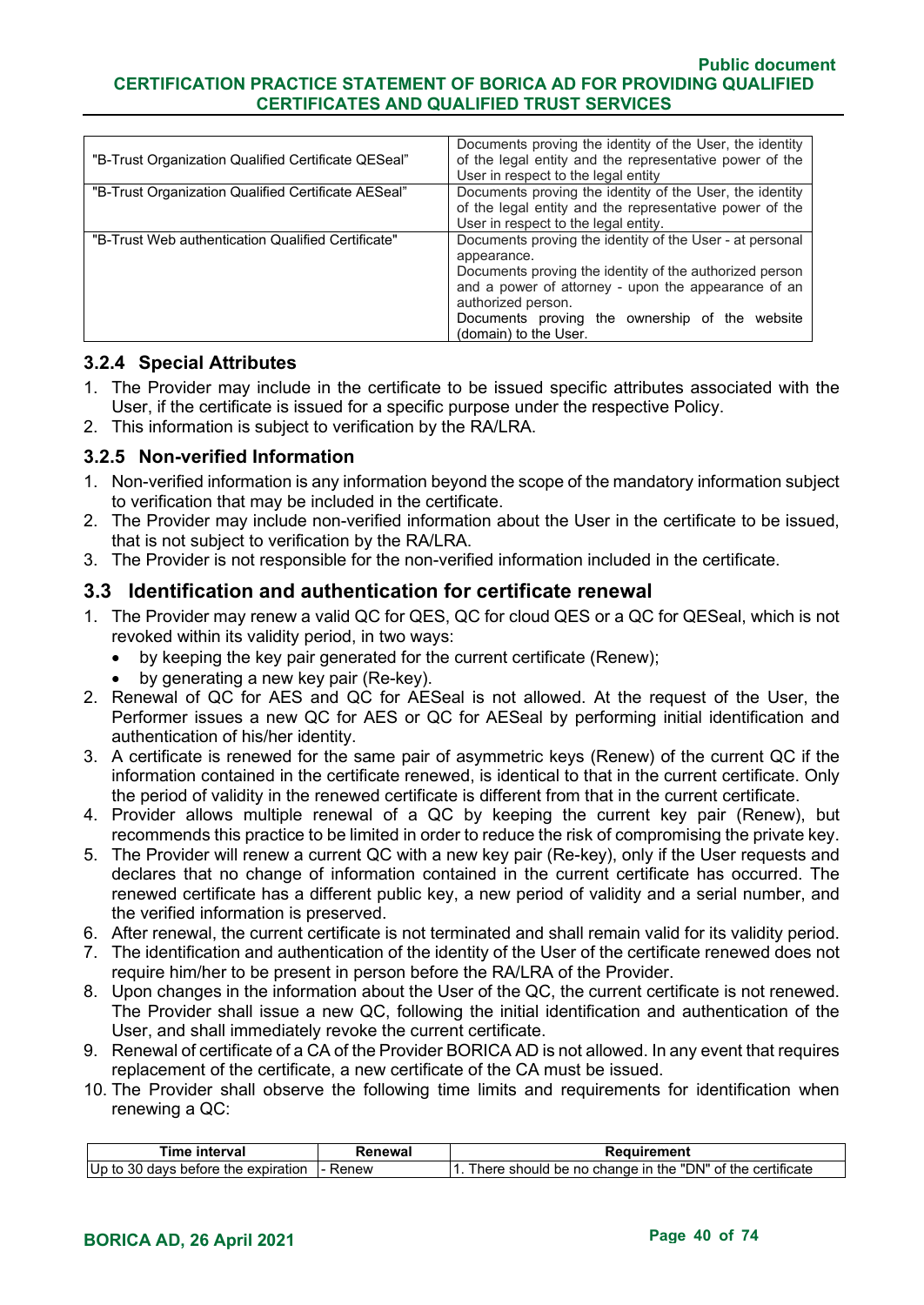#### **Public document CERTIFICATION PRACTICE STATEMENT OF BORICA AD FOR PROVIDING QUALIFIED CERTIFICATES AND QUALIFIED TRUST SERVICES**

| of the validity of a certificate that<br>Ihas not been revoked and which.<br>has no change in the information<br>Icertified in it                                        | - Re-key             | I2. The certificate has been issued on QSCD.<br>3. The renewal request may be submitted remotely                                                                                         |
|--------------------------------------------------------------------------------------------------------------------------------------------------------------------------|----------------------|------------------------------------------------------------------------------------------------------------------------------------------------------------------------------------------|
| Up to 30 days before the expiration<br>of the validity of a certificate that<br>Ihas not been revoked and which.<br>has no change in the information<br>Icertified in it | i- Renew<br>- Re-kev | 1. There should be no change in the "DN" of the certificate<br>2. The certificate has been issued on QSCD<br>3. The application for renewal must be submitted in person at<br>the RA/LRA |
| More than 30 days after the expiry<br>of the term of validity of the<br>Icertificate                                                                                     | not renewed          |                                                                                                                                                                                          |

### **3.4 Identification and authentication for suspension**

- 1. The Provider is obliged, through the RA/LRA, to suspend a valid certificate upon request, but for not more than 24 hours.
- 2. The Provider, through the RA/LRA shall not perform identification and authentication of the Applicant and shall immediately suspend the certificate.
- 3. The Provider, through the RA/LRA shall resume activity of a suspended certificate in accordance with art. 26, para. 6 of the EDETSA.

### **3.5 Identification and authentication for revocation**

- 1. The Provider, through the RA/LRA, shall revoke a valid certificate upon request in accordance with art. 27 of the EDETSA.
- 2. The Provider, through the RA/LRA shall immediately suspend the certificate and perform subsequent identification and authentication of the Applicant.
- 3. The Provider, through the RA/LRA shall perform identification and authentication of the Applicant within the admissible time limit for suspension of the certificate, which is 24 hours.
- 4. The Provider, through the RA/LRA shall revoke the certificate only after successful identification and authentication of the Applicant and verified reason for revocation. Otherwise, the certificate shall be reactivated.

### **3.6 Identification and authentication after revocation**

- 1. Renewal of a certificate via "Renew" or "Re-key" after its revocation is not allowed.
- 2. A User of a revoked certificate may request new certificate issuance.
- 3. The Provider, through the RA/LRA, shall perform initial identification and authentication of the User, if he/she requests a new certificate.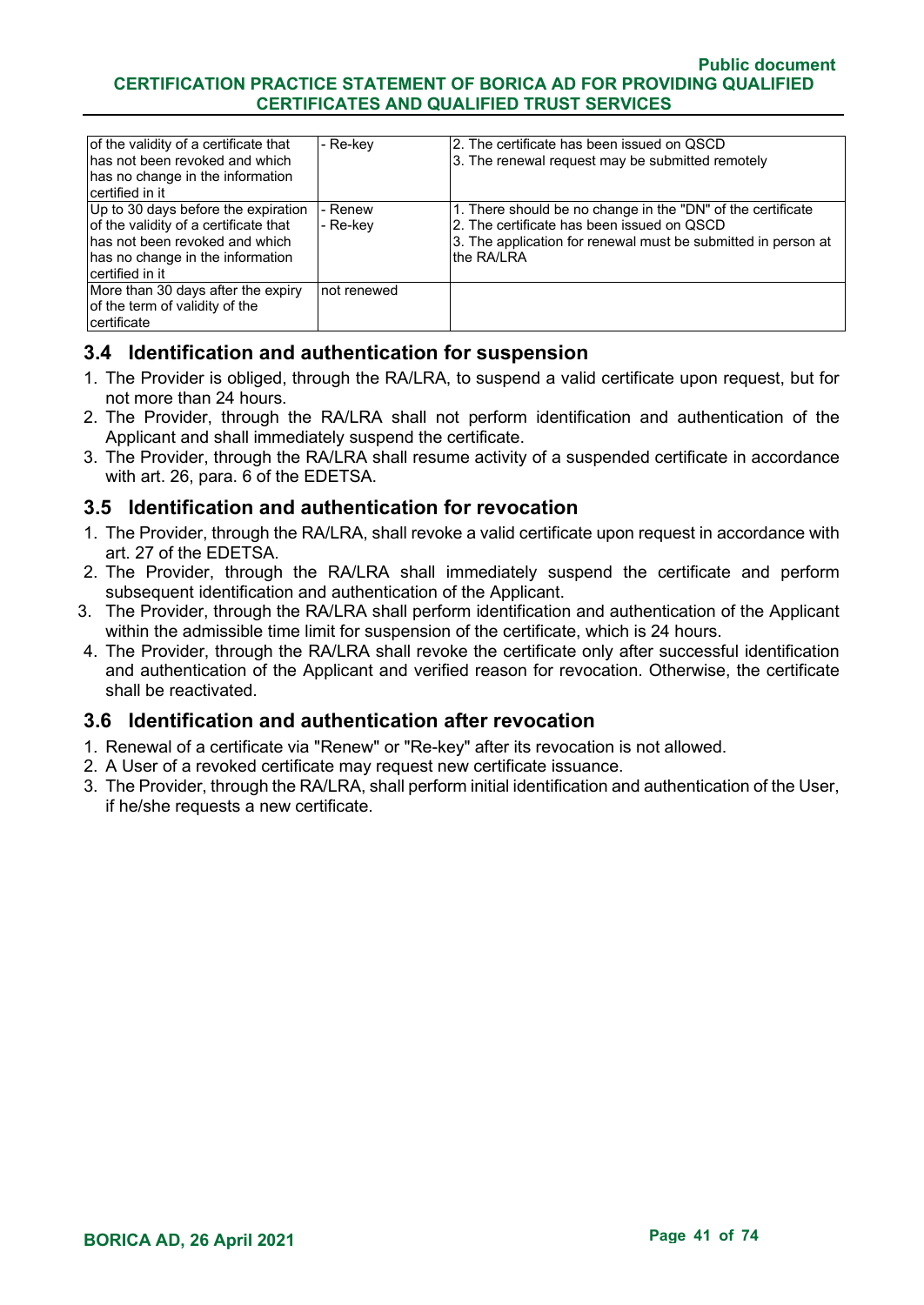# **4 OPERATIONAL REQUIREMENTS AND PROCEDURES**

- 1. The Provider, through the RA/LRA, within a contract for QCS, provides the following operational procedures for QCS applicable to QC:
	- registration of application for issuance;
	- processing application for issuance;
	- issuance:
	- delivery;
	- use of the key pair and QC;
	- renewal via "Renew";
	- renewal via "Re-key";
	- suspension/reactivation;
	- revocation:
	- status of a QC.
- 2. The Provider, through the RA/LRA, allows a User to terminate the Certification Services Contract between them.

# **4.1 Application for Certificate**

- 1. The certificate issuance is preceded by a registration of request by the Applicant before the RA/LRA of the Provider.
- 2. A certificate application may be submitted in person by the User or by an authorized person.
- 3. The certificate application for QC for Cloud QES is preceded by the installation and initialization/activation of the Cloud QES Mobile App on the Applicant/User Mobile Device.
- 4. The applicant shall register the certificate application online or through an operator at the RA/LRA of the Provider.
- 5. An operator of the RA/LRA as an authorized representative of the Provider may act as an Applicant, by registering online an application for issuing of a certificate in the presence of the Applicant.

### **4.1.1 Application process**

- 1. The Certificate Application shall include all information, about the User and the type of certificate to be issued. The application may include additional, noncertified information, part of which is certified, and other part is used to facilitate contact of the Provider with the person.
- 2. The request process application allows the operator of the RA/LRA or the User to generate the pair of cryptographic keys and to include the public key in the information for issuing the certificate.
- 3. The pair of cryptographic keys for issuing a QC for QES and QC for QESeal must be generated in a QSCD that conforms to the security level required for creation of the signature/seal.
- 4. The pair of cryptographic keys for issuing a QC for cloud QES must be generated by the Provider in HSM in the RQSCD on the Cloud QES platform.
- 5. The pair of cryptographic keys for issuing a QC for AES and QC for AESeal is generated using software approved by the Provider (Crypto Service Provider/CSP), meeting the requirements for adequate level of security/ safety for creating an advanced signature/seal.
- 6. The electronic format of the application for issuing of a certificate with information to be included in the certificate is structure that is to be signed with the private key of the generated key pair.
- 7. If necessary, the RA/LRA shall provide the User or an authorized person with protected information/access code to the private key.
- 8. If the applicant does not have a QSCD, when submitting an application for issuance of a certificate before the RA/LRA of the Provider, he/she needs to only enter information required to identify the User, and other information, without generating a cryptographic key pair for the requested certificate. The cryptographic key pair is generated at the RA/LRA of the Provider.
- 9. Communications between Users and protected Internet websites of the Provider are based on the HTTPS protocol.
- 10. The approved requests for QC issuance and management shall are signed by the Provider.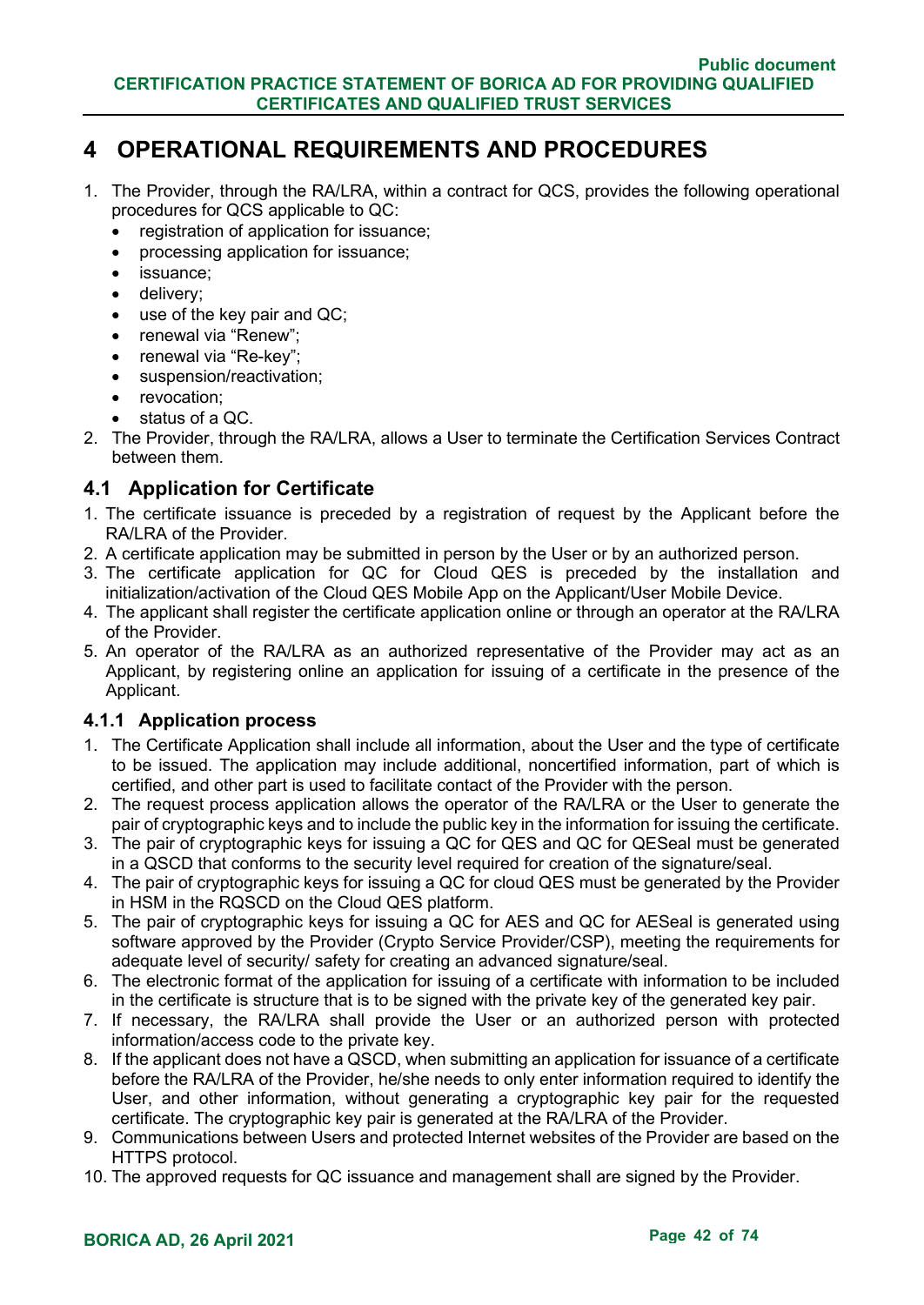## **4.2 Issuance Procedure**

### **4.2.1 Functions of Identification and Authentication**

- 1. The RA/LRA performs identification and authentication of the Applicant for a certificate User or an authorized person.
- 2. After initial identification and following established internal procedures of the Provider, based on request for issuance of certificate and other documents submitted, the RA/LRA verifies and confirms before the Provider:
	- the identity of the User or the authorized person;
	- representative power of the individual to the legal person and of the authorized person;
	- verification of the authorization;
	- the possession of the private key corresponding to the public key (when the key pair is generated at the User);
	- (for cloud QES) successful initiation/activation of the mobile application on the mobile device and registration (i.e. associating it with the user account by scanned QR code) by the Provider;
	- (for cloud QES) ownership/possession of the mobile device with the mobile application for cloud QES by the Applicant/User via TOTP mechanism/scheme;
	- additional information submitted for including in the certificate, and admissible non-verified information;
	- signed contract for certification services and consent with the terms of this document.
- 3. If the key pair is generated by the User, the RA/LRA should check the electronic application and requirements for the security level of the key pair.

### **4.2.2 Identification and authentication with an assistant**

- 1. If the Applicant/User is literate but is mute, deaf or deaf-mute, the deaf person must read aloud the documents he / she signs, and declare whether he / she agrees with their contents, and the mute or deaf-mute must after reading the document to write in it that he/she has read it and agrees with its contents.
- 2. If the Applicant/User is illiterate, he/she should provide a literate person (interpreter) who will provide him/her with the contents of the documents to be signed. Signing documents by an illiterate person is done by placing a fingerprint of his right thumb. If fingerprinting is not possible with the right thumb, the reason for that shall be stated in the document, as well as the finger with which the fingerprint is done.
- 3. If the Applicant/User is blind, the Applicant shall provide two literate witnesses to inform him/her of the contents of the documents for signing and sign them.
- 4. The RA/LRA shall establish the identity of the interpreter and witnesses in accordance with section 3.2.3. of this document. The identity of the interpreter and the witnesses shall be recorded in the signed documents.

### **4.2.3 Confirmation or Rejection of Certificate Application**

- 1. After successful checks, and payment by the Applicant/User, an authorized operator of the RA/LRA validates the request for a certificate before the Provider.
- 2. The RA/LRA shall reject the application for certificate if the validation fails or no payment has been made within 5 days of the request for the issuance of QC for cloud QES.
- 3. The RA/LRA shall immediately notify the Applicant and specify the reasons for rejection.
- 4. Rejected Applicant may file another application after having removed the reasons for rejection.
- 5. The RA/LRA properly stores and archives documents submitted and the validated electronic application for a certificate РО/МРС.
- 6. The RA/LRA controls and validates before the Provider the correctness and accuracy of the information included in the certificate only at the time of issue.
- 7. The User of a QC shall immediately inform the Provider of any changes to validated information occurred after issuance.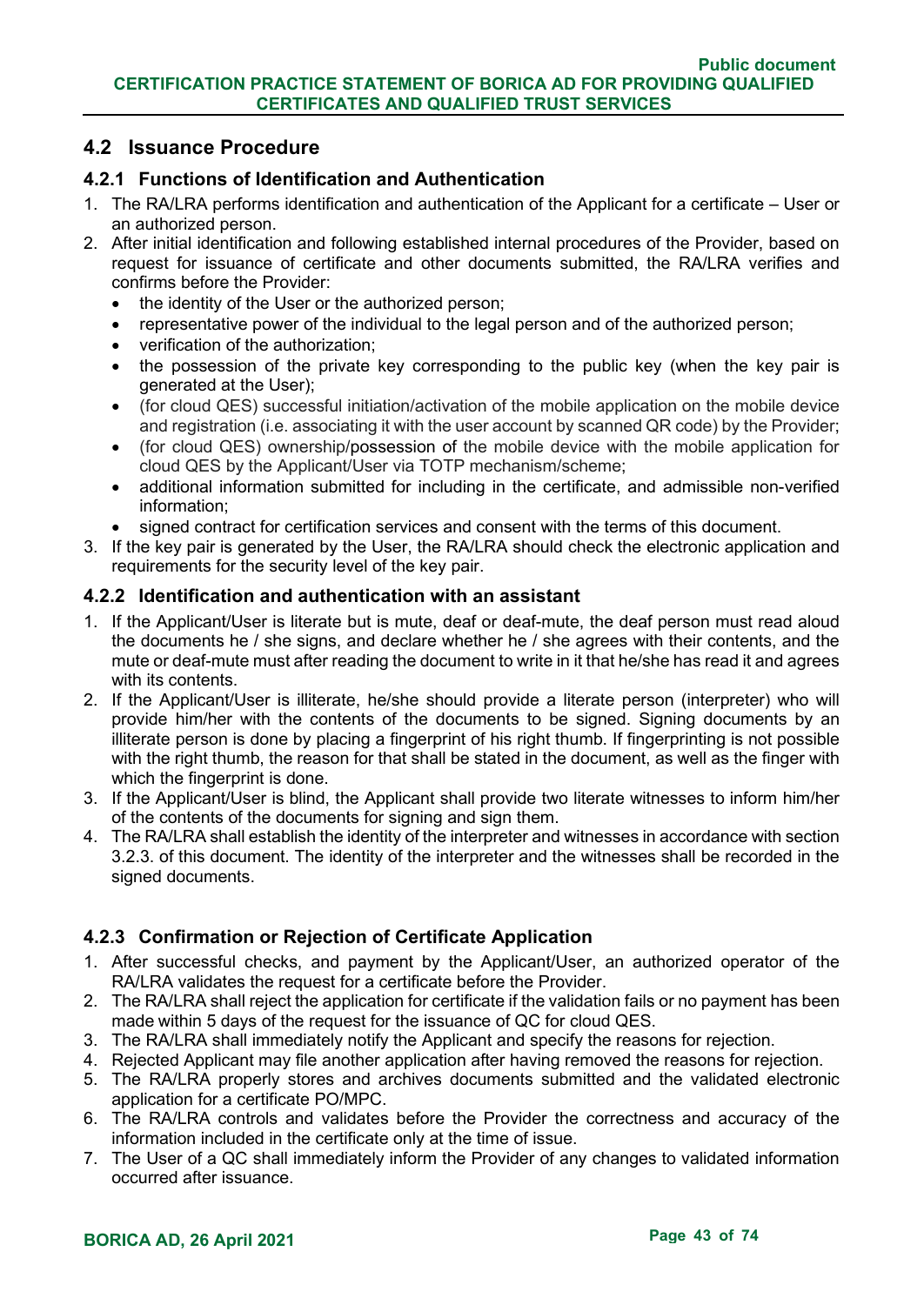### **4.2.4 Time Limit for Processing Certificate**

- 1. The RA/LRA of the Provider shall immediately perform all verification operations in the presence of the Applicant/User or authorized person, after the Applicant has submitted the necessary documents, and validates the information submitted with the application for the issuing of certificate.
- 2. A 5-day period is allowed for processing a QC request for Cloud QES through which the User can pay for the requested certificate online. After this period, the mobile application blocks the use of the cloud QES. If this period has not expired or the request is validated (upon payment) by the RA/LRA, the mobile application requires the user to enter the PIN code for the cloud QES.
- 3. CA of the Provider shall issue the certificate immediately after validation by the RA/LRA of the electronic certificate request.

### **4.3 Certificate issuance**

### **4.3.1 Operation of the Certification Authority**

- 1. The CA of the Provider shall identify by electronic means the RA/LRA that has validated the electronic application for issuing QC.
- 2. The CA generates the QC in accordance with the selected profile, signs it with the Provider's electronic signature and immediately publishes it in its Public Register.

### **4.3.2 Notification to User by the Provider**

- 1. The Provider, via the Office for Notification of Users of QCS, shall immediately notify the User of a certificate issued and published.
- 2. The Office for Notification shall send to the User an e-mail or push-notification to the mobile application with information about the QC issued, the unique serial number of the certificate and its validity period, except in cases where no email address has been specified.
- 3. The Provider shall deliver the certificate issued to the User or, respectively, to the authorized person, via the RA /LRA.
- 4. An authorized operator of the RA/LRA shall record the certificate on the B-Trust QSCD or а B-Trust SCT (PKCS#12 crypto file) depending where the cryptographic key pair for this certificate has been generated, when possible.
- 5. The Provider via the RA/LRA delivers the issued certificate to the User, to the authorized person respectively.
- 6. In the case when a User has generated the key pair and the private key is on his/her computer, he/she has to deliver/load the issued QC on that computer from the specified URL in the email.
- 7. Generating a secure portable software token (PKCS # 12 file) is the responsibility of the User or Authorized Person after delivering the QC issued and the certificates to the Provider.

### **4.4 Certificate acceptance and Publication**

- 1. The Provider, via the operational CA, shall immediately publish the certificate issued in the Public Register of certificates issued.
- 2. The User may object before the Provider, if the certificate issued contains errors or omissions, within 3 (three) days of its publication in the Public Register. These shall be immediately corrected by the Provider through issuing of a new certificate without charge, unless they have been made due to incorrect data provided.
- 3. In the absence of objection by the User in the above period, it shall be deemed that the certificate is accepted.

### **4.5 Key pair and certificate usage**

### **4.5.1 User key pair and certificate usage**

- 1. Only the User controls the private key corresponding to the certified public key. Responsibility for using the private key lies with the User.
- 2. The User shall use the certificate and corresponding key pair, as follows: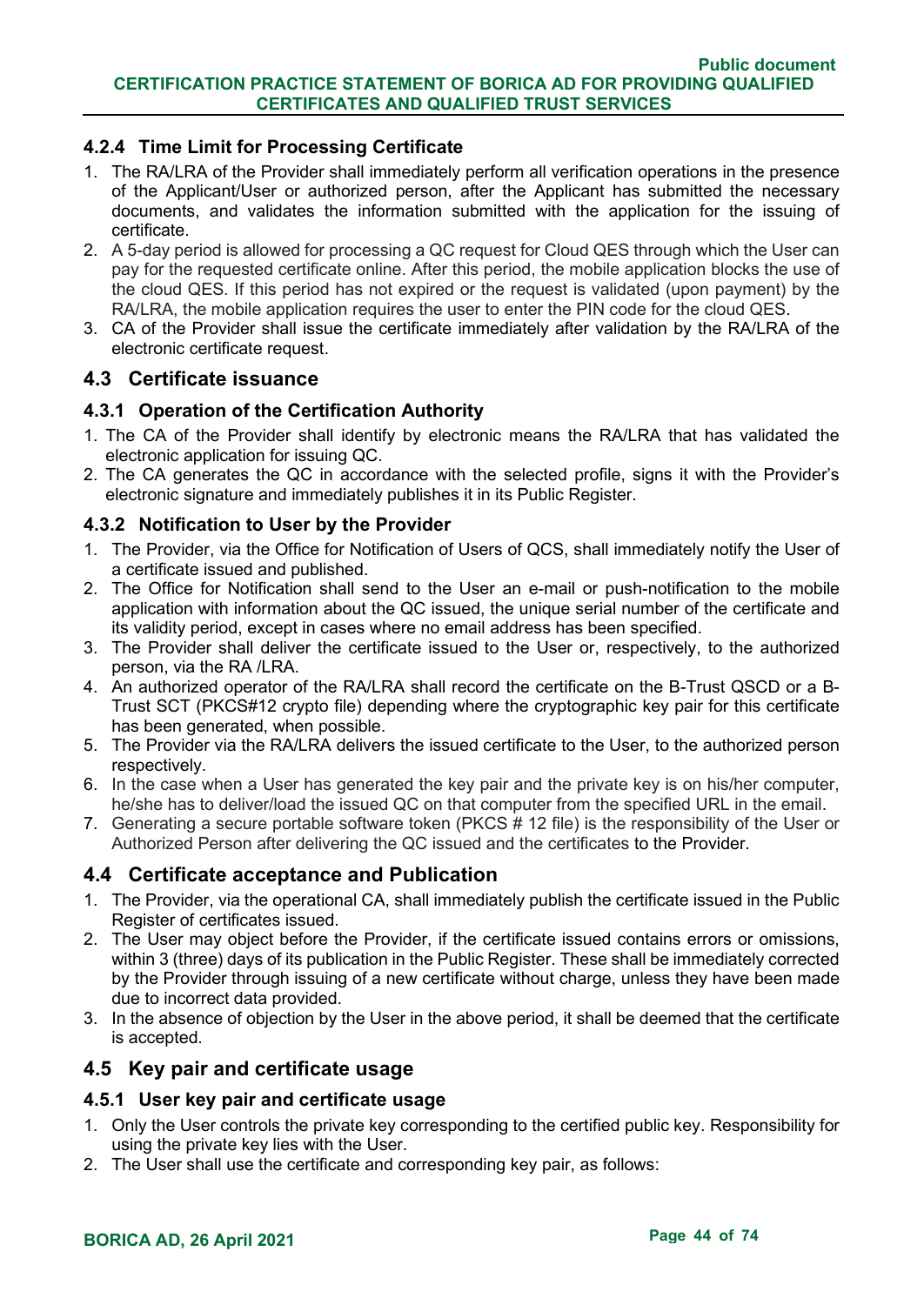- in accordance with the Policy indicated in the certificate "Certificate Policy", and according to the attributes "keyUsage" and "extendedKeyUsage;
- for qualified electronic signature or electronic seal within the validity period of the certificate;
- for verification of qualified electronic signature or electronic seal;
- until the certificate is revoked;
- when the certificate is suspended, shall not use the private key, particularly for creating a qualified electronic signature or electronic seal;
- in accordance with the Contract for certification services with the Provider.

### **4.5.2 Relying party key pair and certificate usage**

- 1. The public key in the QC corresponding to the private key held by the User is publicly available to everyone.
- 2. Each Relying Party, including an operator at the RA/LRA should use the public key and the QC of the User, as follows:
	- in accordance with the Policy indicated in the certificate "Certificate Policy" and according to the attributes "keyUsage" and "extendedKeyUsage";
	- only after verification of the status of the certificate and verification of the Provider's advanced electronic seal;
	- until the certificate is revoked:
	- when the certificate is suspended, the public key must not be used.

# **4.6 Certificate Renewal**

- 1. Renewal of a QC shall retain information of the current certificate; the period of validity in the renewed certificate shall be changed.
- 2. QC for AES, QC for AESeal, and QC for Cloud QES are not renewed. The User may request the issuance of a new QC for signature, seal or Cloud QES.
- 3. The renewal of the QC is preceded by the registration of a request for renewal before the RA/LRA.
- 4. Renewal of a QC that has not been revoked during its period of validity can be accomplished in two ways:
	- the generated key pair of the current certificate is retained (Renew);
	- A new pair of keys is generated (Re-key).
- 5. The request for renewal of a certificate is registered online when the User has a valid QC for QES, which has to be renewed.
- 6. When the certificate is expired and the renewal request is in accordance with the specified time limits and the renewal identification requirements, the User or a person authorized by him/her shall personally visit the RA/LRA of the Provider.
- 7. A user or a person authorized by him/her may renew his/her QC repeatedly subject to the renewal conditions specified below.
- 8. The Provider does not allow the use of a key pair for a period longer than 3 (three) years.
- 9. The provider does not recommend multiple renewal of the QC via "Renew" in order to reduce the risk of compromising the private key.
- 10. The Provider recommends the User to renew his/her certificate via "Re-key".

### **4.6.1 Conditions for certificate renewal**

- 1. RA /LRA will renew a QC via the "Renew" function, subject to the following conditions:
	- the certificate is not revoked during its period of validity;
	- the User or his/her authorized representative should declare that there no change has occurred in the information contained in the current certificate;
	- an application for renewal has been submitted within 30 days before or after the period of validity of the certificate;
	- strictly performs identification and authorization of the Applicant and the specified time limits for renewal.
- 2. RA/LRA will renew a QC via "Re-key", subject to the following conditions: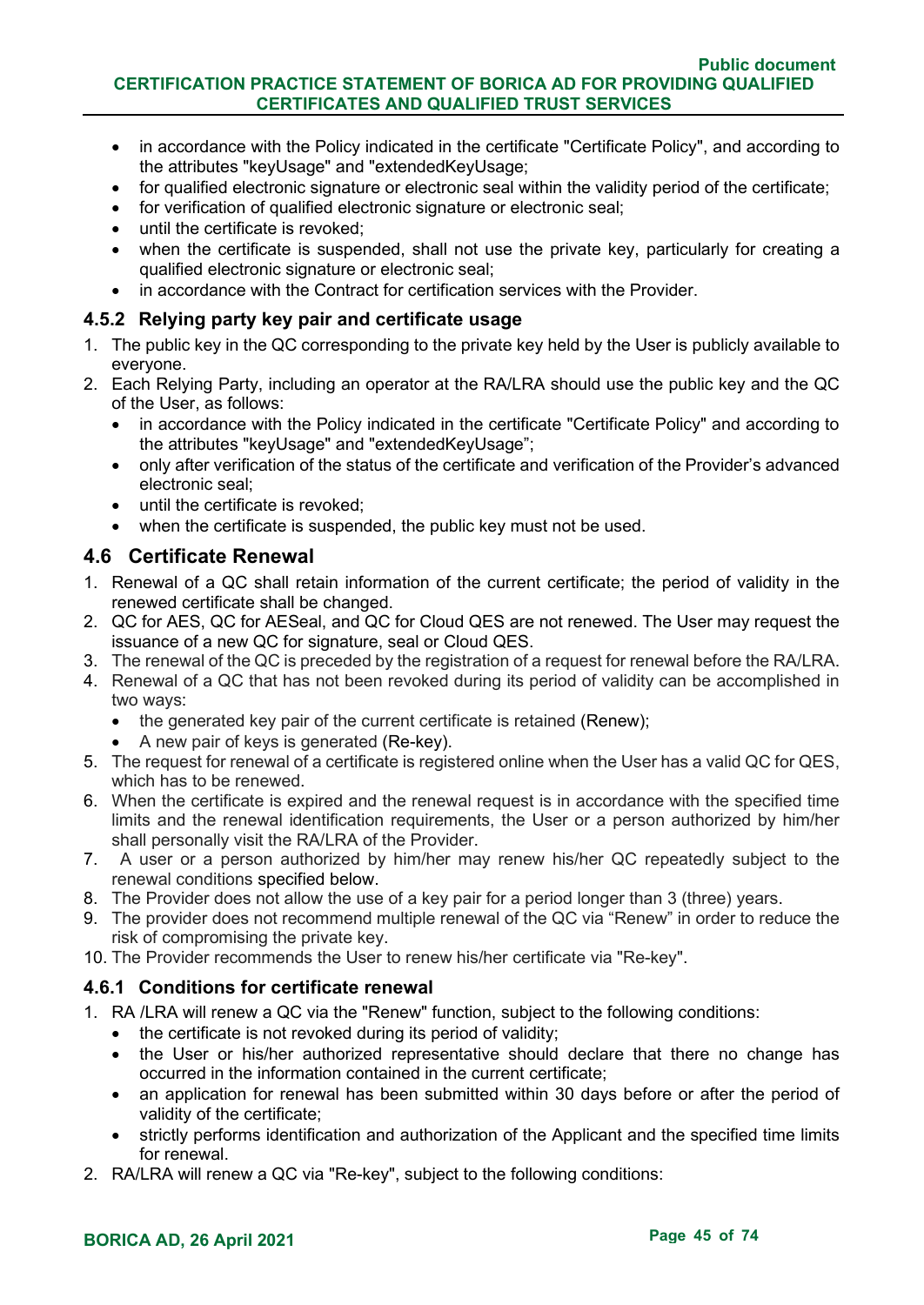- the certificate is not revoked during its period of validity;
- the User or his/her authorized representative should declare that there no change has occurred in the information contained in the current certificate;
- an application for renewal has been submitted within 30 days before or after the period of validity of the certificate;
- strictly performs identification and authorization of the Applicant and the specified time limits for renewal;
- 3. In all cases where a change in the information about the User of the current certificate has occurred, the certificate shall not be renewed, and the Provider shall issue a new certificate.

#### **4.6.2 Who may request renewal**

1. A User or his/her authorized representative request a renewal of the certificate subject to the time limitations, requirements and conditions for renewal.

#### **4.6.3 Certificate renewal procedure**

- 1. Renewal of a QC is preceded by the registration of an application for renewal before the RA/LRA of the Provider.
- 2. The request for certificate renewal by electronic application shall be certified by a QES. If the certificate being renewed has expired, the User or his/her representative must personally visit the RA/LRA of the Provider. The RA/LRA strictly follows the requirements for identification and authentication of the Applicant and the conditions for renewal.
- 3. Upon successful identification and verification of the conditions for renewal, the RA/LRA confirms the application for renewal before the operational CA of the Provider.
- 4. Upon successful electronic authentication by the RA/LRA via the authorized operator, the operational CA shall accomplish the confirmed request for renewal of the certificate.
- 5. Upon unsuccessful identification and verification of the conditions for renewal, the RA/LRA shall reject the application for renewal of the certificate and shall immediately notify the Applicant for the reasons.
- 6. A rejected Applicant for renewal may apply for a new QC.

### **4.6.4 Notification of certificate renewal to User**

- 1. The Provider, via the Office for Notification of Users of trust services, shall immediately notify the User of the renewed and published certificate.
- 2. Office for Notification sends to the User an email notification containing information about the issued QC, unique serial number and validity period of the renewed certificate and the address (URL) which can be used to receive the renewed certificate.
- 3. When the Applicant for renewal of a certificate visits the RA/LRA, the User receives the renewed certificate from the authorized operator who, if necessary, records it on the QSCD where the pair of cryptographic keys for the certificate has been generated.
- 4. The renewed QC for cloud QES is not delivered to the User; it is only recorded in the user account corresponding to the associated mobile application/mobile device.

### **4.6.5 Publication of the renewal certificate**

1. The Provider, via the operational CA, immediately publishes a renewed certificate in the Public Register.

#### **4.7 Certificate re-key**

1. The Provider allows replacement of cryptographic key pair in the QC via "Re-key", only in compliance with the requirements and conditions for renewal of a certificate, or by issuing a new certificate.

### **4.8 Certificate modification**

1. The Provider allows changes in the content of information in an issued and published QC only subject to the requirements and conditions for issuing a new certificate.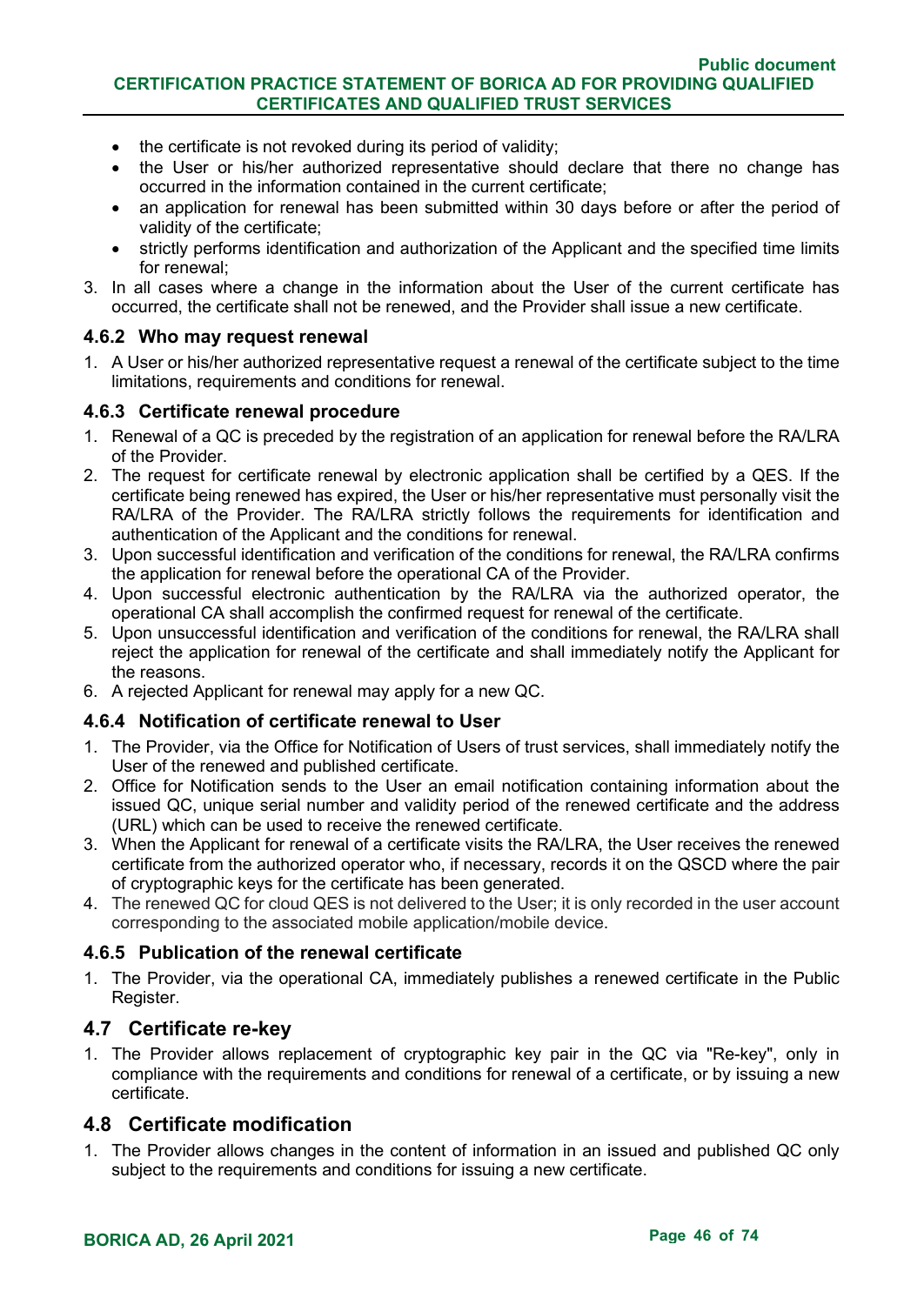- 2. The Provider does not allow a change in the profile of QC, specified in the Certificate policy for this certificate.
- 3. Provider does not support "Certificate Modification"

## **4.9 Certificate revocation and suspension**

- 1. Only valid certificates shall be subject to revocation, i.e. certificates whose validity has not expired.
- 2. Upon revocation of the certificate of an operational CA for issuing and maintaining QC, all certificates issued by this Authority that are still valid shall be revoked.
- 3. Only the operational CA that has issued the certificate may revoke it.
- 4. If revocation is the result of operator's error or the result of compromise of an operational private key of the Provider, which has led to the revocation of the certificate of the operational CA, the Provider shall issue an equivalent certificate at its own expense.
- 5. Services related to the management of certificate revocation and suspension are available 24/7, 7 days a week. For urgent suspension of the certificate (in case of lost or stolen QSCD device), it is necessary to call: 0700 199 10.
- 6. In case of system failure, services or other factors that are beyond the control of the CA, the QTSP shall take all the efforts to ensure that the service will not be unavailable for a period longer than the maximum period of time, which in this case is 3 (three) hours.
- 7. Time in systems related to suspension and revocation of certificates is synchronized to the UTC at least once every 24 hours.

### **4.9.1 Conditions for revocation**

- 1. The Provider shall revoke a QC issued by them upon:
	- death or disablement of a User with termination of a legal person of the User;
	- termination of the representative power of the User with respect to the legal person he/she represents;
	- incorrect data provided upon issuing the certificate;
	- certified information that has subsequently become untrue;
	- change in already certified information of the User;
	- compromising the private key;
	- loss of a B-Trust QSCD or a mobile device with an initialized/activated mobile application or a deletion of the mobile application on the mobile device;
	- delay in payment of outstanding remuneration;
	- request for revocation, after verifying the User's identity and representative power.
- 2. The Provider shall immediately revoke the QC in each of the above circumstances.
- 3. The Provider shall revoke all certificates they have issued, in case of terminating their activity without transferring it to another provider.
- 4. The Provider may suspend and revoke a certificate of a CA from their infrastructure upon reasonable suspicions that the private key of this authority has been compromised.

### **4.9.2 Certificate revocation procedure**

- 1. Revocation of the certificate is preceded by registration of an application for revocation before the RA/LRA of the Provider.
- 2. The application for revocation of a certificate may be registered electronically only when the User has (another) certificate valid and accessible for use. Otherwise, the application shall be submitted to an authorized operator of the LRA.
- 3. Revocation of certificate by electronic application shall be certified by QES corresponding to a valid certificate of the User.
- 4. The authorized operator at a RA/LRA shall immediately suspend the certificate, without identifying the Applicant, for not more than 24 hours.
- 5. In all cases, the User or his/her representative must personally visit the RA/LRA of the Provider for verification of the identity.
- 6. The RA/LRA strictly follows the requirements for identification and authentication of the User and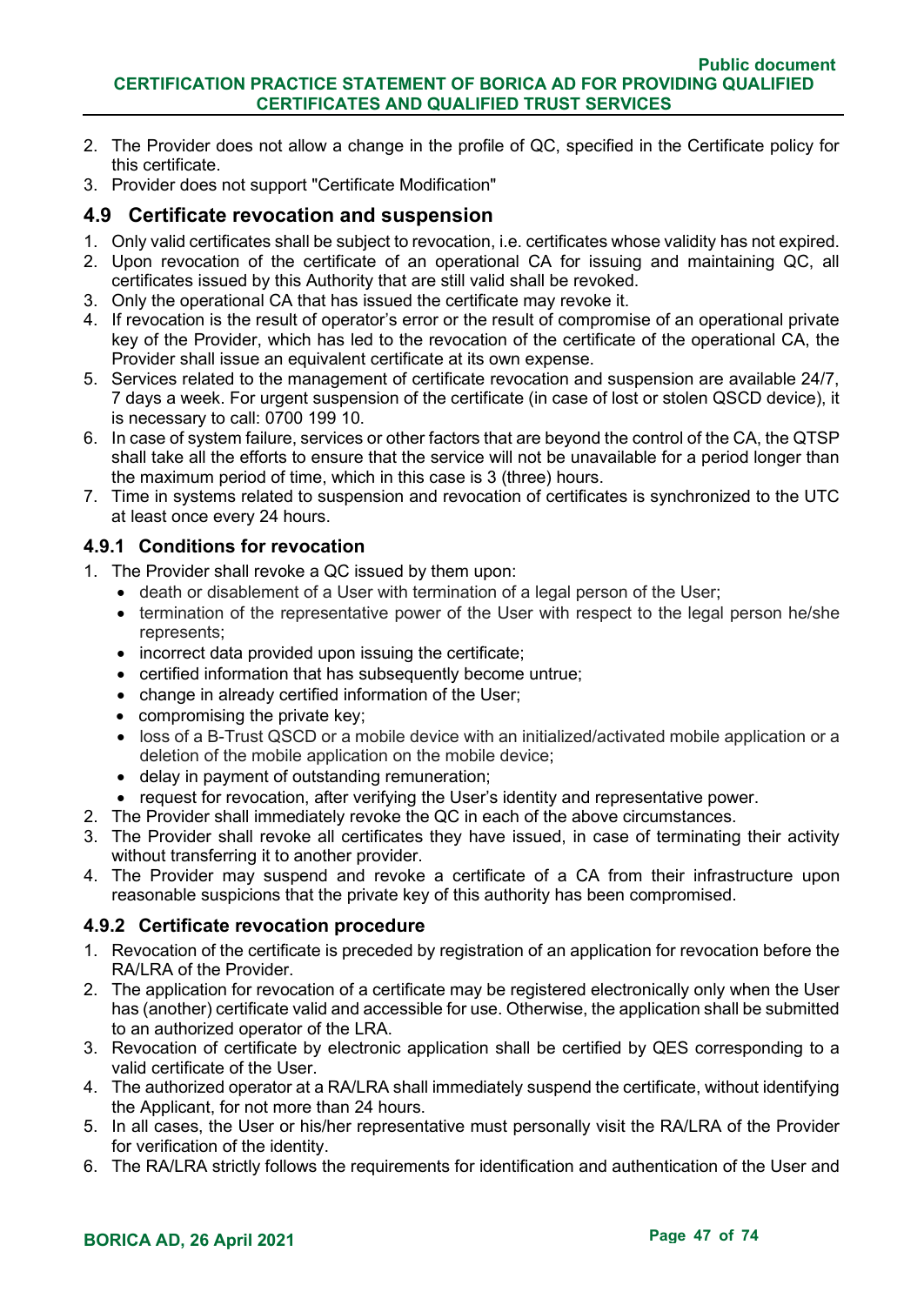the reasons for revocation.

- 7. Upon successful electronic authentication by the RA/LRA via an authorized operator, the operational CA shall revoke the certificate.
- 8. Upon unsuccessful identification and verification of the conditions for revocation, the RA/LRA shall reject the application for revocation of the certificate and shall immediately notify the User of the reasons.
- 9. A User with rejected request for revocation of certificate may submit a new request for revocation of the certificate after he/she has removed the reasons for refusal.
- 10. After revocation of the certificate, the Provider, via its operational CA, shall immediately publish the revoked certificate in the CRL, and shall issue a new CRL.
- 11. After revocation of the certificate, the Provider, via the Office for Notification, shall immediately inform via email or push-notification on the mobile device/mobile application the User of the terminated certificate.
- 12. A revoked certificate of a User is not subject to reactivation or renewal.
- 13. Authorized persons from the personnel of the Provider have access to the application for revocation and the reports from the execution of the termination of a certificate.

# **4.9.3 Grace period before revocation**

- 1. Prior to terminating a valid QC, the Provider through its RA/LRA shall suspend the certificate for not more than 24 hours.
- 2. During this grace period, the Provider through its RA/LRA shall carry out all checks to establish the identity of the User and the reasons for revocation.
- 3. Upon unsuccessful verification, or after the end of the grace period, the Provider shall resume the certificate.
- 4. The Provider shall reactivate the certificate upon request of the User or his/her representative before the expiry of the grace period.

## **4.9.4 Time within which CA must process the revocation request**

1. The Provider shall execute a request for revocation of a certificate within a timeframe not greater than the grace period specified, and only upon successful completion of verification of the conditions and reasons for revocation.

### **4.9.5 Revocation checking requirement for relying parties**

- 1. Each Relying Party shall accept a QC issued by the Provider only after successful verification of the status of the certificate using the current CRL, or by checking the status of the certificate in real time via the OCSP server of the Provider.
- 2. The Provider shall not be held liable for any damages and consequences upon non-performance of these requirements.

### **4.9.6 CRL issuance frequency**

- 1. The Provider, through its operational CA, shall immediately publish a new updated CRL, every time a valid QC issued by that authority is terminated.
- 2. Provider, through its operational CA, shall periodically publish a new CRL with validity period of 1 month.
- 3. Validity period of 1 month applies for each new and updated CRL of the operational CA published.

### **4.9.7 CRL issuance after revocation**

- 1. The Provider shall immediately publish an updated CRL after automatically recording a suspended or revoked certificate.
- 2. Publication of the current CRL is automatic.

### **4.9.8 On-line revocation/status checking availability**

1. The Provider supports real-time online verification of the status of QCs, by using the OCSP protocol.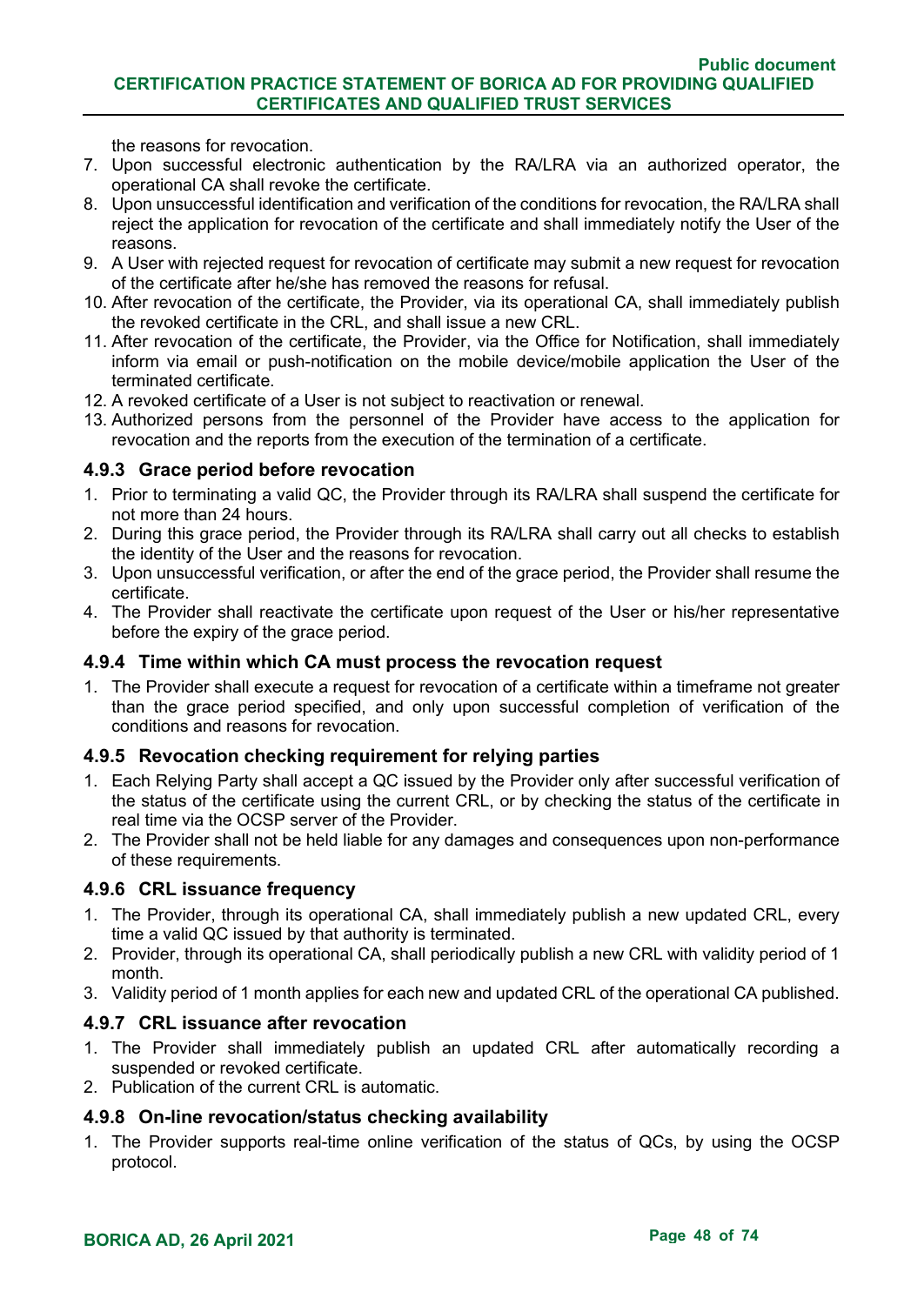### **4.9.9 Requirements for Using the OCSP**

- 1. Real time checks of the status of a QC (using the OCSP protocol) require using the necessary techniques and technologies, as well as online access via the Internet to the OCSP server of the Provider.
- 2. Real time checks of the status of a QC (using the OCSP protocol) can be made also via the Provider's website.

### **4.9.10 Consistency of status information in CRL and OCSP**

- 1. Since the Provider maintains two methods for verifying certificate status (OCSP and CRL), there are procedures to maintain the status information consistency.
- 2. Certificate status information is first updated on the OCSP, and then the associated CRL is also synchronized. The difference in the certificate status information has an alignment period, depending on the Certification Authority issuing the respective CRL, as follows:
	- For B-Trust Root Qualified CA and B-Trust Root Advanced CA up to 2 hours;
	- For B-Trust Operational Qualified CA and B-Trust Operational Advanced CA up to 2 minutes.

### **4.9.11 Circumstances for suspension of a certificate**

- 1. The Provider, through its operational CA, shall suspend a valid QC under certain conditions and for a period of up to 24 hours.
- 2. The Provider shall take immediate actions on a request for suspension of a certificate.
- 3. For the time during which the certificate is suspended, it shall be deemed invalid and any digital signatures verified using this certificate should be void (invalid).

#### **4.9.12 Who may request suspension**

- 1. The Provider shall suspend a validly issued certificate, upon:
	- application of the User or his/her representative, without being obliged to verify his/her identity, or representative authority;
	- request of a person who, under the circumstances, could be aware of any breaches of the private key as a representative, partner, employee, etc.;
	- request by the CRC;
	- decision of the Chairman of the CRC, where there is imminent danger to the interests of third parties or sufficient evidence of breach of the EDETSA.

### **4.9.13 Certificate suspension procedure**

- 1. Suspension of the certificate is preceded by registration of a request for suspension before the RA/LRA.
- 2. The request for suspension of a certificate may be registered electronically or before an authorized operator at LRA of the Provider.
- 3. Suspension of a certificate by electronic request shall be certified by QES (AES) or cloud QES.
- 4. The authorized operator at a RA/LRA shall immediately suspend the certificate, without identifying the User. Suspension of the certificate shall be performed by its temporary inclusion in the Certificate Revocation List, as per Art. 26, Para. 5 of the EDETSA.
- 5. Upon successful electronic authentication by the RA/LRA via an authorized operator, the operational CA shall execute the request for suspension of the certificate.
- 6. RA/LRA cannot refuse to suspend a certificate.
- 7. Upon suspension of the certificate, the Provider, via its operational CA, shall immediately publish the suspended certificate in the CRL, and shall issue a new CRL.
- 8. Upon suspension of the certificate, the Provider, via its Office for Notification, shall immediately inform the User of the suspended certificate via email or push-notification on the mobile device.

### **4.9.14 Limits on suspension period**

- 1. The Provider shall suspend a QC for up to 24 hours of receiving the request for suspension.
- 2. Provider shall suspend the certificate for 24 hours before its revocation.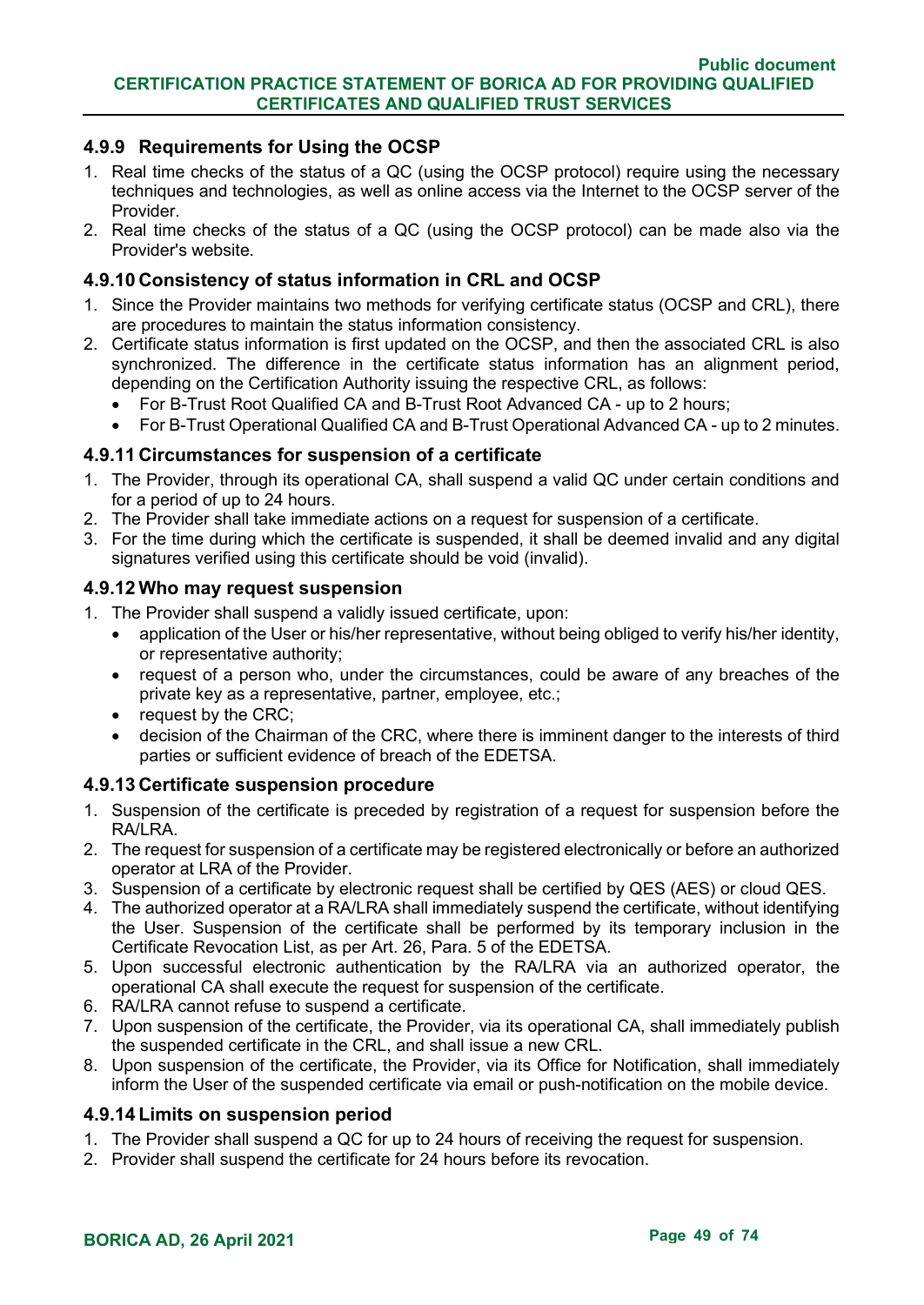### **4.9.15 Certificate reactivation**

- 1. The Provider shall reactivate a suspended QC:
	- up to 24 hours after its suspension;
	- after the end of the period of suspension (24 hours), if no request for revocation has been submitted;
	- after elimination of the reasons for suspension, before expiry of the period of suspension;
	- at the request of the User, after the Provider, respectively the CRC, ensures that the former was made aware of the reason for suspension and that the request for renewal is made as a consequence of this.
- 2. After reactivation of a certificate, it shall be deemed valid.

### **4.9.16 Certificate reactivation procedure**

- 1. RA/LRA shall resume a suspended QC after receiving request for reactivation by the User and upon successful verification.
- 2. RA/LRA shall reactivate a suspended certificate after receiving a written order of the CRC, or the Chairman of the CRC, to reactivate the certificate.
- 3. RA/LRA shall immediately resume a suspended certificate at the end of the suspension period (24 hours).
- 4. In all cases, the procedure for resuming a certificate shall result in removing the certificate from the current CRL, and a new CRL shall be published.

# **4.10 Certificate status**

- 1. All valid QCs issued by the Provider shall be published in the Public Register.
- 2. Each certificate published in the Register shall have:
	- a "valid" status the period of validity specified in the certificate has not expired at the time of status verification;
	- an "invalid" status the period of validity specified in the certificate has expired at the time of status verification.
- 3. All revoked certificates shall be included in the CRL, which is published periodically or immediately after a change of status of a certificate.
- 4. CRL entry corresponding to the suspended/terminated certificate contains an attribute that specifies the reason for the revocation of the certificate ("CRL Reason").
- 5. A suspended certificate shall be included in the CRL until it is resumed and the attribute "CRL Reason" in the corresponding list entry shall have the value of "certificate Hold".
- 6. The status of a certificate being checked by a CRL mechanism (through the Certificate Revocation List) is determined by the value of the "CRL Reason" attribute.
- 7. The status of a certificate checked by an OCSP mechanism (via the OCSP protocol) is determined by the value "response Status" in the response received by the OCSP server, as follows:
	- "good"- the certificate is not suspended/terminated, but does not assert that the time of response is within the period of validity of this certificate;
	- "revoked"- the certificate has been terminated or suspended (on hold);
	- "unknown"- the OCSP server has no information about this certificate (most likely the certificate was issued by another provider).

### **4.11 Termination of certification services contract**

1. A contract for trust services between the Provider and the User shall be terminated after the expiry of the term of validity of the last certificate issued, revocation of all valid certificates under this contract, or as otherwise specified in such contract.

### **4.12 Key recovery**

1. The Provider does not support Key Escrow and Key Recovery.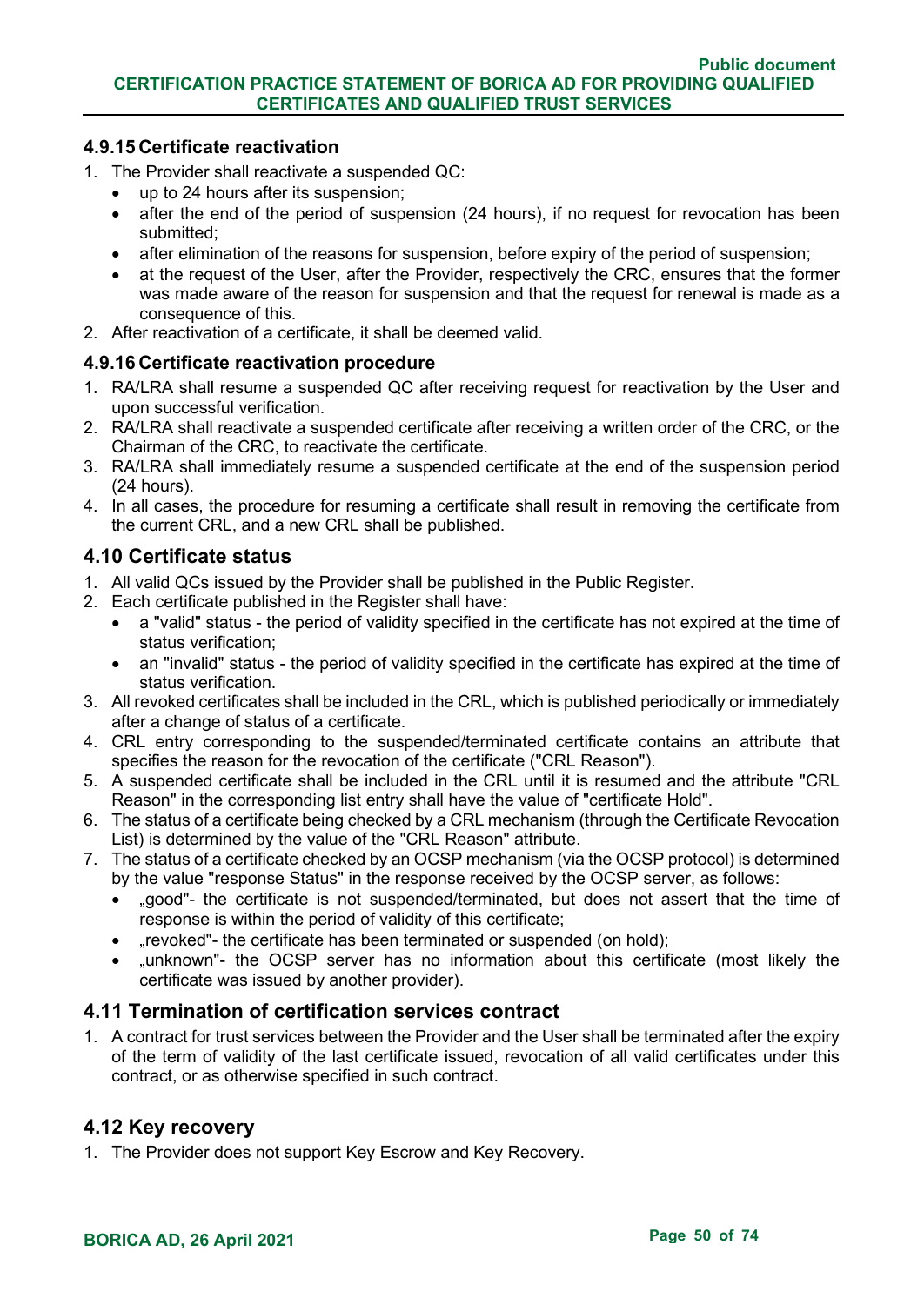# **5 FACILITY, MANAGEMENT, AND OPERATIONAL CONTROLS**

### **5.1 Physical controls**

- 1. The Provider shall ensure the physical protection and access control to the premises where critical components of B-Trust infrastructure are installed.
- 2. Critical components of the Provider's B-Trust Infrastructure are:
	- "B-Trust Root Qualified CA";
	- "B-Trust Root Advanced CA";
	- "B-Trust Operational Qualified CA";
	- "B-Trust Operational Advanced CA"
	- Registration Authority;
	- Public Register:
	- "B-Trust Qualified Time Stamp Authority";
	- RQSCD on the Cloud QES platform
	- OCSP server "B-Trust Root Qualified OCSP Authority";
	- "B-Trust Qualified OCSP Authority";
	- "B-Trust Root Advanced OCSP Authority";
	- "B-Trust Advanced OCSP Authority".
- 3. The Provider's B-Trust infrastructure is physically and logically separate and not used in other activities operated by "BORICA" AD.

#### **5.1.1 Site location and construction**

1. The Provider has a dedicated room with specific design and equipment, provided with electromagnetic protection and the highest level of physical access control, which houses the CA of the Provider and all central components of the infrastructure - "B-Trust Root Qualified CA", "B-Trust Operational Qualified CA".

### **5.1.2 Physical access**

- 1. Physical access to the specialized premises is controlled by access control systems, video surveillance, alarm systems, etc.
- 2. Physical access control systems are periodically inspected, and all necessary logs are kept.
- 3. Authorized staff of the Provider strictly observe and follow internal procedures for access to various areas of the premises with restricted physical access.
- 4. All members of the Provider's staff are personified in the access control systems for the premises and strict verification is required.

### **5.1.3 Power and air conditioning**

- 1. Power supply to all critical components of the B-Trust infrastructure of the Provider is protected against disruption of power supply. Power supply of the premises has a high level of protection and is shielded against external intervention.
- 2. The ventilation system is specifically designed for premises of this class, preventing any compromise of the physical and electromagnetic protection of the premises, and ensuring normal operation of installed computer components.

### **5.1.4 Water exposures**

1. Special measures have been taken to prevent flooding of the premises.

### **5.1.5 Fire prevention and protection**

1. The Provider complies with all regulations and standardization requirements for the fire protection of premises of this class.

#### **5.1.6 Media storage**

1. The premises shall contain safe boxes with varying degrees of physical protection against opening,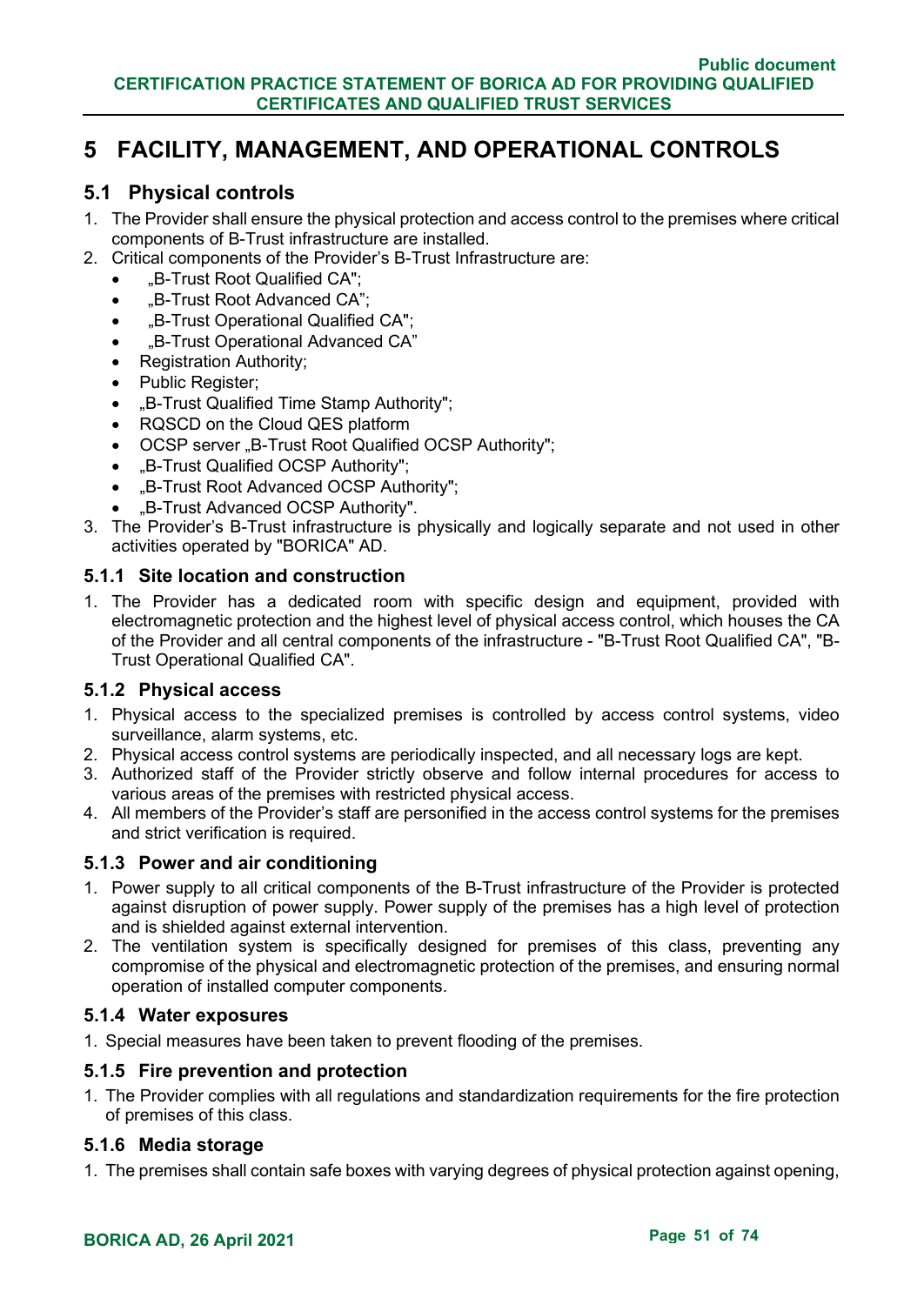where confidential information is stored.

### **5.1.7 Service Life of Technical Components**

1. The service life of physical elements in the composition of all critical components of the B-Trust infrastructure is observed and after its end, they are removed from use.

### **5.1.8 Duplication of Technical Components**

- 1. All critical components in B-Trust infrastructure of the Provider are duplicated.
- 2. Infrastructure components that provide real-time online services related to certificates issued have been implemented under a scheme for continuity of services.

### **5.2 Procedural controls**

1. Operational procedures described in this document relating to B-Trust infrastructure, are implemented in full compliance with the internal rules, guidelines and Security Policy of the **Provider** 

### **5.2.1 Trusted roles**

- 1. The Provider maintains qualified staff with roles to perform duties at any time related to the issue, maintenance and management of QC, in accordance with applicable regulations.
- 2. The Provider operates using their own staff.
- 3. For certain activities, the Provider may hire external stuff.

### **5.2.2 Number of persons required per task**

1. For each activity specified in the regulations, the Provider maintains at least one person to perform assigned tasks.

### **5.2.3 Identification for each role**

- 1. The Provider has developed job descriptions for each of the positions of personnel performing the activities.
- 2. The roles of Provider's personnel include at least the following:
	- generating and maintaining the infrastructure of the public key of the Trust Service Provider;
	- administration of systems and ensuring their security;
	- creating and managing QC, including creation of a key pair public and private key for a QC;
	- data storage and archiving.

### **5.2.4 Roles requiring separation of duties**

1. The activities of the Provider's personnel are performed by different individuals.

# **5.3 Staff qualification and training**

- 1. The Provider's staff has the necessary qualifications, expertise and experience in the following areas: security technologies, cryptography, PKI-technology, technical standards for assessing security, information systems, communications, etc.
- 2. Personnel of the Provider undergo initial and further qualification training in the operation of the components of B-Trust infrastructure.
- 3. Requirements for additional training, refresher and other events are described in internal documents of the Provider.
- 4. The Provider prepares and updates internal instructions for operation, and shall provide these to staff for the purpose of self-study and training at work.

### **5.4 Logging procedures**

### **5.4.1 Records of Important Events**

- 1. The Provider keeps logs created by the computer operating systems in B-Trust infrastructure, as follows:
	- For installation of a new and/or additional software;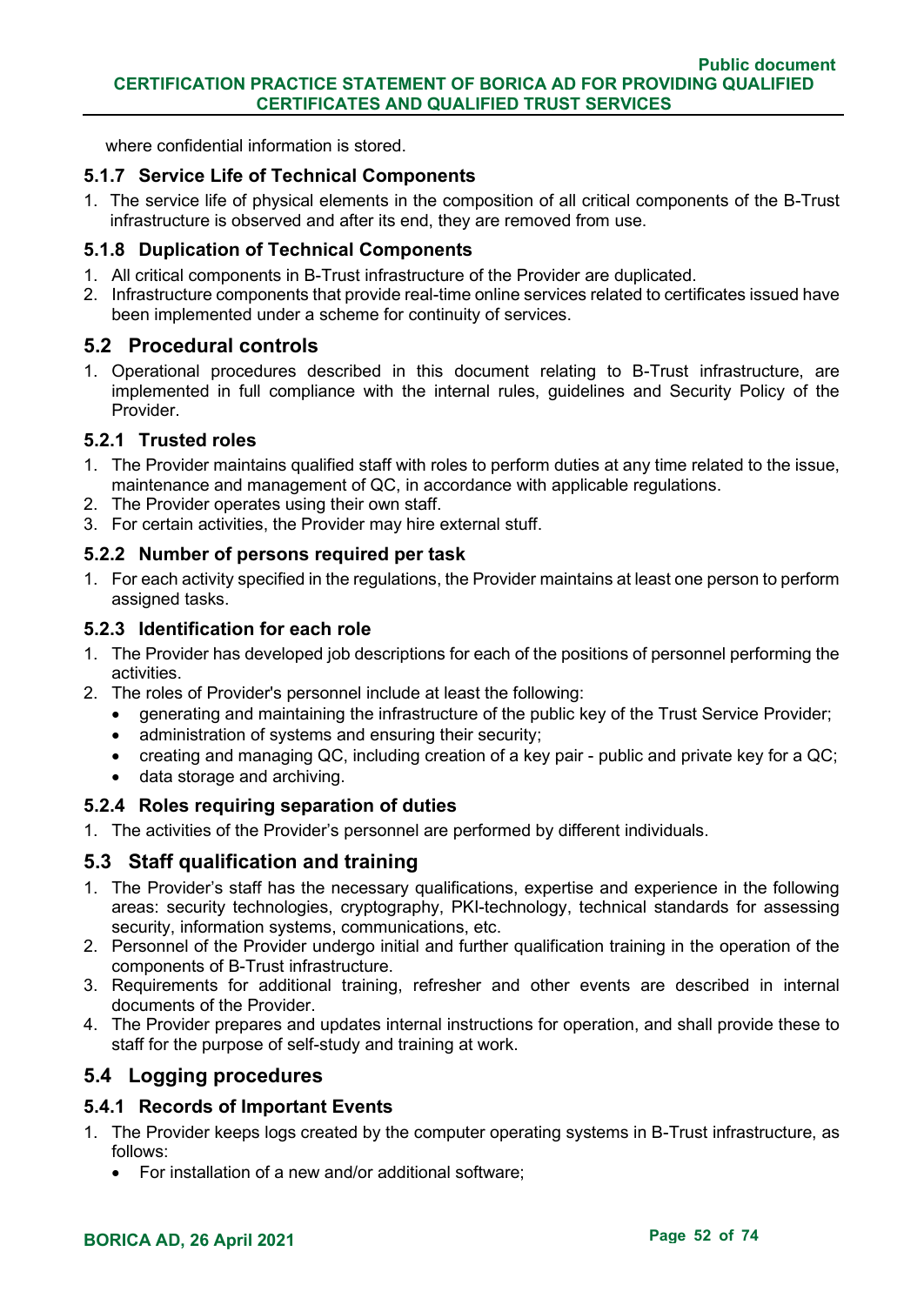#### **Public document CERTIFICATION PRACTICE STATEMENT OF BORICA AD FOR PROVIDING QUALIFIED CERTIFICATES AND QUALIFIED TRUST SERVICES**

- shutting down and launching of systems and their applications (date, time);
- for successful and unsuccessful attempts to start and access to hardware and software PKIcomponents of systems;
- in cases of software and hardware failures of systems and other failures in the platforms.
- 2. The Provider keeps logs generated by the components (hardware and software) of the B-Trust infrastructure, on:
	- generation and management of key pairs and certificates for CA and components in the infrastructure of B-Trust;
	- management of HSM of "B-Trust Root Qualified CA" and "B-Trust Operational Qualified CA"";
	- management of HSM of "B-Trust Root Advanced CA" and "B-Trust Operational Advanced CA";
	- contents of certificates issued;
	- generation and management of key pairs and certificates of Users;
	- successful or unsuccessful processing of applications for issuing and/or maintaining of certificates;
	- qeneration of CRL:
	- publication of valid certificates issued in the Public Register;
	- configuration of certificate profiles;
	- real time certificate status checks;
	- issuing qualified electronic time stamp token of provided content.
- 3. Access to information contained in logs is restricted only to authorized staff, responsible for systems support.
- 4. The Provider keeps records that are created in the RA/LRA on:
	- submitted documents for registration to establish identity and applications for issuing, renewal, suspension/resumption and revocation of certificates;
	- internal procedures for identification and registration.
- 5. Records are stored that are created by communication components of the infrastructure.
- 6. Records are stored in a documentary archive old and current versions of the Certification Practice Statement, application forms, operating instructions, etc.

#### **5.4.2 Frequency of Logging**

- 1. Information for electronic Logs is generated automatically.
- 2. Records and logs are periodically analyzed by authorized employees of the Provider.

#### **5.4.3 Retention period for records**

1. Records are kept for a period of 7 (seven) years.

#### **5.4.4 Protection of records**

- 1. Information from records in the logs is periodically recorded on physical media that are stored in a special safe located in premises with a high degree of physical security and access control.
- 2. Only qualified persons authorized by the Provider have access and use these records and logs.

#### **5.4.5 Backup procedures**

1. Backup copies of entries in systems logs are maintained and securely stored.

#### **5.4.6 Notification following an analysis of log entries**

1. Log entries are periodically analyzed for vulnerability and reliability of systems and the competent authorities of the Provider are notified to take measures for security management, if necessary.

### **5.5 Archiving**

- 1. Information about significant events is periodically archived in electronic form.
- 2. All information relating to the application for issuance, renewal, suspension/revocation and renewal of certificates and the full document flow between the Provider and the Users is archived on paper or on electronic media.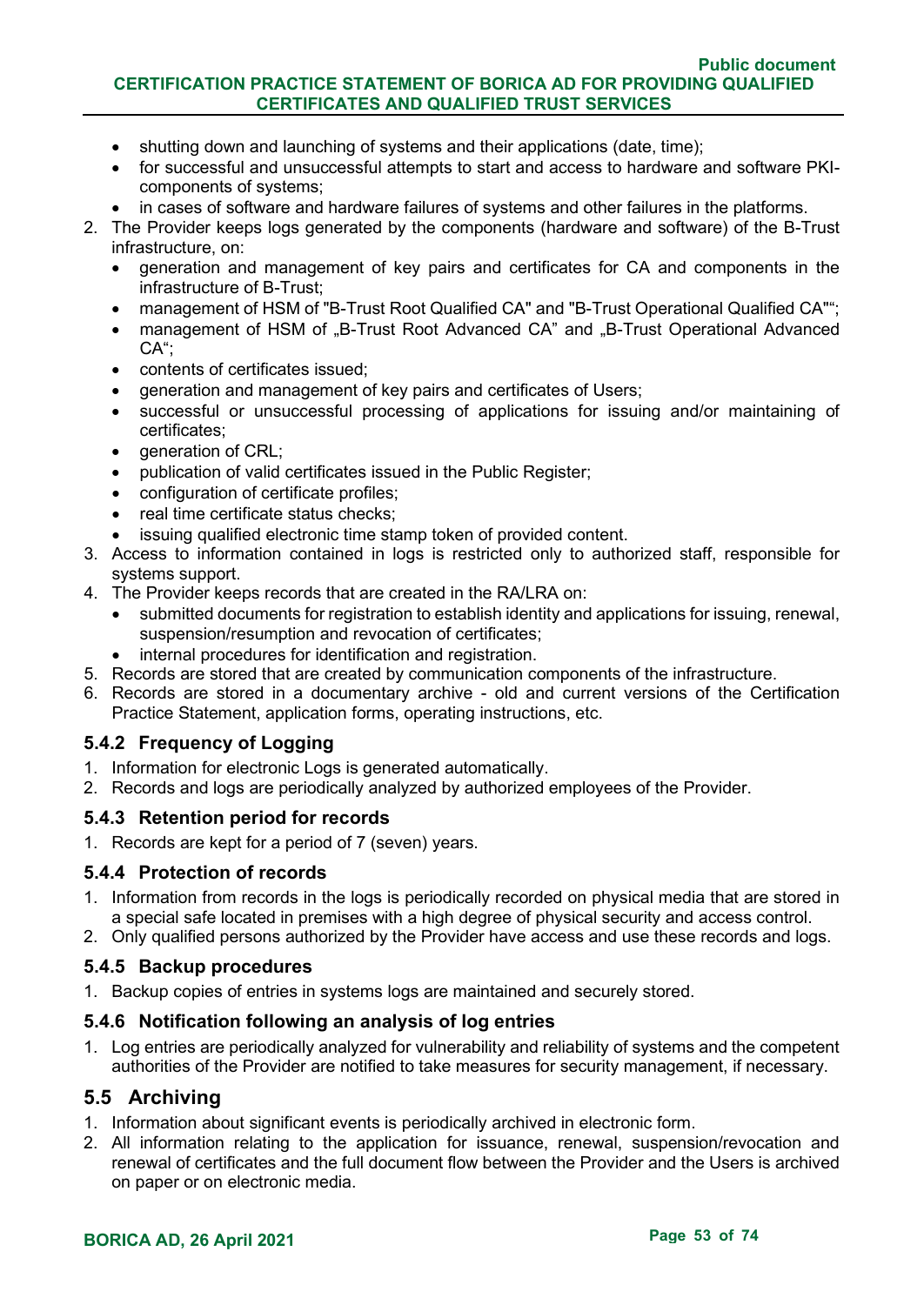3. The Provider keeps records in a format allowing for reproduction and recovery.

### **5.5.1 Types of archives**

1. The Provider maintains paper and electronic records.

### **5.5.2 Retention period for archive**

1. All archived data shall be kept for a period of 10 (ten) years.

### **5.5.3 Protection of archive**

- 1. Security of records is ensured, as follows:
	- backup files in electronic form are signed electronically;
	- specific events and data that are recorded in the archive are defined and documented by the Provider;
	- stored on reliable electronic media that cannot be easily destroyed or deleted during the storage of the archive;
	- the CA sign electronically all certificates and lists of revoked and suspended certificates;
	- only authorized system maintenance personnel work with the protected archived information:
	- electronic communications between local components of infrastructure are protected in conformity with the PKIX standard;
	- remote electronic communications are protected and based on the PKIX standard;
- 2. The Provider ensures the appropriateness of use of postal and courier services and fax communications with Users.

### **5.5.4 Recovery of Archival Information**

1. If necessary, the provider shall recover information from the archive.

### **5.5.5 Requirements for time-stamping of records**

1. Separate archives shall be stamped with the exact time of signing.

### **5.5.6 Archive collection**

1. Internal (logged) and external (documentary) information is properly stored in a special safe in a room with high level of physical protection.

### **5.5.7 Procedures to obtain and verify archive information**

- 1. Public archive information of the Provider is published and is available in the Public Registry, the CRL and the register of documents. Other information that is collected upon application for issuance or management of certificate is only available to Applicants, or to persons duly authorized by the latter.
- 2. This CPS, Policies and the Certification Services Contract are publicly available in the Provider's register of documents and may be obtained and downloaded from the website of the Provider.
- 3. The Provider has ensured that information on public archives is in readable form.

### **5.6 Key changeover**

- 1. The Provider may change the key corresponding to an issued QC only by issuing a new certificate, or by renewing a current certificate with the "Re-Key" function.
- 2. Change of a key corresponding to QC foe AES, QC for cloud QES and QC for AESeal is performed only by issuing a new certificate

### **5.7 Compromise and disaster recovery**

- 1. The Provider takes due care to maintain continuity and integrity of the trust services related to all certificates issued, maintained and managed by the Provider.
- 2. The Provider takes greatest care, within his capabilities and resources, to minimize the risk of compromising the keys of the CA as a result of natural disasters or accidents.
- 3. In case of failures in computer resources, software or information, the Provider shall notify the Users, restore the infrastructure components and resume access to the Public Register and CRL.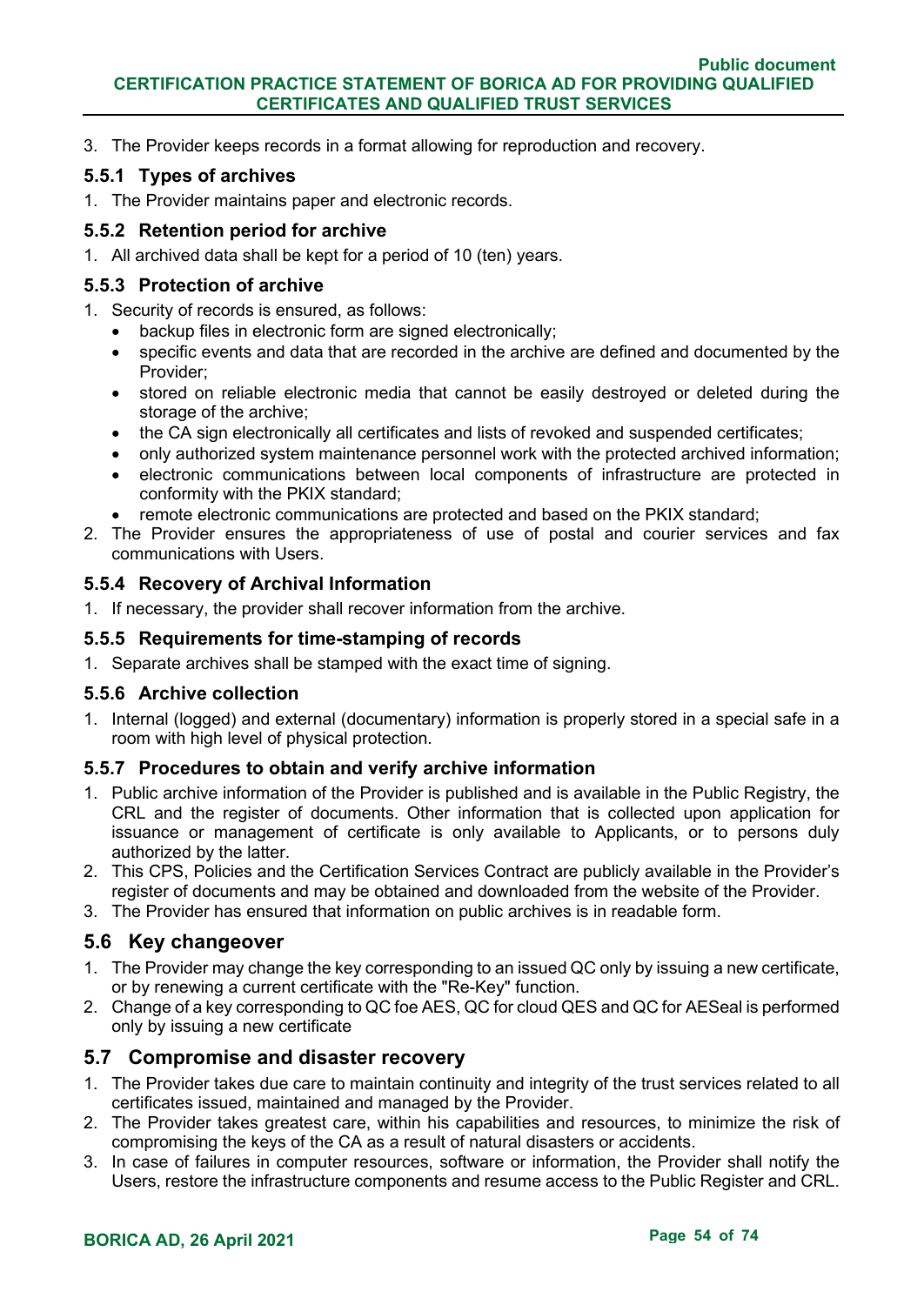4. In case of compromise of a cryptographic algorithm used, the Provider shall inform the Users and the Relying Parties by a notification on the Provider's official website.

# **5.8 Compromise of a Private Key**

### **5.8.1 Of Certification Authority private key**

- 1. The Provider shall take the following actions upon compromise of the private key an operational CA:
	- immediately revoke the certificate of this operational authority;
	- issue and publish a new CRL of the root authority;
	- inform Users and Relving Parties:
	- suspend the operational CA;
	- inform the CRC;
	- perform instant analysis and report on the cause of compromise;
	- initiate a procedure to generate a new pair of operating keys:
	- issue a new certificate to the authority by the root authority.
- 2. The Provider shall take the following actions upon compromise of the private key of the root CA:
	- immediately terminate the certificate of the root authority;
	- follow all the steps in the preceding paragraph;
	- inform the CRC and accredit/register new CA.

### **5.8.2 Of User private key**

1. Upon compromise of the private key of a User, he/she shall immediately notify the Provider to initiate the revocation of the certificate.

### **5.9 Provider Termination**

- 1. Activities of the Provider shall be terminated under Ordinance on Liability and Termination of Trust Service Providers.
- 2. Upon termination of activities, the Provider shall:
	- notify the CRC of his/her intention not later than 4 months before the date of termination;
	- notwithstanding the requirement under the preceding item, the Provider shall notify the CRC in the event of a claim to declare the company bankrupt, invalid, or upon other application for termination or commencement of liquidation proceedings;
	- make every effort and take care to continue the operation of issued certificates;
	- notify the CRC and Users in writing whether the Provider's activity shall be succeeded by another registered provider, and of their name, not later than the time of termination of activities. A notice shall also be published on the website of the Provide;
	- inform Users about the conditions of maintenance of certificates transferred to the successor Provider;
	- The QTSP changes the status of their certificates and duly submits all documentation relating to their operation to the successor Provider, together with all records and all certificates issued (valid, revoked and suspended);
	- perform the necessary actions to transfer the obligations for maintenance of the information to the successor Provider, including the event logs for changing the status of the certificates issued for the relevant period. This information shall be provided to the successor Provider under the same conditions as those described in this policy;
	- the successor Provider shall take the management of already issued certificates for end clients;
	- if the Provider fails to transfer their activities to another registered provider, they shall terminate all issued certificates and submit the whole documentation to the CRC;
	- the CRC maintains a register with CRL.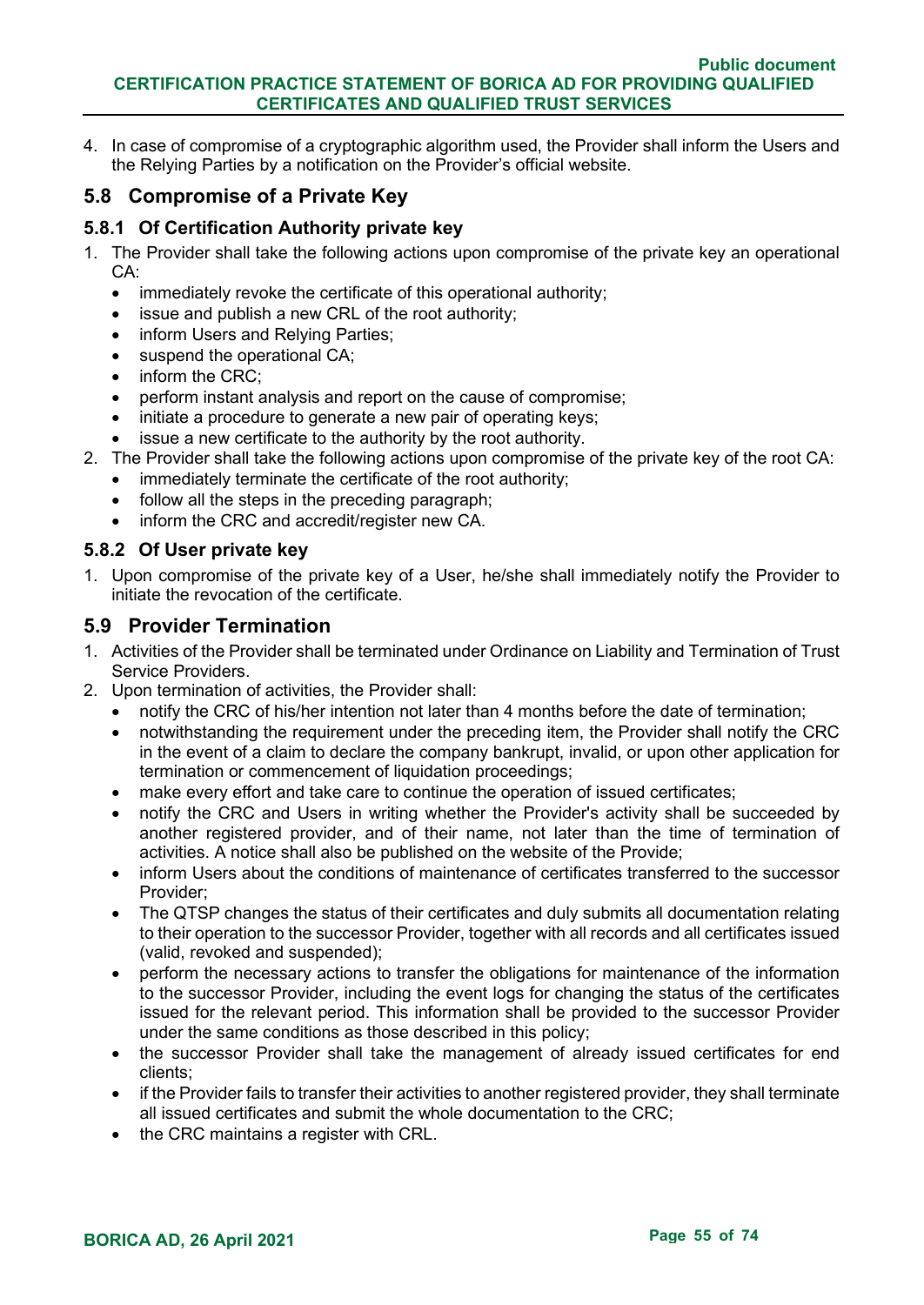# **6 TECHNICAL SECURITY CONTROL AND MANAGEMENT**

## **6.1 Key Pair Generation and Installation**

- 1. Cryptographic key pairs for official certificates of the Provider are generated and installed according to instructions and procedures contained in this document.
- 2. The Provider shall use their private keys only for the purpose of their activities, as follows:
	- to sign official certificates issued to operating authorities of their infrastructure;
	- to sign the CRL issued and published:
	- to sign all QC issued and published to Users.
- 3. The cryptographic (RSA) key pairs of QCs issued in the infrastructure of the Provider are generated, as follows:
	- by the User using hardware and software approved and under the control of the Provider (Crypto Service Provider/CSP);
	- by the RA/LRA of the Provider using hardware and software that is approved and under the control of operator of the Provider.
- 4. The cryptographic (RSA) key pairs of QCs for cloud QES are generated in the HSM in the RQSCD on the cloud QES platform of the Provider with the required level of security (CC EAL 4+ or higher).
- 5. The Provider may, based on a contractual relationship, provide Users with technical resources approved by the Provider that meet the requirements for level of security.
- 6. Only electronic signatures created with the private key of a key pair generated in the QSCD and RQSCD on the cloud QES platform have the character of QC for QES, QESeal and cloud QES.
- 7. The User is obliged to use only licensed software for operation with QC or licensed software for operation with QCs and with associated (relevant) token (QSCD or SCT/PKCS#12 file).

### **6.2 Generation Procedure**

### **6.2.1 Provider CA key pair generation**

- 1. The Provider generates pairs of cryptographic (RSA) keys to the root and operational CA by using HSM with level of security FIPS 140-2 Level 3 or higher, respectively CC EAL 4+ or higher.
- 2. Authorized personnel of the Provider shall perform the steps of generating, installing and storing key pairs of the root and operational CA, respectively, "B-Trust Root Qualified CA", "B-Trust Operational Qualified CA", "B-Trust Root Advanced CA", and "B-Trust Operational Advanced CA", according to a documented internal procedure agreed and approved by the management of the Provider.
- 3. The procedure is performed in the presence of a member of the management of "BORICA"AD and a Notary.
- 4. A key pair of a CA of the Provider is generated only after the initialization of the respective slot in the hardware cryptosystem serving that Authority.
- 5. Upon initialization of each slot, prepared codes for access control to the private key of the Authority are inserted in this slot.
- 6. Access codes to the private key are shared independently between at least two authorized members of the Provider's personnel, to ensure that activation of access to the corresponding private key by a single person is impossible.
- 7. Private keys of CA are stored separately on individual QSCDs, each of which is under the control of more than one authorized member of the Provider's personnel.
- 8. Separate storage of private keys and individual access control to parts of private keys of CA stored in different QSCDs does not allow compromise and/or unregulated reproduction without authorization of the Provider.

### **6.2.2 User cryptographic keys generation**

- 1. The key pair of a User is generated by the use of specialized software that is entirely under his/her control.
- 2. When the key pair of a User is generated by the Provider, it is done by the use of specialized

# **BORICA AD, 26 April 2021 Page 56 of 74**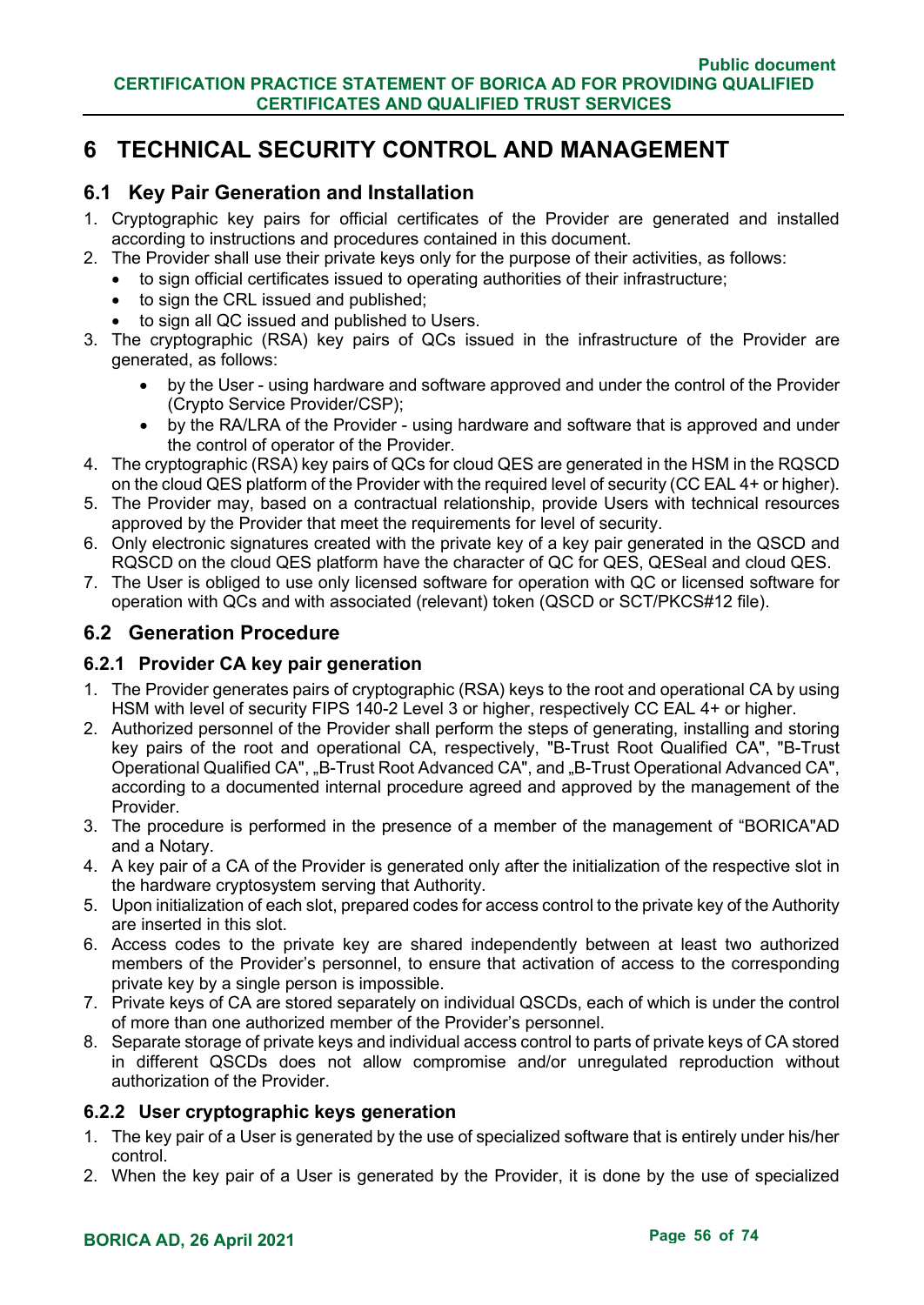licensed software verified for successful operation through the interfaces of the B-Trust infrastructure.

- 3. The key pair of a User is generated in a QSCD approved by the Provider with verified security level (Crypto Service Provider/CSP). When the key pair is generated at the Provider, B-Trust QSCD is always used. The private key of the generated key pair cannot be taken out from the QSCD.
- 4. The key pair of a User of cloud QES is always generated in in the HSM of the RQSCD on the cloud QES platform of the Provider and is stored at the Provider using an approved cryptoscheme, and is accessed remotely guaranteeing sole control of the private key in accordance with SAD/SAP/SAM security profile according to ETSI EN 419 241-2/3.
- 5. The private key is controlled by an access code and the length of the RSA key is at least 2048 bits. The Titular shall use the private key to create the signature by entering the access code.
- 6. When a key pair is generated with the User, the Provider recommends the latter to use an approved solution in the B-Trust infrastructure, or equivalent.
- 7. For the purposes of applying QC for QES/QESeal, the Provider recommends the User to use a B-Trust QSCD or other QSCD compatible with the B-Trust infrastructure.
- 8. For the purposes of applying QC for cloud QES, the Provider delivers a mobile smartphone application that the User has to install, initialize/register and use for profile activation.
- 9. For the purposes of applying QC for AES/AESeal, the Provider recommends the User to use a B-Trust SCT (PKCS#12 file) or other SCD compatible with the B-Trust infrastructure.

### **6.2.3 Private Key delivery**

- 1. When the key pair for QES/QESeal is generated with the Provider, the User or explicitly authorized person shall receive the private key and the certificate issued on a QSCD from the RA/LRA of the Provider.
- 2. When the key pair for AES/AESeal is generated with the Provider, the User or explicitly authorized person shall receive the private key and the certificate issued using B-Trust STC (PKCS#12 crypto file) from the RA/LRA of the Provider.
- 3. When issuing QC for QES/QESeal the private key and the issued certificate is provided on B-Trust QSCD, where the private key is generated. QSCD ensures the highest level of security and protection of the private key and is provided together with an initial access code.
- 4. When issuing QC for cloud QES the private key corresponding to a certified public key in the certificate is stored in the HSM of the RQSCD on the cloud QES platform at the Provider via an established crypto-scheme that guarantees sole control of the private key; the access to the key is in accordance with the SAD/SAP security profile according to ETSI EN 419 241-2/3.
- 5. The User is obliged to change the initial access code and enter his/her own code.
- 6. When User generates the key pair by himself/herself, he/she has the full responsibility for guaranteeing the possession of the private key.
- 7. When User generates the key pair by himself/herself, he/she declares to the Provider that the key pair fully meets the requirements for electronic signature sealing in accordance with the Regulation.

### **6.2.4 Public key delivery at the Provider**

- 1. This is performed only by the User who generates his/her own key pair and who should deliver the public key to the Provider for the needs of the process of issuing the certificate.
- 2. The User delivers through the RA/LRA of the Provider the public key of the generated key pair.
- 3. The Titular may submit the request stored on electronic media in person at the RA/LRA, along with other documents in accordance with the Provider's Certificate Policies, through the website of the Provider or in any other appropriate manner.
- 4. The RA/LRA of the Provider verifies the possession of the private key by the User.

### **6.2.5 Provider public key delivery to relying parties**

1. Provider's public keys shall be publicly accessible on the Provider's webpage, where their service certificates are published.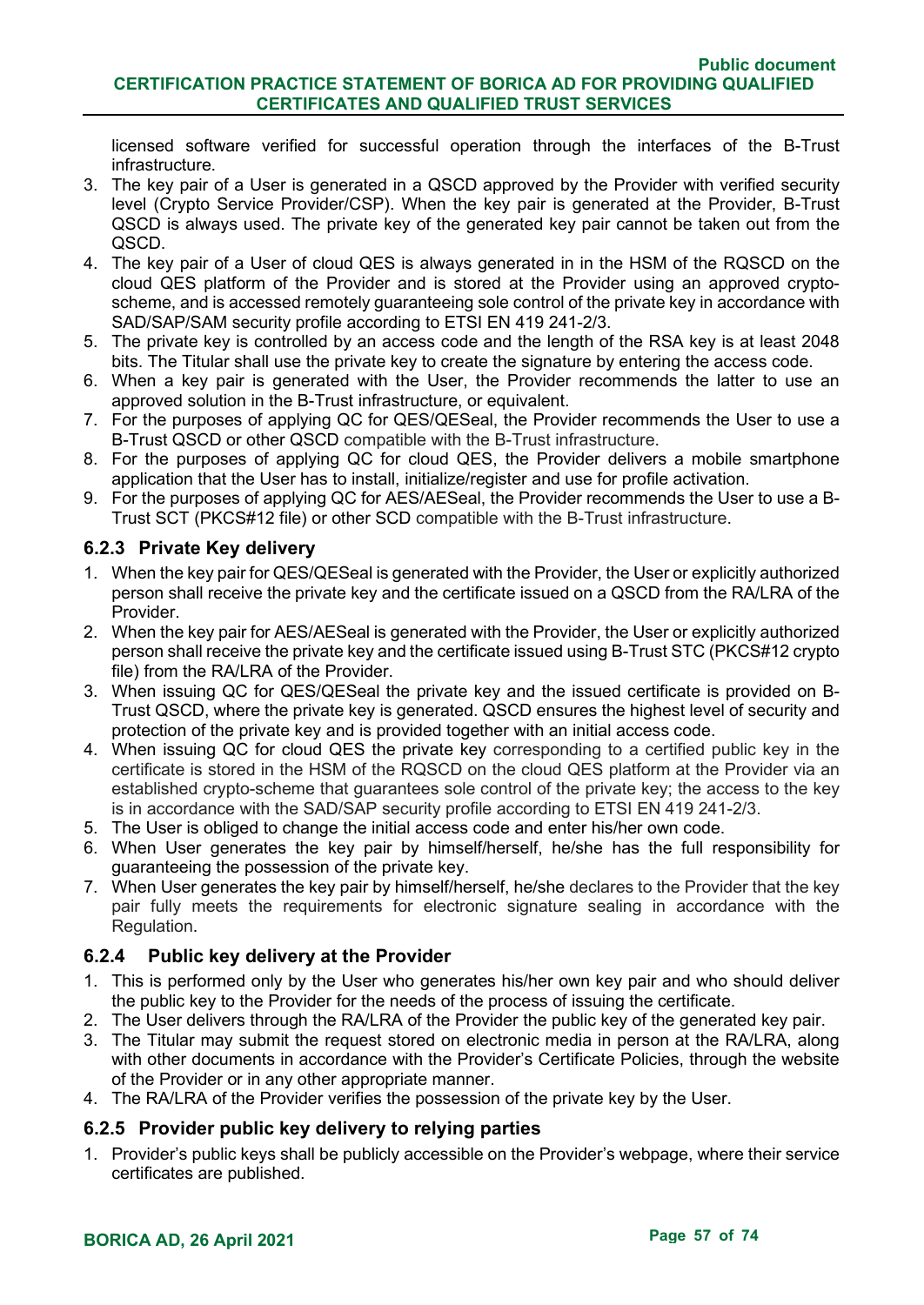2. Each Relying Party builds trust towards the Provider, by accepting and loading service certificates of the Provider into systems under its control.

### **6.2.6 Key sizes**

- 1. The length of the root RSA-key of the Provider is 4096 bits.
- 2. The length of the RSA-key pair of "B-Trust Operational Qualified CA" and "B-Trust Operational Advanced CA" is 4096 bits.
- 3. The length of the RSA-key pair of the operational authorities "B-Trust Root Qualified OCSP Authority", "B-Trust Qualified OCSP Authority" and "B-Trust Root Advanced OCSP Authority", "B-Trust Advanced OCSP Authority" is not less than 2048 bits.
- 4. The length of the key pair (RSA) for QES/QESeal of a User generated by infrastructure of the Provider is at least 2048 bits.
- 5. The length of the key pair (RSA) for QES/QESeal of a User generated outside the Provider's infrastructure is at least 2048 bits.
- 6. Regardless of where the key pair for issuing a QC is generated, the key must have a length of at least 1024 bits for RSA algorithms.

### **6.2.7 Public key parameters**

1. The public key parameters are specified and verified in the certificate that the Provider issues for that public key corresponding to the private.

### **6.2.8 Key usage**

1. The parameters for using the key pair, respectively the private key, are contained in the certificate issued by the Provider through the attributes "keyUsage" and "extended keyUsage".

# **6.3 Private Key Protection and Cryptographic Module Controls**

### **6.3.1 Standards**

- 1. The key components in the B-Trust infrastructure "B-Trust Root Qualified CA", "B-Trust Operational Qualified CA", "B-Trust Root Advanced CA", "B-Trust Operational Advanced CA", RQSCD on the Cloud QES platform and OCSP servers use HSM with verified security level FIPS 140-2 Level 3 (respectively CC EAL 4+ or higher), which meet the regulatory requirements.
- 2. B-Trust QSCD, respectively the HSM in the RQSCD on the platform, where the private key of the User is generated and stored, has a security level of CC EAL 4+ /FIPS 140-1 Level 2, respectively Level 3.
- 3. The software for generating key pair (Crypto Service Provider/CSP) has been approved by the Provider and verified for operation in the B-Trust infrastructure.
- 4. All QSCDs outside the infrastructure of B-Trust that a User could use to generate the key pair and store the private key for QES must be certified for an equivalent level of security to CC EAL 4 or higher.

### **6.3.2 Private Key control and storage**

- 1. Private keys of the CA of the Provider are used in HSM only and are available via access codes divided into several parts, which are known to the authorized personnel of the Provider.
- 2. Along with the procedure of generating the key pair of a CA, the procedure for storing the private key is performed, in accordance with established internal procedure.
- 3. The private key of QES/QESeal of a User is used only in B-Trust QSCD or in QSCD with equivalent security level, and is accessible via a personal access code. Along with generating the key pair, the private key is stored in the QSCD.
- 4. The private key of cloud QES of a User is used only in the HSM of RQSCD on the Cloud QES platform and is available through a SAD/SAP/SAM scheme and personal access code in accordance with ETSI EN 419 241-2/3. In this case, simultaneously with the generation of a key pair, the private key is stored based on an approved crypto-scheme by the Provider providing protection and personal control of the key.
- 5. The private key of AES/AESeal of a User is used only with licensed software via B-Trust SCT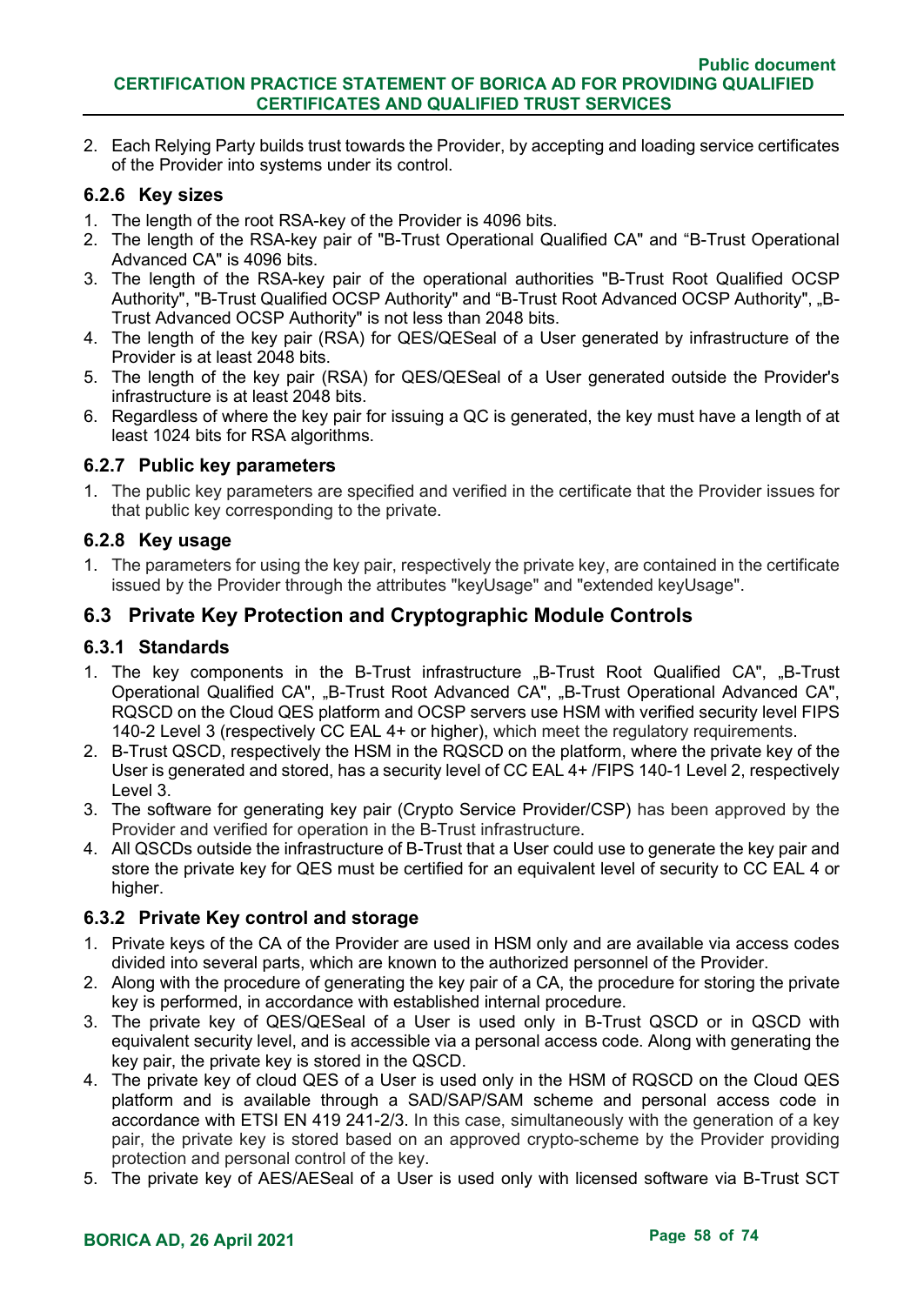(PKCS # 12 crypto file) and is accessible through a personal access code.

### **6.3.3 Private Key storing and archival**

- 1. Private keys of the CA are stored separately on separate QSCDs with protection profile CC EAL 4+ or higher, and access to each QSCD is controlled by an access code held by an authorized person of the Provider's staff.
- 2. The access code to each QSCD is personal to each authorized person of the Provider's staff.
- 3. Separate storage of private keys of CA on several QSCDs and personal control of access to these QSCDs does not allow for keys to be compromised or for unauthorized reproduction outside the **Provider**
- 4. Reproduction of private keys of the Provider on a backup HSM upon failure of the operational HSM system is made only in the presence of at least two authorized persons, each of whom controls access to their own QSCD.
- 5. The private key of QES/QESeal of a User is stored only on QSCD and cannot be replicated on another QSCD. Upon defecting the QSCD, the User should replace it and request issuing a new certificate.
- 6. The private key of a cloud QES of a User is stored only in the HSM of the RQSCD on the cloud QES platform and cannot be replicated on another such platform. The B-Trust cloud QES platform is reserved for the critical components in it, including the HSM module.
- 7. The private key of AESeal of a User is stored is stored by software and can be reproduced on another system only under the control of the User. Upon defecting the private key, the user must request a new certificate.
- 8. The Provider does not in any way store or archive a private key of QC for QES/QESeal of a User, regardless of where and how the pair of keys is generated.
- 9. The Provider stores a private key of cloud QES only based on validated cryptograms for protection and guaranteed personal control of the key by the User.

### **6.3.4 Private Key transfer into or from a cryptographic module**

- 1. Transfer of a private key of a Certification Authority of the Provider from HSM for the purposes of preservation and restoration is performed under the exclusive control and only with the Provider, in accordance with documented and approved internal procedures for generation, storage and recovery of keys of Certification Authorities.
- 2. Transfer of a private key of a User to and from the Provider for the purposes of storage and recovery in another QSCD/HSM or software is supported.
- 3. The private key of QES/QESeal of a User is stored only on a QSCD in which the pair of keys is generated and cannot be transferred/reproduced elsewhere.
- 4. The private key of AES/AESeal of a User is stored software and can be reproduced on another system only under the control of the User.

### **6.3.5 Method of activating private key**

- 1. A private key of the Provider is activated via a shared system code for access, individual parts of which are known to more than one authorized person of the Provider's staff.
- 2. Only in the presence of such persons, after entering all parts of the access code, the access to the slot in the HSM is permitted and the private key is activated.
- 3. A private key of a User is activated by entering the user access code where the key is stored securely, or other means of identification is used.
- 4. A private key of cloud QES of a User in the RQSCD on the platform is activated by running a TOTP-Smartphone authentication scheme and entering the user access code (PIN) for cloud QES in accordance with the SAD/SAP/SAM of ETSI EN 419 241-2/3. The private key for a cloud QES is activated only if there is a signed Request for issuing of Cloud QES and a Certification Services Contract issued by the User. The signing of these documents can be done after a cloud QES certificate has been issued.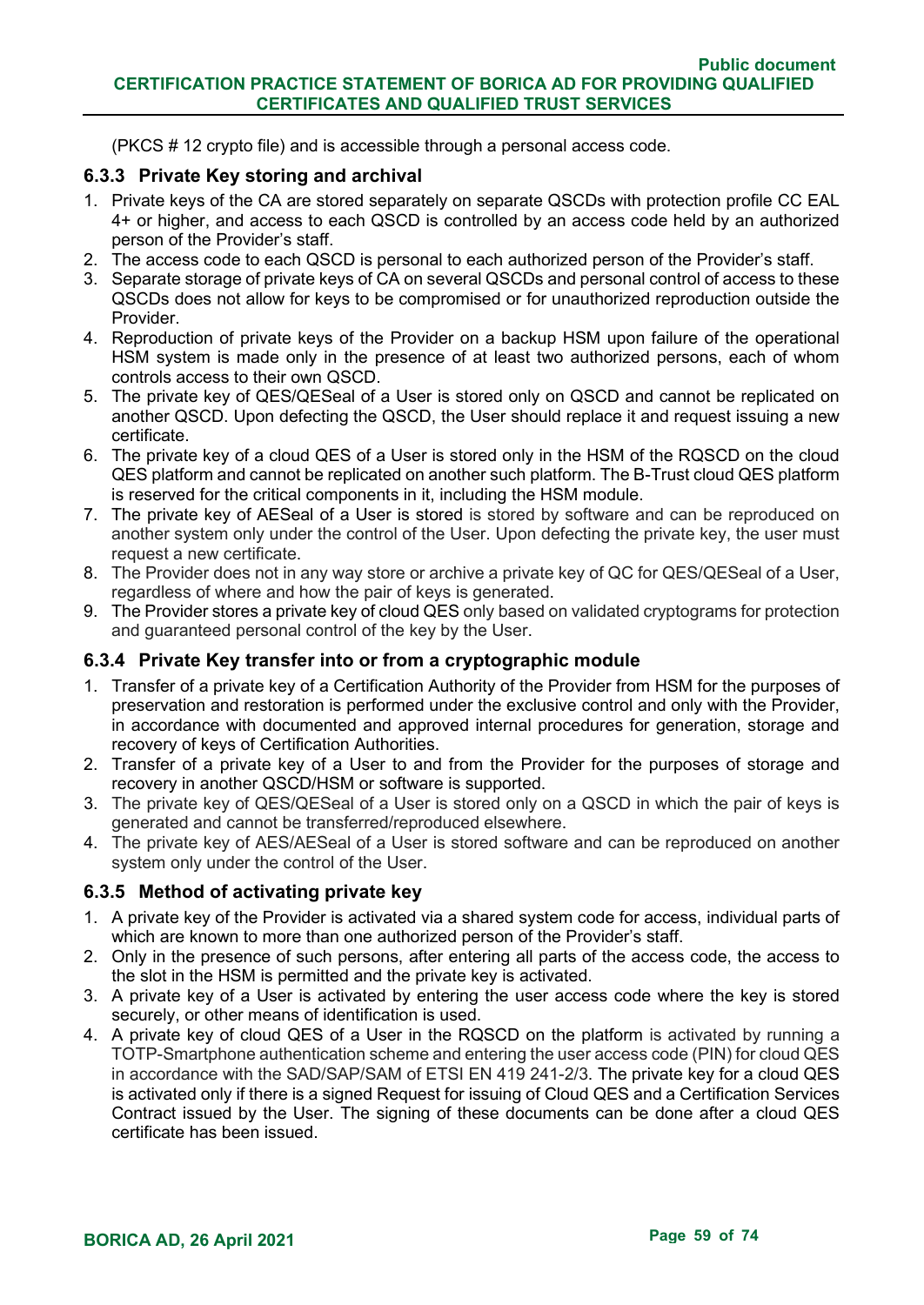### **6.3.6 Method of deactivation of the private key**

- 1. A private key of the Provider in the cryptosystem of the CA is deactivated (terminate the possibility to use/access the private key) by terminating the logical access to the appropriate key contained therein.
- 2. A private key of a User is deactivated (the possibility to use/access the private key is terminated) by terminating the logical access to the location where the key is stored.

#### **6.3.7 Destroying private key**

- 1. A private key of the Provider in the cryptosystem of the CA is destroyed by deletion of the key or the relevant slot. If necessary, recovery media stored in the archive shall be deleted as well.
- 2. A private key of QES/QESeal of a User is destroyed by its deletion from the QSCD or by the overall deletion of QSCD.
- 3. A private key of cloud QES of a User is destroyed by its deletion (its cryptogram) from the user account for cloud QES.
- 4. A private key of AES/AESeal of a User is destroyed by its deletion from the location where the key is stored securely.

## **6.4 Other Aspects of Key Pair Management**

#### **6.4.1 Public key archival**

- 1. Public keys of CA are contained in the service certificates of the Provider and stored in an internal register. These are publicly available through publication of certificates of the Provider.
- 2. Public keys of CA are archived and stored for 10 years after the expiry of validity or termination of the respective certificates.
- 3. Public keys of Users are contained in certificates issued to them, which are published in the Public Register and stored in an internal register.
- 4. Public keys of Users are stored and archived by periodical archiving of the internal register.

### **6.4.2 Certificate Validity Period and Use of Key Pair**

- 1. QC have the following validity periods:
	- of "B-Trust Root Qualified CA" and "B-Trust Root Advanced CA" 20 (twenty) years;
	- of "B-Trust Operational Qualified CA" and "B-Trust Operational Advanced CA" 15 (fifteen) years;
	- of the OCSP servers  $-5$  (five) years;
	- of a User according to the contract between the Provider and the User, but not more than 3 (three) years.
- 2. When the key is used for signing/sealing after expired validity period of the certificate, the signature/seal is invalid, and the respective signed/sealed statement or object should be considered void.
- 3. Six months prior to expiration of validity of the CA, the Provider generates a new key pair and applies all the necessary actions for safeguarding the operation of the Relying Parties who rely on the old key pair. The new key pair of the CA is be generated and its public part is distributed according to the policy of this document.

### **6.5 Activation Data**

### **6.5.1 Generating and Installing Activation Data**

- 1. When generating a key pair by a User, he/she creates and manages the activation data.
- 2. When generating a key pair of a User by the Provider, the latter hands over, together with the private key, the control of the activation data to the User.
- 3. Upon initial issuance of a certificate on a B-Trust QSCD, before generating a key pair, the B-Trust QSCD is initialized and the following access/activation codes are created: User ("User") and Administrative ("SO"), and respectively for access to the personal private key in QSCD and for unblocking the QSCD.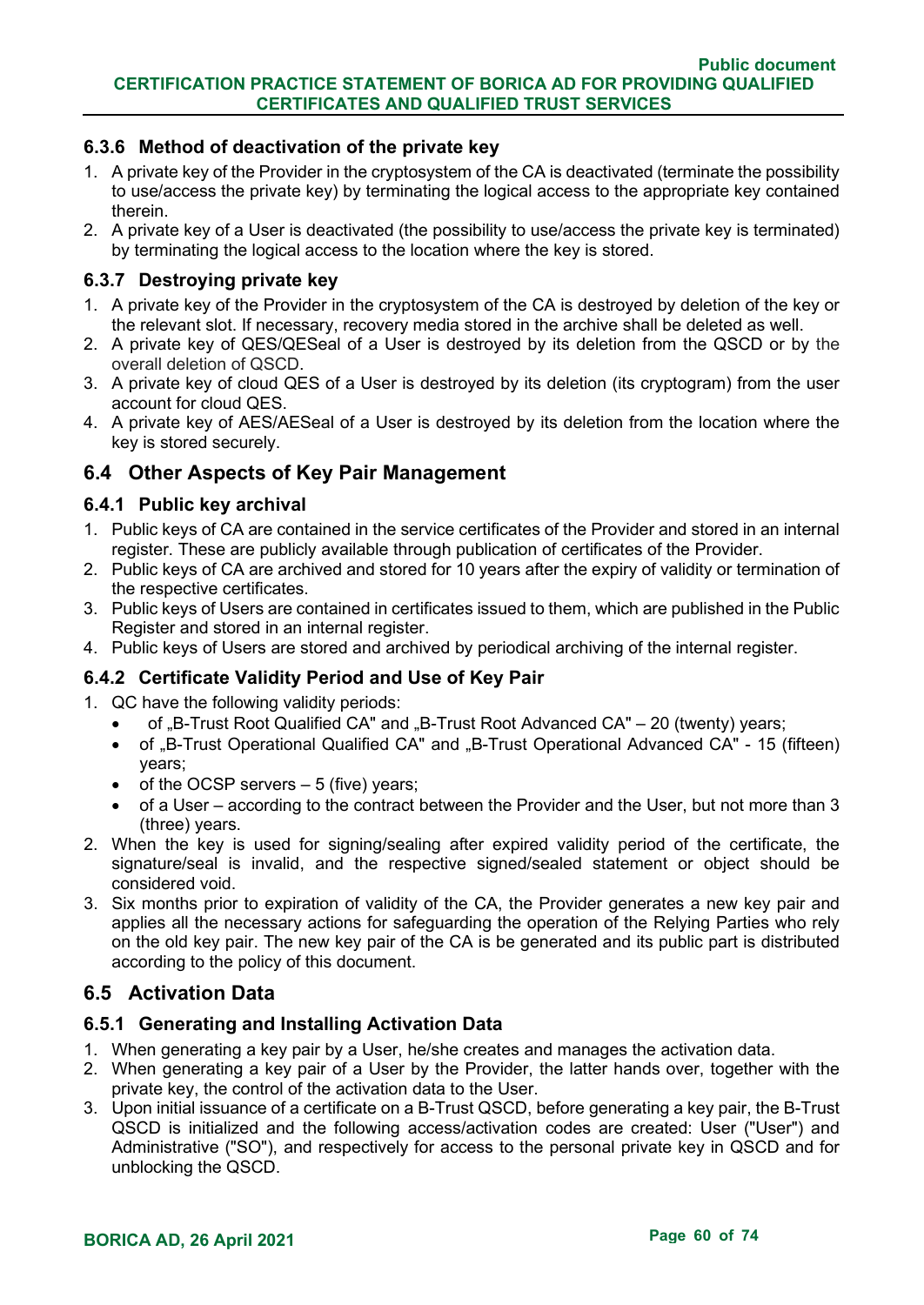#### **Public document CERTIFICATION PRACTICE STATEMENT OF BORICA AD FOR PROVIDING QUALIFIED CERTIFICATES AND QUALIFIED TRUST SERVICES**

- 4. Initial User and Administrative access code and code to unblock the B-Trust QSCD are provided to the User or his/her authorized representative in a sealed, non-transparent paper envelope.
- 5. The User must change the initial User access code through the software that comes with the B-Trust QSCD.
- 6. The Provider recommends that the User periodically change his/her user code for access to the QSCD.
- 7. The User must use the Administrative access code to unblock a blocked B-Trust QSCD.

### **6.5.2 Generating and Installing Activation Data for Cloud QES**

- 1. The key pair for cloud QES is generated in the HSM of the RQSCD on the B-Trust cloud QES platform and the private key is securely stored by the Provider.
- 2. Upon initial issuance of a QC for cloud QES before generating a key pair the user has to load and initialize/activate the mobile cloud application on the smartphone.
- 3. The initialization/activation of the mobile application is performed autonomously in the smartphone, and registration of the mobile application is performed jointly with the cloud QES platform of the Provider and include the following:
	- Creating a password;
	- Registration (association) of the application/mobile device in the cloud QES platform (creating user account, exchange of shared key for TOTP-scheme for authentication, PIN protection key);
	- Secure storage of the two keys in the mobile device/application one used for TOTP authentication (ownership of the mobile device by the User), the other - for protection of the PIN for access to the private key;
	- Generating a key-pair after entering the PIN through the mobile application by the User; the private key is protected by an established crypto scheme that guarantees personal control to the private key and is stored;
- 4. Data for activation of the cloud QES (shared key for TOTP-authentication, key for PIN protection) are under the control of the User.
- 5. TOTP-authentication mechanism and the crypto scheme for protection of private key of a cloud QES bring guaranteed personal control of the User to the protected private key of the cloud QES.

### **6.5.3 Protection of Activation Data**

1. The User must store and keep from compromising the access codes to the place where the private key is stored securely.

### **6.5.4 Other aspects of Activation Data**

- 1. After a number of unsuccessful attempts to enter the correct code to access the private key of a User, the B-Trust QSCD is blocked.
- 2. After a number of unsuccessful attempts to enter the correct code to access the private key of a Cloud QES of a User, the cryptogram with the private key in the user account is blocked.
- 3. The User has to use the Administrative access code to unblock a blocked B-Trust QSCD.
- 4. The User of Cloud QES has to use an additional (administrative) code to unblock the cryptogram with the private key.

# **6.6 Security of Computer Systems**

### **6.6.1 Security Requirements**

- 1. The computer platforms on which all critical components of the B-Trust infrastructure are operating are equipped and configured with means for local protection of access to software and information.
- 2. The Provider provides methods and procedures to administer and manage the security of the entire infrastructure of B-Trust, in accordance with standards for information security management that are generally accepted in international practice.
- 3. The reliability of systems, and technical and cryptographic security of the processes they perform, is ensured by tests and checks of technical equipment and technology according to a methodology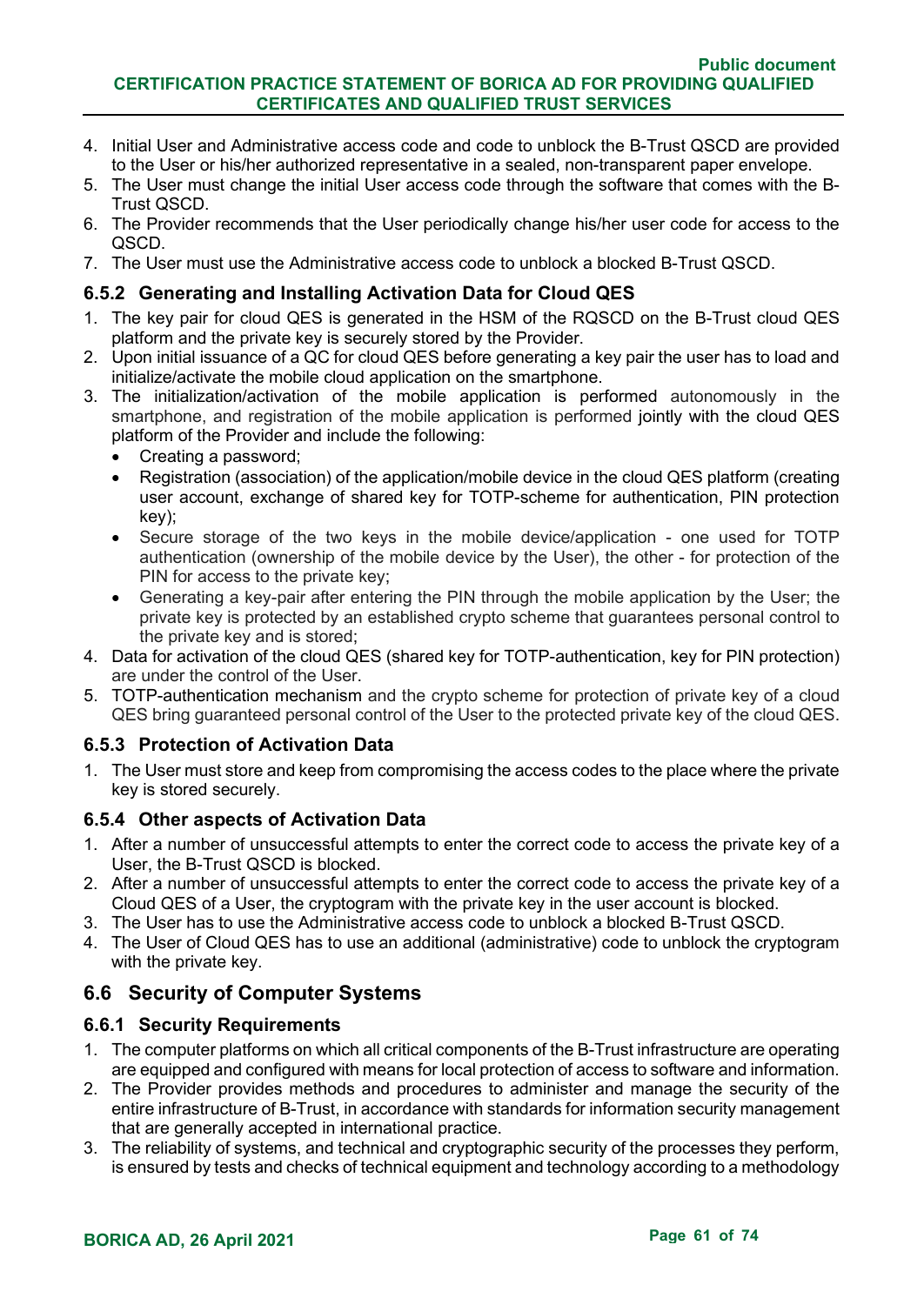for security assessment.

4. Inspections and tests are carried out periodically, and after each change that affects the security infrastructure.

### **6.6.2 Security level**

1. The security level of systems used in the infrastructure of B-Trust meets the legal requirements for implementing the activities of the Provider and is determined by the document Security Policy of the Provider.

# **6.7 Development and Operation (Life Cycle)**

### **6.7.1 Development**

- 1. The development of products and trust services related to certificates issued and maintained by the Provider is performed on separate systems, completely independent of those in regular operation.
- 2. Products, software and services offered by the Provider are initially tested on development systems, before being implemented into operation.
- 3. New products and trust services offered by the Provider are accompanied by operational procedures and instructions for use.

### **6.7.2 Operation**

- 1. Trust services and products implemented in operation by the Provider are maintained by dedicated separate operating computer systems.
- 2. The Provider provides all trust services through its operational systems.
- 3. Products and services of the Provider are tested in real working conditions.

## **6.8 Additional Tests**

1. The Provider provides an opportunity for performance testing of the issued Qualified Certificates on its official website.

### **6.9 Network Security**

1. The Provider uses innovative technical means for the exchange and protection of information in the infrastructure of B-Trust, in order to ensure network security of systems against external threats and interventions.

### **6.10 Timestamp**

1. The Provider has published in a separate document the Certificate Policy and Certification Practice Statement of the Qualified Electronic Time-Stamping Authority.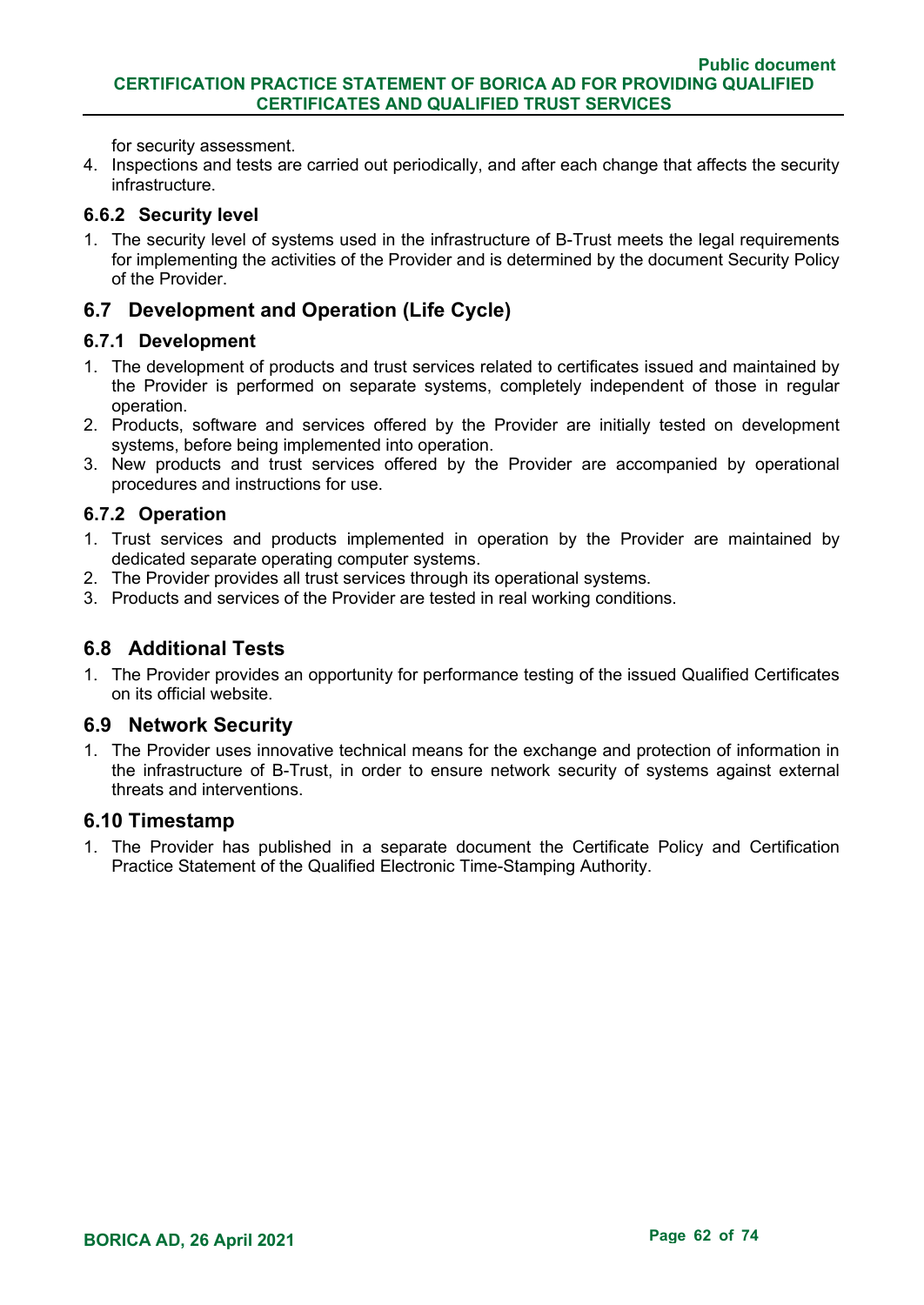# **7 RISK ASSESSMENT**

- 1. Considering established business and technical problems in the delivery, operation and maintenance of trust services, the TSP carries out a risk assessment to identify, analyze and assess the associated risks.
- 2. Appropriate measures are selected to avoid identified risks considering the results of the risk assessment. The measures adopted ensure a level of security commensurate with the degree of risks identified.
- 3. The Provider documents through the Practice and the relevant Trust Services Policies the security requirements and the operational procedures necessary to avoid identified risks.
- 4. Periodic review and risk assessment are performed to address identified risk factors.
- 5. The Management of the Provider approves the results of the risk assessment, the prescribed measures to overcome identified risk factors and accepts the residual risks identified.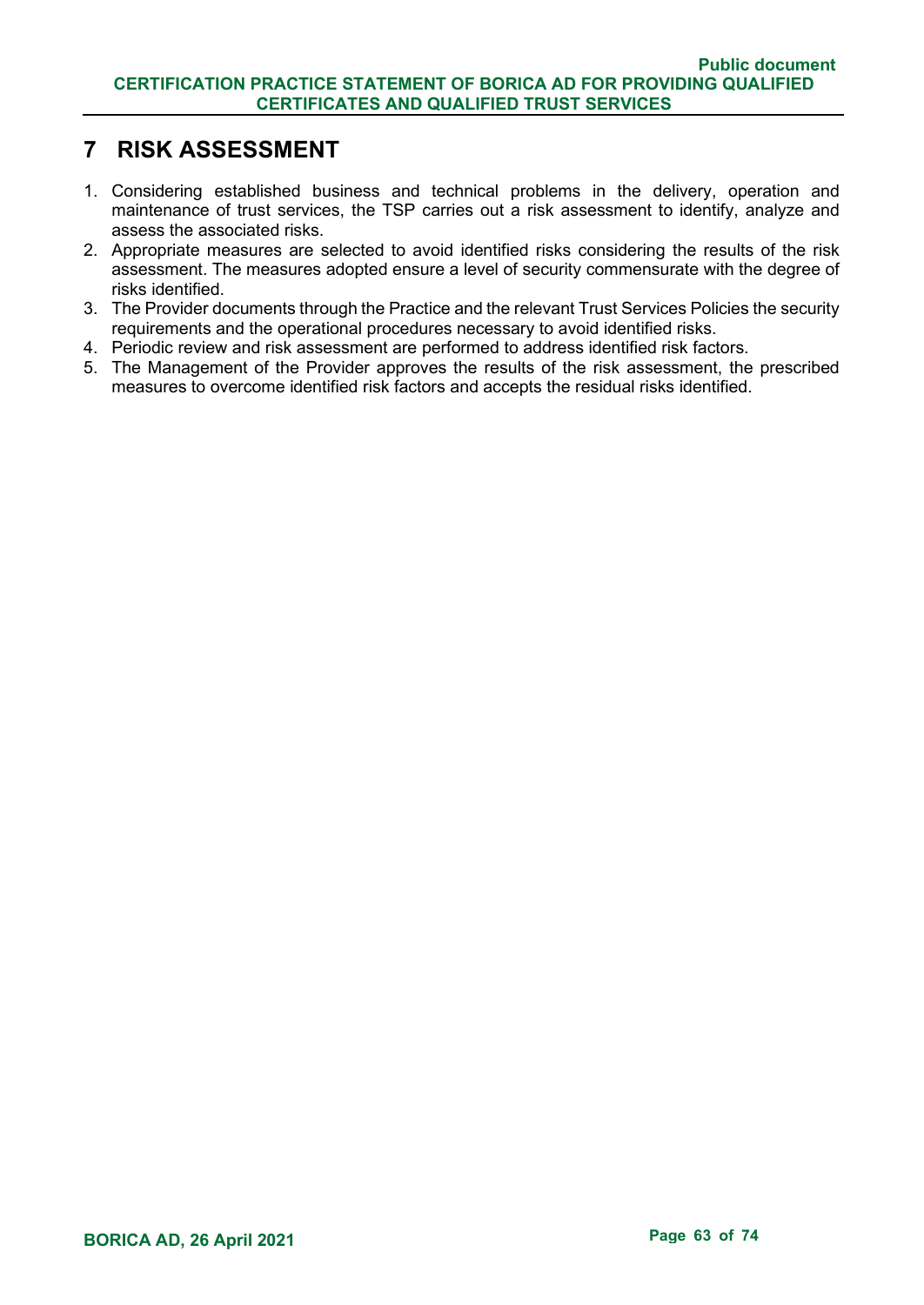# **8 PROFILES OF QUALIFIED CERTIFICATES, CRL AND OCSP**

### **8.1 Qualified Certificate Profile**

1. The full content (profile) of QCs is contained in the published documents of the respective Certificate Policies.

### **8.1.1 Version number**

- 1. The Provider issues QC in a X.509, v3 format.
- 2. The version number is included in the issued QC.

### **8.1.2 Extensions in the certificate format**

- 1. "Subject Key Identifier" attribute formed by the public key certified in the certificate as a hash value of the public key.
- 2. "Authority Key Identifier" attribute formed as a hash value of the public key of the operational CA of the Provider.
- 3. "Issuer Alternative Name" attribute contains the URL-string as an alternative name of the **Provider**
- 4. "Basic Constrains" attribute specifies the type of certificate and has the value "End entity" in the User certificate.
- 5. "Certificate Policy" attribute determines the identifier of the QC policy.
- 6. "Key Usage" attribute attribute that determines the use and limitations on the use of the certificate.
- 7. "Enhanced Key Usage" attribute supplements the meaning of "Key Usage" attribute and indicates additional and specific applications of the certificate.
- 8. .CRL Distribution Point" attribute contains a link to the current CRL of the operational CA of the **Provider**
- 9. "Authority Information Access" attribute contains the URL-address of the OCSP server for validation of the certificate.
- 10. "Qualified Statements" attribute the attribute contains an indication that the certificate is qualified and whether the private key is generated and stored on QSCD.

### **8.1.3 Identifiers of the Algorithms of Electronic Signature**

1. The attribute "Signature algorithm" identifies the algorithms (cryptographic mechanism) that are used.

#### **8.1.4 Forms of Naming**

See section "Naming" of this document.

#### **8.1.5 Restrictions on names**

See section "Naming" of this document.

#### **8.1.6 Policy Identifier**

1. QCs are issued in accordance with the Policy of the Provider with OID is recorded in the attribute "Certificate Policy" of the certificate. This Provider Policy is in line with internationally agreed policies under ETSI / ITU-T in EN 319 411-1/2. See Table in item 1.3 of the document.

### **8.1.7 Indication of a Qualified Certificate**

1. The Provider uses in the QC with a profile under the X.509 v.3 standard, "Qualified Statements" attribute with identifiers: "id-etsi-qcs-QcCompliance" (OID=0.4.0.1862.1.1), "id-etsi-qcs-QcSSCD"  $(OD=0.4.0.1862.1.4)$  and  $id-etsi-qcs-QcType$   $(OD=0.4.0.1862.1.6)$  with value  $id-etsi-qct$ esign" (oid=0.4.0.1862.1.6.1).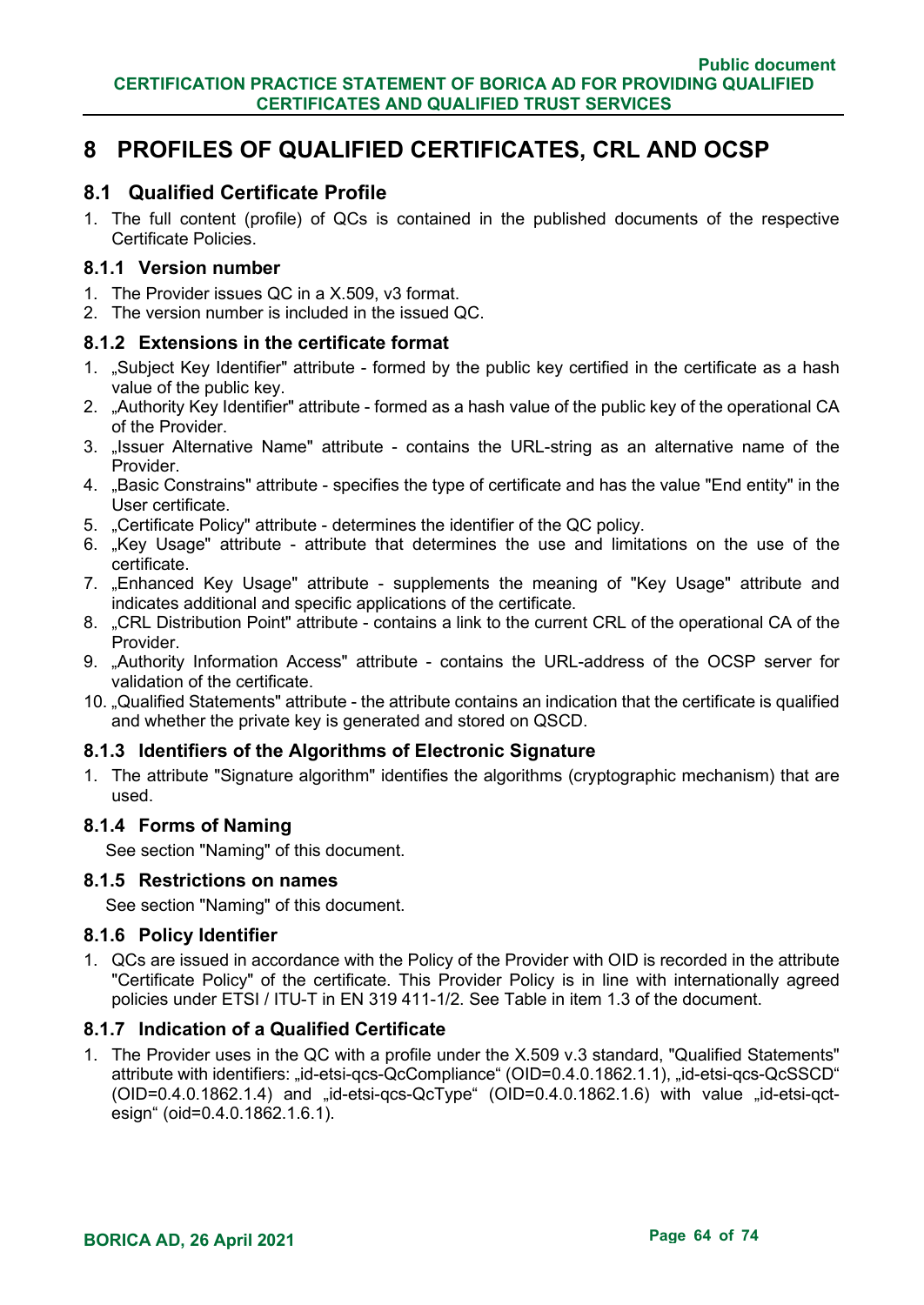# **8.2 Profile of the Certificate Revocation List**

### **8.2.1 Version**

- 1. The Provider, through its CA, issues, publishes and maintains Certificate Revocation Lists (CRL) in the H.509 v.2 format.
- 2. The version number is assigned in the issued CRL.

### **8.2.2 Format**

- 1. The Provider issues, publishes and maintains a CRL, which format is in accordance with the international guidelines RFC 5280.
- 2. CAs of the Provider issue, publish and maintain separate and complete CRLs and record therein only revoked certificates issued by the respective CA.
- 3. The Provider does not issue or maintain a scheme of "partial" (delta) CRL, but reserves the right to introduce such a scheme, if necessary.
- 4. The main attributes of the CRL are:
	- Version;
	- Issuer Name identifies the CA that issued and signed the CRL;
	- Effective Date/This update the time of issue of the CRL;
	- Next Update the period of validity of the CRL. After that period, the CA periodically issues a new list. During the period of validity, in the event of revocation/suspension of a certificate, the CA immediately issues a new CRL;
	- Signature algorithm means the cryptographic mechanism/algorithm for electronic signature of CRL;
	- Signature hash algorithm hash function in the mechanism of the electronic signature.
- 5. Additional CRL-attributes are:
	- Authority Key Identifier- the identifier of the CA that issues and signs the List. It contains the meaning of "subjectKeyIdentifier" from the certificate of the CA that signs the CRL.

### **8.2.3 Format of an Element in the CRL**

- 1. The CRL of the CA contains elements for all certificates revoked by the CA. These elements are constant in the List.
- 2. The CRL of the CA contains an element for every certificate suspended by the CA. Such an element in the List is temporary until the resumption of the certificate.
- 3. Attributes of the elements in the CRL are as follows:
	- "Serial number" the serial number of a revoked/suspended certificate;
	- "Revocation date"- the date of revocation/suspension of the certificate;
	- "CRL Reason Code" code identifying the reason for revocation/suspension.
- 4. The meanings of the reason for revocation/suspension of the certificate are as follows:
	- "keyCompromise" compromised private key of the User;
	- "CACompromise" compromised private key of an operational CA of the Provider;
	- "affiliationChange" changed status of a User to another person changes in the representative authority, revocation of representative authority, termination of employment contract, etc.;
	- "superseded" the certificate is replaced with another;
	- "certificateHold" the certificate is temporarily suspended.

### **8.3 OCSP Profile**

- 1. The OCSP server of the Provider shall operate and provide the service "online check of certificate status in real time", in accordance with the internationally recognized recommendation IETF RFC 6960.
- 2. Information of the request profile and response when operating with the OCSP server is available in the above-mentioned technical recommendation, publicly available on the web site of IETF.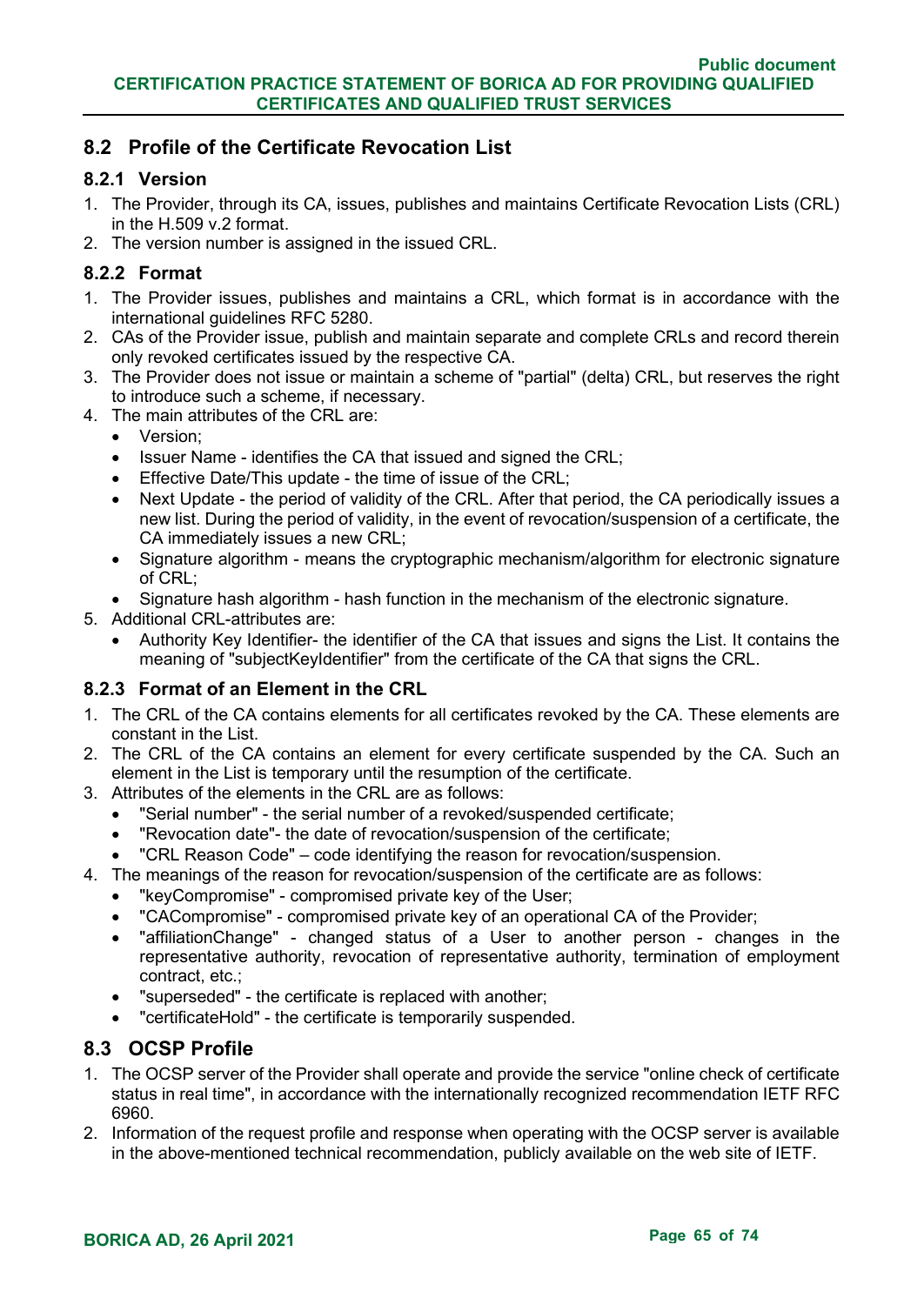# **9 INSPECTION AND CONTROL OF PROVIDER'S ACTIVITIES**

## **9.1 Periodic and Circumstantial Inspection**

- 1. The control of the legally regulated activity of the Provider, related to the electronic signature certificates and its compliance with the requirements of the EDETSA and the legislation is exercised by the Communications Regulation Commission, within its competence.
- 2. Internal control of Provider's activities shall be appointed by the executive management and/or Board of Directors of the legal entity of the Provider, and the order and extent of such controls shall follow the internal documents of the legal entity
- 3. The management of the Provider shall exercise continuous operational control for the proper performance of the operating instructions by the Provider's staff.
- 4. The management of BORICA AD shall appoint periodic inspections for compliance of the current activity with the approved Practice Statement and Policies regarding the activities of the Provider.
- 5. The Provider shall exercise constant control over the activity of the RA/LRA.

# **9.2 Qualifications of the Inspectors**

- 1. Inspectors can only be persons who are entitled to perform such functions in accordance with the requirements and documents adopted in international practice.
- 2. Inspectors shall be accredited by an international accreditation organization to perform such inspections.
- 3. The internal inspections on the operation of the RA/LRA shall be performed by employees of the Provider duly authorized for this activity.
- 4. Inspectors may not authorize others to perform part or all inspections, except with the explicit consent of the Provider.
- 5. Inspectors shall be held liable for the facts and circumstances verified, no matter if they have reassigned some or all of the inspections to others with the consent of the Provider.

### **9.3 Relationship of the Inspecting Persons with the Provider**

- 1. The inspecting persons shall be independent, not directly or indirectly related and have no conflict of interest with the Provider.
- 2. The relations between the Provider and external inspectors shall be arranged by a contract.

# **9.4 Scope of the Inspection**

- 1. The inspection by the Authorities to assess compliance with Regulation 910/2014 covers the regulatory requirements to the Provider's activity under the EDETSA.
- 2. Internal inspection may cover every circumstance or activity referred to in this document, as well as:
	- comparison of practices and procedures specified in this document with their practical implementation upon implementation of the Provider's activity;
	- inspection on the activities of subcontractors (external RAs/LRAs);
	- other circumstances, facts and activities related to the B-Trust infrastructure, at the discretion of the Provider's Management.

### **9.5 Discussion of Results and Follow-Up Actions**

- 1. Based on assessments and the examination report, the Provider's Management shall outline measures and deadlines for the elimination of the deficiencies and inconsistencies.
- 2. The staff of the Provider shall take specific actions to eliminate them within the specified period.
- 3. The results of the check shall be duly stored in the Provider's archive.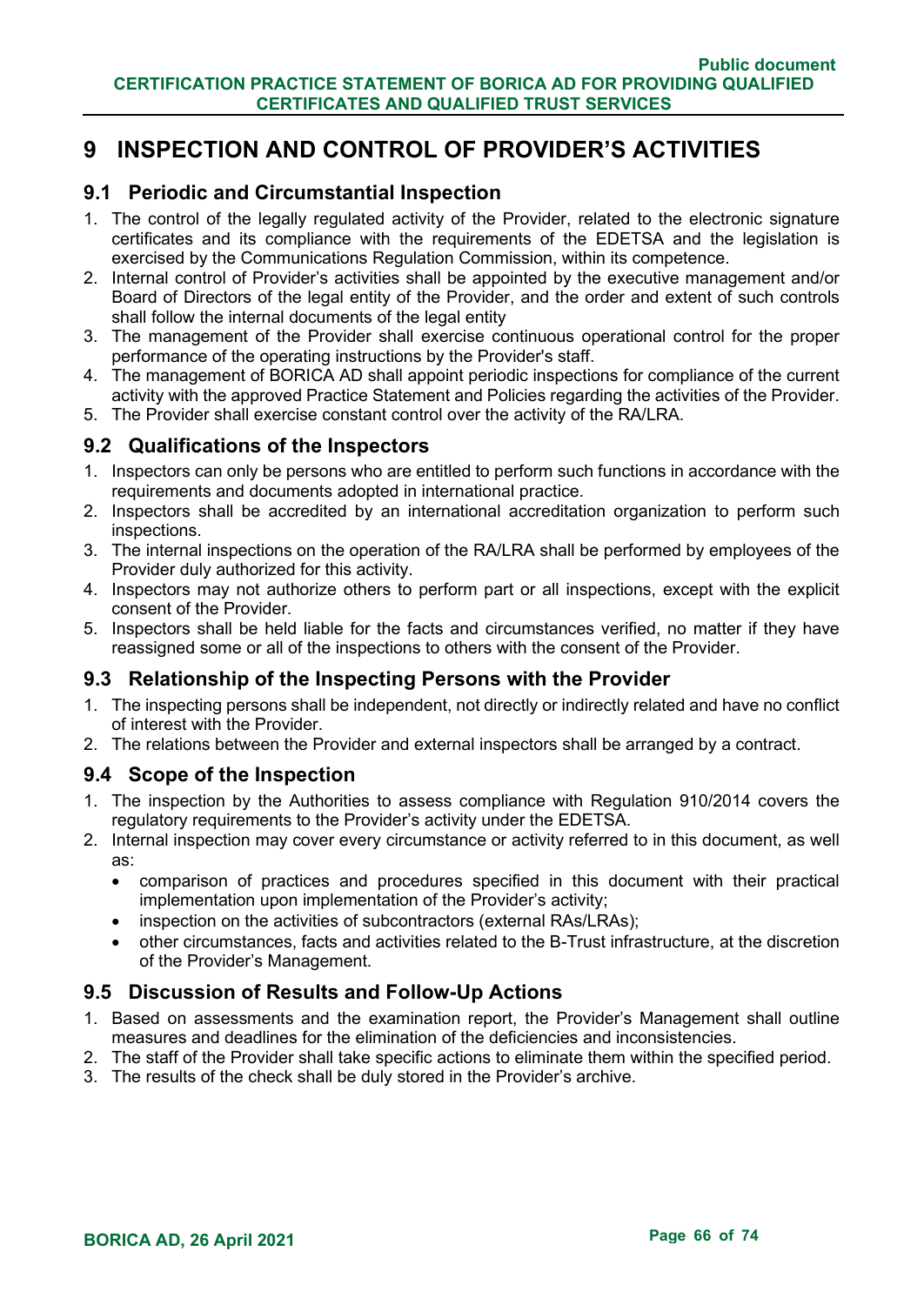# **10 BUSINESS AND LEGAL ISSUES**

### **10.1 Prices and fees**

- 1. The Provider shall maintain a document "Tariff for certification, information, cryptographic and consulting services".
- 2. The Provider has the right to change unilaterally the Tariff at any time during the term of Contract, and shall notify the Users by posting the changes on the website.
- 3. Changes are effective for the User on the day following the day of publication.
- 4. Within 5 (five) days from the date of the change as far as an increase in the price has occurred, the User is entitled to unilaterally terminate the Contract by giving written notice to the Provider, as of the date of expiry of the last certificate. In this case, the Contract shall be terminated as of the date of change, and contract fees paid for use of services shall not be subject to refund.
- 5. In the absence of notice of termination, it is considered that the User agrees to the changes.
- 6. The change in fees cannot affect fees already paid.

### **10.1.1Payments**

- 1. The contract value includes one or more of the following payments:
	- fee for issuing and maintaining QC:
	- fee for renewal of QC;
	- fee for consultation and technical assistance provided at the request of the fee for consultation and technical assistance provided at the request of the User;
	- cost of equipment purchased or rented from the Provider;
	- fee for personalization of physical media.
- 2. Due fees and payments are payable to the Provider in the amounts under the Tariff for the certification, information, cryptographic and consulting services provided by "BORICA" AD, in a time and manner as specified in the Contract and annexes thereto.
- 3. As far as any advance or subscription fee for the use of a service has been agreed, it is not refundable if the User has not used the service during the relevant period.
- 4. The price does not include any amounts accrued by telecommunications companies in connection with their services used by the User in relation to services provided by the Provider. These shall be payable entirely by the User to the relevant telecommunications company. The Provider shall not be held liable and responsible for payment of these amounts.
- 5. All costs and fees for transferring the amounts due to the Provider's account, including those in correspondent banks, shall be charged to the Client.

### **10.1.2 Fees for Certification, Cryptographic, Information and Consultancy Services**

- 1. For the provision and use of QC and related services a fee upon requesting the relevant service. In other cases, payment shall be made within 10 days of receipt of the invoice, or as per contract.
- 2. Services related to provision of technical assistance and consultations for building and maintaining infrastructure and information security solutions shall be based on "man/hours" and shall be paid based on a bilateral protocol signed for the work done. The prices of the hourly rate in the Tariff are valid within the generally accepted working time. When working outside the working hours, prices shall be increased proportionately, as per the Tariff.
- 3. The "Issuing qualified electronic time stamps" service, upon a Service Level Agreement (SLA,) shall be paid under the contractual terms of delivery and use of service.
- 4. The cost of equipment purchased or leased from the Provider shall be agreed and is payable as per the terms of contract. Legal relations between the Provider and the User shall be arranged in accordance with the general rules of the Sale Contract or, respectively, the Lease Contract.
- 5. If payments are delayed after the agreed period, the User shall pay to the Provider legal interest for the period until the final payment of amounts.
- 6. The use of documents published on the website of the Provider is free. To record and provide these documents on a physical medium, the cost of the medium and the courier costs shall be charged.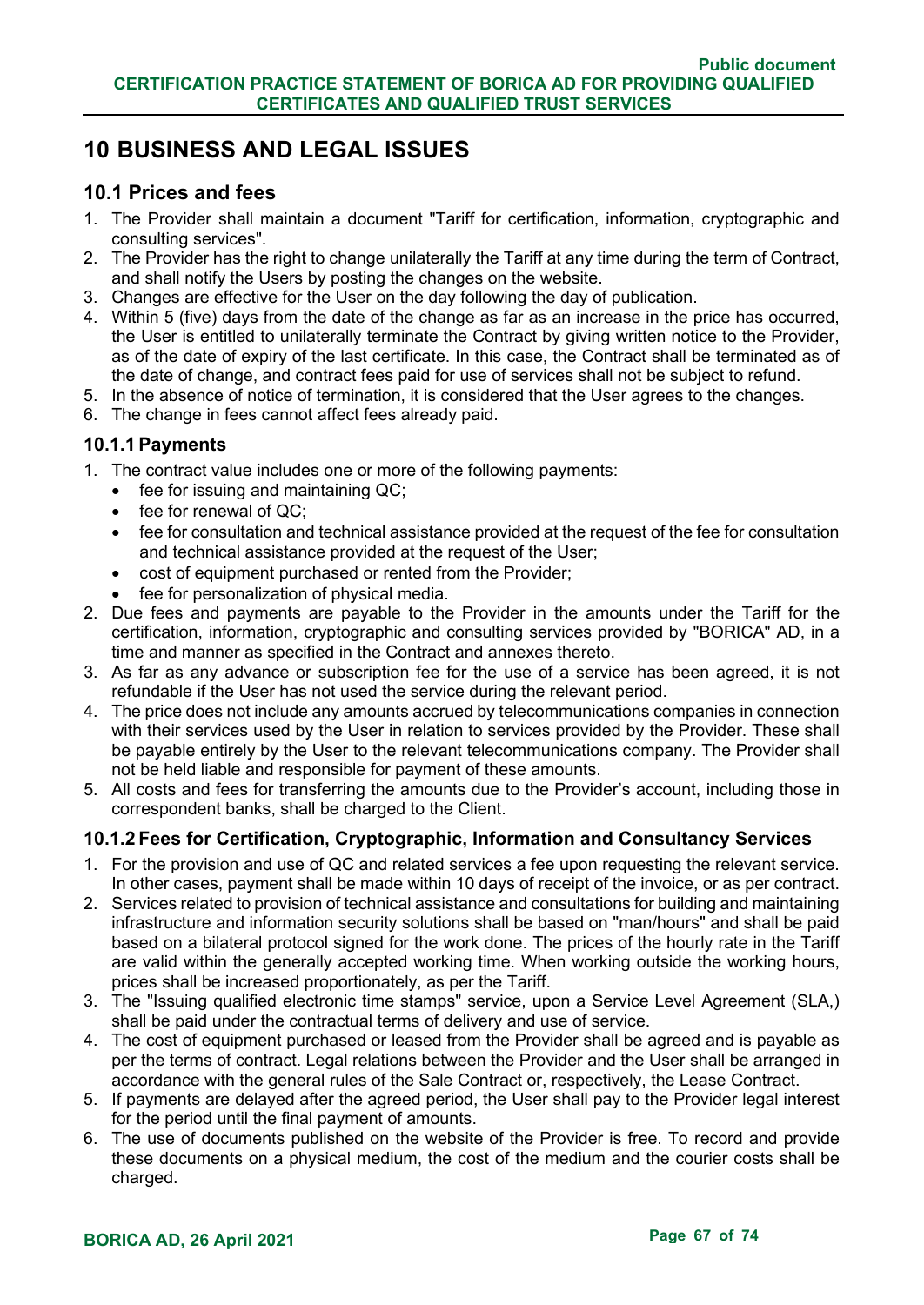### **10.1.3 Invoicing**

- 1. The Provider shall issue an invoice to the User for the services provided.
- 2. Failure to receive the invoice does not exempt the User from his obligation to pay the due fees within the agreed deadlines.
- 3. All amounts due under the Contract shall be paid by the User in cash or by a bank transfer. Payment by bank transfer shall be deemed to be made after the bank account of the Provider is credited with the full amount due.
- 4. All bank commissions, fees and expenses in connection with bank transfers are at the expense of the User.

### **10.1.4 Return of Certificate and Recovery of Payment**

- 1. A User may object to the inaccuracy or incompleteness in the content of a QC within 3 days after its publication in the Public Register.
- 2. If the incorrect content of a certificate is a fault of the RA/LRA, the Provider shall revoke and issue a new certificate with the correct content at their own expense, or shall refund the amount for the terminated certificate containing incorrect information.
- 3. If the incorrect content of a certificate is a fault of the User, the Provider shall terminate the certificate and shall not refund the payment. The Provider may issue a new certificate with correct content at the expense of the User.
- 4. The User can refuse a QC issued with correct content, and the Provider shall terminate it immediately, without refunding the payment for the terminated certificate.

### **10.1.5 Free Services**

- 1. The Provider shall provide free registration and information services relating to the use of the Public Register, as follows:
	- check of a QC of a User published in the Register;
	- validity check of a certificate in the Public Register:
	- real-time certificate status check;
	- certificate for time of presented content/electronic statement without SLA;
	- download of a current CRL and access to CRL archive;
	- download of official certificates of the Provider;
	- download of public documents of the Provider;
	- other services.

## **10.2 Financial liability**

### **10.2.1 Insurance of Activities**

- 1. The Provider shall make compulsory insurance of its activities as a registered QTSP by the CRC;
- 2. The compulsory insurance shall be for a continuous period and shall be renewed periodically.
- 3. Subject of the insurance is the Provider's responsibility to carry out their activities in accordance with the EDETSA and the Ordinance on the Activities of Trust-Service-Providers.
- 4. The Provider has a compulsory insurance in the amounts specified in Art. 14, para. 1 of the Ordinance on the Activities of Trust-Service-Providers.
- 5. The compulsory insurance covers the liability of the Provider to the Users, respectively Relying Parties for material and non-material damage suffered, to the limits specified in the EDETSA and the Ordinance on the Activities of Trust-Service-Providers.
- 6. After the occurrence of an event that could lead to an insurance claim, the affected person shall notify the Provider and the Insurer within 7 days after the event becomes known.

### **10.2.2 Insurance Coverage**

- 1. The insurance coverage for any non-material and/or material damage suffered by a User shall not exceed the amount established by the Ordinance on the Activities of Trust-Service-Providers.
- 2. The insurance shall not cover cases of waiver of responsibility, in particular for damages caused by: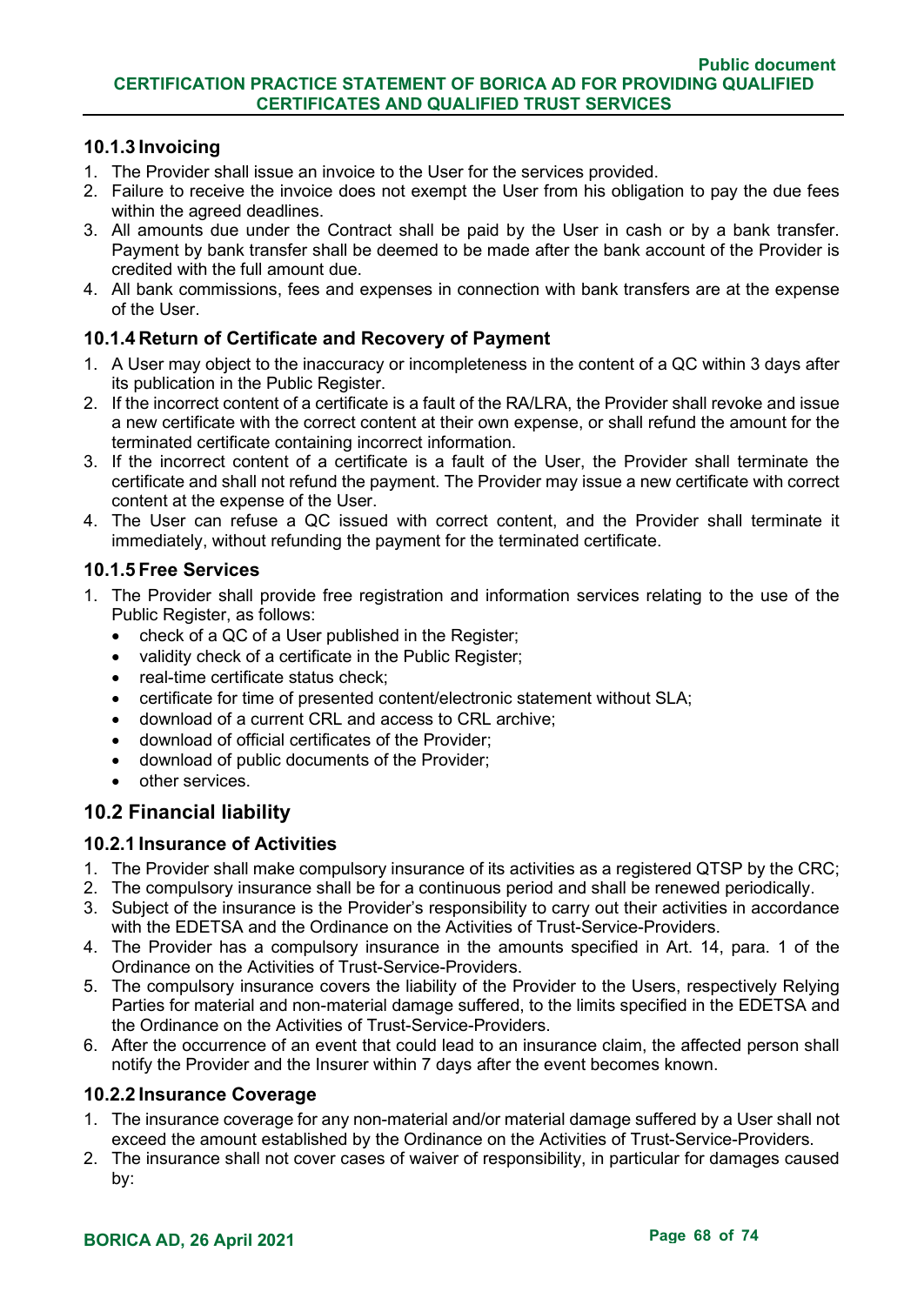- non-compliance of the User's obligations:
- compromise or loss of private key of a User due to nonperforming due diligence in use:
- non-compliance with the requirements for verification of the validity of electronic signature and the certificate by the Relying Party;
- force majeure and other circumstances beyond the control of the Provider.

# **10.3 Confidentiality of business information**

### **10.3.1Scope of Confidential Information**

- 1. Any information of a User, which is not included in issued certificates and CRLs constitutes personal data within the meaning of the Law for Protection of Personal Data and is considered confidential.
- 2. The information under the preceding paragraph shall be collected by the Provider only to the extent necessary for the purposes of issuing and maintaining certificates.
- 3. Information considered as confidential cannot be provided to third parties without the explicit consent of its respective owners, except where the Provider is obliged by Law, including:
	- Inspections of the Commission for Personal Data Protection;
	- Inspections of external and internal auditors to demonstrate compliance with standards, laws, regulations, and other regulatory requirements explicitly required for implementation of the business processes of the Provider;
	- Providing them to state institutions if this is legally and explicitly required.
- 4. Confidential information shall be stored with restricted access and shall be available only to personnel of the Provider authorized to operate with the data and revealed with the explicit permission of the User, except in cases where the Provider is obliged by Law.
- 5. No one except the User, including the Provider, may use the private key for creating an electronic signature. The Provider recommends the Holder not to expose the user access code to the private QC key, even if it is encrypted.
- 6. All private keys of the staff and the units in the Provider infrastructure are reliably protected against compromise and distribution.
- 7. Records in registers and logs from the systems of the Provider shall be considered as confidential information and shall be protected from unauthorized access and impact.

### **10.3.2 Non-Confidential Information**

1. Any information contained in the Public Register regarding the certificates issued (unless the User has specified a "prohibition of access" option), in the current CRL and archival copies of this list shall be publicly available.

### **10.3.3Protection of Confidential Information**

1. The Provider and the User have no right to disseminate or allow dissemination of information made known to them during or in connection with their obligations under the Contract, including payments, without the prior written permission of the other Party.

### **10.4 Personal data protection**

- 1. The Provider is registered as data controller under the Law for Protection of Personal Data.
- 2. As a data controller, the Provider strictly complies with the requirements of confidentiality and nondisclosure of personal data of Users that has become known by the Provider in the performance of their business as a QTSP.
- 3. The personal data that is provided and gathered according 10.3.1 are stored and processed solely for the purposes of the Provider in accordance with the requirements of the EDETSA, the current regulatory framework and on GDPR.
- 4. According to the approved Policies of the QCs, elements of information therein may contain personal information. In order to carry out its activities and meet the specific requirements to public electronic services with regard to certified information, the Provider shall make it available to third parties through certificates issued, unless the "prohibition of access" option is selected in the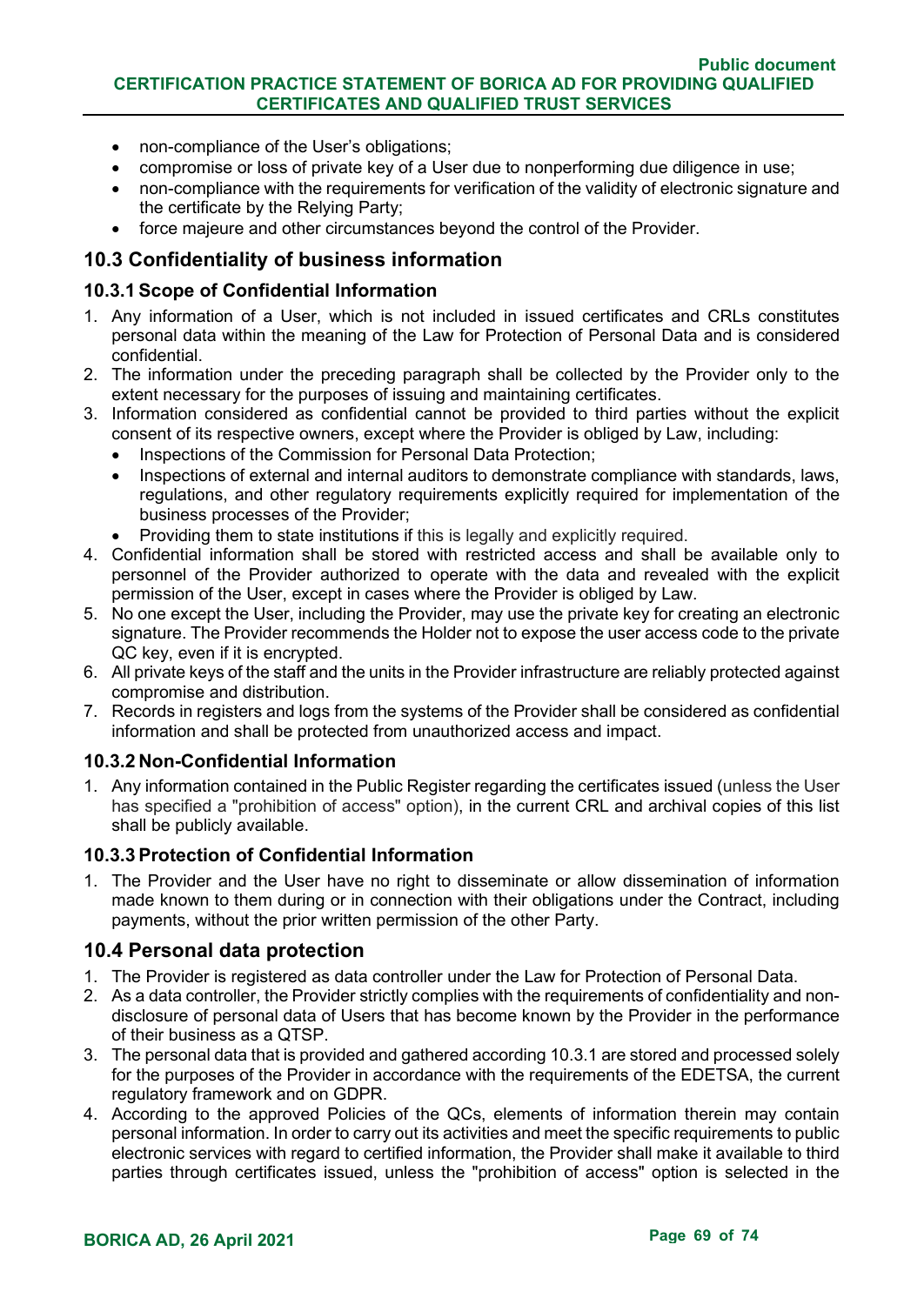request for a certificate.

- 5. The User as a subject of personal data has the right:
	- Require the Provider to correct or restrict the processing of his or her personal data or to object to their processing;
	- Require the Provider to erase without undue delay his personal data to be performed by the Provider if the terms of Article 17 of the GDPR are applicable;
	- Receive their personal data upon request in the appropriate order described in 10.11.
	- The portability of personal data under the terms of Article 20 of the GDPR and the regulatory framework in the country.
	- Be advised of the corrections made, deleting and limiting the processing of his or her personal data, if he specifically requests this.
	- Submit a complaint to the Supervisory Authority the Personal Data Protection Commission, regarding its personal data provided to the Provider

# **10.5 Intellectual property rights**

- 1. Various data included in certificates issued or published in the Public Register is subject to intellectual property and other property and non-property rights.
- 2. The relationships regarding these rights between the Provider and other participants in the B-Trust infrastructure, such as external RAs, LRAs, etc. shall be arranged by contract.
- 3. All certificates issued by the Provider shall be subject to copyright of the Provider.
- 4. All rights on trademarks used by the Provider (e.g. B-Trust®), as well as trade names used by the Users and contained in the certificates, shall be retained by their owners and shall be used only for the purposes of trust services.
- 5. Key pairs corresponding to the certificates of the Provider and other participants in the B-Trust infrastructure, as well as the relevant classified material, shall be subject to the rights of the Provider and the relevant participants, regardless of ownership over the physical medium of keys.

### **10.6 Responsibility and warranties**

### **10.6.1 Responsibility and warranties of the Provider**

- 1. The Provider is responsible and guarantees for complying strictly with the conditions contained in this document, and with the requirements of the EDETSA and regulations on the activities of registered QTSP.
- 2. The Provider operates the activity of a registered QTSP by:
	- using equipment and technologies that provide system reliability and technical and cryptographic security of processes, including a safe and secure mechanism/key generation and electronic signature device in its infrastructure;
	- issuing QCs after verification of the submitted information by means permitted by Law;
	- storing and maintaining information relating to the issued certificates and operation of the systems;
	- complying with established operating procedures and rules for technical and physical control, in accordance with the terms in this document;
	- issuing the appropriate types of certificates upon request, complying with the conditions and procedures of this document, and with associated Policies;
	- notifying Users of the fact of its accreditation;
	- creating an opportunity for immediate suspension and revocation of the QCs;
	- performing revocation and suspension of certificates under the terms and conditions of the respective Policy;
	- immediately notifying the User after the suspension of a certificate;
	- providing conditions for precise verification of the time of issuance, suspension, renewal and revocation of certificates;
	- providing measures against forgery of certificates and the confidentiality of data disclosed in the process of creating the signature;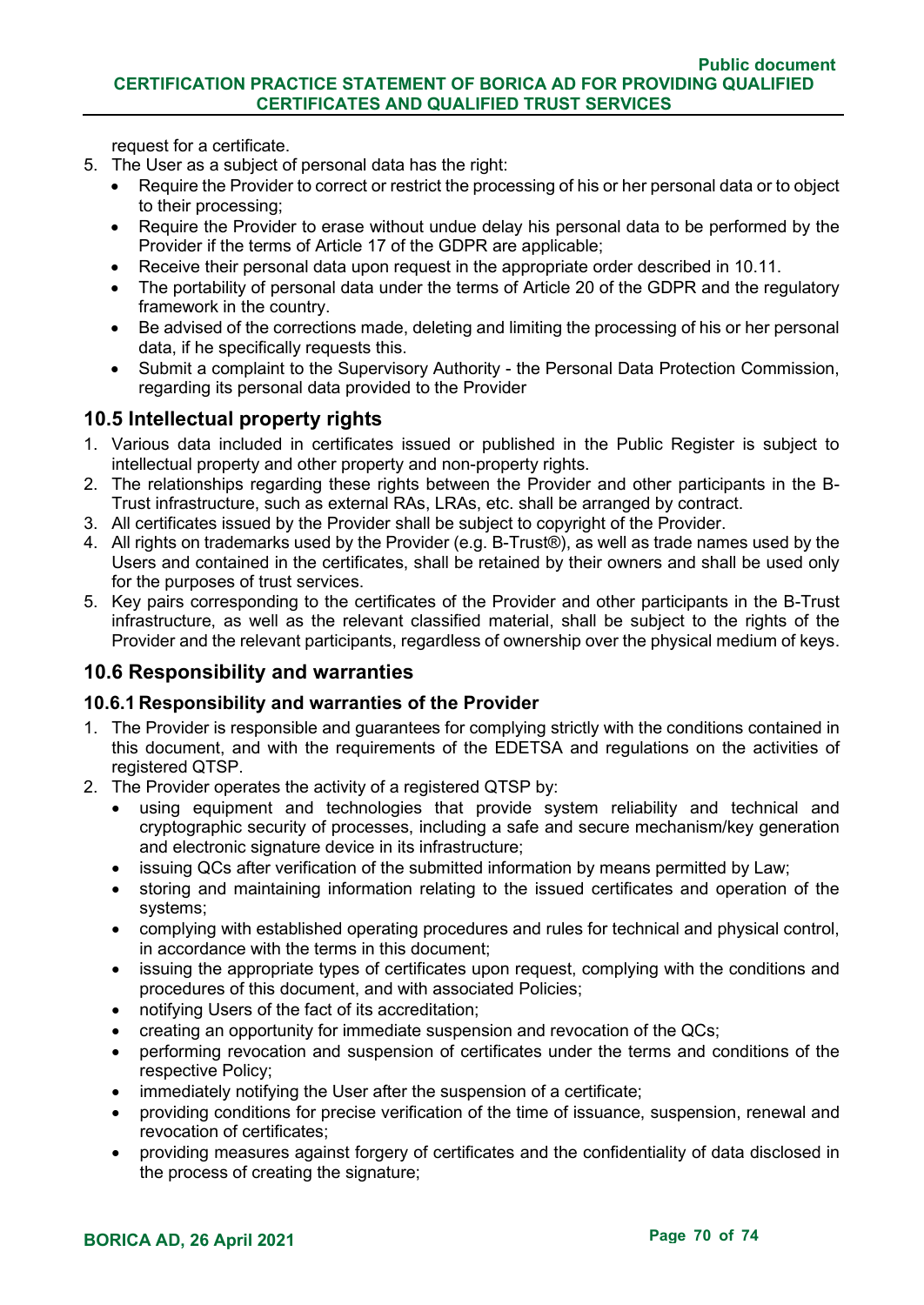#### **Public document CERTIFICATION PRACTICE STATEMENT OF BORICA AD FOR PROVIDING QUALIFIED CERTIFICATES AND QUALIFIED TRUST SERVICES**

- using trustworthy systems to store and manage certificates;
- ensuring that only duly authorized employees have access to make changes, and verify the validity and authenticity of certificates;
- in case of technical problems relating to security, immediately informs the servicing personnel;
- by revoking the validity of the QC upon its expiration;
- informing Users and third Relying Parties of their obligations and due diligence in the use and reliance on the trust services of the Provider, as well as of the proper and safe use of certificates issued and of trust services related thereto;
- using and storing personal and other data for the purposes of its activities on providing trust services under the EDETSA and in accordance with the provisions of the Personal Data Protection Act and other relevant legislation;
- not storing or copying data used to create private keys;
- supporting materials and equipment that enable carrying out its activities;
- insuring for the duration of its activity for damages arising from breach of its obligations under the EDETSA, in compliance with the Insurance Policy;
- employing personnel with the necessary expertise, experience and qualifications to perform the activity;
- announcing and providing access to approved mobile application for cloud QES;
- maintaining a Register to publish issued QCs, an updated CRL and other circumstances and electronic documents, in accordance with this document and the EDETSA;
- providing 24/7 electronic access to the Register;
- providing protection against any unauthorized changes to the Register, as a result of unregulated and unauthorized access or by accident;
- immediately publishing in the Public Register of QCs the certificates issued and signed;
- creating conditions for each Relying Party to check the status of a certificate issued and published in the Public Register;
- in performance of its usual activity for providing all trust services of the portfolio of BORICA AD, the Provider does not discriminate in any way its clients and employees.
- 3. The Provider shall be responsible to the User and the Relying Party for:
	- its obligations under the preceding paragraph;
	- any incorrect or missing data in a certificate due to his/her fault:
	- any omissions in establishing the identity of the Applicant.

#### **10.6.2 Responsibility and warranties of the RA/LRA**

- 1. The Provider shall ensure that RA/LRA perform their functions and duties in full compliance with the terms in this document, with requirements and procedures of the Policy and internal operational instructions.
- 2. The Provider shall be held liable for any actions of a RA/LRA in the B-Trust infrastructure.

#### **10.6.3 Responsibility of the User**

- 1. The User must:
	- follow precisely the conditions and procedures of this document and the relevant Policy upon request for issuance of certificate and use of other trust services;
	- pay the due remuneration to the Provider under the Contract and annexes thereto;
	- have basic knowledge on the use of electronic signature certificates and PKI technologies;
	- provide true, accurate and complete information to the Provider as required by law and this document when applying for the issuance and management of the certificate;
	- provide secure and reliable environment and procedure (reliable technical means and software), when generating the key pair outside the infrastructure of the Provider in order to protect the confidentiality of the private key;
	- use algorithms in accordance with the requirements of the Ordinance on the requirements to the algorithms of creation and verification of qualified electronic signature when generating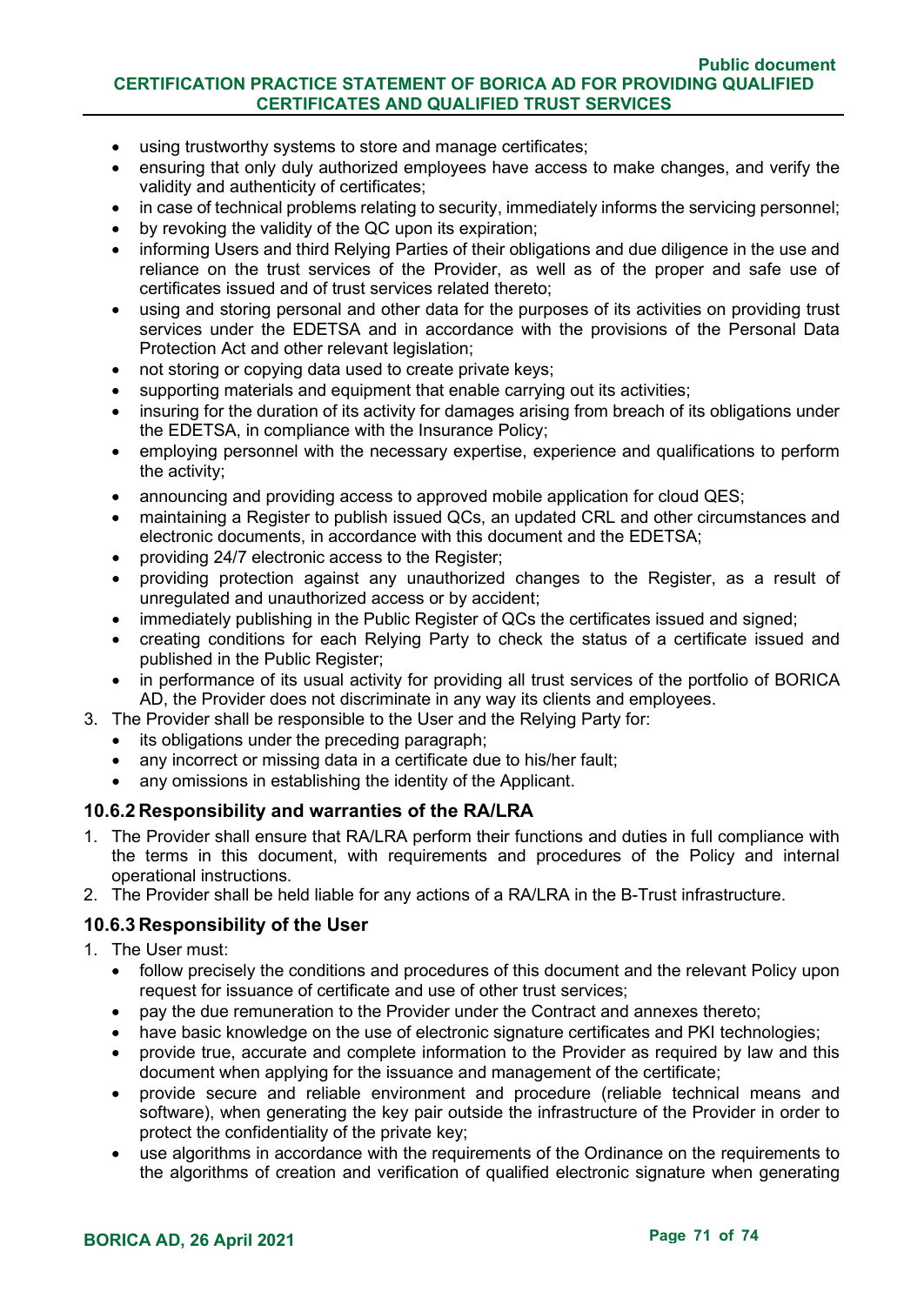#### **Public document CERTIFICATION PRACTICE STATEMENT OF BORICA AD FOR PROVIDING QUALIFIED CERTIFICATES AND QUALIFIED TRUST SERVICES**

the key pair;

- notify the Provider immediately in case of compromise or suspected compromise of the private key by sending a request for suspension or revocation of the certificate;
- securely store and protect the private key during the whole validity of the certificate against loss and compromise, in accordance with the requirements of the relevant Policy. Any use of the private key shall be considered as an act committed by the User;
- accept the issued certificate for electronic signature immediately after it is presented by the Provider;
- verify the completeness and accuracy of the contents of the certificate within 3 (three) days after its publication. In case of a discrepancy between the information provided under the contract and the certificate, the User shall notify the Provider immediately;
- notify when a change occurs in the certified information and request revocation of the certificate;
- notify the Provider of any change in information not included in the certificate issued, but which is provided in the process of issuing the certificate;
- change their initial access code to the private key /QSCD, before using the certificate;
- use their issued certificates only with licensed cryptographic software;
- use a certificate only in accordance with its intended purpose and in accordance with the applicable Policy and in view of the limitations under which it is issued;
- not use the private key to create an electronic signature after the expiration of the certificate or after its suspension or revocation;
- inform each Relying Party of their due diligence and responsibility when relying the QC;
- accept the conditions of due diligence and responsibility when relying the QC, in the event that they act as a Relying Party.
- 2. The User shall be held liable if accepted a QC issued by the Provider based on untrue data submitted by them, respectively, based on concealed or missing data.
- 3. The Provider shall regress to the User any claim for damages resulting from incurred liability of the Provider for failure of obligations arising from this document or from the Contract, if the User:
	- has used an algorithm which does not meet the requirements of the Ordinance on the requirements to the algorithms of creation and verification of qualified electronic signature;
	- does not meet strictly the security requirements set by the Provider;
	- fails to request revocation of the certificate when aware that the private key was used improperly or is in danger of unauthorized use;
	- has accepted the certificate being issued when the User was not authorized to hold the private key corresponding to the public key in the certificate;
	- has accepted the certificate being issued by making untrue statements to the Provider relating to the contents of the certificate;
	- has accepted the certificate when the User was not been authorized to apply for the issuance of the certificate.

### **10.6.4 Due Diligence and Responsibility of the Relying Party**

- 1. Persons who trust QCs must have basic knowledge about the principles of use and applicability of the electronic signature/seal and the services related to the use of the certificate.
- 2. The Relying Party should perform due diligence by:
	- trusting the certificates only in terms of the Policy regarding their purpose, and the limitations and conditions under which they are issued;
	- checking the status of the certificate before trusting it in the Provider's public register. A check of the electronic authenticity and integrity of the certificate outside the Public Register or in an outdated CRL does not provide verification of its validity and any damages resulting by actions taken after only such a check shall be borne by the Relying Party;
	- verifying the validity of electronic signature/seal, and the validity of electronic signature/seal of the Provider along the chain of certificates to the base certificate;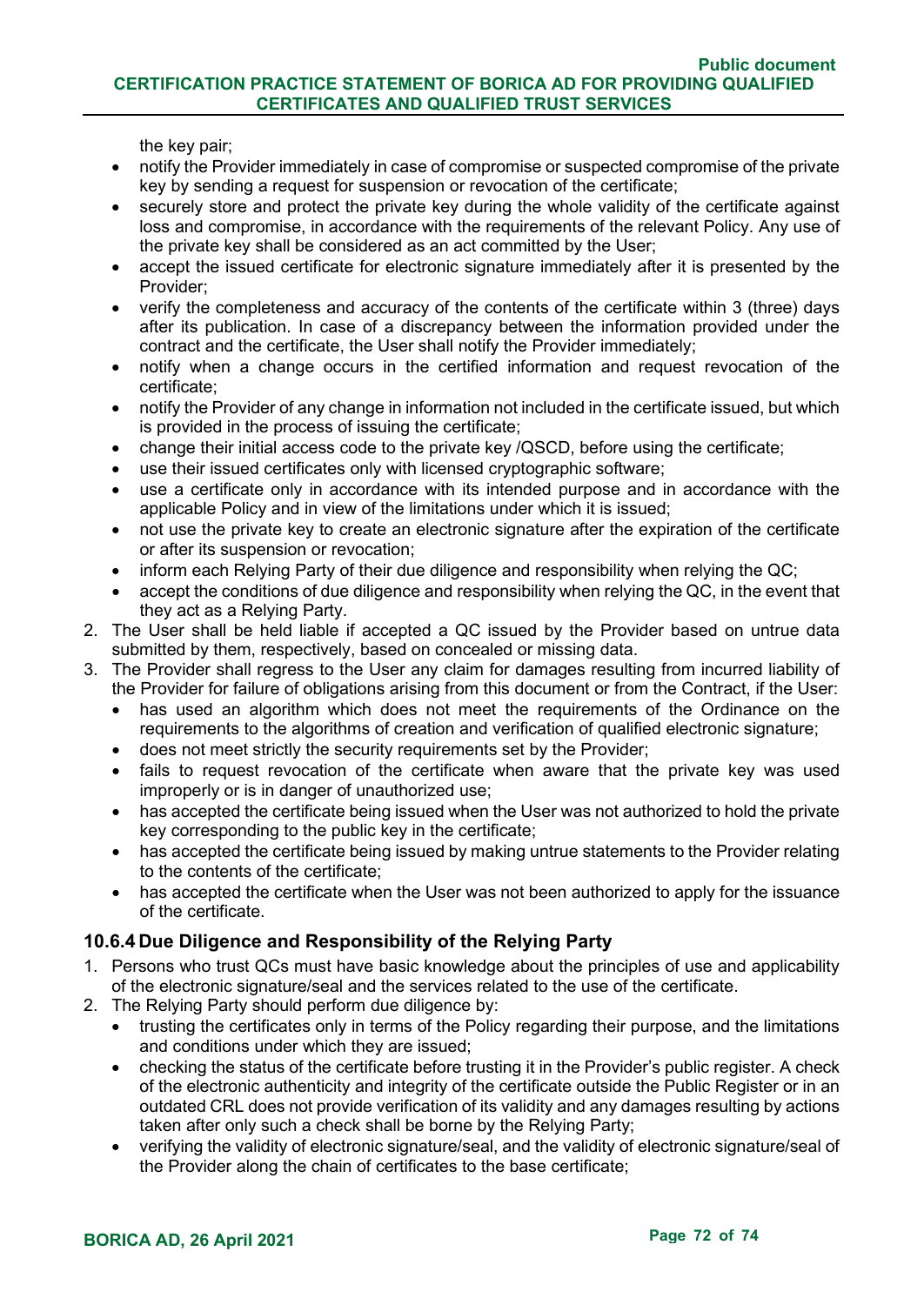- ensuring that the applications, with which the certificate is used, are functionally relevant for its intended purpose, and are relevant to the level of security specified in the Policy.
- 3. Due diligence of the Relying Party is to use secure (qualified) check (validation), which ensures that:
	- the public key used to verify the signature/seal matches corresponds to the one presented in the certificate;
	- the verification of the private key usage is reliably confirmed, and the results of this verification are presented correctly;
	- if necessary, the contents of the signed/sealed electronic document/statement can be identified;
	- the authenticity and the validity of the certificate at the time of signing/sealing are reliably verified;
	- the results of the verification and the electronic identity of the User are presented correctly;
	- any changes relevant to security are identifiable.
- 4. The Provider shall not be held liable for any damages to the Relying Party incurred by lack of due diligence.

# **10.7 Disclaimer**

- 1. Except in cases of damages suffered from the use and reliance on QCs, the Provider shall not be held liable for their own negligent.
- 2. The Provider shall not be held liable in cases where the resulting damages are the result of negligence, lack of due diligence or lack of basic knowledge about the technology of electronic signature of the Signatory, or of Relying Parties.
- 3. The Provider shall in no way be held liable for cases, when statements signed and accompanied by valid certificates have been withdrawn.
- 4. The Provider shall not be held liable when a software application or data objects have been signed, and these have caused damage to the Relying Party.
- 5. The Provider shall not check or monitor the violation of rights of third parties regarding their trademarks, trade names or other property or non-property rights when information contained in certificates issued has led to such violations. In case of any damages suffered by the Provider because of such violations, the Provider may claim them by the User.
- 6. The Provider shall not be held liable for any direct or indirect, foreseeable or unforeseeable damages that have occurred as a result of use or reliance on suspended, revoked or expired certificates.
- 7. In addition to the cases under the preceding paragraphs, the Provider shall not be held liable for:
	- the accuracy, authenticity, completeness or suitability of the information included in test, free or demonstration certificates;
	- quality, features or technology of software applications and hardware devices in the infrastructure of B-Trust, used by Holders or Relying Parties;
	- for timely revocation and suspension of certificates and/or for check of the status of certificates for reasons beyond their control (e.g. lack of due diligence by a Relying Party, fraudulent action by a User, telecommunication and power interference, etc.).
- 8. The Provider shall not be held liable for any damages caused by use of a QC beyond the scope of its intended uses and applicable restrictions.

# **10.8 Limitation of liability of the Provider**

- 1. For the QCs for QES/QESeal issued, the Provider shall be held liable within a maximum limit of liability - BGN 40 000.
- 2. The above-specified limit shall be considered limitation of liability of the Provider.

# **10.9 Indemnities for the Provider**

1. For all cases of non-performance of the obligations of the User, the Provider shall seek